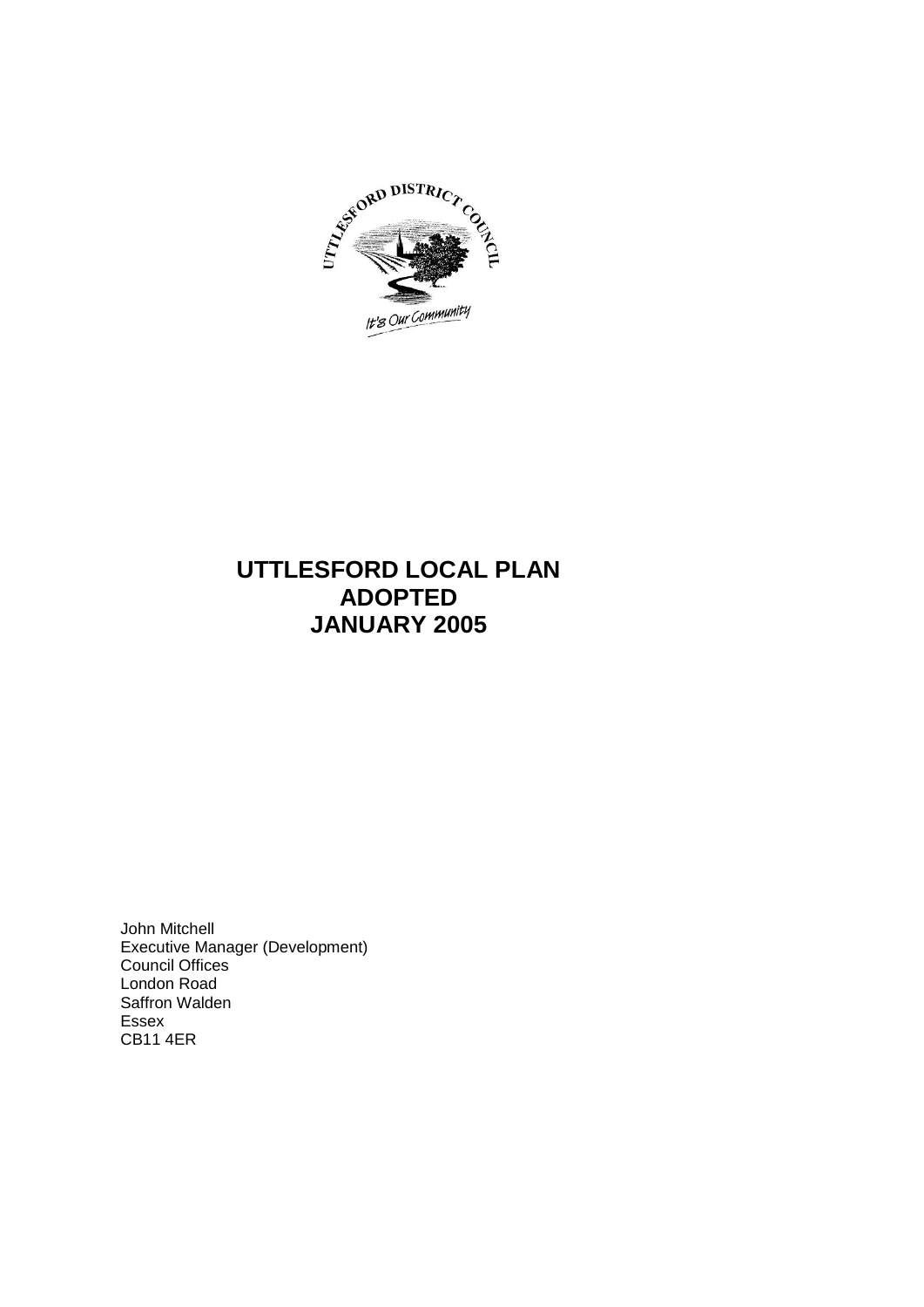

# **UTTLESFORD LOCAL PLAN**

The Uttlesford Local Plan was adopted on 20 January 2005 following several stages of consultation and an independent examination. This document has been prepared for use until the adopted plan is printed. It contains the adopted policies and supporting text but the maps in this document only show the approved changes and should be read in conjunction with the maps in the Uttlesford Local Plan Deposit Draft October 2001, which can be obtained from the Council Offices, London Road, Saffron Walden, CB11 4ER.

If you have any questions about this document please contact the policy team on 01799 510461 or 01799 510454.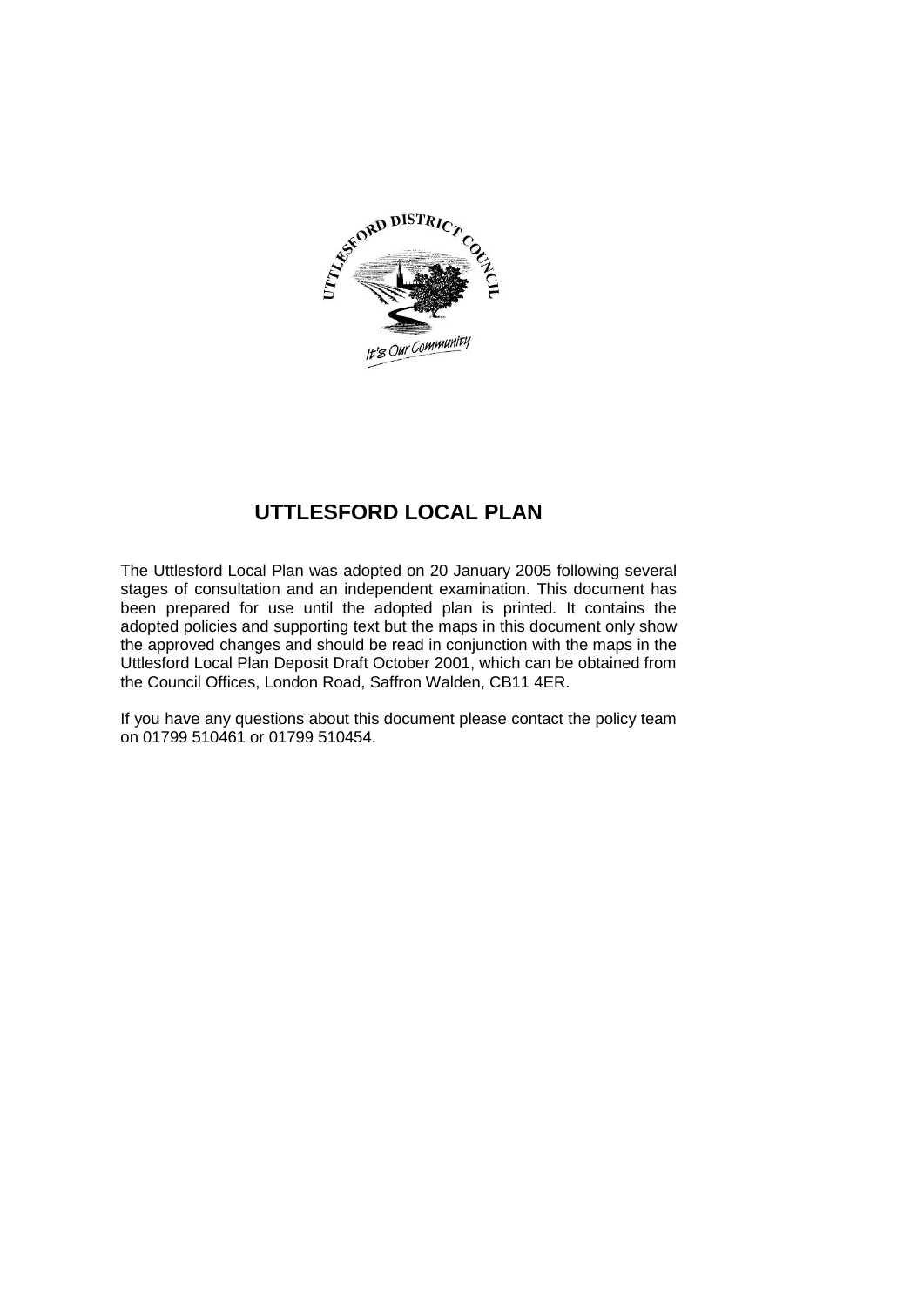# **Contents**

| $\mathbf 1$                                                             |  |
|-------------------------------------------------------------------------|--|
| 2.                                                                      |  |
| 3.                                                                      |  |
| 4.                                                                      |  |
| 5.                                                                      |  |
| 6.                                                                      |  |
| 7.                                                                      |  |
| 8.                                                                      |  |
| 9.                                                                      |  |
| 10 <sub>1</sub>                                                         |  |
|                                                                         |  |
|                                                                         |  |
|                                                                         |  |
|                                                                         |  |
|                                                                         |  |
|                                                                         |  |
|                                                                         |  |
|                                                                         |  |
| 19. Takeley Village & Priors Green (Takeley & Little Canfield) Inset 72 |  |
|                                                                         |  |
|                                                                         |  |
|                                                                         |  |
|                                                                         |  |
|                                                                         |  |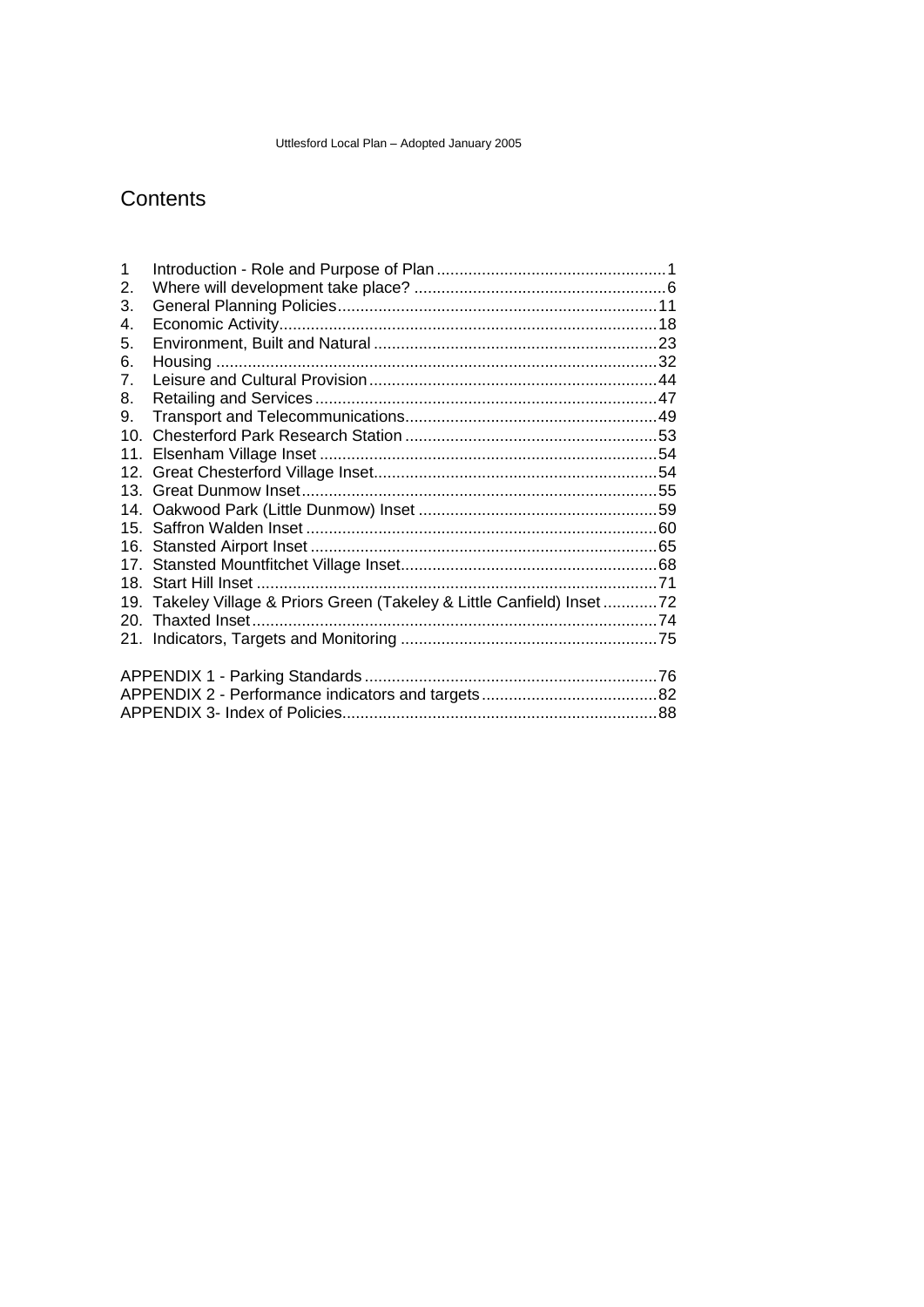# **Foreword**

The Planning & Compulsory Purchase Act 2004 requires that when determining an application it shall be in accordance with the development plan unless material considerations indicate otherwise.

At the time of the adoption of this plan and over the next three years the development plan is comprised of the RSS for the East of England (formerly Regional Planning Guidance 9 as it applies to this region), the Essex and Southend on Sea Structure Plan, Minerals Local Plan and Waste Local Plan, and this Plan.

The policies within these documents retain their development plan status and are automatically 'saved' for a period of 3 years or until adoption of RSS14 "The East of England Plan" and relevant Development Plan Documents. The District Council will publish a Local Development Scheme, which will set out how and when each Local Plan policy is to be replaced.

The explanatory text in this Plan is intended to assist interpretation of its policies. Individual policies set out in this Plan cannot always be read in isolation. Where appropriate, they need to be cross-referenced with other policies in this and other Plans. Key cross-references are identified in this Plan. Please note that some development proposed in this Plan may have been completed.

If requiring the document in large print, Braille or an alternative format please contact Development Services, London Road, Saffron Walden, Essex, CB11 4ER Telephone 01799 510467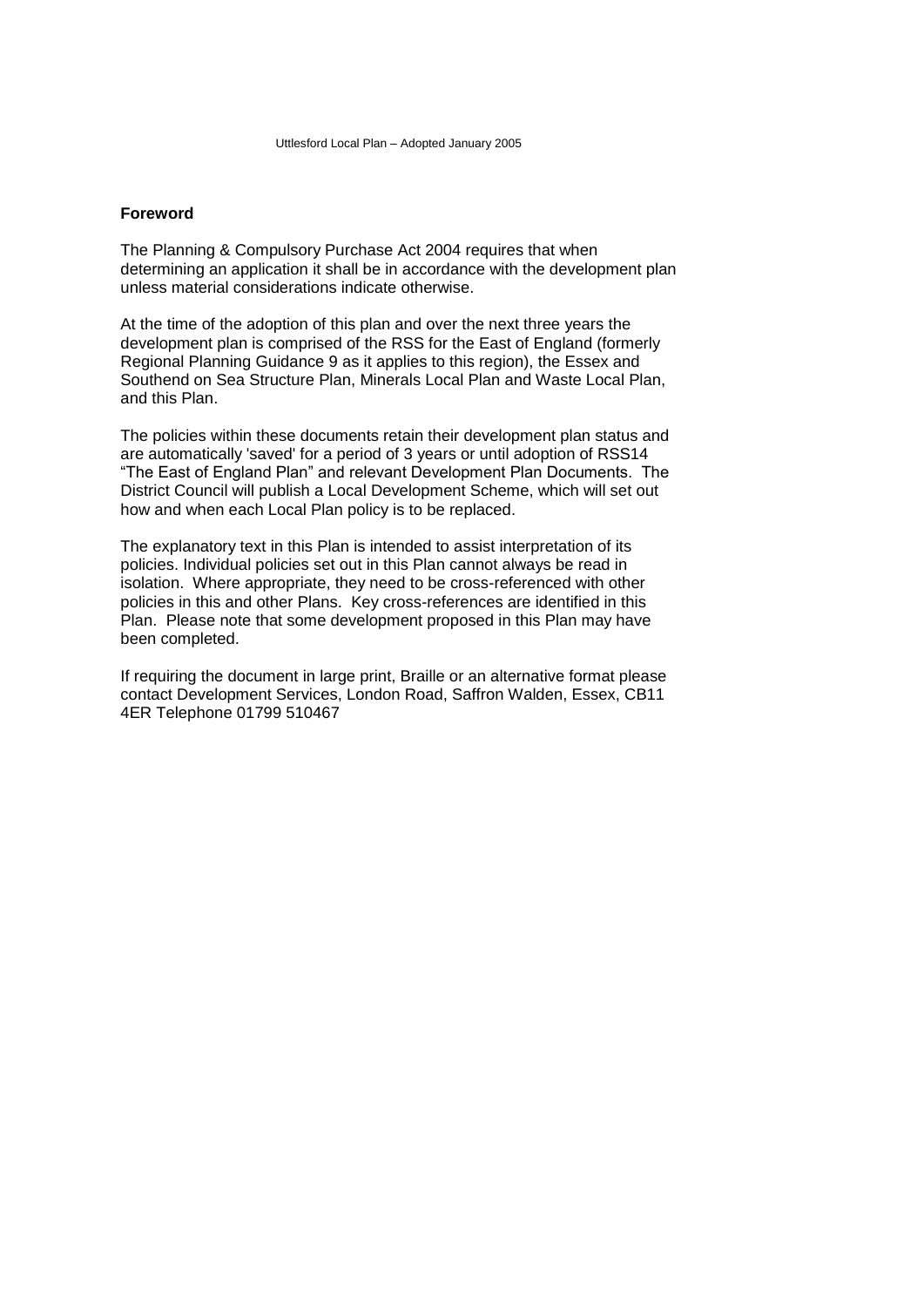# <span id="page-4-0"></span>**1 Introduction - Role and Purpose of Plan**

### **Background:**

### *National Strategy*

- 1.1. The UK national strategy for sustainable development starts by focusing on the simple idea of a better quality of life for everyone, now and for generations to come. Local plans have a part to play in this. They fit into a complex picture, however. The national strategy has four objectives, which it aims to meet at the same time, in the UK and the world as a whole:
	- Social progress which recognises the needs of everyone;
	- **Effective protection of the environment;**
	- Prudent use of natural resources:
	- Maintenance of high and stable levels of economic growth and employment.

These inform other national strategy documents like the White Papers Our Countryside: The Future, A New Deal for Transport and the Urban White Paper.

- 1.2. National planning policy guidance gives comprehensive general guidance on all aspects of development, and identifies issues where local plans have a role in interpreting national guidance. Examples particularly relevant to Uttlesford are:
	- Protecting landscape, wildlife and historic features:
	- Showing how future housing requirements can best be met in ways that are consistent with sustainability objectives;
	- Ensuring sufficient land is available for different types of industrial and commercial development, readily capable of development and well served by infrastructure, consistent with national transport goals; and
	- Ensuring that noise sensitive developments are located away from existing sources of significant noise.

Because Stansted Airport is in Uttlesford, national airports policy is particularly significant to the District. This was under review in 2001.

## *Regional Planning Guidance*

1.3. Revised regional planning guidance for the South East, including Bedfordshire, Essex and Hertfordshire, was approved by the Government in April 2001. Key features of its strategy for the region include urban renaissance, concentrating development, economy in the use of land, integrating land use and transport, and securing a multi purpose countryside while protecting it from inappropriate development. It indicates that the Essex and Southend on Sea Structure Plan should provide for 5,240 homes on average each year to 2006, and that this should continue beyond 2006. Structure and unitary development plans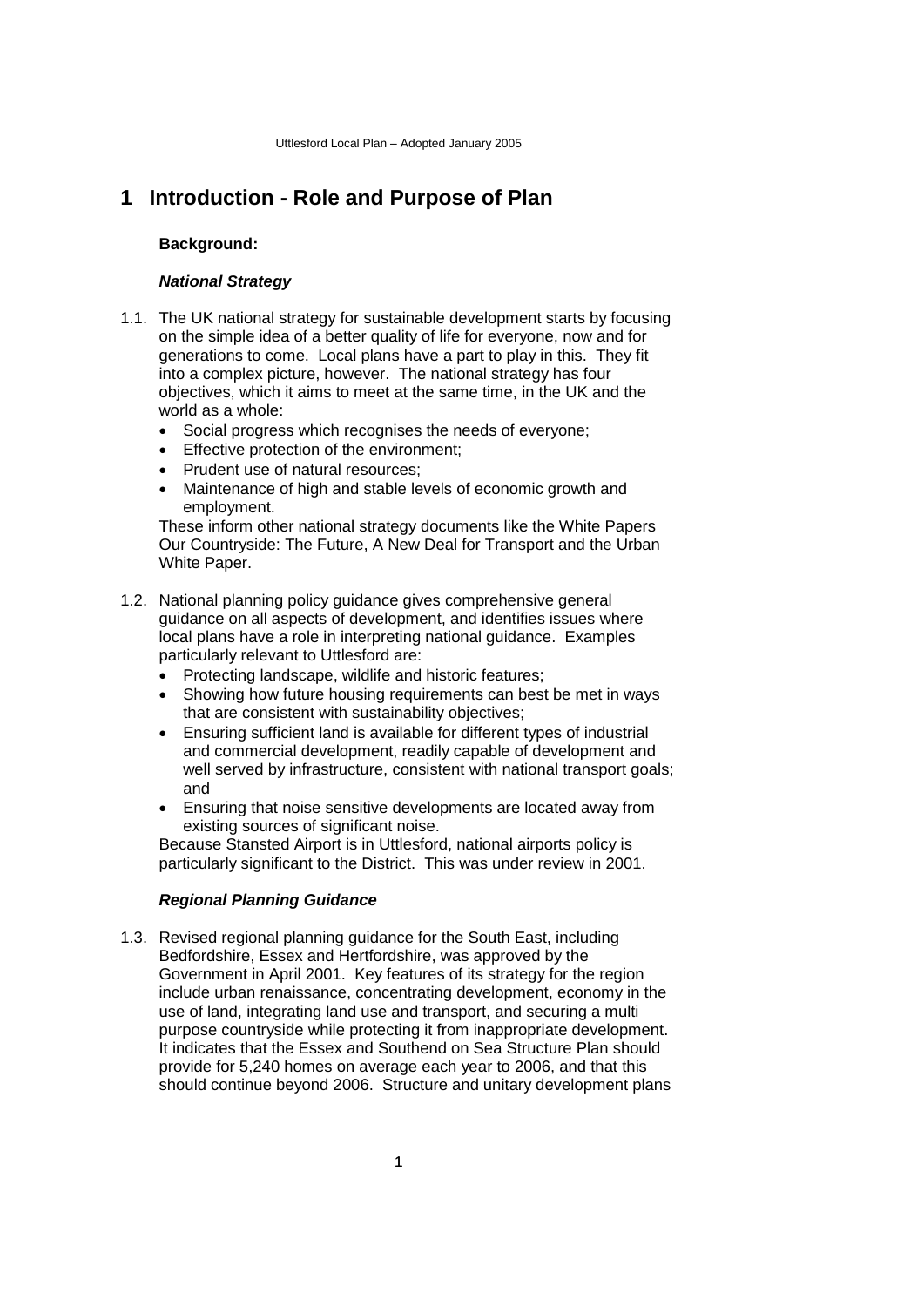should distribute the requirements in their plan area in accordance with the key features of the strategy for the region.

- 1.4. RPG 9 recognises the importance of the South East Region as the main gateway between the UK and neighbouring European countries for business, trade and many other aspects of national life. It says that every effort should be made to ensure the coordination of different modes of communication and to have regard to the international role of gateways to the region. Stansted is clearly one of these gateways. It is a key transport hub and has good quality air, rail and principal road connections, although links to the west of the airport require further improvement. RPG9's specific reference to airports emphasises the need for sustainable surface access. The Government published the White Paper "The Future of Air Transport" in 2003, which sets out the strategic framework for the development of air capacity in the UK over the next 30 years. The forthcoming RPG 14 will take the White Paper into account in the policy framework it proposed for Stansted Airport.
- 1.5. It also says that a sub regional study should be undertaken to investigate what the nature, possible extent and location of future growth might be within an area extending from London Docklands to Cambridge, noting that it includes London Boroughs with some of the most severe social and economic deprivation in England but also major regeneration potential, one of the most buoyant local economies in the country at its northern end, and between them Harlow, another priority area for economic regeneration, and Stansted Airport
- 1.6. A range of sub regional studies of the London-Stansted-Cambridge-Peterborough corridor will inform the preparation of new regional spatial strategy for the East of England. This Plan does not address the issues arising from those studies. A new Local Development Framework will replace this Plan in due course to respond to the regional spatial strategy.
- 1.7. The regional economic strategy, "East of England 2010 prosperity and opportunity for all" focuses on six major themes to provide a basis for making choices and action plans. These are: competitive businesses and organisations for a world class region; creativity, innovation and enterprise; invest in success wherever it is found; regeneration plus – supporting the region's people and its communities; a clear identity and international profile; and leading edge infrastructure and high quality environment.

#### *Essex and Southend on Sea Replacement Structure Plan*

1.8. This strategic plan for Essex includes a comprehensive set of criteria based policies for most forms of development. It identifies issues where local plans have a role in interpreting structure plan policies. This local plan complements, rather than duplicates, the structure plan.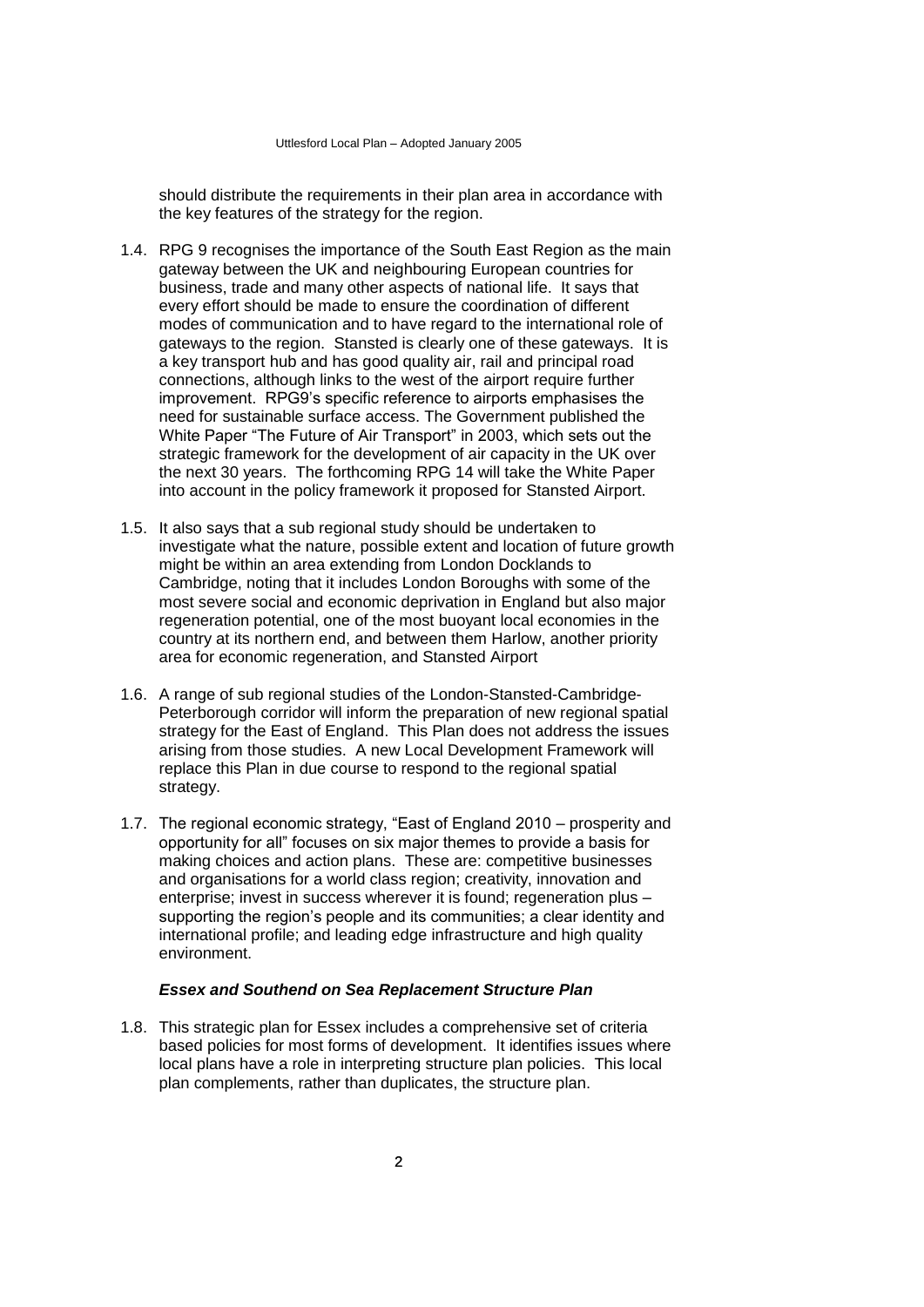Throughout this plan the Essex and Southend on Sea Replacement Structure Plan is referred to as the Structure Plan.

# *Essex and Southend on Sea Minerals Plan and Waste Plan*

1.9. The Minerals Plan deals with matters like sand and gravel extraction, and the Waste Plan, addresses the planning issues related to the disposal of waste like landfill, recycling sites and energy recovery facilities. This Plan does not duplicate the Minerals Plan and Waste Plan. Throughout this plan the Essex and Southend on Sea Minerals Local Plan First Review and the Essex and Southend on Sea Waste Local Plan are referred to as the Minerals Plan and the Waste Plan.

# *Other Sub Regional Plans and Strategies that apply to Uttlesford*

- 1.10. There are sub regional policies, programmes and strategies for areas that include Uttlesford, such as:
	- Essex Biodiversity Action Plan
	- Essex Local Transport Plan
	- North Essex Health Improvement Plan
	- Stansted Airport Employment and Training Strategy
	- Essex Economic Strategy
	- Environment Agency Plans
	- Stansted Airport Access Strategy

and others specifically for Uttlesford:

- Community Strategy
- Quality of Life Corporate Plan
- Local Agenda 21 Strategy
- Air Quality Management Strategy
- Contaminated Land Inspection Strategy
- Crime and Disorder Strategy
- Economic Strategy
- Home Energy Strategy
- Housing Strategy
- Leisure and Cultural Strategy
- Parking Strategy
- Primary Care Trust Plan
- Recycling Plan
- Transport Strategy
- 1.11. They have been prepared by various authorities and agencies. This Local Plan identifies the land use planning issues that warrant specific policies and proposals. It emphasises the priority attached to particular national, regional and county policies, where this is justified by local circumstances, new site specific proposals for development and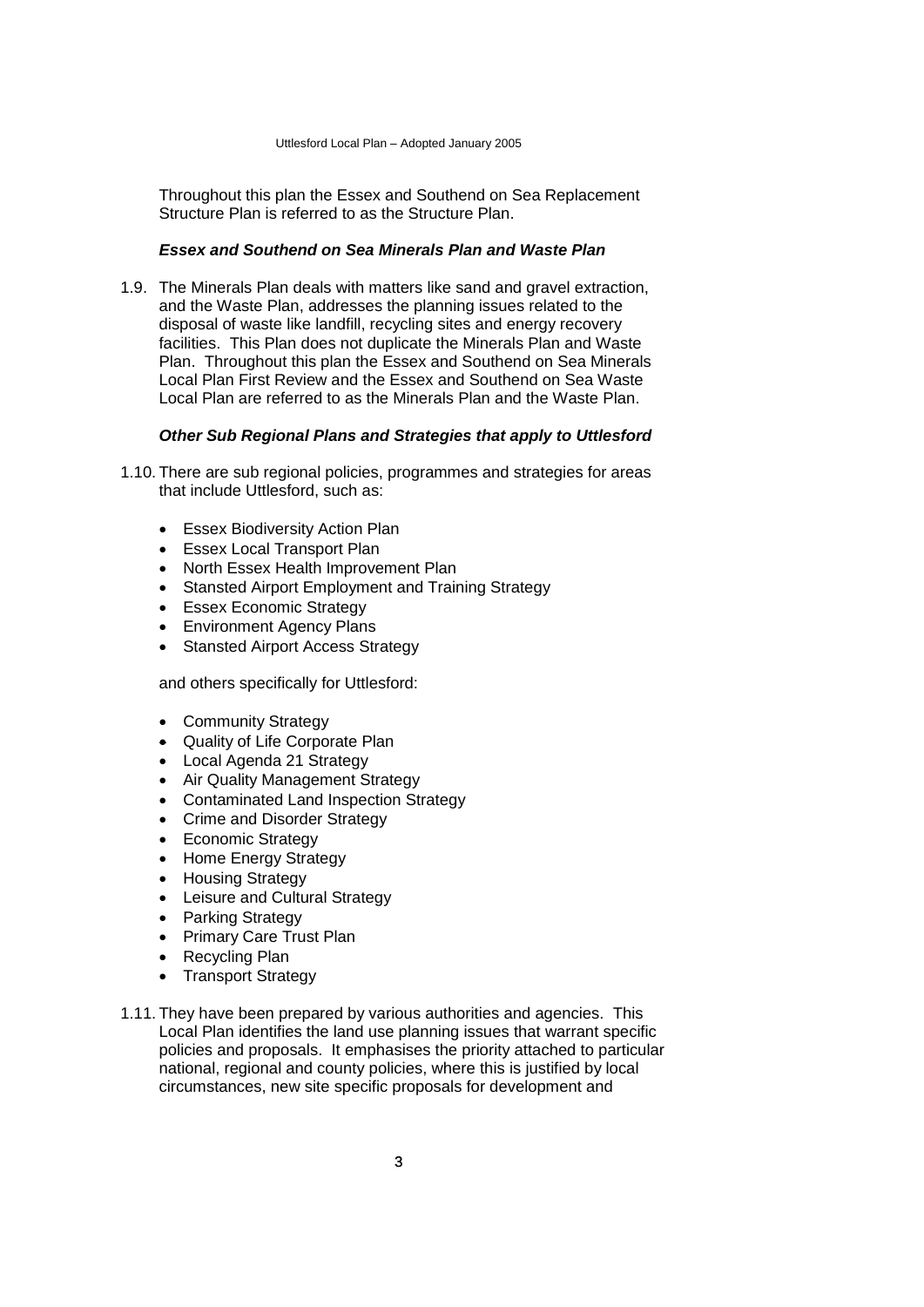validates existing commitments. Issues that this plan needs to resolve arising out of these strategies include:

- Protecting sites for their importance to nature conservation;
- Ensuring suitable sites are available for the expansion of existing firms and the introduction of new employment;
- Reducing car travel by locating housing in places accessible to public transport, or where walking and cycling would be encouraged or where the potential for shorter car journeys to work, would be increased;
- Securing affordable housing sites through the planning system;
- Ensuring local services are provided when they are needed in relation to new development;
- Reducing the potential for crime by designing safer environments;
- Taking account of the effects on air quality of traffic generated by development;
- Enabling the provision of recreation and other community facilities.

## **Survey Material**

1.12. The Plan is based on information from sources including:

- 
- Essex TEC Employer and Employee survey 2000
- Agricultural land survey Habitat survey
- Recreation facilities study Issues consultation
- Brownfield sites identified for a contamination risk assessment
- Historic towns survey **and Communist** Petail studies
- 
- How is the current plan operating? – Monitoring Reports
- Urban capacity study Affordable housing needs survey and subsequent indicator monitoring
	- 1997 Airport Employment Survey
	-
	-
	- Flood risk plans
	-
- Transport data **•** Advice from service providers

# **Main Aims**

## **Objectives**

1.13. In June 2003 the Community Plan - "Uttlesford Futures" was published. The Community Plan is driven by the Local Strategic Partnership of local organisations from the public, voluntary and business sectors that are committed to working together to improve the quality of life in the district. The community plan vision statement for Uttlesford is "a safe and pleasant environment in which to live, grow and prosper."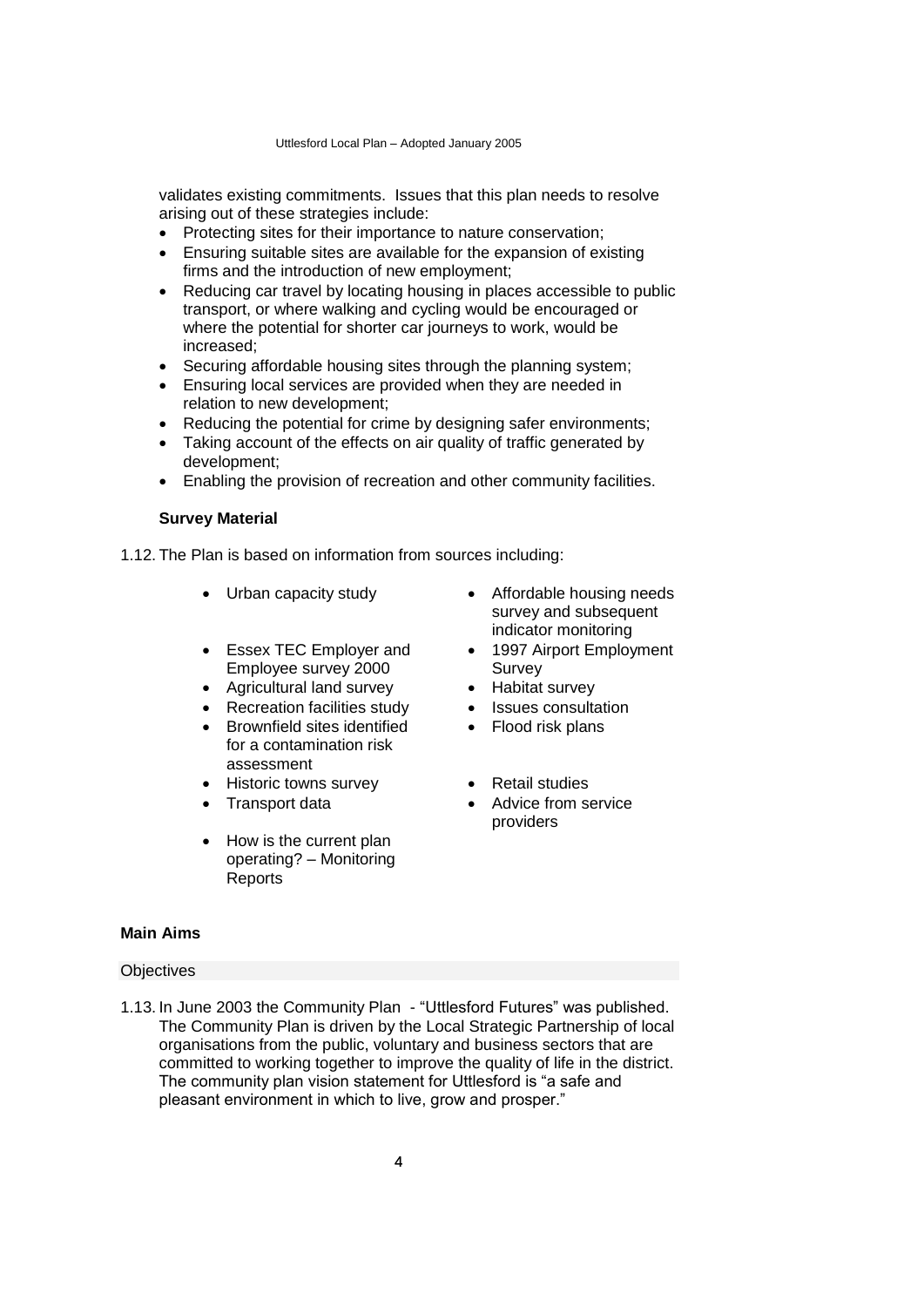In December 2003 the Quality of Life Corporate Plan was published which sets out the ambitions of the Council for Uttlesford until 2007. It draws upon the commitments in the Uttlesford Futures Community Plan and identifies five strategic aims. The Local Plan will contribute to the delivery of two of these aims: -

- Protecting and enhancing the environment and character of the District whilst
	- o Improving rural transport
	- o Encouraging appropriate economic development
	- o Improving the supply of good affordable homes to meet the needs of the local community
	- o Promoting tourism, culture and leisure opportunities
- Improving community safety and the health of the population

Appendix 2 sets out indicators and targets to ensure the policies meet these aims

# **Vision for the Local Plan**

- 1.14. Uttlesford enjoys strong positive attributes: its mainly rural environment, productive farmland and historic small towns and villages, good access to London's job opportunities, cultural and sporting attractions and shopping, and to Cambridge with the further range of job opportunities and leisure activities this university city provides. Uttlesford has excellent schools and good access to health care, a high level of economic activity and very low unemployment, and a low crime rate. It is a relatively affluent area. It has a growing network of domestic and international air services through Stansted Airport, which is a major employment site in its own right. These factors have led to Uttlesford being described as the district offering the best quality of life out of 376 local authority areas in England and Wales. For reasons partly related to these attributes, house prices, car ownership, road traffic casualty rates and road traffic growth forecasts are, however, relatively high.
- 1.15. This plan seeks to maintain and improve on Uttlesford's positive attributes. It will preserve the quality of life in the towns and villages. Its policies will help to address concerns within the community about facilities for young people, crime, housing needs, preserving the environment, public transport and access to services, in so far as these can be addressed through the planning system. It will protect the district's environment from inappropriate development, reduce and control noise and air pollution, reduce waste and increase recycling. It will help secure the provision of appropriate high quality leisure facilities and other infrastructure needed to support the level of development proposed in the plan. It will seek to prevent the loss of village shops and post offices. It will seek to ensure that good, affordable housing is available to all residents, especially young people and low paid workers from the District. It will help local companies to grow within appropriate development constraints, creating more jobs locally.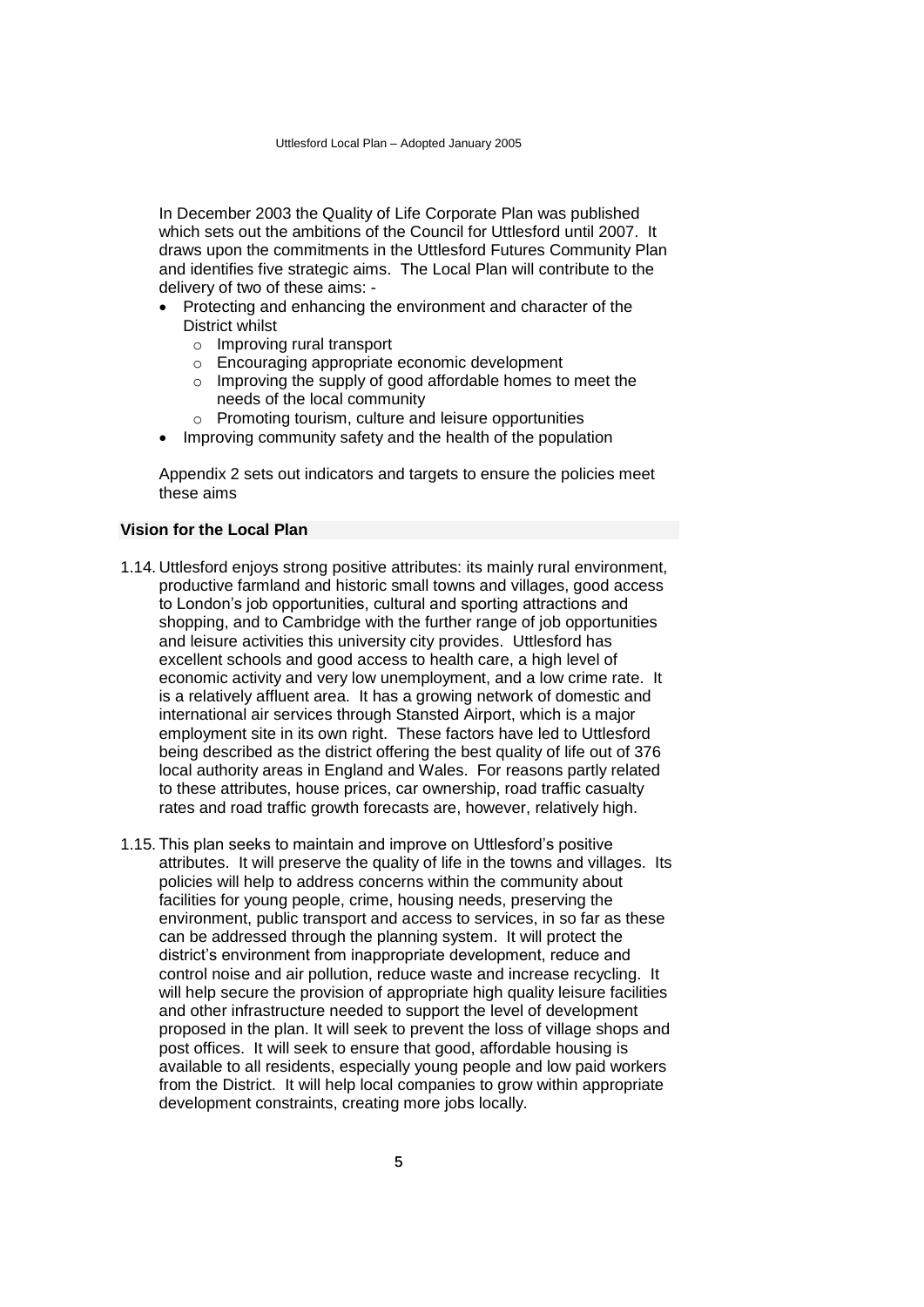# <span id="page-9-0"></span>**2. Where will development take place?**

- 2.1. This section sets out where development is, in principle, proposed, and where there will be strict control on new building. This spatial strategy for achieving the Plan's objectives needs to have regard to the likely level of resources available in the private and public sectors.
- 2.2. Key elements are:
- 2.2.1. *Urban areas of Great Dunmow, Saffron Walden and Stansted Mountfitchet*. These are service centres and hubs for surrounding rural areas. They are attractive places to live, work and for recreation. Best use will be made of previously developed, unused and underused land and existing buildings, subject to constraints of traffic congestion and maintaining air quality and the need to safeguard key employment areas. Urban extensions are also included within development limits, for housing or business parks. These locations are well related to the principal bus and rail corridors, which will benefit from investment in the new A120, the West Anglia Route Modernisation (WARM) rail scheme and public transport services. Development in urban areas where there is a wide range of facilities would encourage journeys to be made on foot, particularly to and from work and school. Community facility and affordable housing needs may exceptionally be met outside development limits.

 $\Box$ **2.2.2. A120 corridor**. In addition to the major urban extension at Great Dunmow, sites at Takeley/Little Canfield (Priors Green) and Felsted/ Little Dunmow (Oakwood Park) are identified for new housing and associated facilities on a significant scale within the A120 transport corridor, which will benefit from planned/ anticipated public and private investment. An extension to the Stansted Distribution Centre is proposed. These sites have good access to Stansted Airport. Takeley is a key rural settlement (see below). Oakwood Park recycles a significant previously developed site. Locations are sufficiently far apart for the A120 corridor to retain its character as a transport axis across countryside, and avoid it becoming one linear development.

2.2.3. *Selected Key Rural Settlements.* Elsenham, Great Chesterford, Newport, Takeley and Thaxted are identified as Key Rural Settlements. These key settlements are located on main transport networks as well as there being local employment opportunities. In most of the Key Settlements either of the following apply

I. Some further limited employment or residential development is proposed;

II. Key existing employment sites will be safeguarded. The intention is to protect or strengthen the role of these communities where there is potential to encourage people to live and work locally. Local affordable housing and community facility needs may be met on "exception sites" outside development limits.

**Formatted:** Bullets and Numbering

**Formatted:** Bullets and Numbering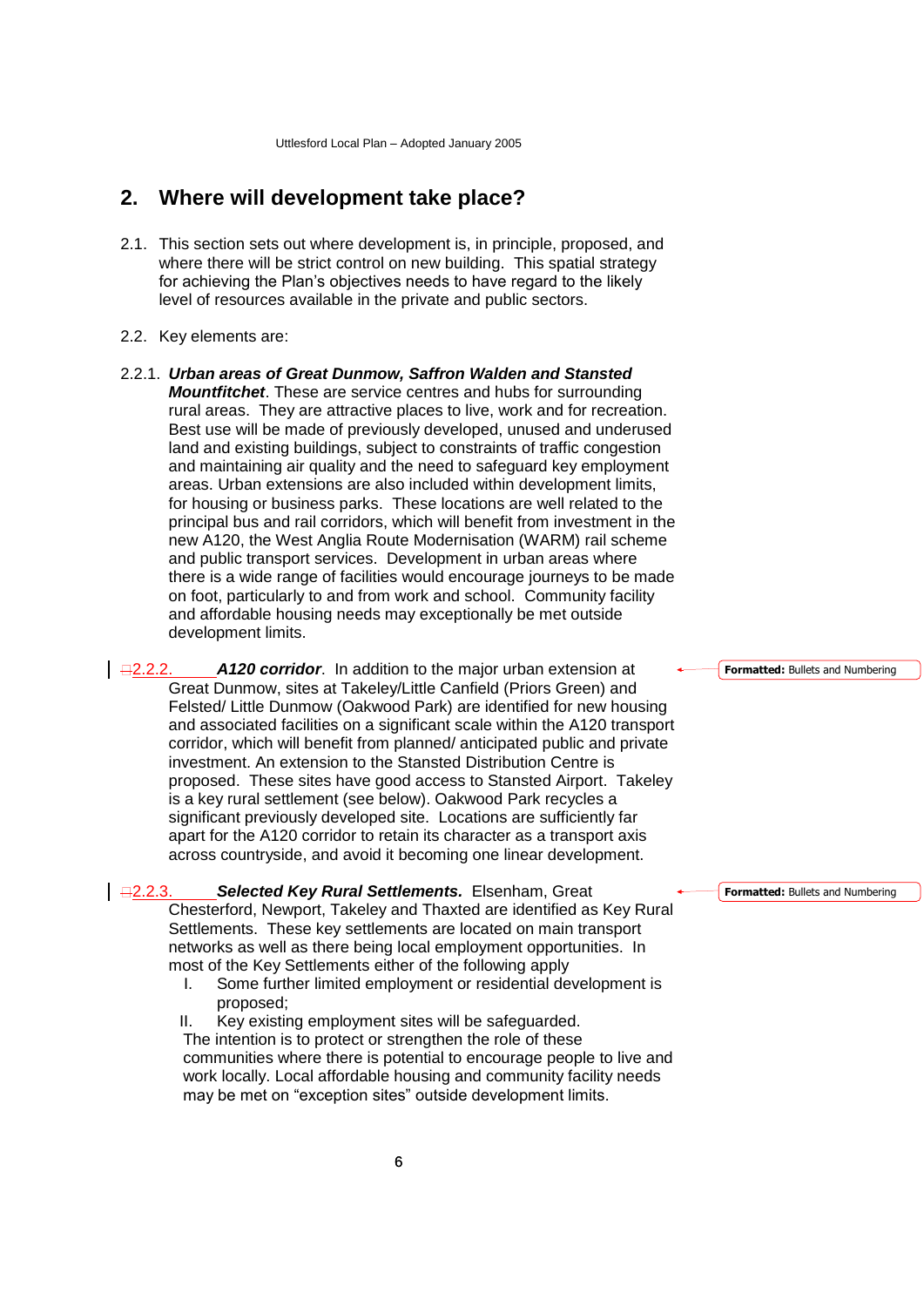- 2.2.4. *Other Villages.* Where these have development limits, those boundaries will be tightly drawn. There is some limited potential within these boundaries on small previously developed sites, including gardens of existing houses. Local affordable housing and community facility needs may be met on "exception sites" outside development limits.
- 2.2.5. *Stansted Airport.* The Plan sets out limits on the physical extent of the airport. It is to be seen as an airport in the countryside.
- 2.2.6. *Chesterford Park.* This is an existing research and development complex in the countryside between Saffron Walden and Cambridge with potential for renewal of some existing buildings. However, the Plan identifies limits on its physical extent.
- 2.2.7. *Metropolitan Green Belt*. A belt of countryside needs to be retained between Harlow, Bishop's Stortford, Stansted Mountfitchet and Stansted Airport as part of the regional concept of containing the urban sprawl of London. Within the Green Belt development will only be permitted if it accords with national planning policy on green belts (PPG2) and Structure Plan Policy C2. Development permitted should preserve the openness of the Green Belt and its scale, design and siting should be such that the character of the countryside is not harmed.

2.2.8. *Rural restraint area*. Most of the district including its smaller settlements lies outside defined development limits. The character of the countryside changes from one area of the District to another. The particular character comes from the relationship between historic settlements and groups of buildings, ancient woodlands, historic lanes, field boundaries, historic parks, geology, indigenous tree and hedge species, river systems and so on. Different character areas have a greater or lesser capacity to accommodate development. Open elevated areas with long views to ancient woodland, typical of parts of Uttlesford, are particularly sensitive**.** Any development beyond development limits must be consistent with national policy on the countryside and the appropriate Structure Plan Policy C5. The countryside needs to be protected for its own sake, but not in such a way that the plan prevents evolution of economic activity that is part of life in rural areas and is in sympathy with its character. Examples of development that may be permitted in principle include appropriate reuse of rural buildings, suitable farm diversification, outdoor sport and recreation uses, and affordable housing and other facilities to meet local community needs.

2.2.9. *Airport in the countryside*. The Plan identifies a Countryside Protection Zone. The priority within this zone is to maintain a local belt of countryside around the airport that will not be eroded by coalescing developments. Development consistent with national planning policy

**Formatted:** Bullets and Numbering

**Formatted:** Bullets and Numbering

**Formatted:** Bullets and Numbering

**Formatted:** Bullets and Numbering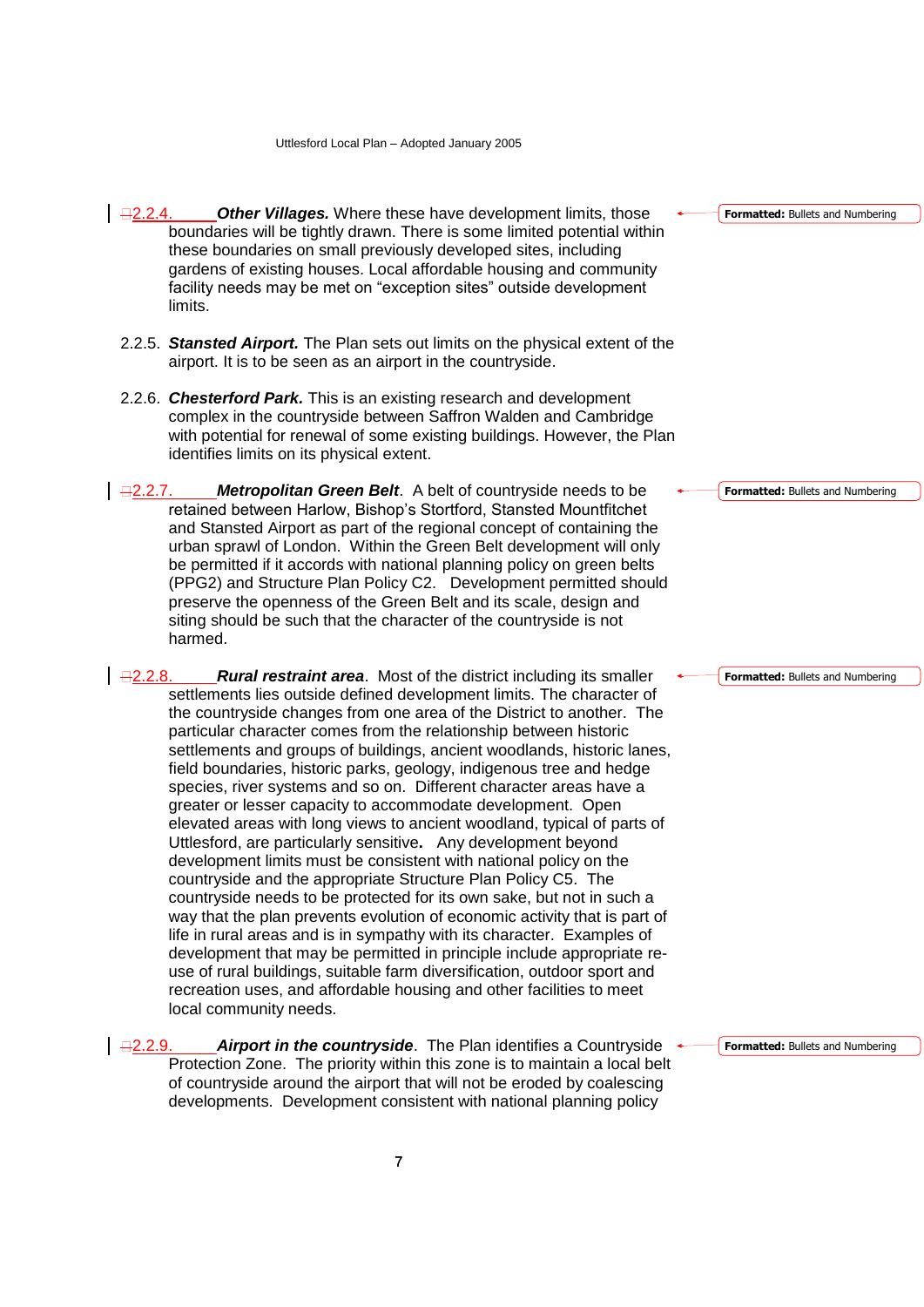for the countryside will only be permitted if it also accords with this over riding objective.

2.3. The following general policies implement this strategy. They need to be read with other policies in the subsequent chapters.

Policy S1- Development limits for the Main Urban Areas **The development limits of the existing main urban areas and proposed urban extensions for Great Dunmow, Saffron Walden and Stansted Mountfitchet are defined on the Proposals Map. The following development will be permitted within these boundaries:**

- **Major urban extensions, if in accordance with this Plan;**
- **Development within the existing built up areas, if compatible with the character of the settlement and, in addition, for sites on the edge of the built up area, its countryside setting.**

Policy S2 – Development limits/Policy Areas for Oakwood Park, Little Dunmow and Priors Green, Takeley/ Little Canfield

**The development limits/policy areas of:**

 **the proposed Priors Green development in Takeley and Little Canfield; and**

 **the proposed Oakwood Park development in Little Dunmow are defined on the Proposals Map. Development will be permitted within these boundaries if it is in accordance with this Plan.**

#### Policy S3 – Other Development limits

**Elsenham, Great Chesterford, Newport, Takeley and Thaxted are identified as Key Rural Settlements. Their boundaries, including village extensions at Takeley and Thaxted, and the boundaries of other settlements are defined on the Proposals Map. Development compatible with the settlement's character and countryside setting will be permitted within these boundaries.** 

# Policy S4- Stansted Airport Boundary

**The boundary of Stansted Airport is defined on the Proposals Map. Provision is made for development directly related to or associated with Stansted Airport to be located within the boundaries of the airport. Industrial and commercial development unrelated to the airport will not be permitted on the site.** 

#### Policy S5 – Chesterford Park Boundary

**The boundary of the Chesterford Park Research and Development Site is defined on the Proposals Map as a developed site in the countryside. Facilities for research and development will be permitted within these boundaries if they are in accordance with this Plan.**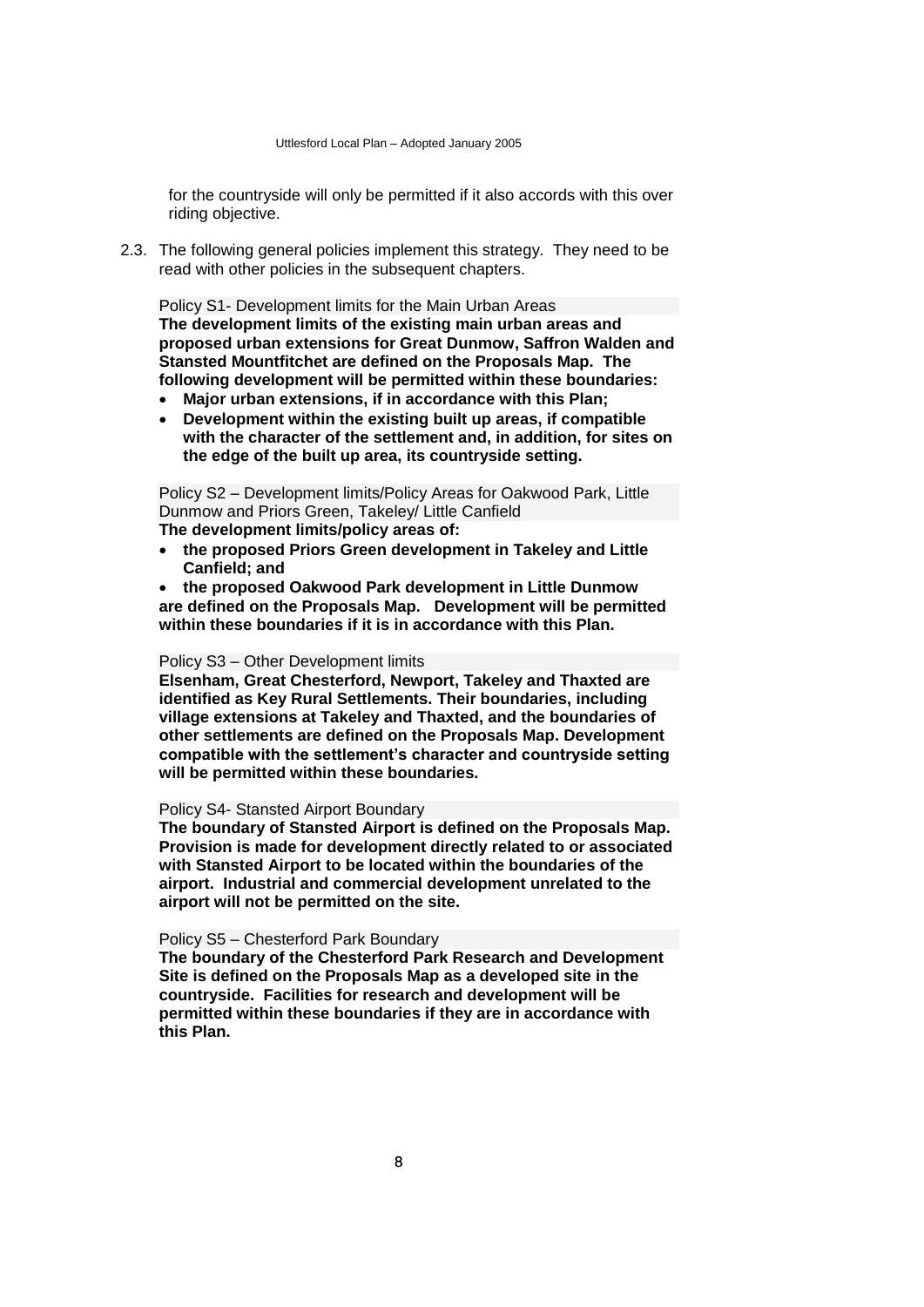#### Policy S6 – Metropolitan Green Belt

**The area and boundaries of the Metropolitan Green Belt within Uttlesford are defined on the Proposals Map.**

**Infilling, limited development or redevelopment compatible with the character of the settlement and its setting will be permitted within the following villages, which are excluded from the Green Belt:**

- **Hatfield Heath**
- **Leaden Roding**
- **Little Hallingbury and**
- **White Roding.**

**The boundaries of the Green Belt around these villages are defined on the Proposals Map.**

**Four sites are identified as major developed sites within the Green Belt. A site at Mountfitchet School, Stansted Mountfitchet is defined on the Proposals Map as an area in which infilling development for educational or community uses will be permitted. A site at Parsonage Farm, Stansted Mountfitchet is defined on the Proposals Map as an area in which redevelopment for business uses will be permitted. Sewage Treatment works at Bishops Stortford and Stansted are defined on the Proposal Map as areas in which operational development will be permitted. Development compatible with the countryside setting and purposes of the Green Belt will be permitted within these boundaries.** 

#### Policy S7 – The Countryside

**The countryside to which this policy applies is defined as all those parts of the Plan area beyond the Green Belt that are not within the settlement or other site boundaries. In the countryside, which will be protected for its own sake, planning permission will only be given for development that needs to take place there, or is appropriate to a rural area. This will include infilling in accordance with paragraph 6.13 of the Housing Chapter of the Plan. There will be strict control on new building. Development will only be permitted if its appearance protects or enhances the particular character of the part of the countryside within which it is set or there are special reasons why the development in the form proposed needs to be there.** 

#### Policy S8 – The Countryside Protection Zone

**The area and boundaries of the Countryside Protection Zone around Stansted Airport are defined on the Proposals Map. In the Countryside Protection Zone planning permission will only be granted for development that is required to be there, or is appropriate to a rural area. There will be strict control on new development. In particular development will not be permitted if either of the following apply:**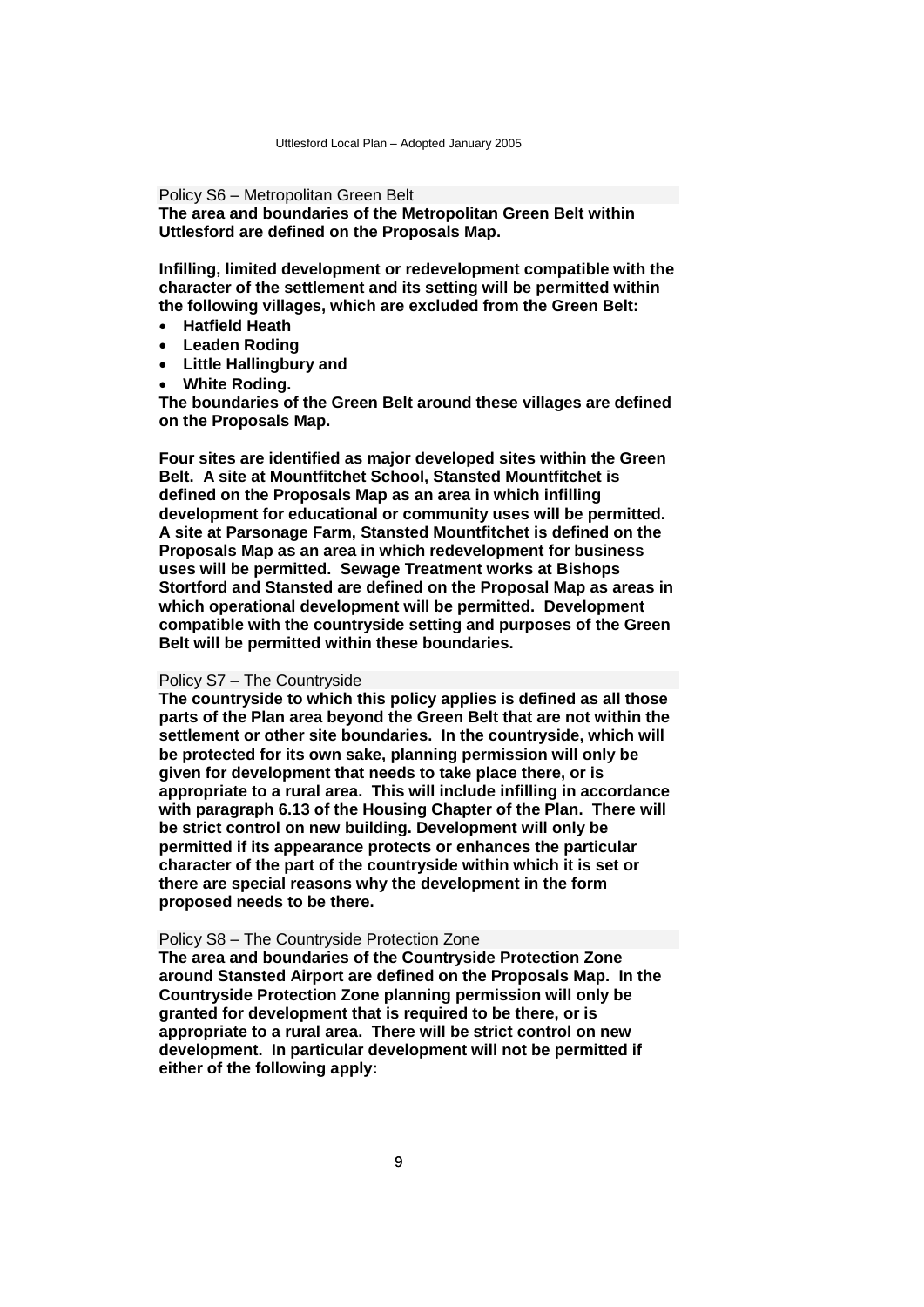- **a) New buildings or uses would promote coalescence between the airport and existing development in the surrounding countryside;**
- **b) It would adversely affect the open characteristics of the zone.**

# **Implementation**

2.4. Development will be largely implemented with private sector resources. Investment is anticipated by the house building industry, commercial developers and BAA. This is realistic in the context of the area's relative prosperity. The new A120 was a significant public sector investment scheme. Completion of the new road from Stansted to Dunmow west was achieved by the end of 2003 and from Dunmow west to Braintree bypass in mid 2004. Private sector investment in new bus and coach services is anticipated.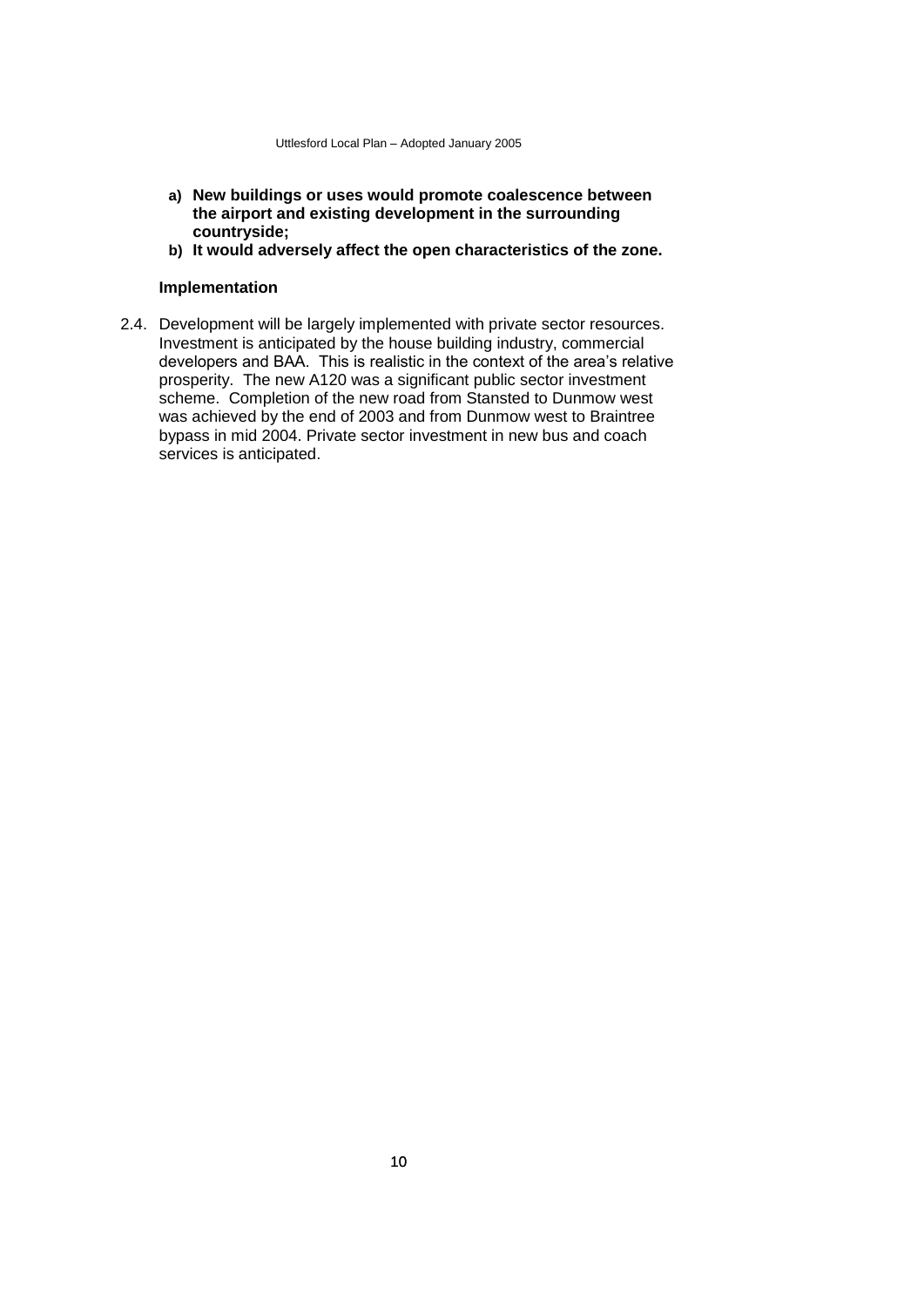# <span id="page-14-0"></span>**3. General Planning Policies**

- 3.1. All the policies in this Plan and the Structure Plan have to be considered in determining any planning application. This Plan has been organised so that policies on all the standard matters are grouped together in this section and these will apply to all development. It is followed by policies on more specific themes such as economic activity and housing.
- 3.2. The objective of the policies in this section of the Plan is:
	- To ensure that development contributes to the achievement of social progress which meets the needs of everyone, effective protection of the environment and prudent use of natural resources.
- 3.3. The planning system has a role to play in implementing sustainability objectives through the development control process, although there are limits to what it can achieve on its own. Its influence on the design, location and accessibility of buildings is one area where it can contribute to the creation of sustainable settlements and work places. Issues for consideration include: visual appearance of the building, protection of the historic environment, promoting biodiversity, designing out crime through the avoidance of public areas that are out of view, promoting home energy efficiency through the orientation, spacing and grouping of buildings, the location and size of windows, conservatories as buffer zones, planting appropriate windbreaks, avoiding the overshadowing of neighbouring buildings, solar panels, porous surfaces for car parking to reduce the rate of water run off and the provision of water butts to collect rainwater for garden use. Some of these techniques potentially conflict with each other and therefore a pragmatic approach will be required. The choice, however, should be an informed one.
- 3.4. This section addresses the following local quality of life issues, which could all potentially be relevant to any proposal:
	- Access
	- Design including community safety
	- Flood protection
	- Good neighbourliness
	- Light pollution
	- Infrastructure provision to support development
	- Nature conservation including biodiversity
	- Vehicle parking standards

# **Access**

3.5 The key issues of the Council's Transport Strategy are set out in detail in Chapter 9. The objectives in this Plan are to locate high trip generating activity in areas well served by public transport; to increase the proportion of journeys made by rail and bus, on foot and by cycle; to reduce the number and length of motor vehicle trips by the location of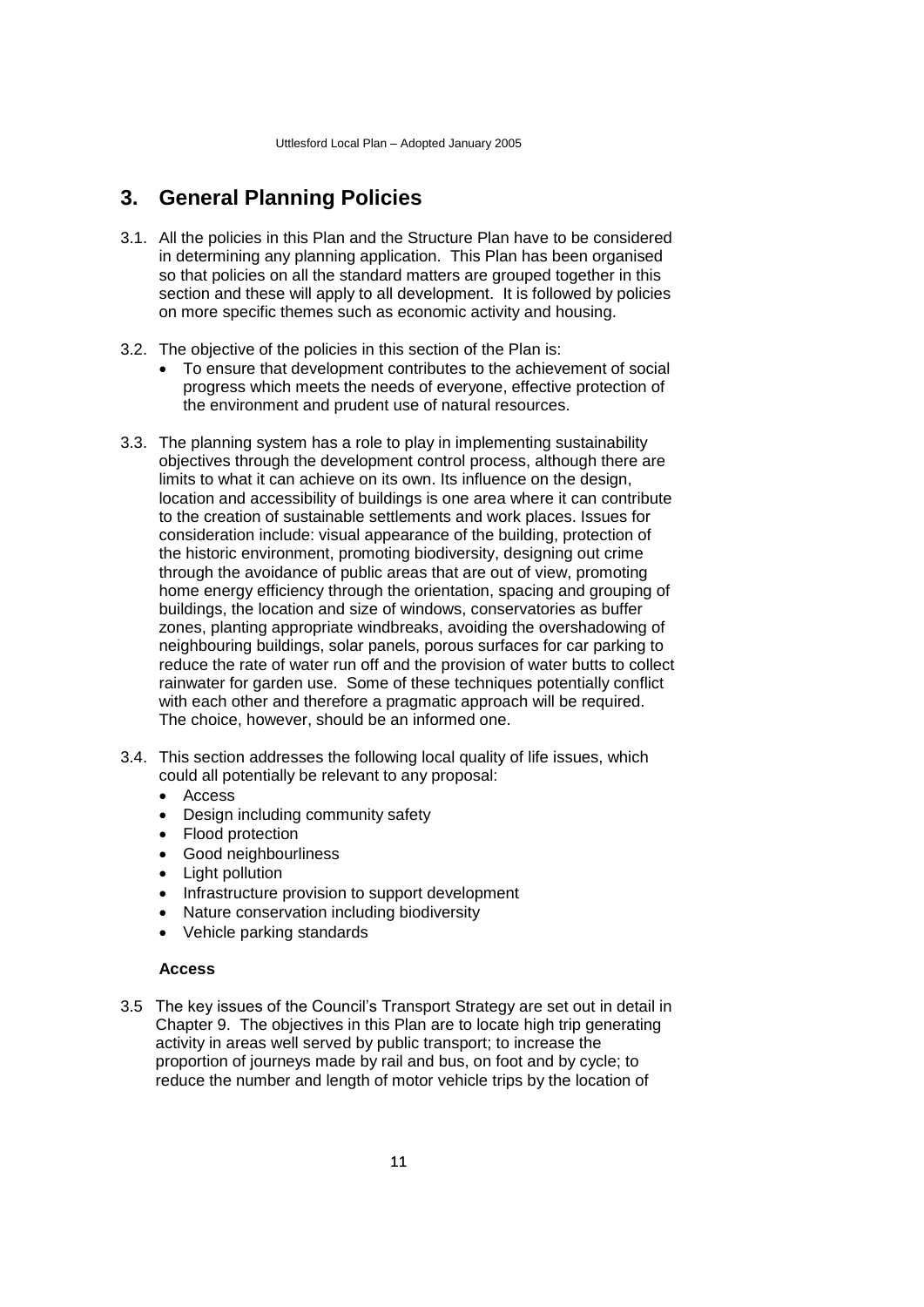development; and to minimise the adverse effects of traffic on residential and shopping areas by traffic management measures.

- 3.6 The Council will work with highway authorities to ensure that, whenever possible, transport investment and the resultant transport network will support the Plan's development strategy and policies.
- 3.7 The impact of development on the road network will be assessed and Traffic Impact Assessments may be required as part of applications for planning permissions. Improvements to the transport infrastructure will be sought where appropriate. The environmental impact of traffic arising from a development will similarly be assessed and Environmental Assessments may also be required. The cumulative impact of developments will also be taken into account.
- 3.8 Development proposals for any building that the public may use will be required to provide safe, easy and inclusive access for all people regardless of disability, age or gender. This should include access to, into and within the building and its facilities, as well as appropriate car parking and access to public transport provision.
- 3.9 The needs of walkers, cyclists and horse riders will be taken into account whenever development would affect routes used by riders or where the potential for the creation of new paths along strategic routes would be jeopardised. Suitable replacement paths will be required when routes used by walkers and riders will no longer be suitable for continued use as a result of other changes to the road network or new development.

# Policy GEN1 – Access

**Development will only be permitted if it meets all of the following criteria:** 

- **a) Access to the main road network must be capable of carrying the traffic generated by the development safely.**
- **b) The traffic generated by the development must be capable of being accommodated on the surrounding transport network.**
- **c) The design of the site must not compromise road safety and must take account of the needs of cyclists, pedestrians, public transport users, horse riders and people whose mobility is impaired.**
- **d) It must be designed to meet the needs of people with disabilities if it is development to which the general public expect to have access.**
- **e) The development encourages movement by means other than driving a car.**

## **Design**

3.10 Further Supplementary Planning Documents will be prepared on design issues. This will encourage development to be designed so that it meets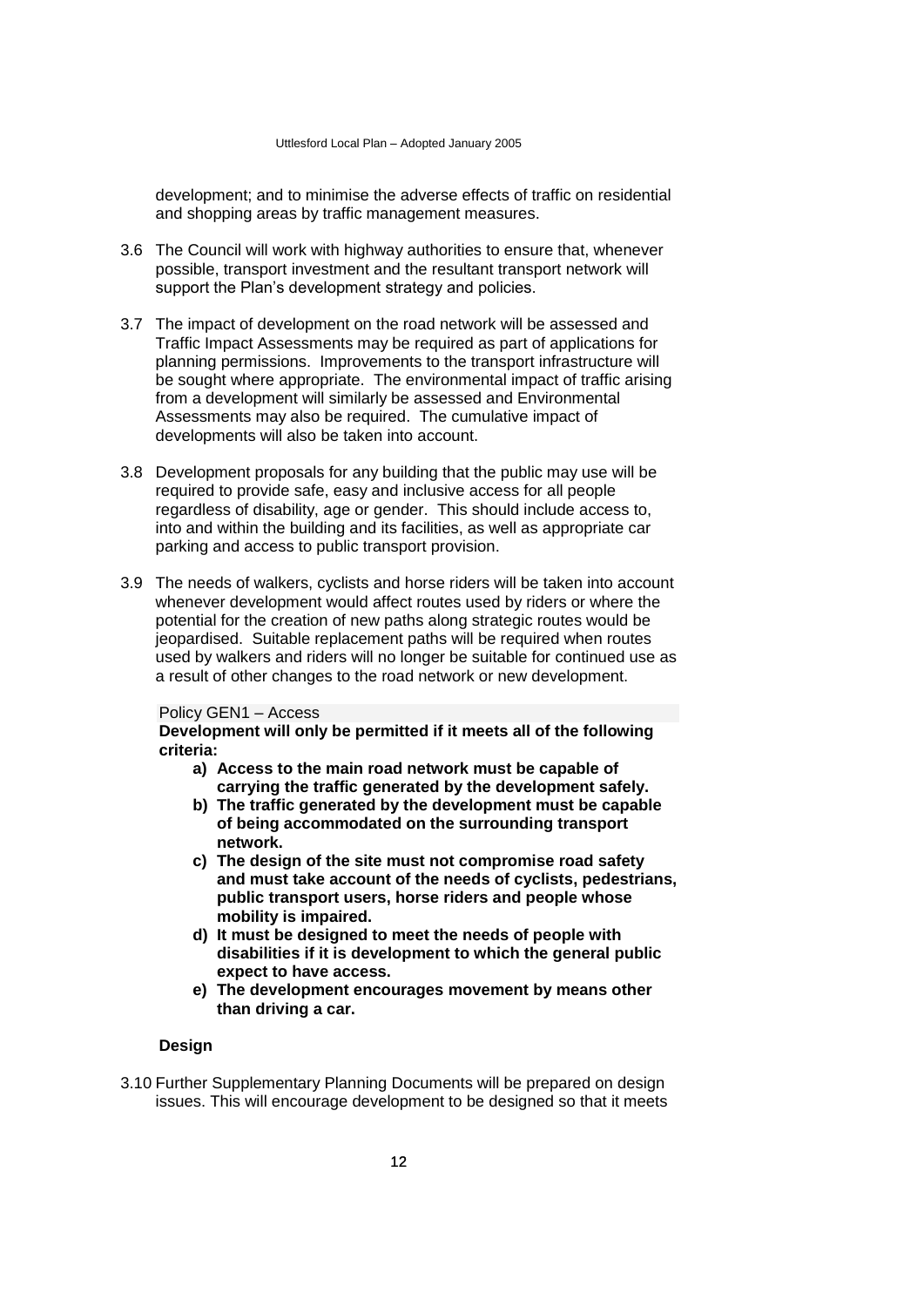the needs of those with physical and sensory impairment. The SPD will also encourage Lifetime Homes, promote compliance with the Association of Chief Police Officers "Secured by Design" Award criteria or any successor initiative and ensure appropriate open space provision and play equipment is provided. Development in accordance with the SPD will be expected to minimise waste generation and enable recycling and also to incorporate design measures to minimise water consumption and to encourage sustainable drainage systems, retention and re-use of grey water. Other aspects of sustainable development design including use of renewable energy, reduction of energy use and planting to enhance new development will also be covered.The Essex Design Guide for Residential and Mixed Use Areas has been adopted as supplementary planning guidance.

#### Policy GEN2 – Design

**Development will not be permitted unless its design meets all the following criteria and has regard to adopted Supplementary Design Guidance and Supplementary Planning Documents.**

- **a) It is compatible with the scale, form, layout, appearance and materials of surrounding buildings;**
- **b) It safeguards important environmental features in its setting, enabling their retention and helping to reduce the visual impact of new buildings or structures where appropriate;**
- **c) It provides an environment, which meets the reasonable needs of all potential users.**
- **d) It helps to reduce the potential for crime;**
- **e) It helps to minimise water and energy consumption;**
- **f) It has regard to guidance on layout and design adopted as supplementary planning guidance to the development plan.**
- **g) It helps to reduce waste production and encourages recycling and reuse.**
- **h) It minimises the environmental impact on neighbouring properties by appropriate mitigating measures.**
- **i) It would not have a materially adverse effect on the reasonable occupation and enjoyment of a residential or other sensitive property, as a result of loss of privacy, loss of daylight, overbearing impact or overshadowing.**

#### **Flood Protection**

- 3.11 With climate change, assessments of areas with a high potential risk of flooding need to take into account new information and be kept up to date. Areas at high potential risk of flooding from rivers are defined as those where the annual probability of flooding is greater than 1.0%. They will be identified in supplementary planning documents
- 3.12 All the urban extensions and settlement expansions proposed in this Plan are on land above flood plains. The arrangements for surface water run off disposal will need to take the implications for flood risk elsewhere fully into account.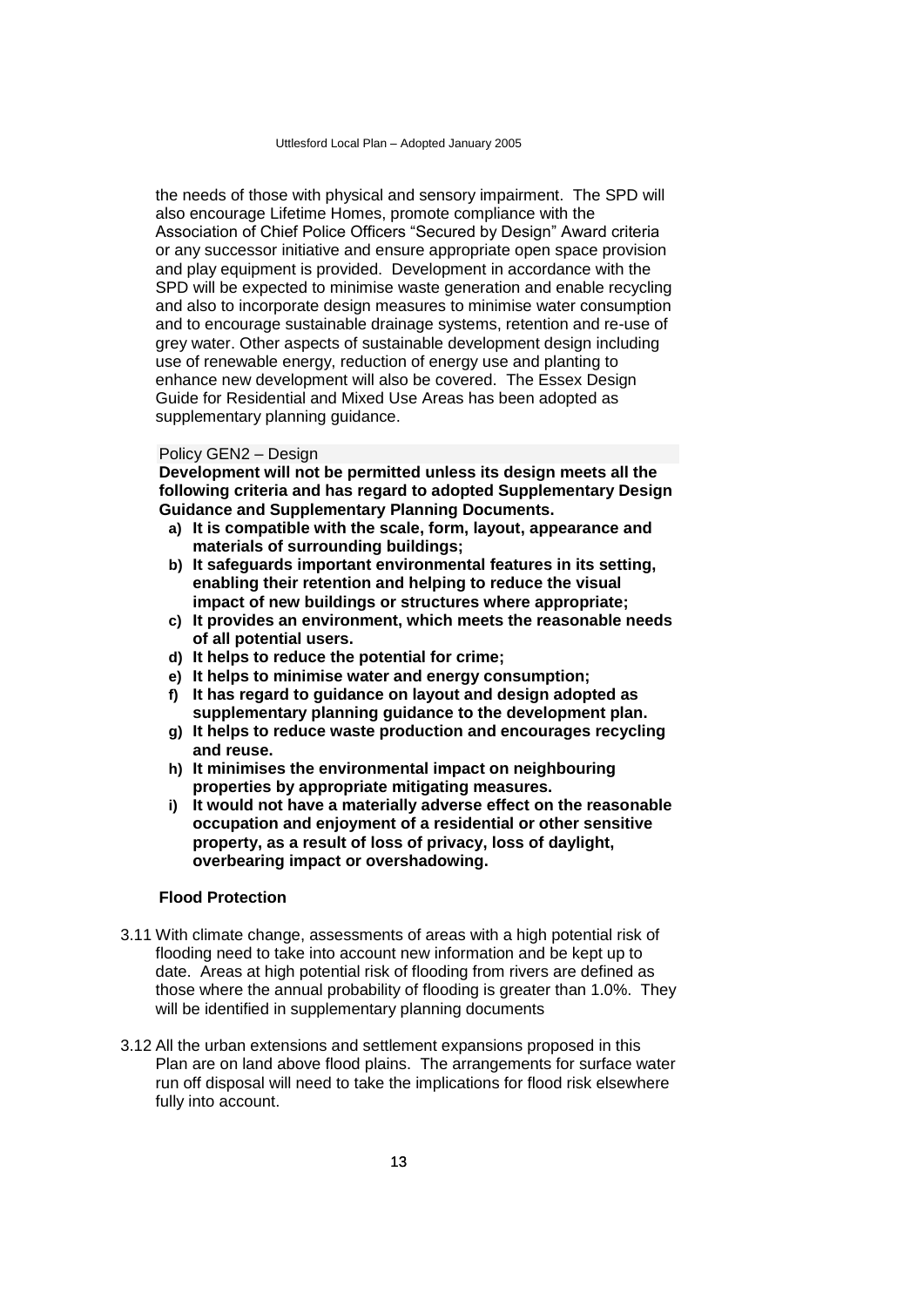- 3.13 Surface water disposal from new developments, is the responsibility of the developer, and must, where practicable, take place on site using appropriate and acceptable methods, including soakaways. New connections to the public sewerage system must not pose an unacceptable threat of surcharge, flooding or pollution. Surface water must not be allowed to drain to the foul sewer as this is the major contributor to sewer flooding.
- 3.14 The Environment Agency is in general opposed to the culverting of watercourses because of the adverse ecological and flood defence effects likely to arise

#### Policy GEN3 – Flood Protection

**Within the functional floodplain, buildings will not be permitted unless there is an exceptional need. Developments that exceptionally need to be located there will be permitted, subject to the outcome of flood risk assessment. Where existing sites are to be redeveloped, all opportunities to restore the natural flood flow areas should be sought.**

**Within areas of flood risk, within the development limit, development will normally be permitted where the conclusions of a flood risk assessment demonstrate an adequate standard of flood protection and there is no increased risk of flooding elsewhere.**

**Within areas of the floodplain beyond the settlement boundary, commercial industrial and new residential development will generally not be permitted. Other developments that exceptionally need to be located there will be permitted subject the outcome of a flood risk assessment.** 

**Outside flood risk areas development must not increase the risk of flooding through surface water run-off. A flood risk assessment will be required to demonstrate this. Sustainable Drainage Systems should also be considered as an appropriate flood mitigation measure in the first instance.**

**For all areas where development will be exposed to or may lead to an increase in the risk of flooding applications will be accompanied by a full Flood Risk Assessment (FRA) which sets out the level of risk associated with the proposed development. The FRA will show that the proposed development can be provided with the appropriate minimum standard of protection throughout its lifetime and will demonstrate the effectiveness of flood mitigation measures proposed.**

#### **Good Neighbourliness**

Policy GEN4 - Good neighbourliness **Development and uses, whether they involve the installation of plant or machinery or not, will not be permitted where:**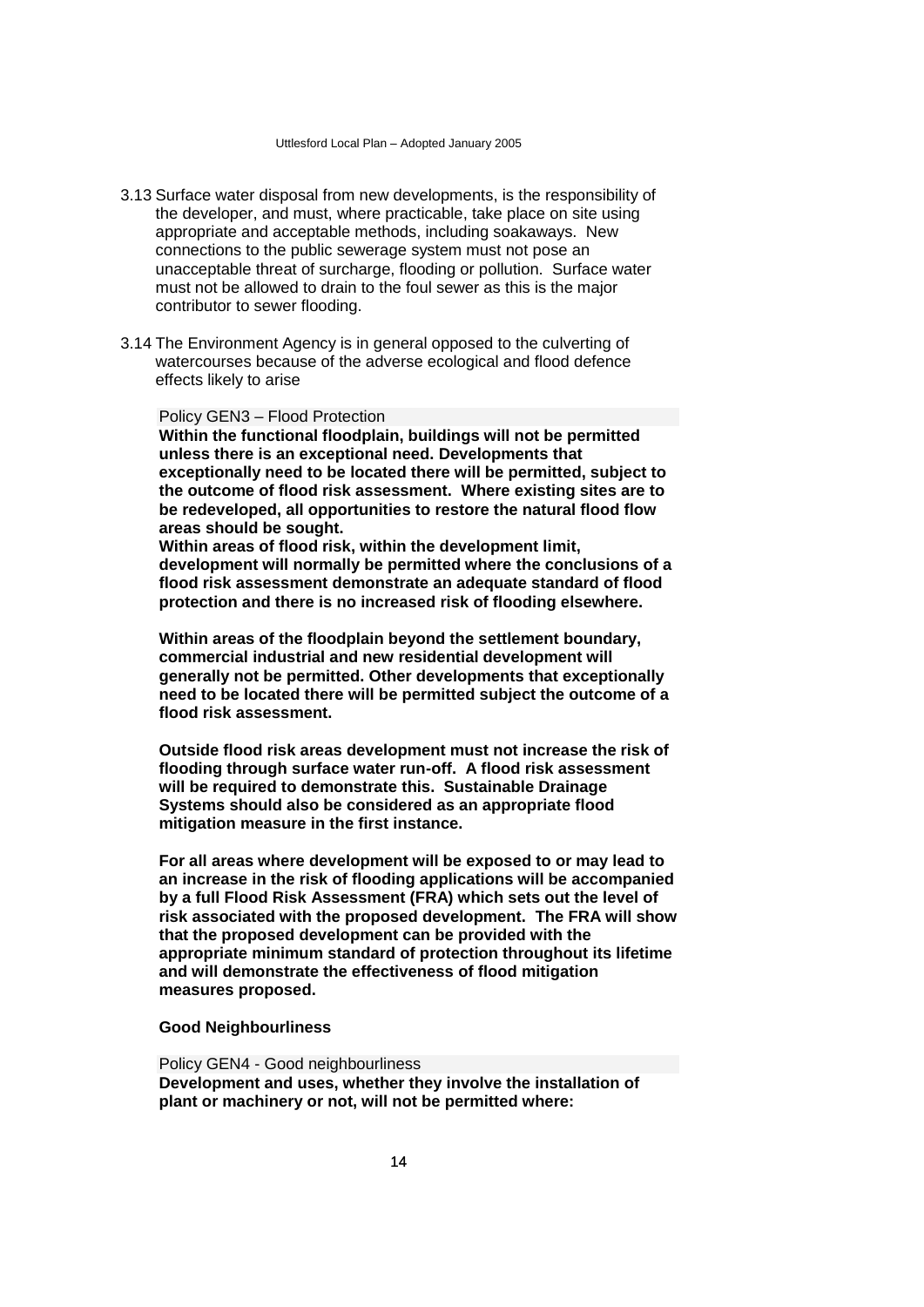# **a) noise or vibrations generated, or b) smell, dust, light, fumes, electro magnetic radiation, exposure to other pollutants; would cause material disturbance or nuisance to occupiers of surrounding properties**

#### **Light Pollution**

3.15 There is a potential conflict between keeping lighting to a minimum as part of protecting the character of the countryside, maintaining the visibility of the night sky, and security and safety objectives. Lighting can also extend the opportunity for outdoor sport activities in the winter months when there is limited daylight. This conflict can be resolved to some extent by careful specification and the use of the best available technology where the cost is proportionate to the benefit, but there may be circumstances where, for example, the importance of facilities to sport development is judged to outweigh the effect on the countryside.

#### Policy GEN5 – Light pollution

**Development that includes a lighting scheme will not be permitted unless:**

- **a) The level of lighting and its period of use is the minimum necessary to achieve its purpose, and**
- **b) Glare and light spillage from the site is minimised.**

#### **Infrastructure Provision to Support Development**

3.16 This will be relatively straightforward where a development such as new housing directly creates a need for new facilities to serve its residents. It is important that in these cases the facilities are provided as soon as they are required. However, in the urban areas where new development is concentrated, even small scale development will cumulatively impact on service provision. It is intended that the scale of development shown in this Plan will form the basis for assessments of impacts on infrastructure and the identification of costed proposals that may be necessary. The Council will then seek to reach agreement with a developer over an appropriate contribution that fairly reflects the level of demand its scheme would generate. Contributions may be applied to specific proposed projects or held in reserve for a reasonable period and used to address impacts arising after the development has been occupied**.**  Supplementary Planning Documents setting out the basis for assessments of impacts and contributions will be adopted.

Policy GEN6 –Infrastructure Provision to Support Development **Development will not be permitted unless it makes provision at the appropriate time for community facilities, school capacity, public services, transport provision, drainage and other infrastructure that are made necessary by the proposed development. In localities where the cumulative impact of developments necessitates such**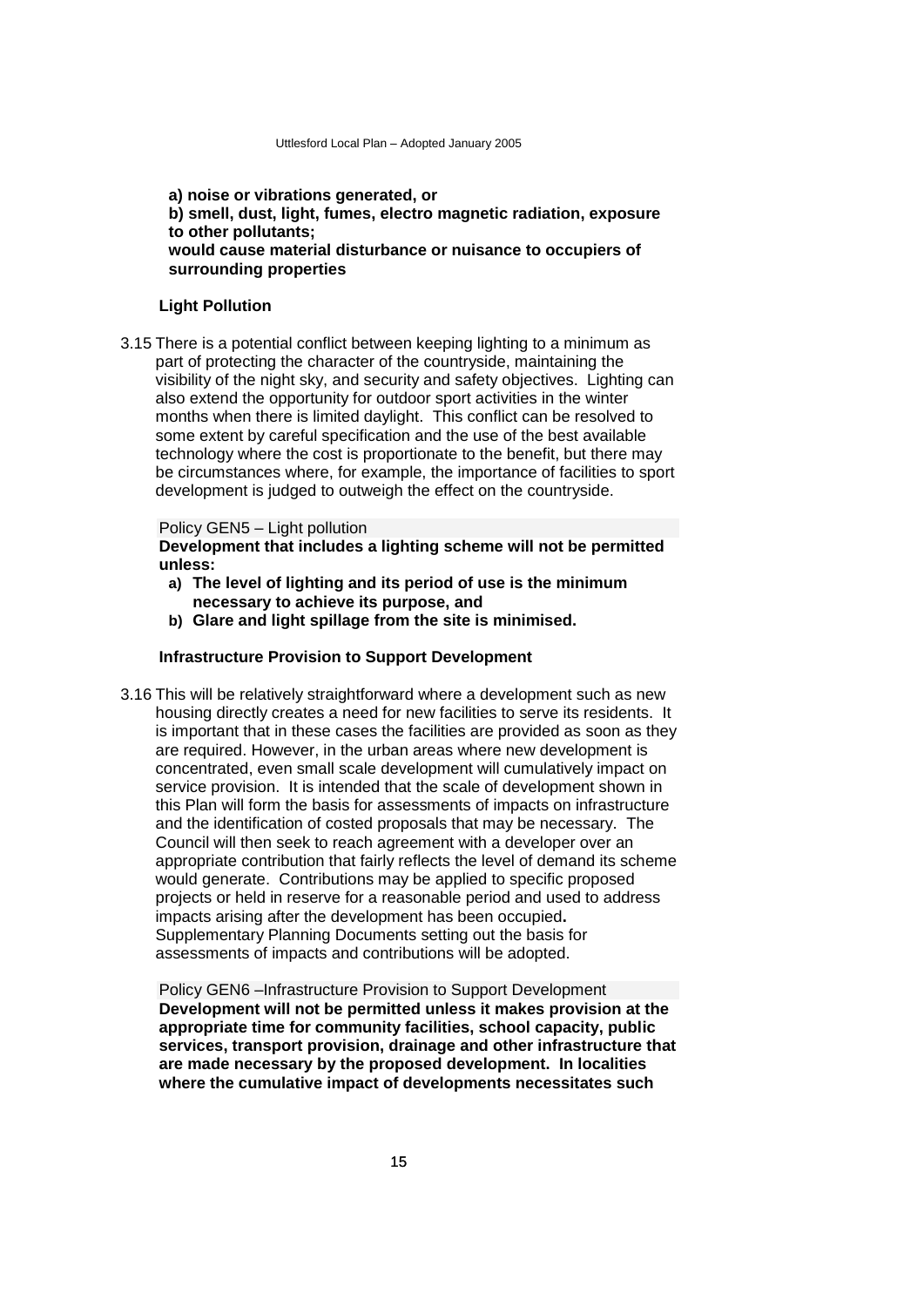# **provision, developers may be required to contribute to the costs of such provision by the relevant statutory authority.**

# **Nature Conservation**

3.17 Nature conservation interest is not confined to the National Nature Reserves, Sites of Special Scientific Interest, county wildlife sites and special verges, which are specifically covered in the Environment section of this Plan.

#### Policy GEN7 – Nature Conservation

**Development that would have a harmful effect on wildlife or geological features will not be permitted unless the need for the development outweighs the importance of the feature to nature conservation. Where the site includes protected species or habitats suitable for protected species, a nature conservation survey will be required. Measures to mitigate and/or compensate for the potential impacts of development, secured by planning obligation or condition, will be required. The enhancement of biodiversity through the creation of appropriate new habitats will be sought.** 

# **Vehicle Parking Standards**

3.18 A realistic approach is needed. This will try and discourage unlimited car parking provision on new developments and thereby car usage, to help tackle the growing problem of traffic emissions and road congestion, encourage efficiency in the use of fossil fuels, and making it easier to walk or cycle for local short distance trips, but only in appropriate locations. It must avoid the risk of parking being displaced to elsewhere within a neighbourhood. Uttlesford's communities lack high quality public transport. In common with many other rural communities, using the car is the only practical way of getting to work, accessing services and making leisure trips. Car ownership levels are relatively high and existing car parking provision is well used. It is important that car parking for new development is adequate. Where there is a lack of off street parking in older residential areas this results in a high level of on street parking. In some localities this results in obstruction of roads and footpaths, causing particular problems for those with limited mobility. The level of parking on new developments should neither exacerbate existing parking problems in communities nor create problems where they do not presently exist.

#### Policy GEN8 – Vehicle Parking Standards

**Development will not be permitted unless the number, design and layout of vehicle parking places proposed is appropriate for the location, as set out in Supplementary Planning Guidance "Vehicle Parking Standards", a summary extract of which is reproduced in Appendix 1 to this Plan.**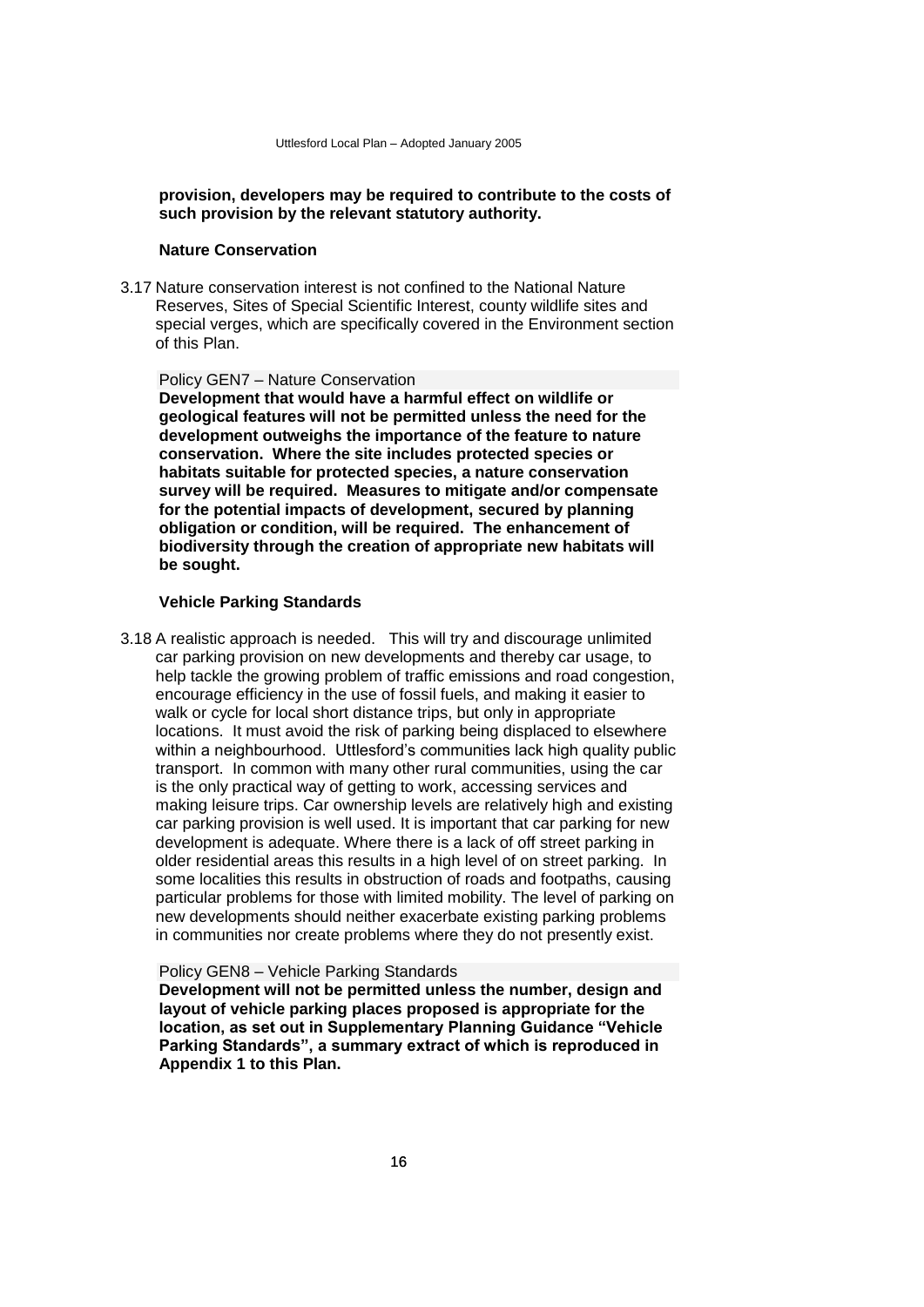# **Topic Chapters**

This section of the Plan contains policies on:

Economic Activity Environment, Built and Natural Housing Leisure and Cultural provision Retailing and Services Transport and Telecommunications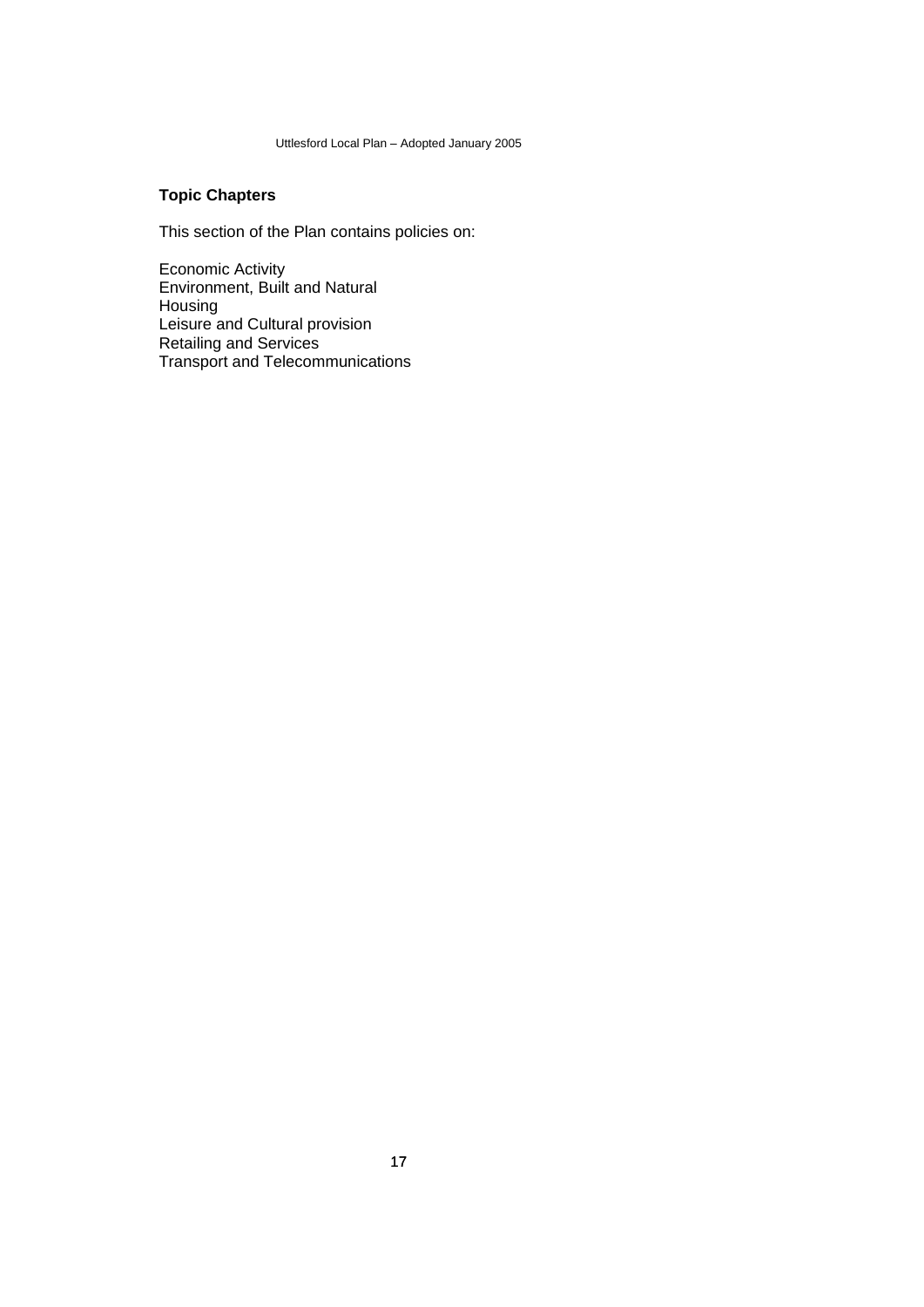# <span id="page-21-0"></span>**4. Economic Activity**

- 4.1. The policies on economic activity have the following objectives:
	- To ensure that provision is made for enough land to meet the structure plan requirement and enable the expansion of existing firms and the introduction of new employment;
	- To ensure that a range of employment opportunities is available at key locations across the district and that alternative employment exists other than in the concentration on the airport at Stansted;
	- To enable opportunities for local employment close to where people live, which may potentially reduce travel to work;
	- To ensure that development is accessible to all; and
	- To help diversify the economy in the rural area and provide alternative income for farm based businesses.

# **Location of Future Employment Land**

- 4.2. The increase in the amount of land for business uses in Uttlesford's two largest urban areas is determined in the structure plan. It requires that the total will increase by 16 hectares by 2011. In 2000, employment areas in Great Dunmow and Saffron Walden totalled 46.76 hectares. All these figures are net site areas, and exclude major distributor roads and strategic landscape buffers. This local plan indicates where land is proposed for development so as to achieve this increase in land for business uses. The total area proposed exceeds 16 hectares by 1.35 hectares. Some existing employment land is proposed for redevelopment by housing, and this has to be replaced.
- 4.3. A range of sites is proposed to meet the needs of the high tech sector, with its greater potential growth in the longer term, as well as meeting the needs of office, traditional manufacturing and distribution sectors.
- 4.4. Great Dunmow has reasonable potential for employment growth. Key factors are access to the trunk road network, access to London and Stansted Airport and an above average living environment**.** The size of the local economy is small, however, and past growth has been sporadic. These are limiting factors.
- 4.5. The site committed for a business park at Great Dunmow continues to be an appropriate proposal. It is on undeveloped land but there is limited potential to accommodate employment development on previously developed land in Uttlesford.
- 4.6. Saffron Walden enjoys similar advantages to Great Dunmow along with proximity to Cambridge and existing high tech employment. However there are few suitable sites, which would not impinge on the historic town environment or the surrounding open countryside. A small site is proposed as an extension to the existing Business Centre, off Elizabeth Way.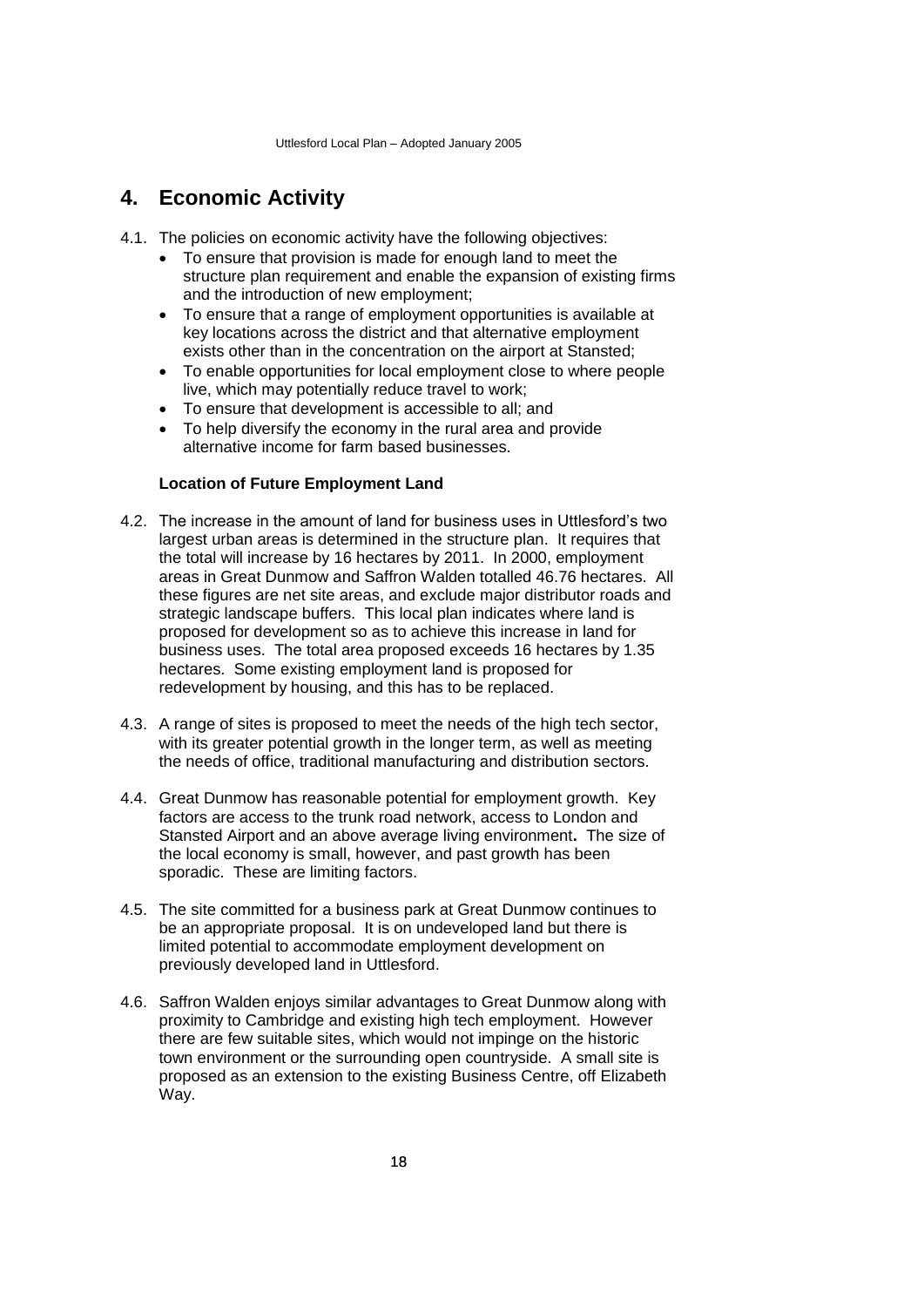- 4.7. The proposed extension to the Stansted Distribution Centre will bring a small parcel of despoiled land into productive use as an extension to an existing employment site.
- 4.8. Great Chesterford is one of four key rural settlements. It is the one that has the potential for further village employment growth with its existing high tech and other employment and a suitable site with good accessibility, including public transport.
- 4.9. Land at Stansted Airport is identified specifically for development directly related to or associated with the airport. Industrial and commercial development unrelated to the airport will not be permitted on site. It is not included within the employment land proposals for the expansion of existing firms and the introduction of new employment because of these restrictions on its use.
- 4.10. In order to meet the Structure Plan requirement a net increase of 16.46 hectares is proposed within urban areas and near Stansted Airport. In addition a new site at Great Chesterford is proposed making an overall provision of 17.35 hectares.

Policy E1 – Distribution of Employment Land **Provision is made for a net increase of about 17.35 hectares of land for business, general industry, storage or distribution development within the plan area, excluding land within the Stansted Airport boundary.**

**The following sites, defined on the Proposals Map, are proposed for employment development as indicated in the following table:**

| Site                                                       | Site area (net in<br>hectares) |
|------------------------------------------------------------|--------------------------------|
| <b>Great Dunmow</b><br><b>Business Park</b>                | 9.60                           |
| <b>Land adjoining Saffron</b>                              | 1.00                           |
| <b>Business Centre,</b><br><b>Elizabeth Close, Saffron</b> |                                |
| Walden<br><b>Thaxted Road, Saffron</b>                     | 3.76                           |
| Walden                                                     |                                |
| <b>London Road, Great</b><br><b>Chesterford</b>            | 0.89                           |
| <b>Stansted Distribution</b><br><b>Centre extension</b>    | 2.1                            |

#### **Safeguarding Employment Land**

4.11. In addition to proposing new sites for business uses, the plan needs to protect key existing employment land. The strength of the residential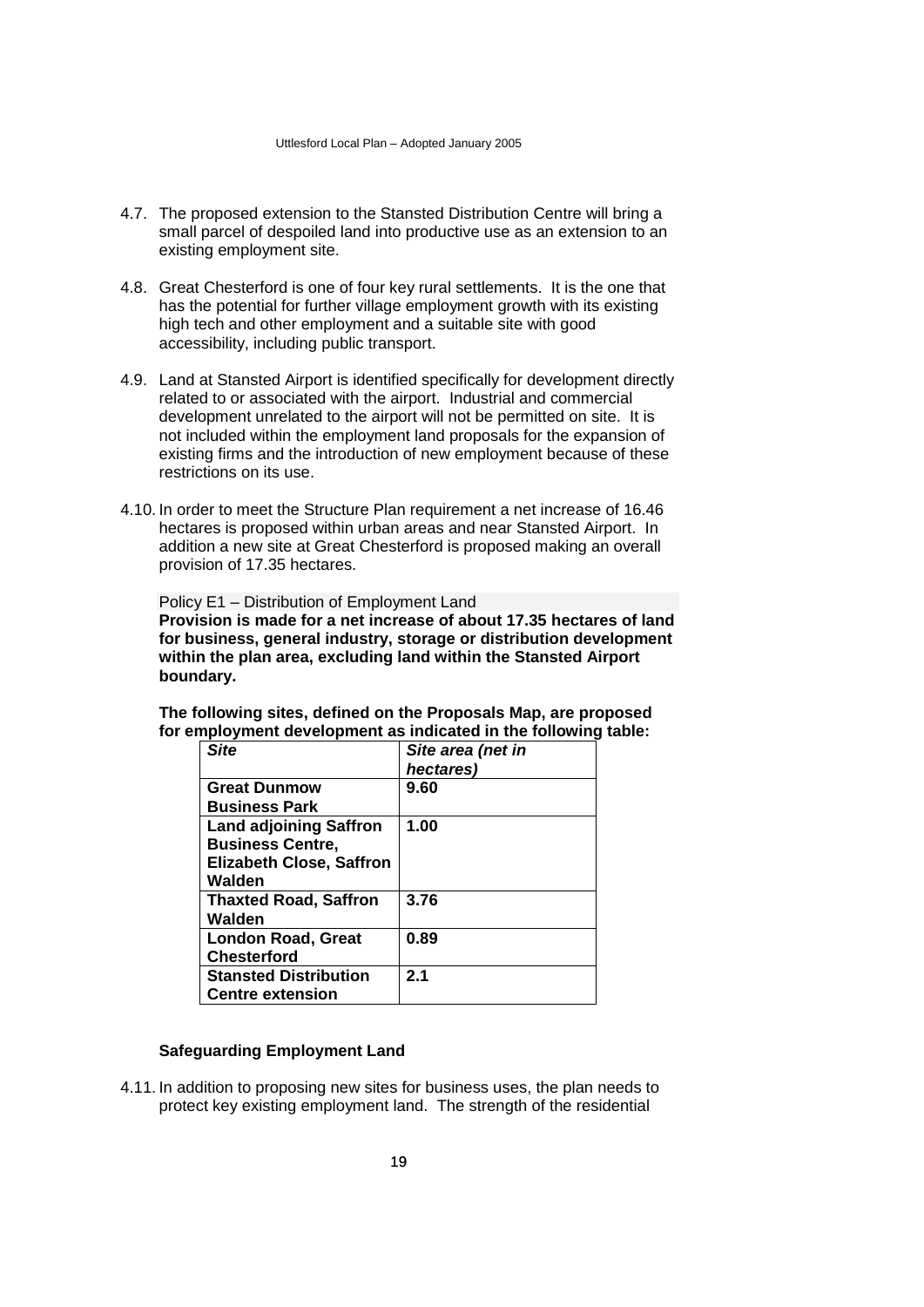land market has led to proposals for the residential redevelopment of some employment sites. A framework is needed to assess whether such proposals should be permitted. The Plan proposes that the main sites in the larger settlements**,** important smaller scale sites in the key rural settlements and the Stansted Distribution Centre should be protected from such market pressures to ensure that there continue to be employment opportunities available locally across Uttlesford. The number of people employed on a site may be material, but employment density on a particular site can vary considerably over time, up or down.

#### Policy E2 – Safeguarding Employment Land

**The following key employment areas identified on the Proposals Map will be safeguarded from redevelopment or change of use to other land-uses:**

- **a) Existing employment areas of 1.0 hectares and over located within the main urban areas of Great Dunmow, Saffron Walden and Stansted Mountfitchet;**
- **b) Existing employment areas of 0.5 hectares and over in the key rural settlements of Elsenham, Great Chesterford, Takeley and Thaxted;**
- **c) The sites identified in Policy E1;**
- **d) The site at Chesterford Park identified in Policy S5.**
- **e) Stansted Distribution Centre at Start Hill, Great Hallingbury**
- **f) Elsenham Industrial Estate**

**The development of employment land for other uses outside the key employment areas will be permitted if the employment use has been abandoned or the present use harms the character or amenities of the surrounding area.**

#### **Access to Workplaces**

4.12. All development for employment purposes, whether new build, conversion or extension need to be accessible to all, to ensure social inclusion.

Policy E3 Access to workplaces **Developments that would result in the provision of jobs will be required to include the highest standards of accessibility and inclusion for all people regardless of disability, age or gender.**

#### **Businesses in the Countryside**

4.13. Farming continues to be important as an economic activity in the countryside locally. The land is highly productive for crops**.** However, farm businesses increasingly need to find ways of diversifying so that they develop new sources of income to offset the long term trend of falling prices for crops. These will include non-agricultural activities. The scale and character of these activities needs to be sensitive to the character of their setting and protect or enhance it.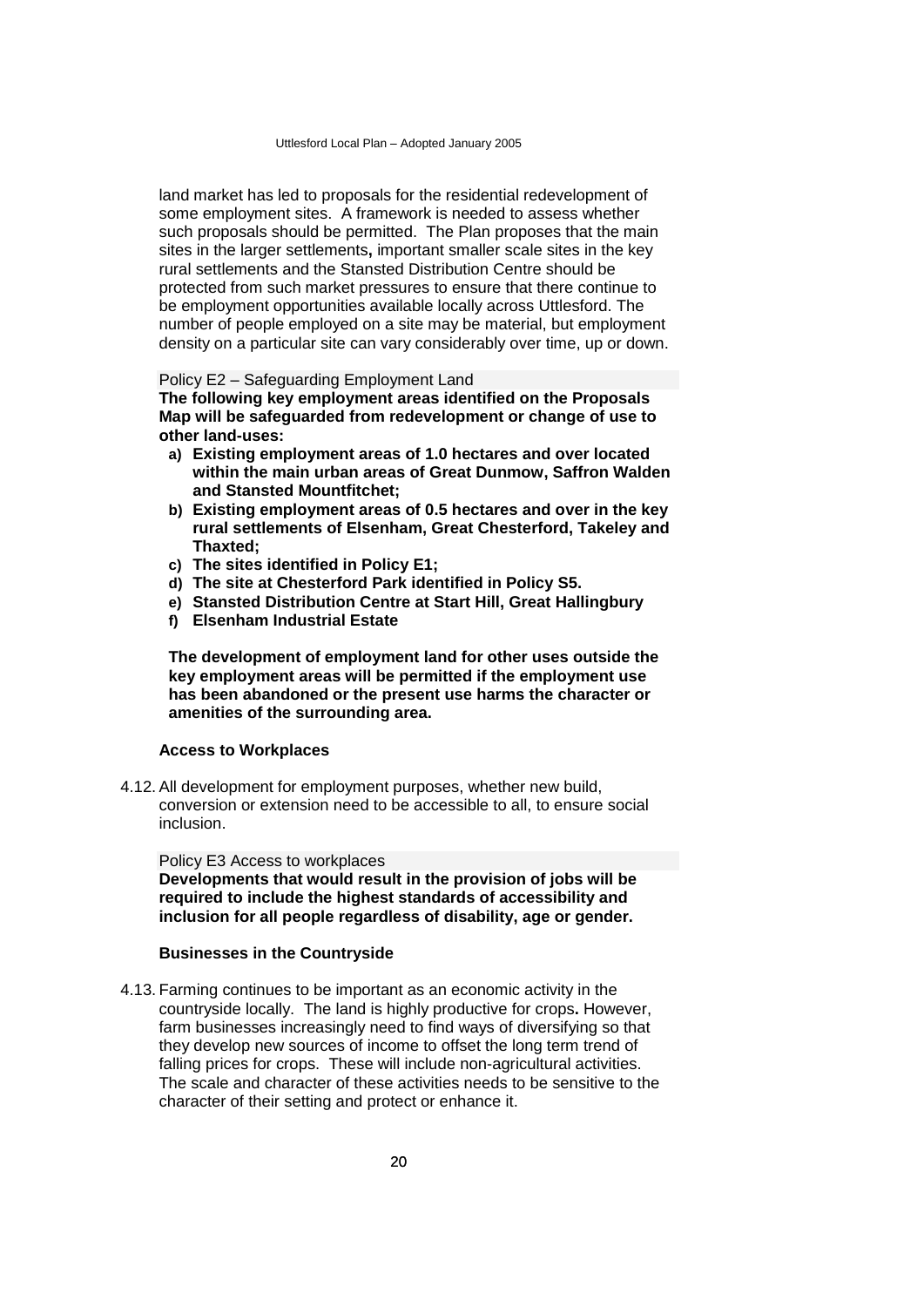4.14. Alternative uses of farmland might include farm-based attractions, field sports areas and camping and touring caravan sites, equestrian centres, garden centres, golf courses, stud farms and livery stables and water based activities. Policy S7 says there will be strict control on new building. Existing buildings should be re-used, where possible, to provide any accommodation needed in association with alternative uses.

Policy E4 - Farm Diversification: Alternative use of Farmland **Alternative uses for agricultural land will be permitted if all the following criteria are met:**

- **a) The development includes proposals for landscape and nature conservation enhancement;**
- **b) The development would not result in a significant increase in noise levels or other adverse impacts beyond the holding;**
- **c) The continued viability and function of the agricultural holding would not be harmed;**
- **d) The development would not place unacceptable pressures on the surrounding rural road network (in terms of traffic levels, road safety countryside character and amenity).**
- 4.15. Another possibility is to look at the potential for re-use of rural buildings, including non-agricultural buildings. Animals protected under the Wildlife and Countryside Act 1981 and its amendments may well actively occupy barns and other structures.

## Policy E5 – Re-Use of Rural Buildings

**The re-use and adaptation of rural buildings for business uses, small scale retail outlets, leisure uses or for tourist accommodation will be permitted in the countryside, including the Metropolitan Green Belt, the Countryside Protection Zone and beyond, if all the following criteria are met:**

- **a) The buildings are of a permanent and substantial construction;**
- **b) They are capable of conversion without major reconstruction or significant extension;**
- **c) The development would protect or enhance the character of the countryside, its amenity value and its biodiversity and not result in a significant increase in noise levels or other adverse impacts;**
- **d) The development would not place unacceptable pressures on the surrounding rural road network (in terms of traffic levels, road safety countryside character and amenity).**

## **Homeworking**

4.16. Many small businesses are started by people working in their own homes and information and communication technology is likely to increase the incidence of home-working. This could help address the issue of unsustainable journey to work patterns. A site on Sampford Road, Thaxted has been specifically identified for home/work units.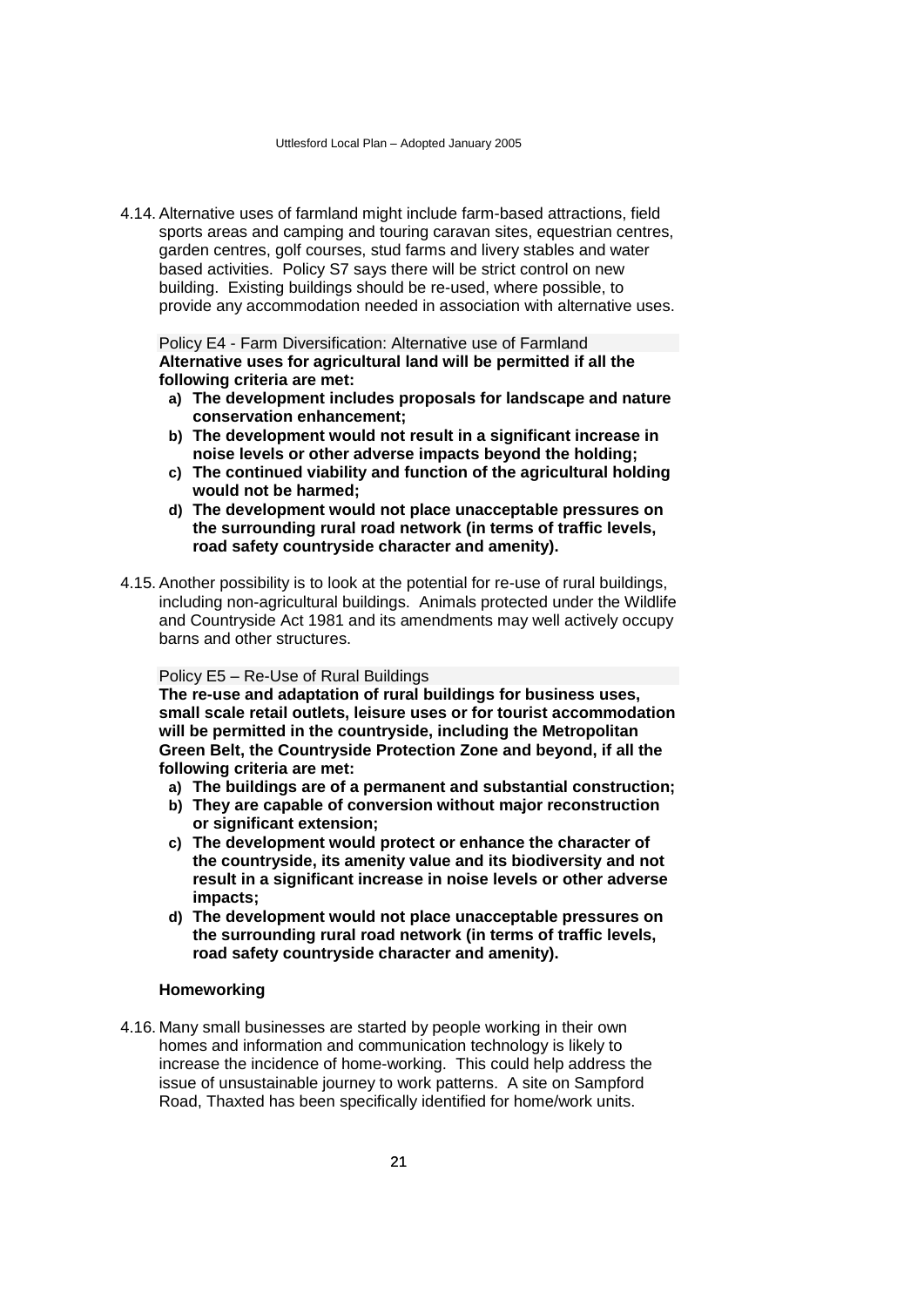However home-working does not necessarily require planning permission. Permission is not normally required where the use of part of a home for business purposes does not change the overall character of the property's use as a dwelling.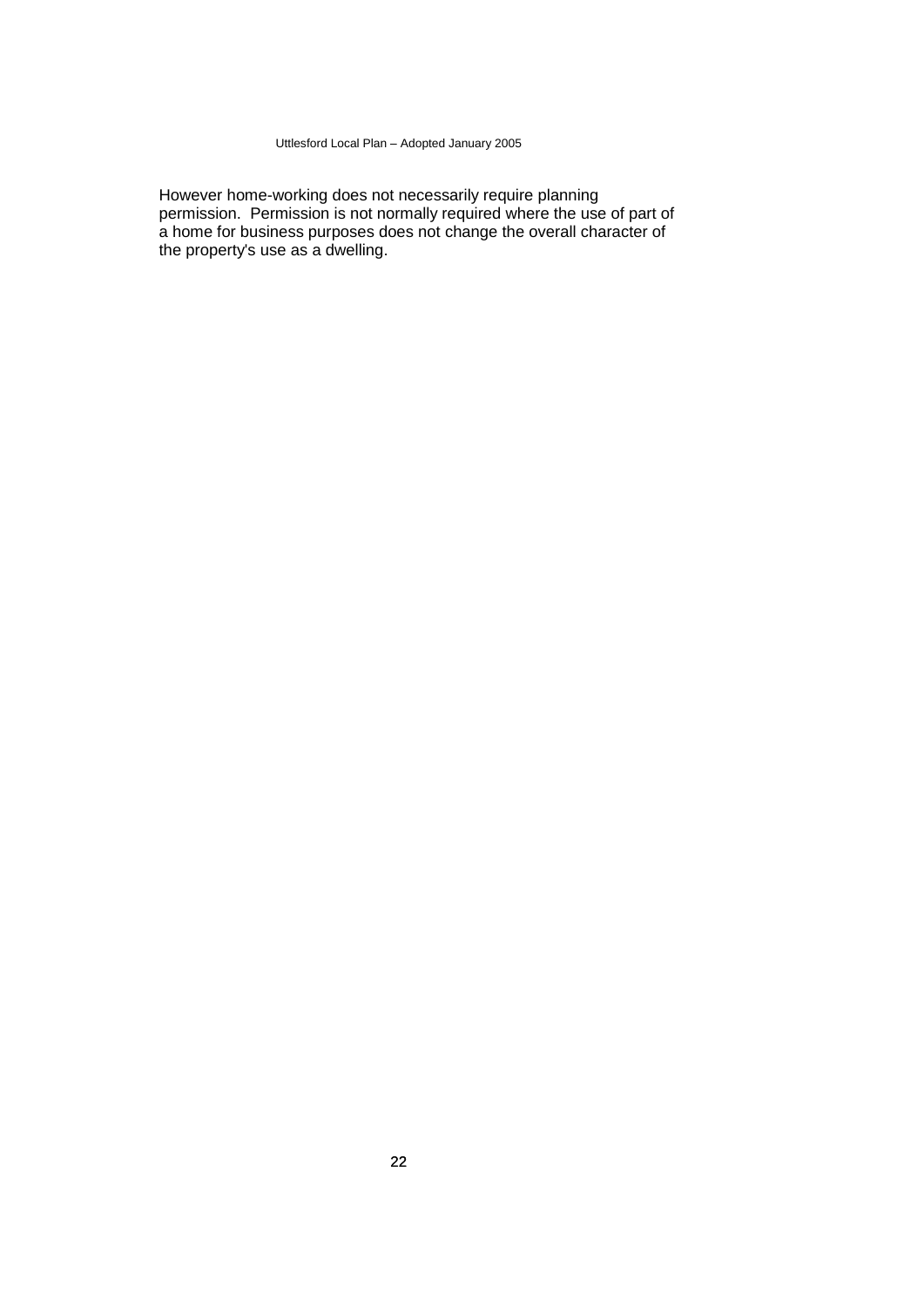# <span id="page-26-0"></span>**5. Environment, Built and Natural**

- 5.1. The policies on the built and natural environment have the following objectives:
	- To safeguard the character of Uttlesford's historic settlements.
	- To conserve and enhance the historic buildings in Uttlesford and their setting.
	- To protect the natural environment for its own sake, particularly for its biodiversity, and agricultural, cultural and visual qualities.
	- To limit sensitive development in areas subject to high levels of noise from aircraft or other sources, and avoid deterioration in the noise environment.
	- To protect ground and surface water resources from contamination and over abstraction.
	- To protect users of residential properties in particular from long term exposure to poor ground level air quality.
	- To improve the health of the community.

#### **Conservation Areas and Listed Buildings**

- 5.2. There are 35 Conservation Areas in the District and about 3500 listed buildings or groups of buildings identified in the Statutory Lists. These buildings or groups represent about one quarter of the Essex total, itself one of the most richly endowed of all English counties.
- 5.3. The Listed Buildings in the District vary widely both in age and their vernacular materials. Clay tile, slate and long straw thatch are used for roof materials. The stock of buildings with long straw thatch is big enough to be a cluster of regional architectural importance. Although timber framed buildings predominate, some early buildings are constructed of brick and stone. External finishes include many excellent examples of weatherboarding, pargetting and flintwork. Every period from before the Norman Conquest is represented, but over 40% of all Listed Buildings date from the 17th century.
- 5.4. This rich heritage is one of the key elements in the quality of the local environment. It is important that the development pressures on the district are managed in ways that enable the built environment to be protected and enhanced and inappropriate development to be avoided. The Council will prepare Conservation Area Statements and supplementary planning documents on the design of development within conservation areas.

Policy ENV1 - Design of Development within Conservation Areas **Development will be permitted where it preserves or enhances the character and appearance of the essential features of a Conservation Area, including plan form, relationship between buildings, the arrangement of open areas and their enclosure, grain or significant natural or heritage features. Outline applications will**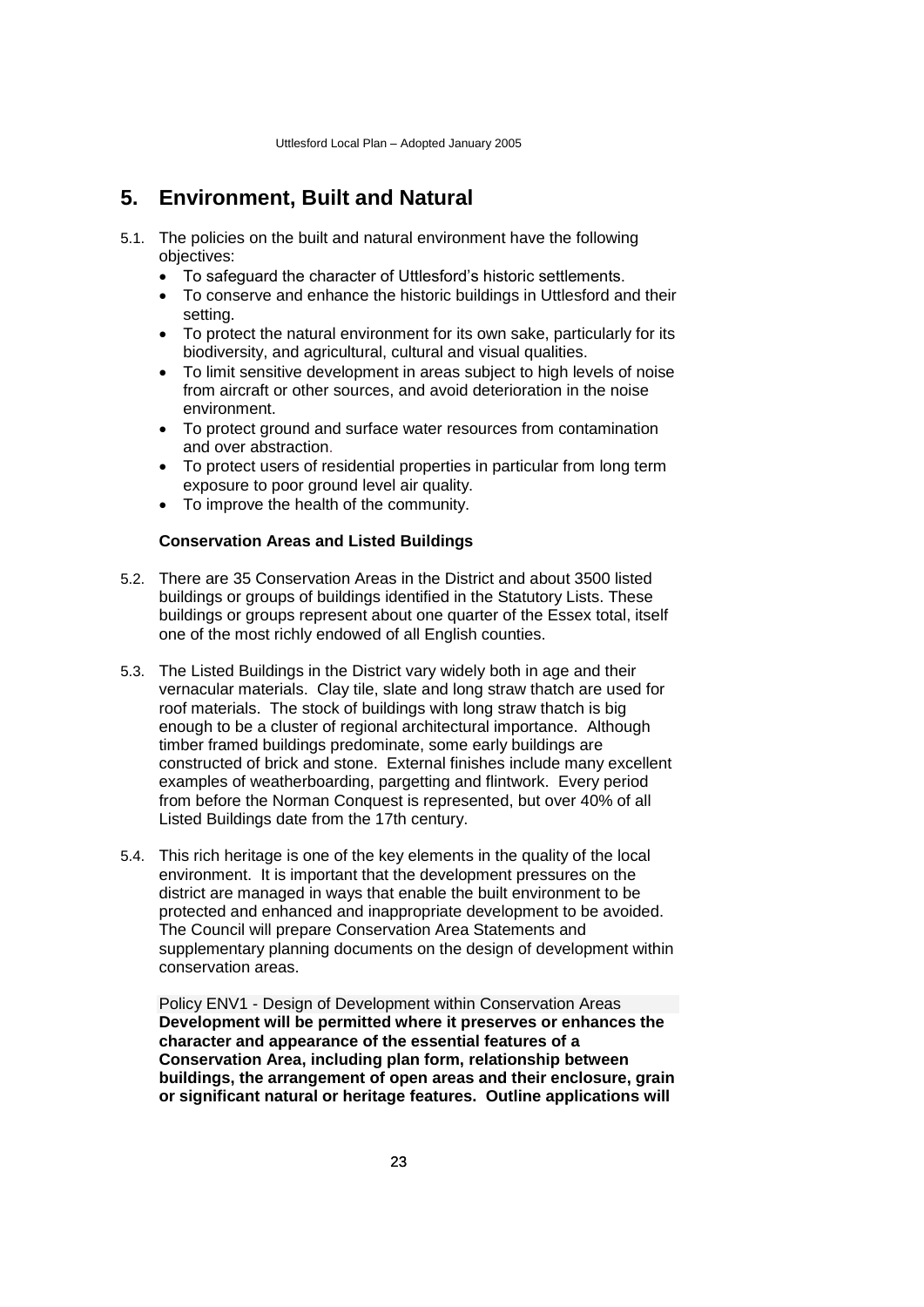**not be considered. Development involving the demolition of a structure which positively contributes to the character and appearance of the area will not be permitted.**

Policy ENV2- Development affecting Listed Buildings **Development affecting a listed building should be in keeping with its scale, character and surroundings. Demolition of a listed building, or development proposals that adversely affect the setting, and alterations that impair the special characteristics of a listed building will not be permitted. In cases where planning permission might not normally be granted for the conversion of listed buildings to alternative uses, favourable consideration may be accorded to schemes which incorporate works that represent the most practical way of preserving the building and its architectural and historic characteristics and its setting**

#### **Open Spaces and Trees**

- 5.5. There are open spaces of high environmental quality in many of the towns and villages. Such spaces may include village greens, commons or narrow tongues of agricultural land or woodland or large mature gardens. Sometimes, the land may have been left in a state of untidiness but, nevertheless, the existence of the space may be important to the character of the locality. Retention of the space would also enable its full environmental potential to be realised through an enhancement project. Normally it has been possible to protect such areas by ensuring that they lie beyond defined development limits. The need to protect similar areas within settlements is equally important and the most significant of these have been shown on individual inset maps. Other smaller spaces of importance will also be protected where development would be inappropriate, but it is not practicable to identify all of these.
- 5.6. Where the principle of development is acceptable it should avoid taking away features that are prominent elements and enhance the local environment, such as for example, healthy mature trees. However, as a specific example, it may not be possible to accommodate a residential development on a tight space without removing a clump of sycamore saplings or similar. This may be considered acceptable. Sometimes public facilities may be proposed on open space. Again, if a successful design can be achieved, a limited loss of open space may be permitted.

#### Policy ENV3- Open Spaces and Trees

**The loss of traditional open spaces, other visually important spaces, groups of trees and fine individual tree specimens through development proposals will not be permitted unless the need for the development outweighs their amenity value.**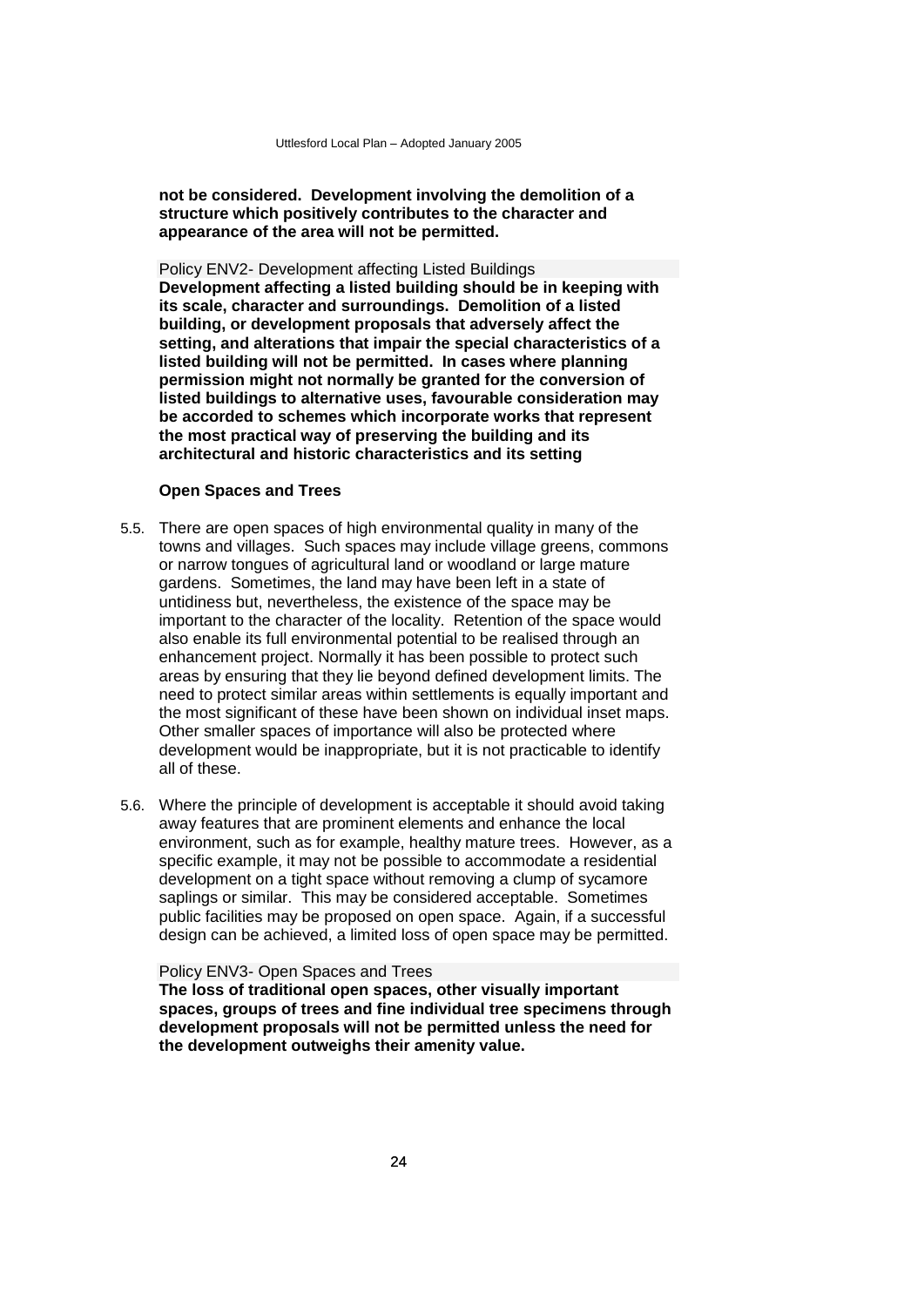# **Ancient Monuments and Sites of Archaeological Importance**

- 5.7. Within Uttlesford District, approximately 3000 sites of archaeological interest are recorded on the Heritage Conservation Record (EHCR) maintained by Essex County Council. These sites are not shown on the proposals map and inquiries should be made to the County Archaeologist. Scheduled Ancient Monuments of which there are 73 in the District (December 2001) are shown on the proposals map. The EHCR records represent only a fraction of the total. Many important sites remain undiscovered and unrecorded. Archaeological sites are a finite and non-renewable resource. As a result it is important to ensure that they are not needlessly or thoughtlessly destroyed.
- 5.8. The desirability of preserving an ancient monument and its setting is a material consideration in determining planning applications whether the monument is scheduled or unscheduled. There is a presumption in favour of the preservation of nationally important sites and their settings. The need for development affecting archaeological remains of lesser importance will be weighed against the relative importance of the archaeology.

Policy ENV4 Ancient Monuments and Sites of Archaeological Importance.

**Where nationally important archaeological remains, whether scheduled or not, and their settings, are affected by proposed development there will be a presumption in favour of their physical preservation in situ. The preservation in situ of locally important archaeological remains will be sought unless the need for the development outweighs the importance of the archaeology. In situations where there are grounds for believing that sites, monuments or their settings would be affected developers will be required to arrange for an archaeological field assessment to be carried out before the planning application can be determined thus enabling an informed and reasonable planning decision to be made. In circumstances where preservation is not possible or feasible, then development will not be permitted until satisfactory provision has been made for a programme of archaeological investigation and recording prior to commencement of the development.**

#### **The Quality of the Countryside**

5.9. Uttlesford is a highly productive arable farming area. There is no Grade land but over 80% of the District is classified Grade 2 by the Ministry of Agriculture, Fisheries and Food. There is some Grade 3a land. This represents the best and most versatile farmland. Such land should be avoided for development unless sustainability considerations suggest otherwise.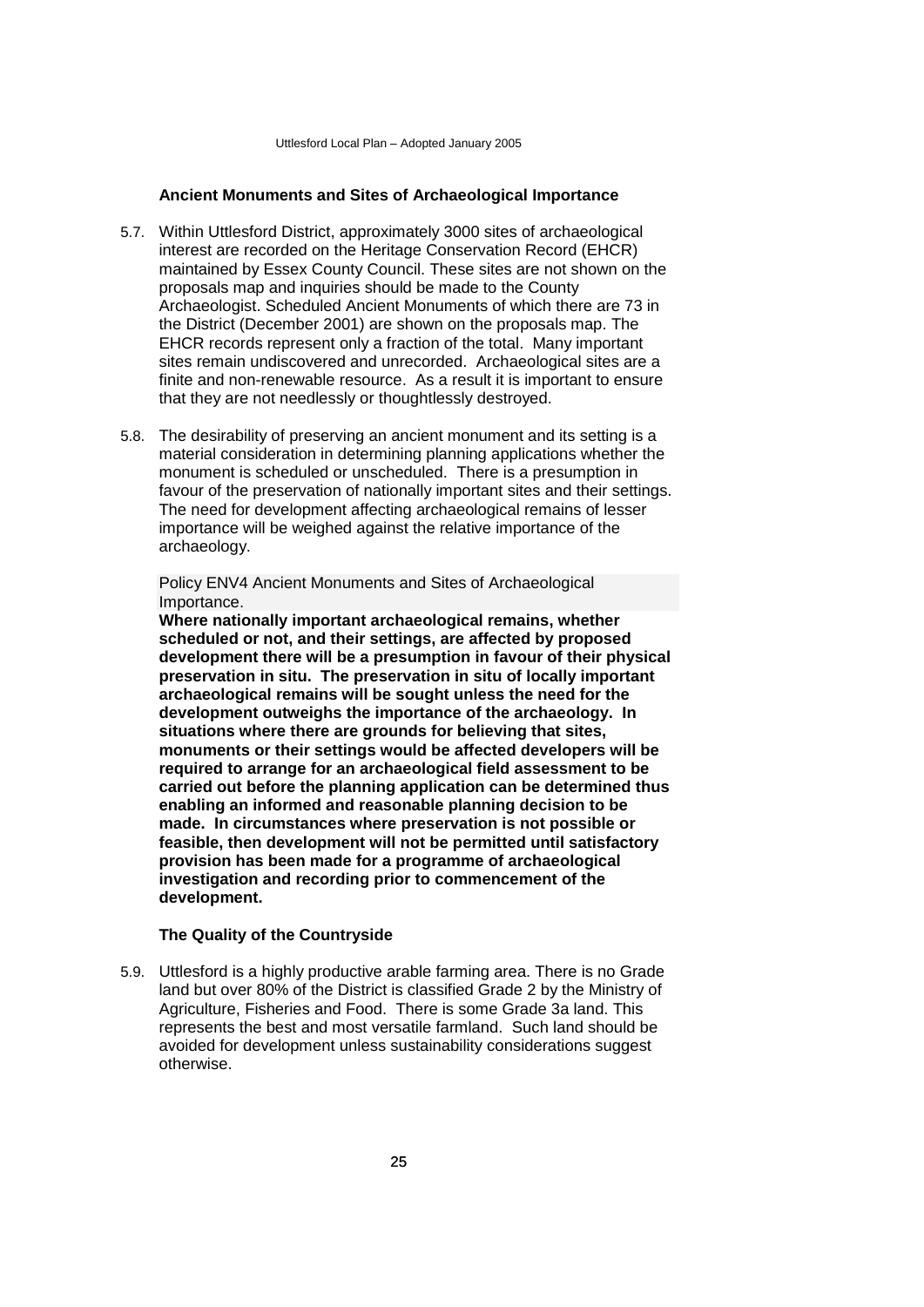- 5.10. Pastureland is not extensive but it does exist in the river valleys where drainage problems, in part, have resulted in Grade 3b designation. Although not the best and most versatile farmland, pasture land is important to the character and biodiversity of the district
- 5.11. Proposals to change agricultural land to domestic garden which are not likely to materially change the character or appearance of the surrounding countryside are those which for instance use unworkable corners of fields and do not create wedges of domestic garden intruding into an agricultural landscape. They should include appropriate boundary treatment such as hedgerows of indigenous species or fencing appropriate to a rural location such as post and rail fencing which do not have the effect of urbanising the area or of compromising the openness of the countryside. In the new garden conditions removing permitted development rights may be imposed where structures would compromise the open character.
- 5.12. The District's landscape includes important historic elements. There are twelve historic parklands identified on the Proposals Map and Inset Maps whose character remains relatively intact. Four of these parklands are included in the English Heritage Register of Historic Parks and Gardens. Development proposals will need to be sensitive to the way open space, plantation and water features create their particular landscape characteristics. There are ancient landscapes in two areas where there are notable complexes of surviving ancient semi natural woodland with coppice and standards, and medieval boundary banks: Hatfield Forest and the southern part of Debden Parish. In the latter case there is also clear evidence of very early piecemeal enclosure. Modest proposals such as agricultural development or farm diversification schemes complying with Policy E4 may be acceptable in historic landscapes if handled sensitively and where harm is compensated by landscape enhancement and biodiversity proposals.
- 5.13. Woodland and hedgerows are important components in the local landscape. Many field boundary hedgerows have been lost in recent years and woodlands in the landscape have often acquired particular prominence because of this. Hedgerow legislation introduced in 1997 means that the Council must be notified when an owner wishes to remove a hedgerow. If the hedge is of historic or ecological importance the Council can serve a Hedgerow Retention notice. While development should retain features listed in policy ENV8 wherever possible, it might be necessary, for example, to remove a length of hedging to provide adequate access to a barn conversion. This may be permitted provided there is an agreed scheme of compensating new planting. All of the visually important woodlands in the District are shown on the Proposals Map and Inset Maps. Broad byways and narrow enclosed high-banked lanes are also important elements in the character of the countryside. The best of these have been designated Protected Lanes.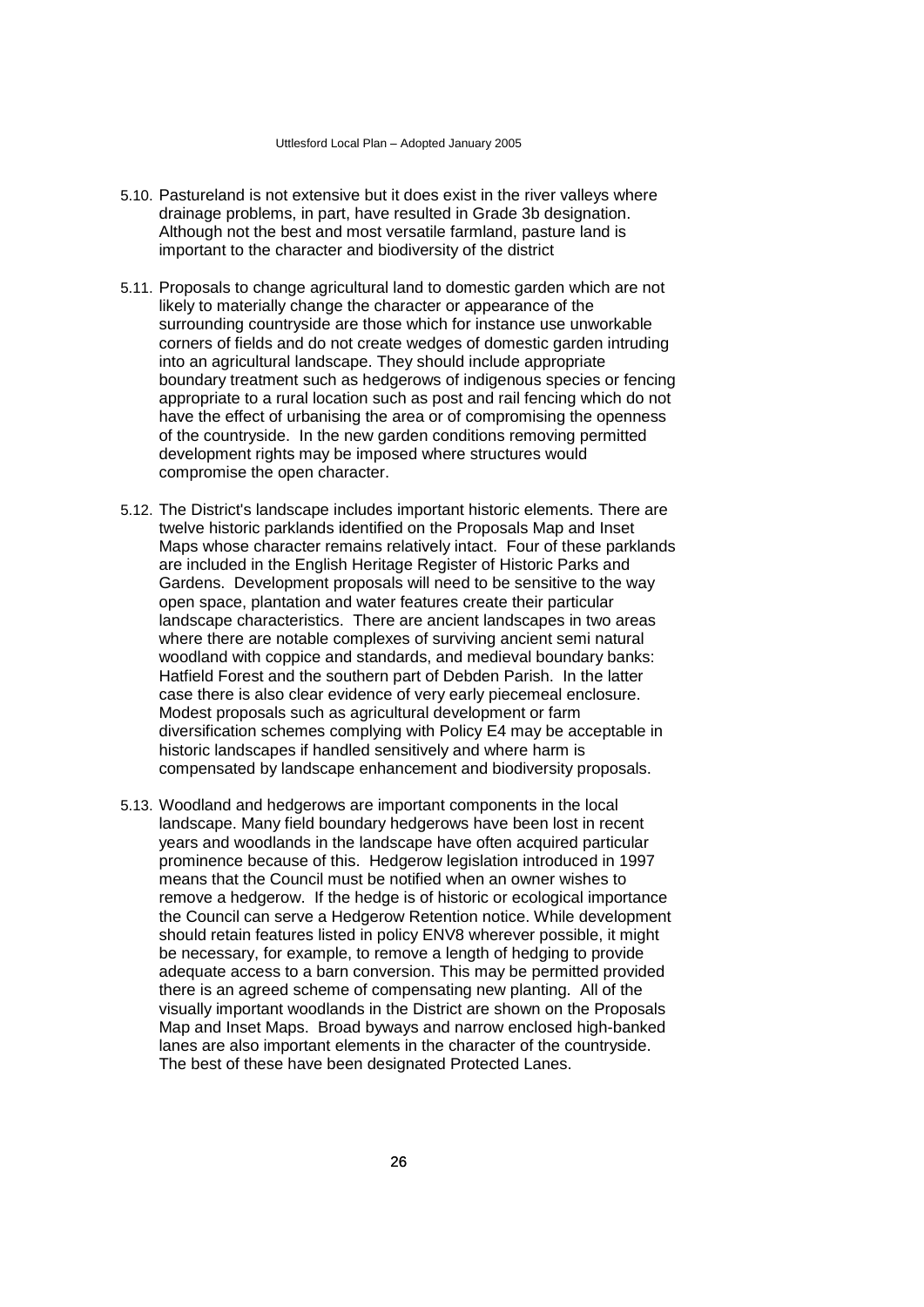- 5.14. Some of the woodlands are very old and of ecological importance. The best habitats are designated as Sites of Special Scientific Interest. Hales Wood and Hatfield Forest are National Nature Reserves. Sites of Special Scientific Interest are identified by English Nature as being of special interest by reason of flora, fauna, geological or physiographic features. Most of the sites in Uttlesford are ancient woodlands, but there are good examples of specific grassland/ streamside habitats. Halls Quarry is a site of geological interest. Where the Council has statutory discretion to require an environmental assessment, because a relevant project is likely to have significant effects on the special character of an SSSI, it will normally require one.
- 5.15. Sites of Special Scientific Interest and National Nature Reserves have the maximum degree of protection from development. Examples of exceptions, though, might be a minor development such as a new access or visitor facilities with limited effects, or a nearby development that might also have limited effects on nature conservation value of the protected site. Other nature conservation sites will still be given a high degree of protection, but a use with limited and temporary effects on biodiversity might be acceptably accommodated if there are landscape considerations that weigh against other technically feasible sites. Also there may be operational reasons why development needs should sometimes override biodiversity objectives. Appropriate mitigation measures will be sought to compensate for biodiversity losses.
- 5.16. Roadside verges also represent uncultivated areas in an intensively farmed landscape where rare plants may still be found, and Special Verges are shown on the Proposals Map and Inset Maps as areas to which Policy ENV8 applies. Special Verges may often be associated with lanes following historic alignments. Other sites of local ecological value exist and further sites worthy of protection may be identified in the Plan period, which might include Local Nature Reserves. The Council will work with English Nature, Town and Parish Councils and landowners to secure the declaration of new Local Nature Reserves in and around the District's main settlements.
- 5.17. Part 1 of the Wildlife and Countryside Act 1981 sets out the protection which is afforded to wild animals and plants. The presence of a protected species such as bats, barn owls, badgers, great crested newts or water voles on a site will be taken into account when considering a proposal for development. Particular care needs to be given to proposals for the redevelopment of derelict sites. Such sites with derelict buildings and areas of hard standing provide suitable habitats for amphibians and reptiles. Development will either be refused or be subject to a requirement that reasonable precautions be taken. This is not an issue restricted to the countryside, as bats, for example, may roost in the roof spaces of buildings in towns and villages.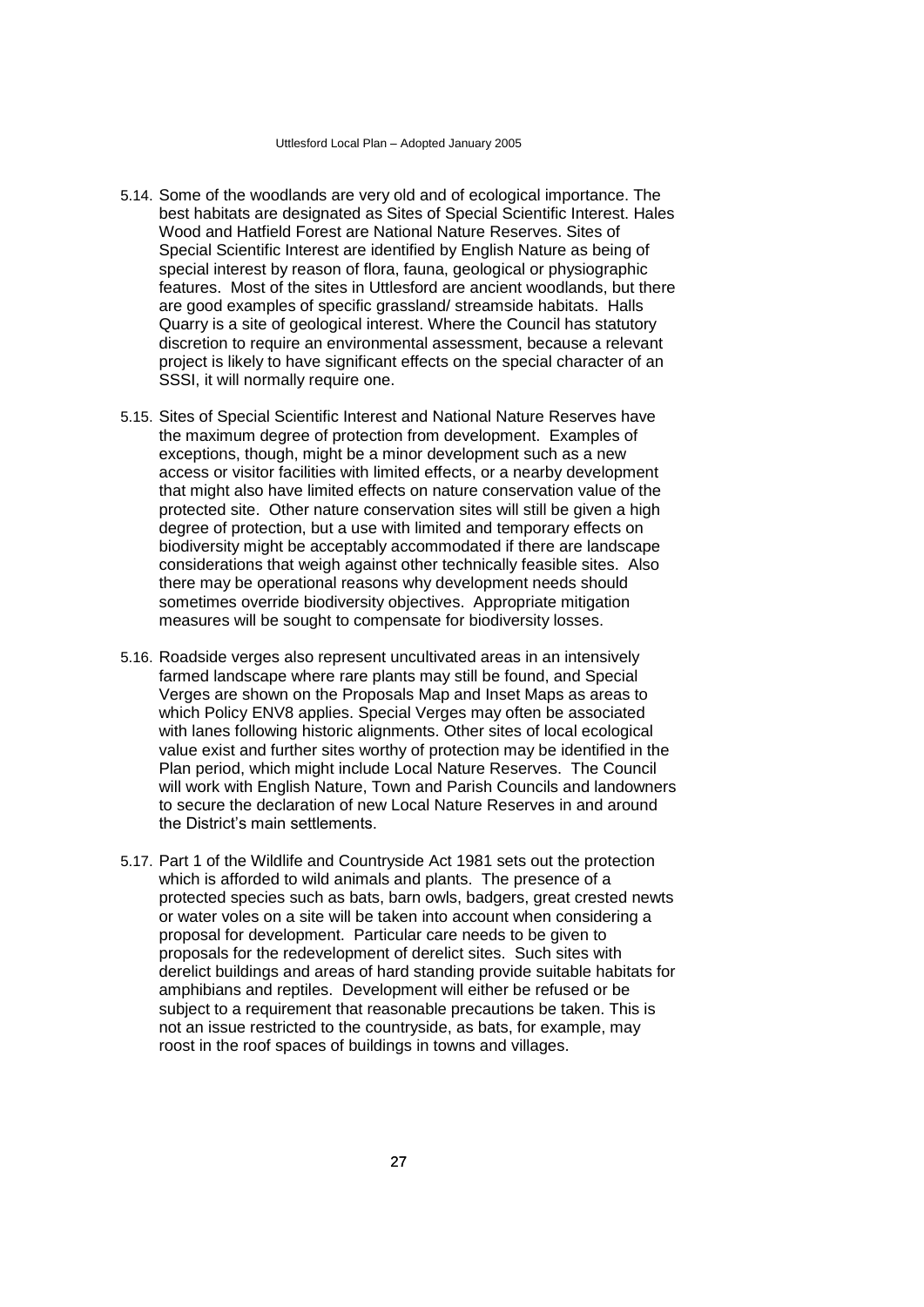Policy ENV5 - Protection of Agricultural Land

**Development of the best and most versatile agricultural land will only be permitted where opportunities have been assessed for accommodating development on previously developed sites or within existing development limits. Where development of agricultural land is required, developers should seek to use areas of poorer quality except where other sustainability considerations suggest otherwise.**

Policy ENV6 – Change Of Use of Agricultural Land to Domestic Garden **Change of use of agricultural land to domestic garden will be permitted if the proposal, particularly its scale, does not result in a material change in the character and appearance of the surrounding countryside. Conditions regulating development rights associated with the proposal may be necessary.**

Policy ENV7 - The Protection of the Natural Environment - Designated Sites

**Development proposals that adversely affect areas of nationally important nature conservation concern, such as Sites of Special Scientific Interest and National Nature Reserves, will not be permitted unless the need for the development outweighs the particular importance of the nature conservation value of site or reserve.**

**Development proposals likely to affect local areas of nature conservation significance, such as County Wildlife sites, ancient woodlands, wildlife habitats, sites of ecological interest and Regionally Important Geological/ Geomorphological Sites, will not be permitted unless the need for the development outweighs the local significance of the site to the biodiversity of the District. Where development is permitted the authority will consider the use of conditions or planning obligations to ensure the protection and enhancement of the site's conservation interest.**

Policy ENV8 – Other Landscape Elements of Importance for Nature **Conservation** 

**Development that may adversely affect these landscape elements Hedgerows** 

**Linear tree belts Larger semi natural or ancient woodlands Semi-natural grasslands Green lanes and special verges Orchards**

**Plantations Ponds reservoirs River corridors Linear wetland features Networks or patterns of other locally important habitats.**

**will only be permitted if the following criteria apply:**

**a) The need for the development outweighs the need to retain the elements for their importance to wild fauna and flora;**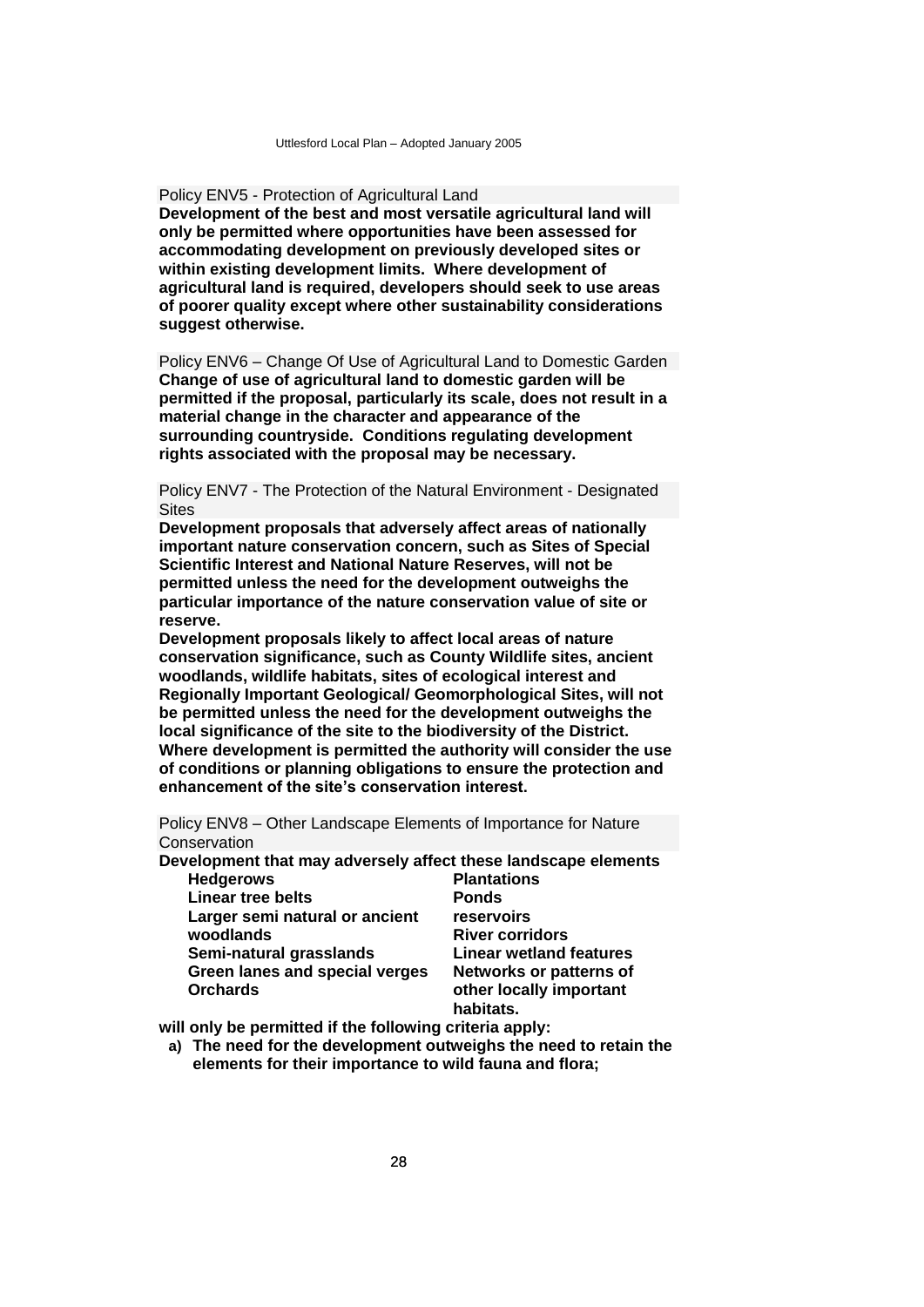**b) Mitigation measures are provided that would compensate for the harm and reinstate the nature conservation value of the locality.**

**Appropriate management of these elements will be encouraged through the use of conditions and planning obligations.**

#### Policy ENV9 – Historic Landscapes

**Development proposals likely to harm significant local historic landscapes, historic parks and gardens and protected lanes as defined on the proposals map will not be permitted unless the need for the development outweighs the historic significance of the site.**

### **Noise**

- 5.18. Policies ENV10 and ENV11 aim to ensure that wherever practicable, noise sensitive developments are separated from major sources of noise such as road, rail and air transport and certain types of industrial development
- 5.19. Aircraft movements are a particular major source of noise in Uttlesford. Aircraft taking off from Stansted are required to follow "noise preferential routes" (NPRs) to a height of 3,000 feet (4,000 feet at night time), maintaining a minimum climb gradient of 4%, and remain within a 1.5 kilometre swathe either side of the centre line of the NPR. Two sets of NPRs have been designated by the Civil Aviation Authority. There are statutory requirements for landing aircraft. Aircraft using the Instrument Landing System should not descend below 2,000 feet prior to intercepting the glidepath, and then not fly below it. At night, aircraft should not descend below 3,000 feet until on their final approach and less than 10 nautical miles from touchdown.
- 5.20. Calculation of the noise index of exposure to aircraft noise takes into account the level of use of each NPR and glide path, the number of aircraft movements and aircraft type. Indices are calculated for each year, based on the actual number of movements, and for the future scenario of 25mppa using assumptions. Monitoring of air noise patterns will help to ensure that the policy continues to be applied to the most appropriate area. Noise sensitive developments include residential uses.
- 5.21. National guidance on Planning and Noise indicates the appropriate response to the level of noise by source. This includes road, rail and mixed sources as well as air noise.

Policy ENV10 - Noise Sensitive Development and Disturbance from Aircraft

**Housing and other noise sensitive development will not be permitted if the occupants would experience significant noise disturbance. This will be assessed by using the appropriate noise**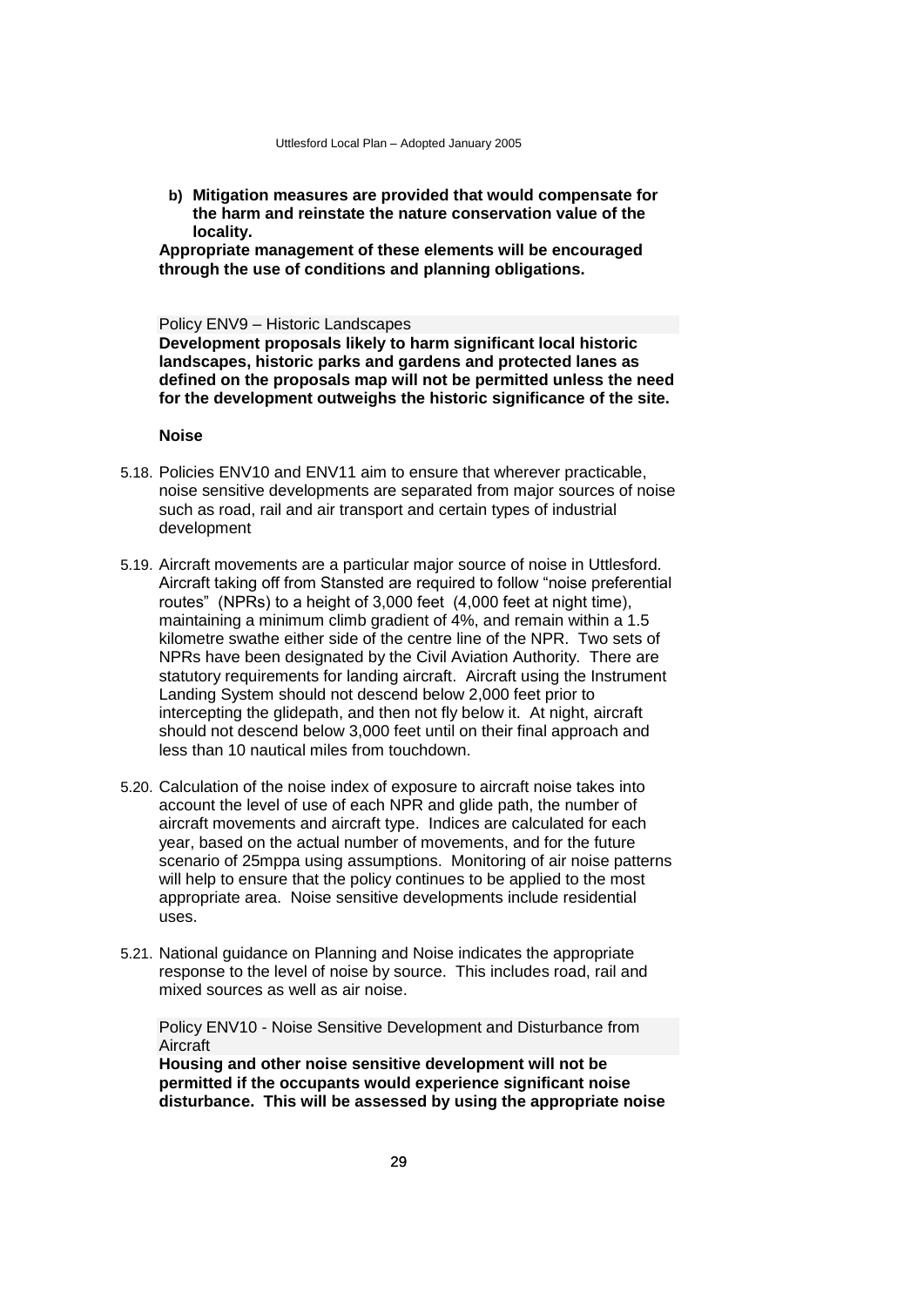# **contour for the type of development and will take into account mitigation by design and sound proofing features**

5.22. It is equally important that new development involving noisy activities should if possible be sited away from noise sensitive land uses. Development that generates noise is typically associated with economic activity. A B2 general industrial use, transport infrastructure, or a significant traffic generator are examples. It will be necessary to weigh the benefit of the jobs created, the value of the business supported, the reduction in congestion costs and any other benefits against the degree of annoyance caused by the noise in the case of these developments, taking into account any controls and mitigation measures that could reasonably be imposed by condition.

Policy ENV11 - Noise Generators **Noise generating development will not be permitted if it would be liable to affect adversely the reasonable occupation of existing or proposed noise sensitive development nearby, unless the need for the development outweighs the degree of noise generated.**

# **Protection of Water Resources**

- 5.23. The Environment Agency publishes information on the localities where contamination of ground water is a critical issue because of proximity to abstraction sites where water is drawn off for potable supply. There are four such sites under the upper reaches of the Cam, at Arkesden, Debden Road Saffron Walden, Springwell and Uttlesford Bridge Wendens Ambo; two in the Pant valley, at Hempstead and Gambers Hall Bardfield; and three in the Chelmer Valley, at Armitage Bridge and Bolford Street Thaxted and Great Dunmow. A major aquifer lies under most of the northern half of the district.
- 5.24. Development must minimise its impact on the environment by adopting environmental best practice and necessary pollution measures. Supplementary Planning Documents will be prepared on design issues including measures to protect water resources.

Policy ENV12 –Protection of Water Resources **Development that would be liable to cause contamination of groundwater particularly in the protection zones shown on the proposals map, or contamination of surface water, will not be permitted unless effective safeguards are provided.**

## **Air Quality**

5.25. The Council's air quality management strategy has identified that, based on traffic forecasts, poor air quality is anticipated alongside the M11 and the new A120. Since both run through the open countryside where there is strict control on new buildings it is unlikely there will be many proposed developments close to either road. The widths of the zones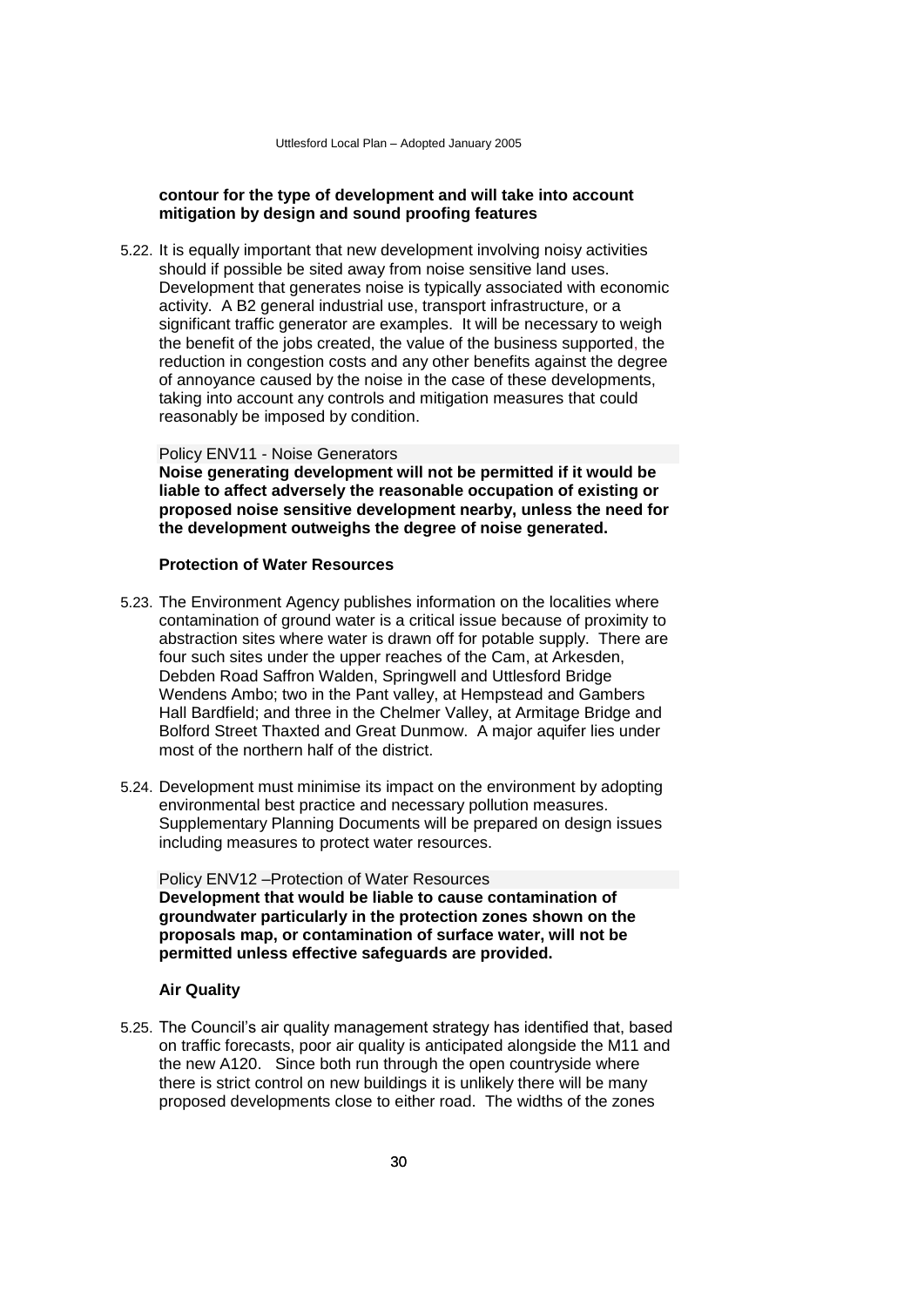are based on Government standards for the traffic levels predicted. The extent of the zones is based on Local Air Quality Management Technical Guidance Note 3 in respect of Nitrogen Dioxide using the Design Manual for Roads and Bridges Screening Model.

Policy ENV13 – Exposure to Poor Air Quality

**Development that would involve users being exposed on an extended long-term basis to poor air quality outdoors near ground level will not be permitted. A zone 100 metres on either side of the central reservation of the M11 and a zone 35 metres either side of the centre of the new A120 have been identified on the proposals map as particular areas to which this policy applies.**

#### **Contaminated Land**

5.26. The principle of sustainable development means that, where practicable, brownfield sites, including those affected by contamination, should be recycled into new uses. Any proposal on contaminated land needs to take proper account of the contamination. Mitigation measures, appropriate to the nature and scale of the proposed development will need to be agreed.

# Policy ENV14 – Contaminated Land

**Before development, where a site is known or strongly suspected to be contaminated, and this is causing or may cause significant harm, or pollution of controlled waters (including groundwater) a site investigation, risk assessment, proposals and timetable for remediation will be required.**

#### **Renewable Energy**

5.27. Forms of renewable energy include wind power, solar power and biomass (plant materials either grown specifically for energy production or generated as a by product of another industry such as forestry wastes). In Uttlesford it is expected that acceptable schemes in the District would be relatively small scale e.g. solar panels, single wind turbines serving single or small groups of dwellings and/or businesses. Schemes should be sited close to settlements or groups of buildings in rural areas and close to the origin of the energy resource. Development will only be permitted in locations where the local road network is capable of handling any additional traffic generated by the proposal.

## Policy ENV15 - Renewable Energy **Small scale renewable energy development schemes to meet local needs will be permitted if they do not adversely affect the character of sensitive landscapes, nature conservation interests or residential and recreational amenity.**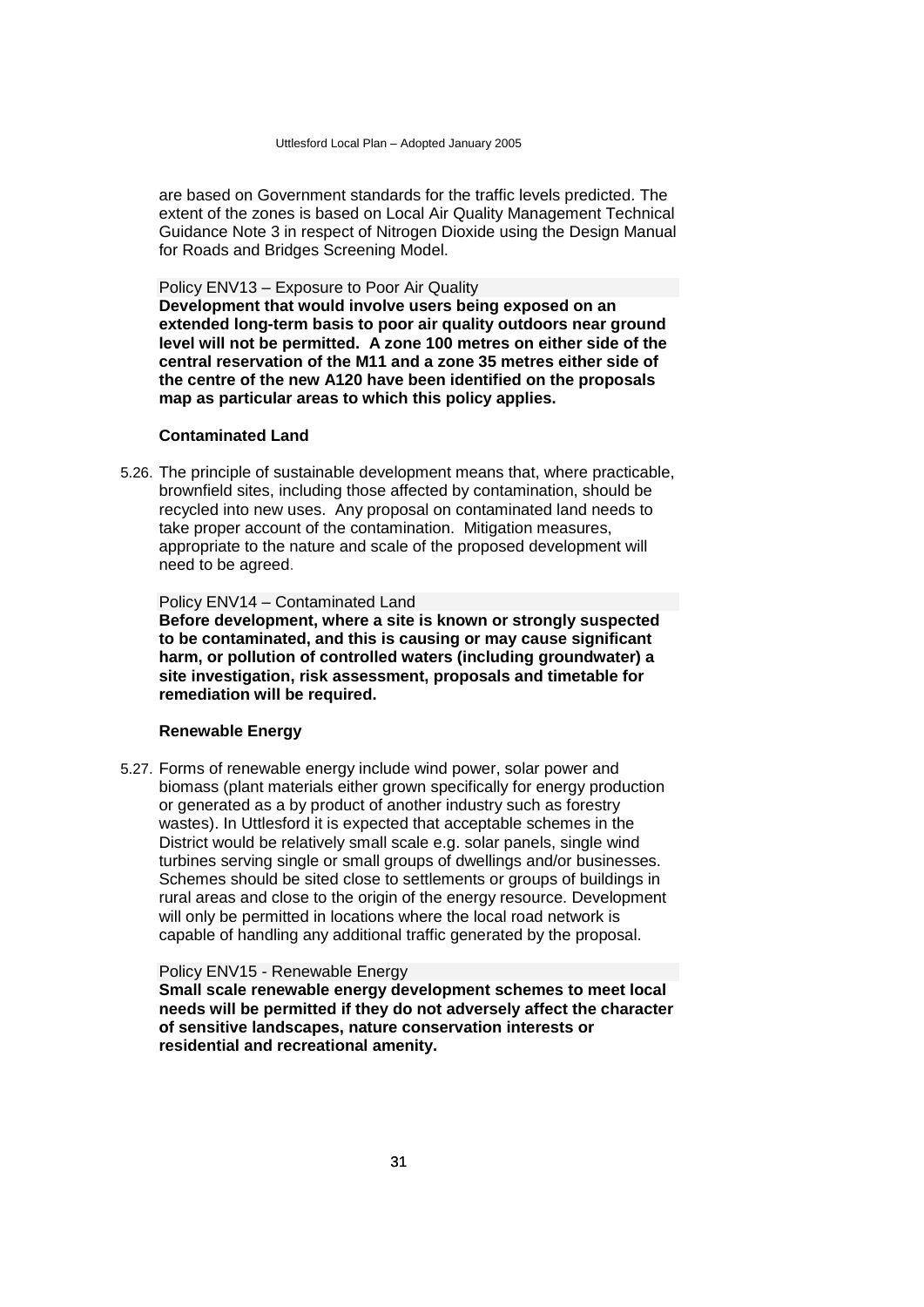# <span id="page-35-0"></span>**6. Housing**

- 6.1. The policies on housing have the following objectives:
	- To meet the Structure Plan housing requirement and provide sufficient housing to meet locally generated requirements;
	- To concentrate housing development in the main urban areas and other locations well related to employment and facilities; and
	- To meet the need for affordable housing and retain mixed and balanced communities.

# **Housing Development**

- 6.2. The structure plan requirement for the period 1996 to 2011 is 5,600 homes. Between 1996 and 2000, 980 homes have been completed. This local plan accordingly needs to show how at least 4,620 homes will be provided over the period 2000 to 2011. Over 40% already had planning permission in April 2000. There were permissions for 318 homes (net) on sites for 11 dwellings or less and permissions for 1,575 homes on sites for 12 or more dwellings. Some of these were under construction, others not yet started. The key element is the remainder.
- 6.3. It is important to strike a balance between making effective use of developed land within development limits and protecting their character. Uttlesford's urban areas are relatively small and the opportunities for development in them limited by relatively few potential sites. This is why 75% of the housing provision is proposed in urban extensions and two major settlement expansions. Much of this land already has planning permission, but this plan seeks to make effective use of these large sites, acknowledging that outstanding commitments may constrain what can be achieved on a specific site. Elsewhere, the opportunities for development in a linear loose settlement sensitive to its character may be different from those in a village where historically buildings have been more clustered. Proposals will also need to respect the character of village approaches. Some have an abrupt break between settlement and countryside. Others have a more gradual transition with well spaced out properties.
- 6.4. Policy H1 proposes a total of 5052 dwellings, which allows for flexibility in case some sites do not come forward in the Plan period. The allocation of sites has taken into account:
	- The availability of previously developed land;
	- The location and accessibility of sites;
	- The capacity of existing and potential infrastructure;
	- The ability to build communities
	- Constraints such as flood risk.
	- A review of land previously allocated for employment purposes.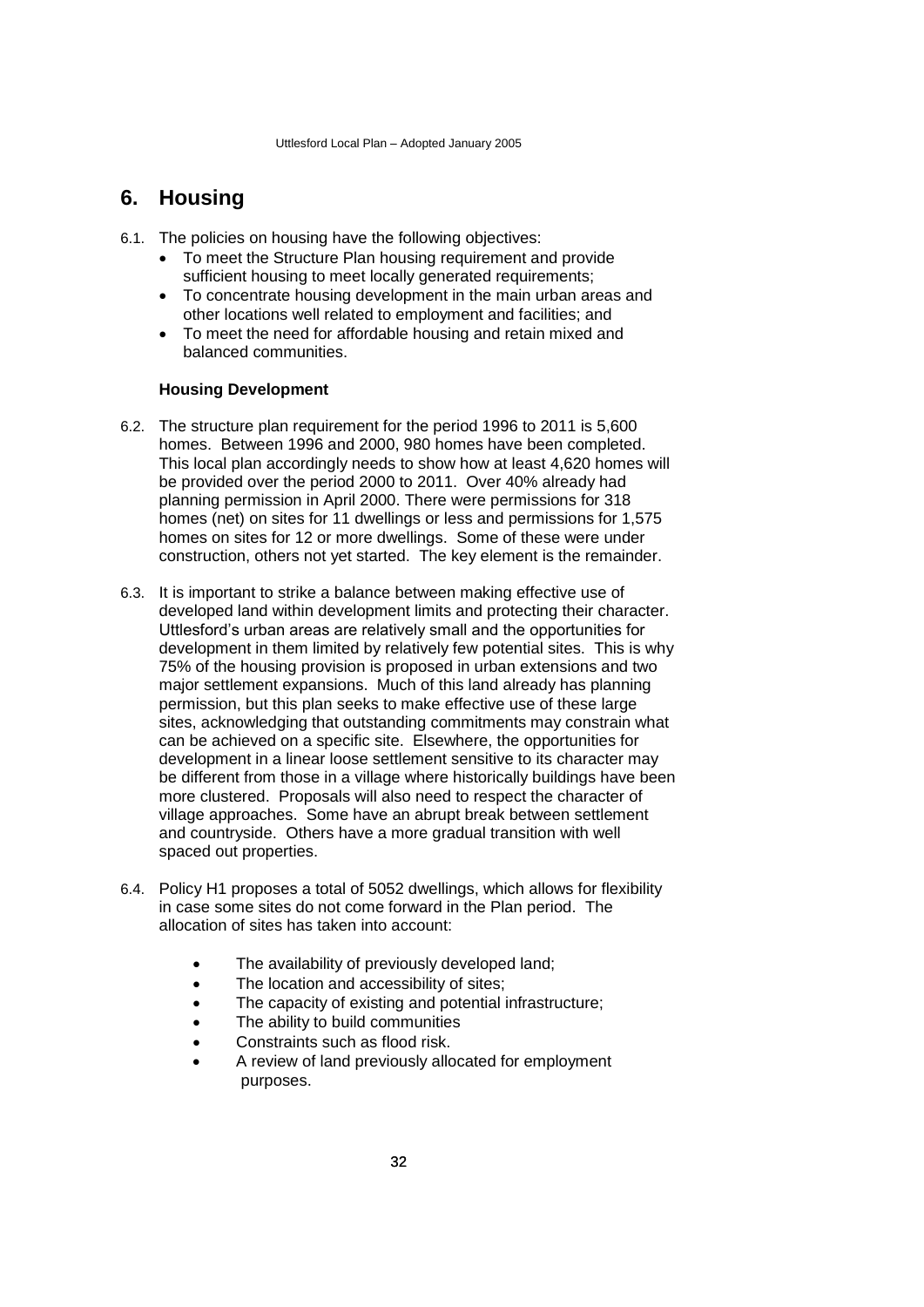- 6.5. A search sequence has been followed, starting with the re-use of previously developed land in urban areas identified in an urban capacity study, then urban extensions and finally two other key sites within the A120 transport corridor, with its potential to support public transport.
- 6.6. There are eight strategic sites, that is those with a capacity of more than 50 dwellings. Three of these are on previously developed land.
	- Development of the Oakwood Park site commenced in 1999 and is expected to be completed in 2006/7 taking into account the limit of 305 occupations prior to the new A120 dual carriageway.
	- Development of the Printpack site, Radwinter Road, Saffron Walden started in 2001/2 and was completed in 2002/3.
	- Development of part of the Thaxted Road Saffron Walden site started in 2003/4.
- 6.7. The remaining sites are greenfield sites
	- A substantial part of the largest site, the Woodlands Park site at Great Dunmow had planning permission at the beginning of the plan period and its development is expected to extend throughout the plan's duration with completion in 2010/11.
	- The Rochford Nurseries development in Birchanger/ Stansted is expected to be supplying houses in 2005/6 following off site infrastructure works.
	- The site, west of Hawthorn close in Takeley village is expected to be supplying houses in 2004/5
	- Implementation of the extensive Priors Green site is likely to extend throughout the remainder of the Plan's duration with completion in 2010/11.
	- The eighth strategic site is a greenfield site, which would be an urban extension to Saffron Walden south of Ashdon Road. Half of the site is allocated during the plan period and half will only be developed if monitoring of housing supply indicates that there will be a significant shortfall against the structure plan housing requirement.
- 6.8. A combination of a strong housing market and site specific factors will mean that the objective of securing housing on previously developed land before taking greenfield sites will be achieved in the district. Site specific factors include the need for some developments to be phased in relation to off site highway infrastructure,

### Policy H1 – Housing Development **The local plan proposes the development of 5052 dwellings for the period 2000 to 2011 by the following means:**

- **a) The re-use of existing buildings and previously developed land, and the use of unused land, within the development limits of the main urban areas:**
	- **Great Dunmow (228 dwellings);**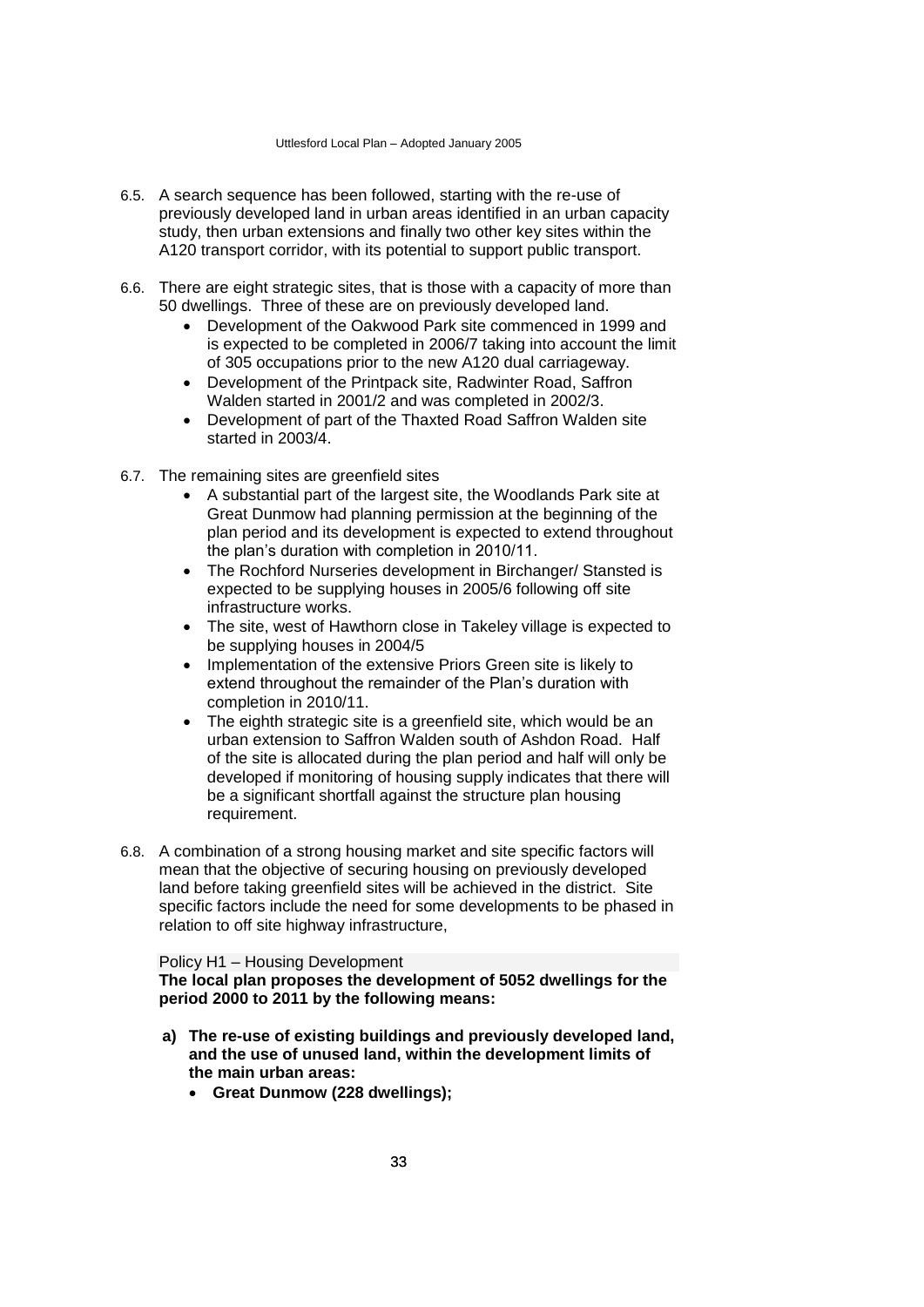- **Saffron Walden (399 dwellings; and**
- **Stansted Mountfitchet (121 dwellings)**
- **b) Urban extensions to two of the main urban areas, and settlement expansions:**
	- **Oakwood Park, Little Dunmow (810 dwellings);**
	- **Rochford Nurseries, Birchanger and Stansted Mountfitchet (720 dwellings);**
	- **Takeley and Priors Green (939 dwellings); and**
	- **Woodlands Park, Great Dunmow (1253 dwellings).**
	- **Ashdon Road Saffron Walden (75 dwellings)**
- **c) Re-use of existing buildings and previously developed land outside urban areas (450 dwellings).**
- **d) Other contributions to supply, including development with outstanding planning permission not included in the above categories.** 
	- **Bellrope Meadow Thaxted (30 dwellings)**
	- **Brocks Mead Great Easton (20 dwellings)**
	- **Hassobury (7 dwellings).**

#### Policy H2 - Reserve Housing Provision

**The following urban extension site will only be fully developed before 2011 if monitoring of housing supply indicates that the total proposed provision of 5052 dwellings between 2000 and 2011 as set out in Policy H1 is unlikely to be achieved. A supplementary planning document will be prepared enabling the release of the site if its development should prove necessary before 2011:**

**Land south of Ashdon Road Saffron Walden** 

## **Community-Led Plans and Village Housing**

- 6.9. Policy H1 concentrates housing development in the main urban areas and other locations well related to employment and facilities. Within the villages development is generally limited to single infill plots and conversions, or affordable housing on exception sites. In order therefore to ensure that the needs of villages are adequately met through market and affordable housing the Council will work with Parish Councils and Community Groups to support them in producing community-led plans.
- 6.10. Community-led plans allow Parish Councils and community groups to get actively involved in the decision making processes that affect the future of their village. The process of producing a community-led plan includes extensive survey work to establish local needs and aspirations highlight priorities and develop an action plan and vision for the future of the community.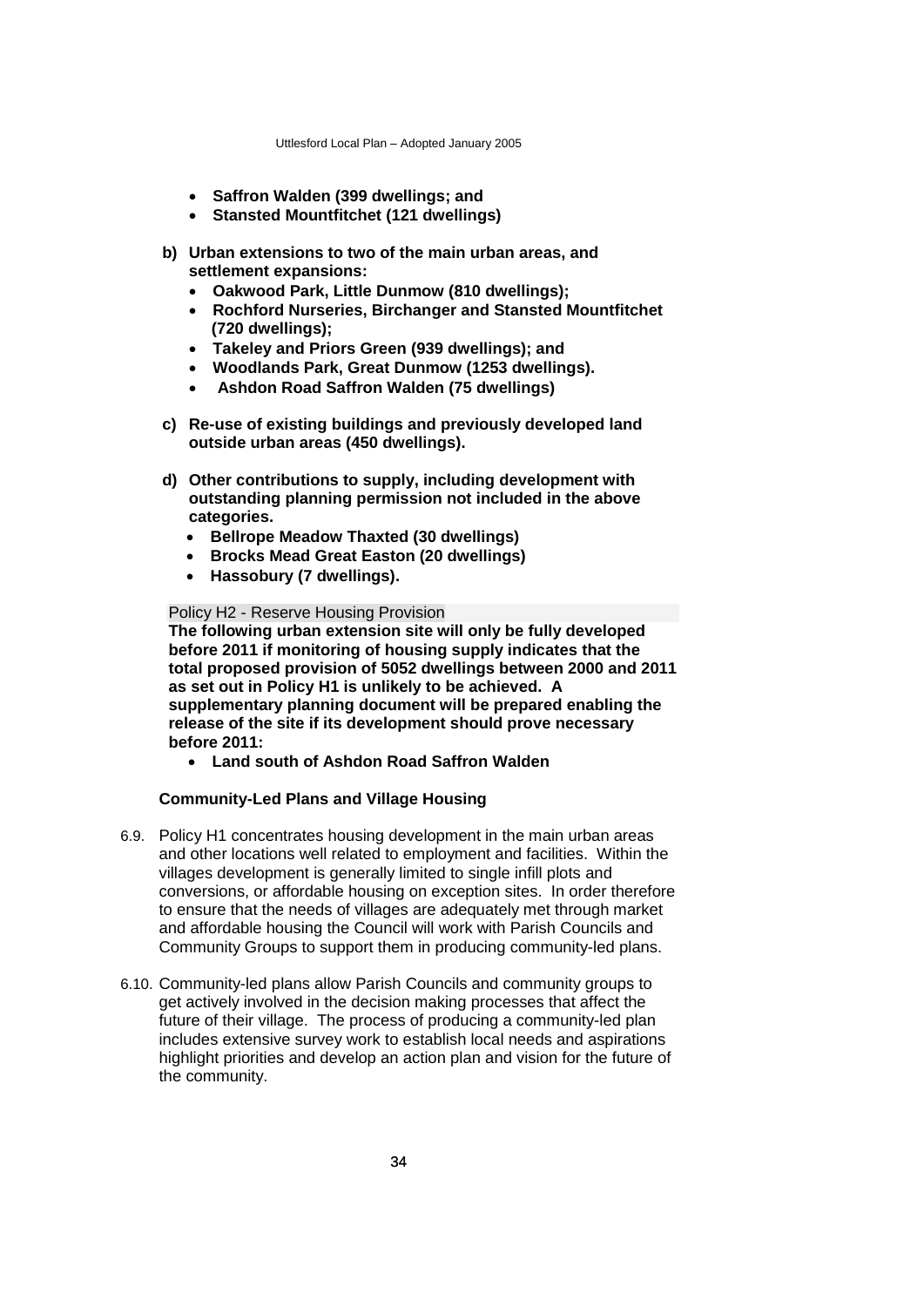- 6.11. A protocol and guidance on Community Led Plans will be adopted by the Council as a Supplementary Planning Document.
- 6.12. The District Council will support the production of community-led plans and adopt consistent and robust community-led plans dealing with landuse, development and design as supplementary planning documents. Adopted Community-led Plans will be a material consideration in determining planning applications. Where the community-led plan proposes additional residential development which would involve an amendment to the Village Development Limit, this will be considered as an alteration to the Adopted Plan or incorporated into future Development Plan Documents.

## **Infilling**

- 6.13. Infilling with new houses will be permitted within settlements subject to safeguards**.** Some settlements are not included in any boundary. These are settlements where there are no apparent opportunities for infilling, because there are no gaps left for development and, in some cases, the approaches to the village are too loose in character for development to be appropriate.
- 6.14. There is no specific policy on infilling outside development limits because any infill proposals will be considered in the context of Policy S7. This says that development will be strictly controlled. It means that isolated houses will need exceptional justification. However, if there are opportunities for sensitive infilling of small gaps in small groups of houses outside development limits but close to settlements these will be acceptable if development would be in character with the surroundings and have limited impact on the countryside in the context of existing development.

Policy H3 –New Houses within Development limits **Infilling with new houses will be permitted on land in each of the following settlements if the development would be compatible with the character of the settlement and, depending on the location of the site, its countryside setting. This will be in addition to the sites specifically allocated as urban extensions and settlement expansions. Windfall sites will be permitted if they meet all the following relevant criteria:**

- **a) The site comprises previously developed land;**
- **b) The site has reasonable accessibility to jobs, shops and services by modes other than the car, or there is potential for improving such accessibility;**
- **c) Existing infrastructure has the capacity to absorb further development, or there is potential for its capacity to be increased as necessary;**
- **d) Development would support local services and facilities; and**
- **e) The site is not a key employment site.**
- **f) Avoid development which makes inefficient use of land.**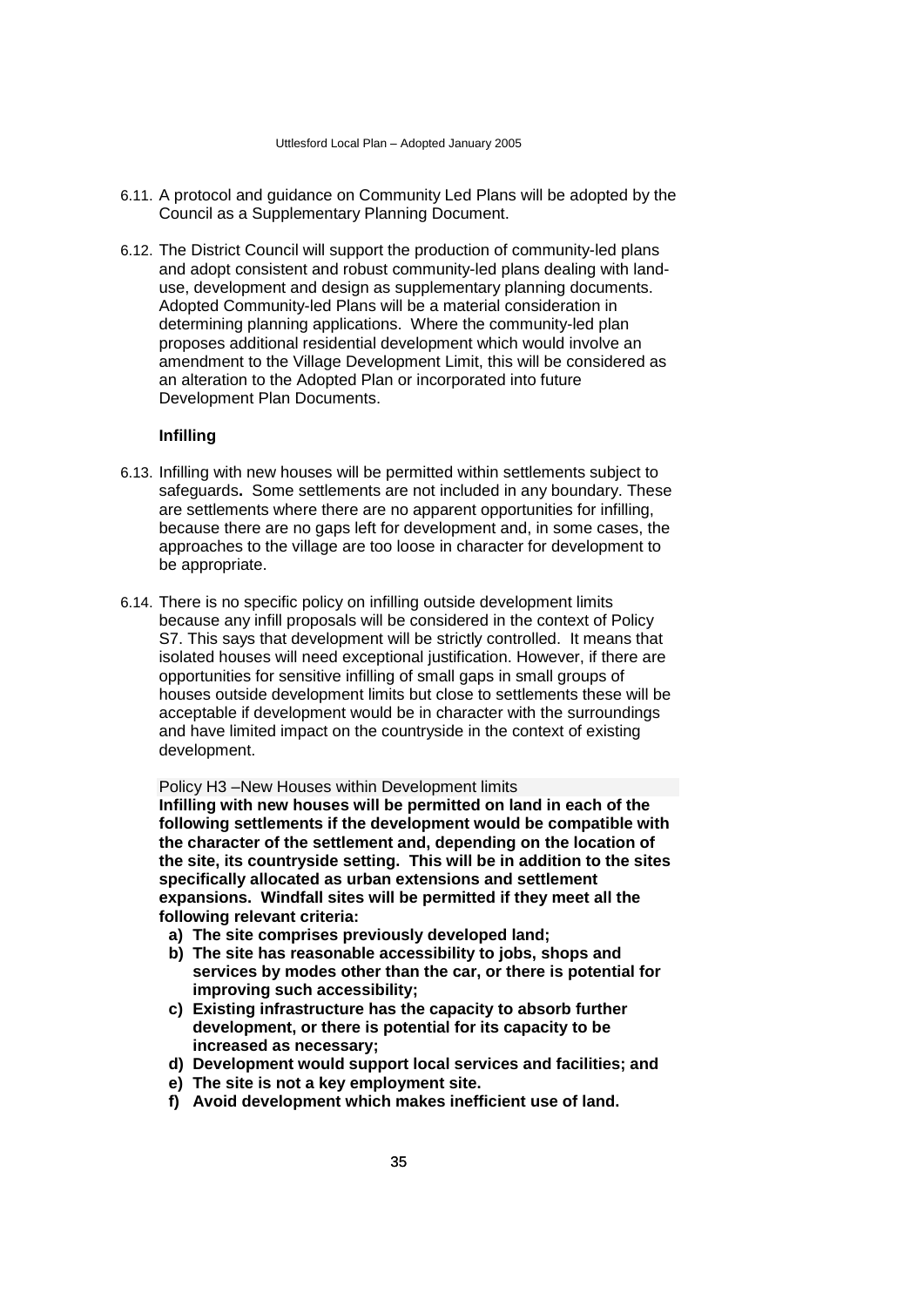**The list of settlements is:**

**Arkesden Ashdon (Incl Church End) Barnston Berden Birchanger and Parsonage Farm Chrishall Clavering (Incl. Hill Green) Debden Elmdon Elsenham Felsted (Including Causeway End, Watch House Green/Bannister Green) Great Chesterford Great Dunmow Great Easton Great Hallingbury (incl Bedlar's Green) Great Sampford Hadstock Hatfield Broad Oak Hatfield Heath (East and West) Hempstead Henham High Easter High Roding Leaden Roding Little Easton (Duck Street) Little Hallingbury (north and south) Littlebury Manuden Newport Quendon and Rickling Green Radwinter Saffron Walden Sewards End Stansted Mountfitchet Start Hill Stebbing Takeley Takeley Street Thaxted Wendens Ambo White Roding Wicken Bonhunt Widdington** 

**The limit of each settlement for the purposes of this policy is defined on the proposals map.**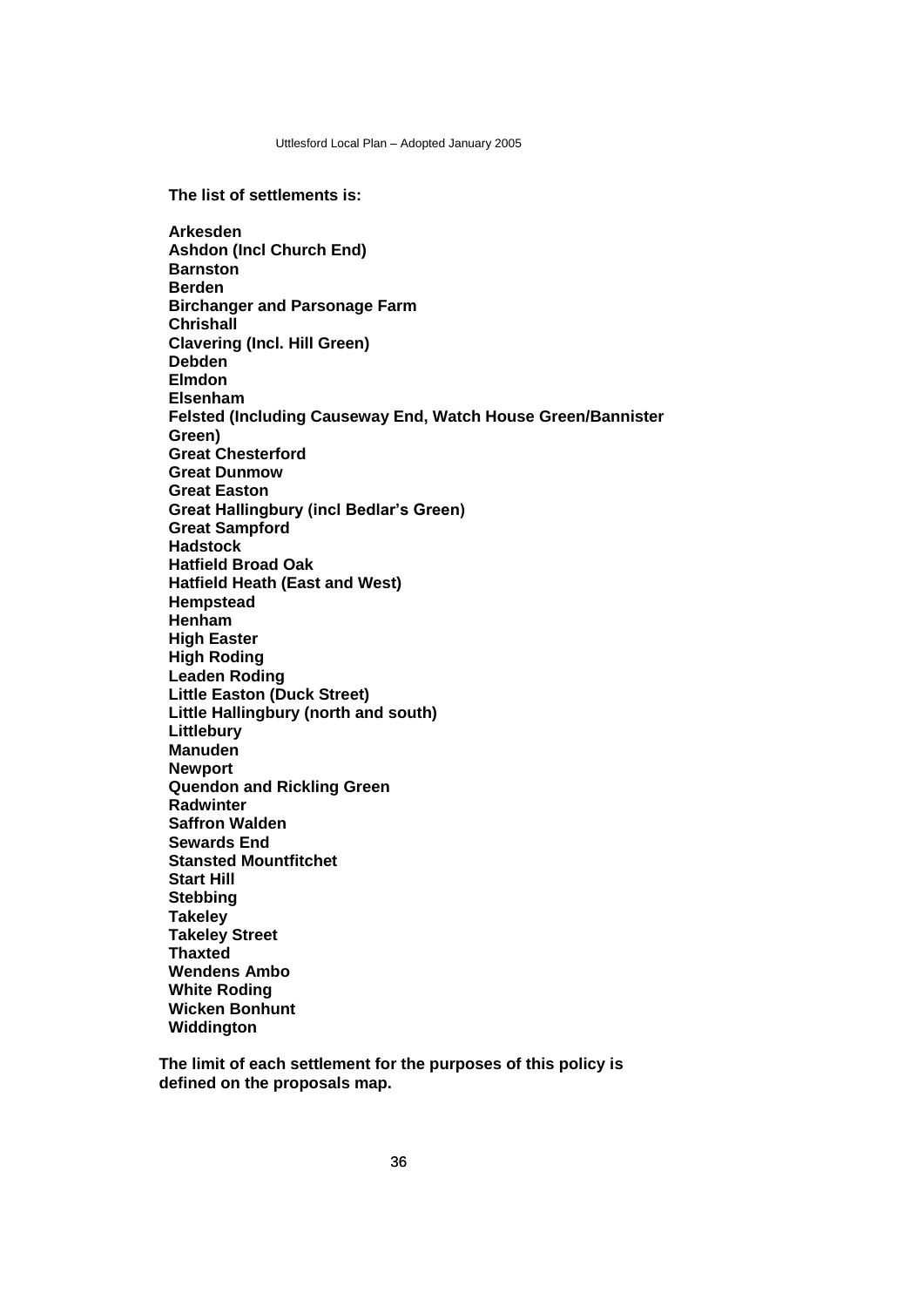## **Backland Development and Subdivision of Dwellings**

6.15. The development of sites without a road frontage and the conversion of existing large residential properties, into smaller apartments for example, are also acceptable, again subject to safeguards.

Policy H4 – Backland Development **Development of a parcel of land that does not have a road frontage will be permitted, if all the following criteria are met:**

- **a) There is significant under-use of land and development would make more effective use of it;**
- **b) There would be no material overlooking or overshadowing of nearby properties;**
- **c) Development would not have an overbearing effect on neighbouring properties;**
- **d) Access would not cause disturbance to nearby properties.**

Policy H5 – Subdivision of Dwellings

**The subdivision of dwellings into two or more units will be permitted if the character of the area would not adversely be affected.**

## **Conversion of Rural Buildings to Homes**

- 6.16. Conversion of rural buildings to homes may continue to be an issue during the Plan period, as there is still a considerable stock of buildings with market potential. These may include former chapels, small agricultural buildings and so on, but most of them are barns.
- 6.17. Residential conversion can be problematic because this type of development may result in a loss of the barn's character and damage its historic structure. The best solution is usually achieved by converting such buildings to a light industrial or commercial use.
- 6.18. However, the conversion of those barns whose historic, traditional or vernacular form enhances the character of the rural area to homes will be permitted, if their character would be conserved. These will normally be listed buildings, or unlisted buildings of environmental merit, probably constructed in the period from the mid 19th to the early 20th century, substantially unaltered and constructed in an historic and vernacular tradition of materials contemporary with their age. They may form part of, and make a contribution to, a group of buildings that enhances the character of the countryside.
- 6.19. There are a small number of Grade 1 and Grade 2\* agricultural buildings whose qualities are so outstanding that conversion to residential use may be very difficult to reconcile with respecting and conserving their special characteristics.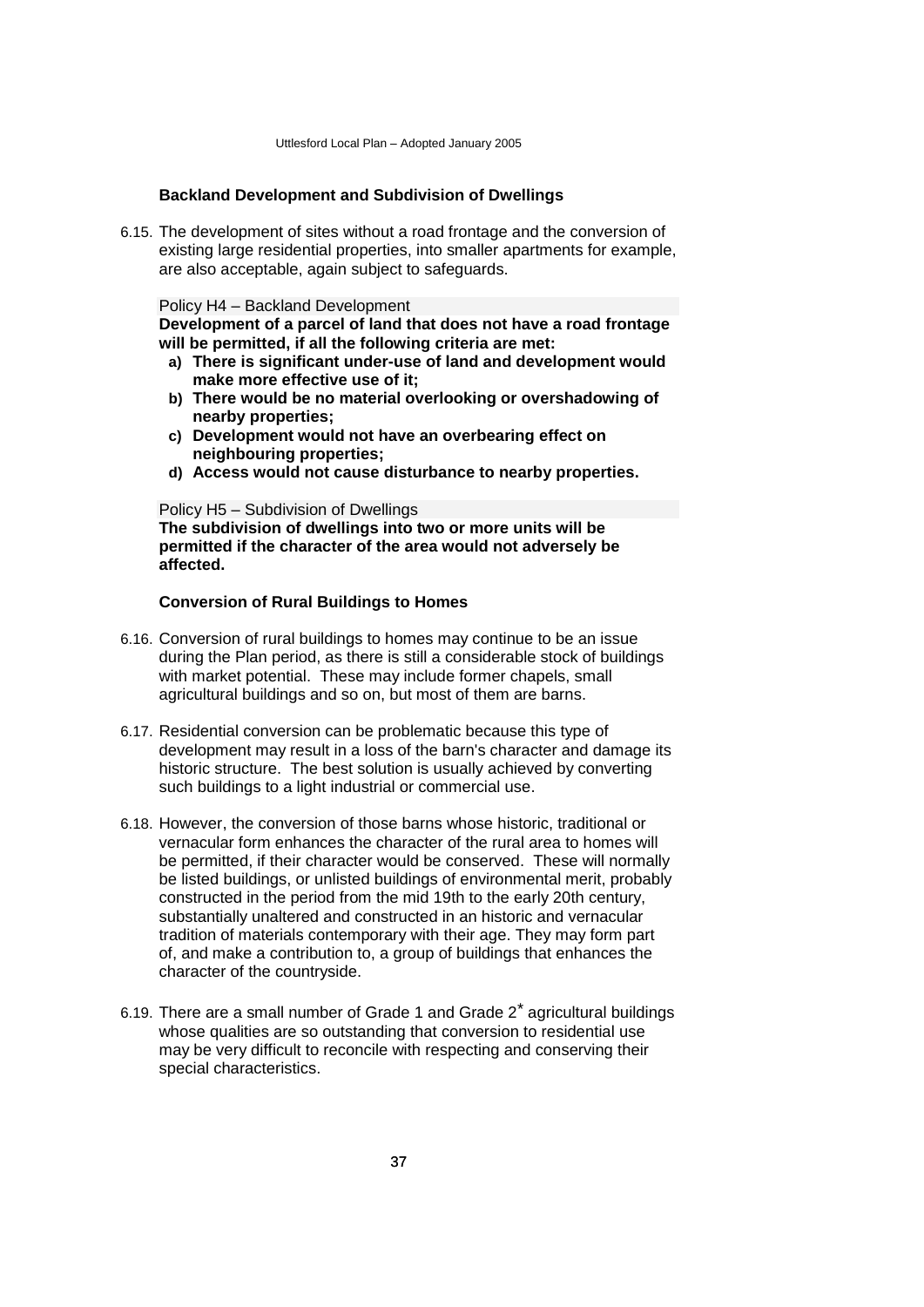- 6.20. There is also a relatively small number of historic barns that are so large that their size would enable conversion to several dwellings. Such conversion schemes would normally be unacceptable because the number of units would give rise to an inappropriate multiplicity of windows, doors, access points and external finishes. It may be feasible to convert some of the bays to one or two dwellings and retain others as ancillary domestic storage in some instances. This is not intended to preclude the conversion of a range or group of buildings into a number of units provided each main structural element is not sub-divided. The erection of small links between buildings suitable for conversion may be permitted.
- 6.21. Applications for conversion of rural buildings to residential use must be full applications with all proposed works detailed. Where conversion of a timbered building is proposed the Council will normally require full survey drawings of the frame in support of an application, to assess the effect on the character of the building. Where barns are involved, conversions will need to retain the large internal volumes typical of such rural structures. Barns and other structures may well be actively occupied by a mammal or bird protected under the Wildlife and Countryside Act 1981 and consideration will be need to be given to whether reasonable precautions can be taken to avoid harming them.
- 6.22. Permission will not be granted for residential conversion of barns if they have no environmental qualities.

Policy H6 - Conversion of Rural Buildings to Residential Use **The conversion of rural buildings to dwellings will be permitted if all the following criteria apply:**

- **a) It can be demonstrated that there is no significant demand for business uses, small scale retail outlets, tourist accommodation or community uses**
- **b) They are in sound structural condition;**
- **c) Their historic, traditional or vernacular form enhances the character and appearance of the rural area;**
- **d) The conversion works respect and conserve the characteristics of the building;**
- **e) Private garden areas can be provided unobtrusively.**

**Substantial building reconstructions or extensions will not be permitted. Conversion will not be permitted to residential uses on isolated sites in the open countryside located well away from existing settlements. Conditions regulating land use or development rights associated with proposals may be necessary.**

#### **Replacement Dwellings**

6.23. Because of the strength of the housing market locally, the redevelopment of an existing home has become a viable proposition, especially if a larger property is permitted. Outside development limits,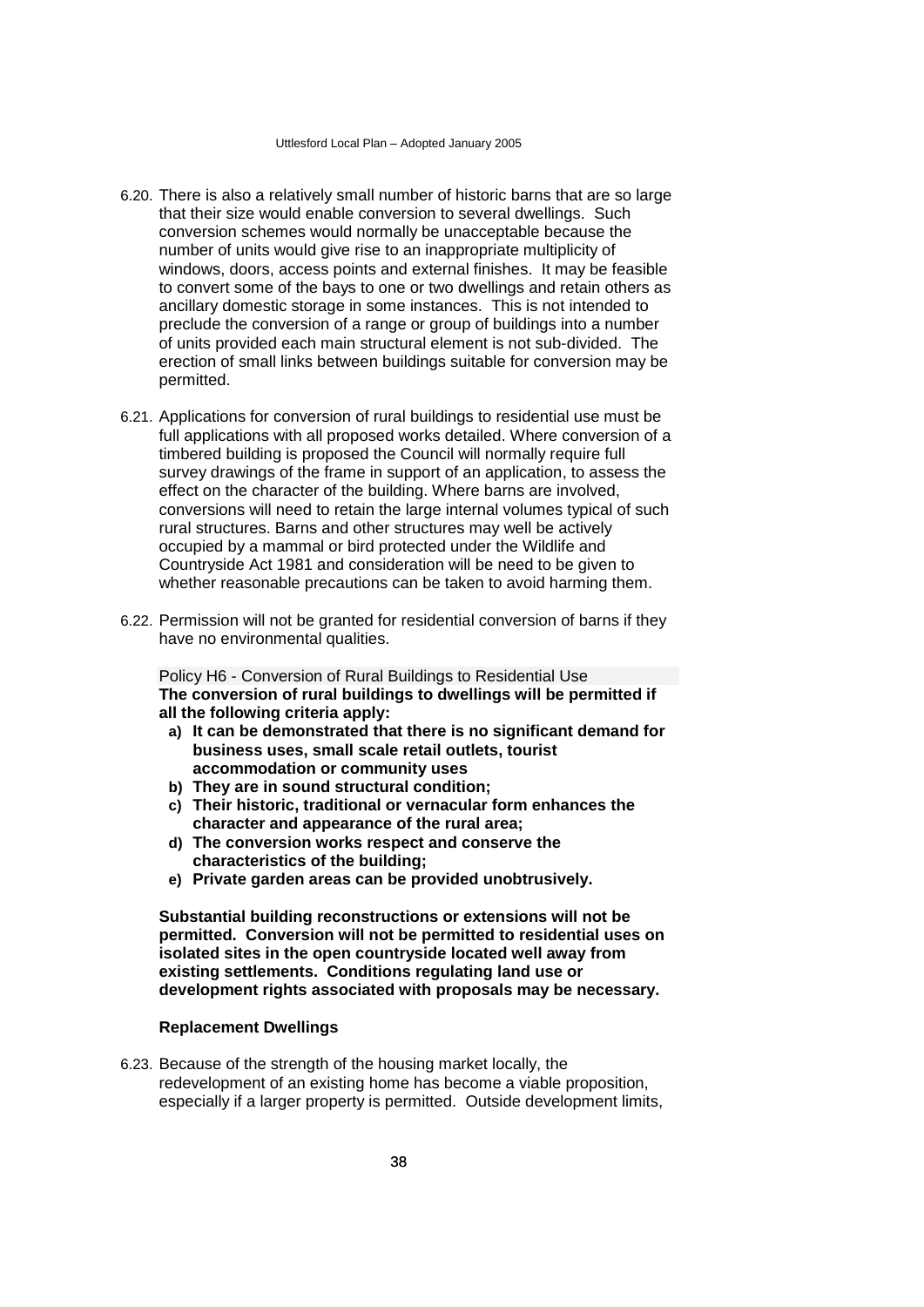redevelopment may be acceptable but only if the opportunity is taken to put up a building that reflects local character, is sensitively sited and, through new planting, on balance enhances the countryside. Supplementary Planning Documents will be prepared by the Council.

#### Policy H7– Replacement Dwellings

**A replacement dwelling will be permitted if it is in scale and character with neighbouring properties. In addition, outside development limits, a replacement dwelling will not be permitted unless, through its location, appearance and associated scheme of landscape enhancement it would protect or enhance the particular character of the countryside in which it is set.**

#### **Home Extensions**

6.24. While home extensions reduce the stock of smaller, cheaper housing, an extension may be the only way many households can afford to secure the accommodation they need as their requirements change. Extending a three bedroom home into a four bedroom property will mean that the car parking standard changes from two to three spaces. Depending on circumstances, development abutting a property boundary can have an overbearing effect on adjoining properties. Leaving a gap between development and the site boundary can help avoid this problem arising.

#### Policy H8 – Home Extensions

**Extensions will be permitted if all the following criteria apply:**

- **a) Their scale, design and external materials respect those of the original building;**
- **b) There would be no material overlooking or overshadowing of nearby properties;**
- **c) Development would not have an overbearing effect on neighbouring properties;**

## **Affordable Housing and Mixed and Balanced Communities**

6.25. There are, and will continue to be, many households or potential households in Uttlesford lacking their own housing or living in housing that is inadequate or unsuitable, who are unlikely to be able to meet their needs in the housing market without some assistance. This is the Government's definition of housing need. It is estimated that the scale of the requirements for affordable housing is nearly 300 homes a year for the period 2001 to 2006 taking into account the backlog of existing need, reducing to about 230 homes a year for the next five year period to 2011 once the backlog has been addressed. Much of the need is newly arising each year. The ten year requirement is accordingly 2,650. If the newly arising need in 2000-1 (the underlying rate of about 230 homes a year) is added to this, the total of 2,880 represents just under 60% of the total housing provision in the plan for 2000-11. Future surveys will include a 'Key Worker' housing needs survey to identify who are the key workers in Uttlesford as well as their housing needs.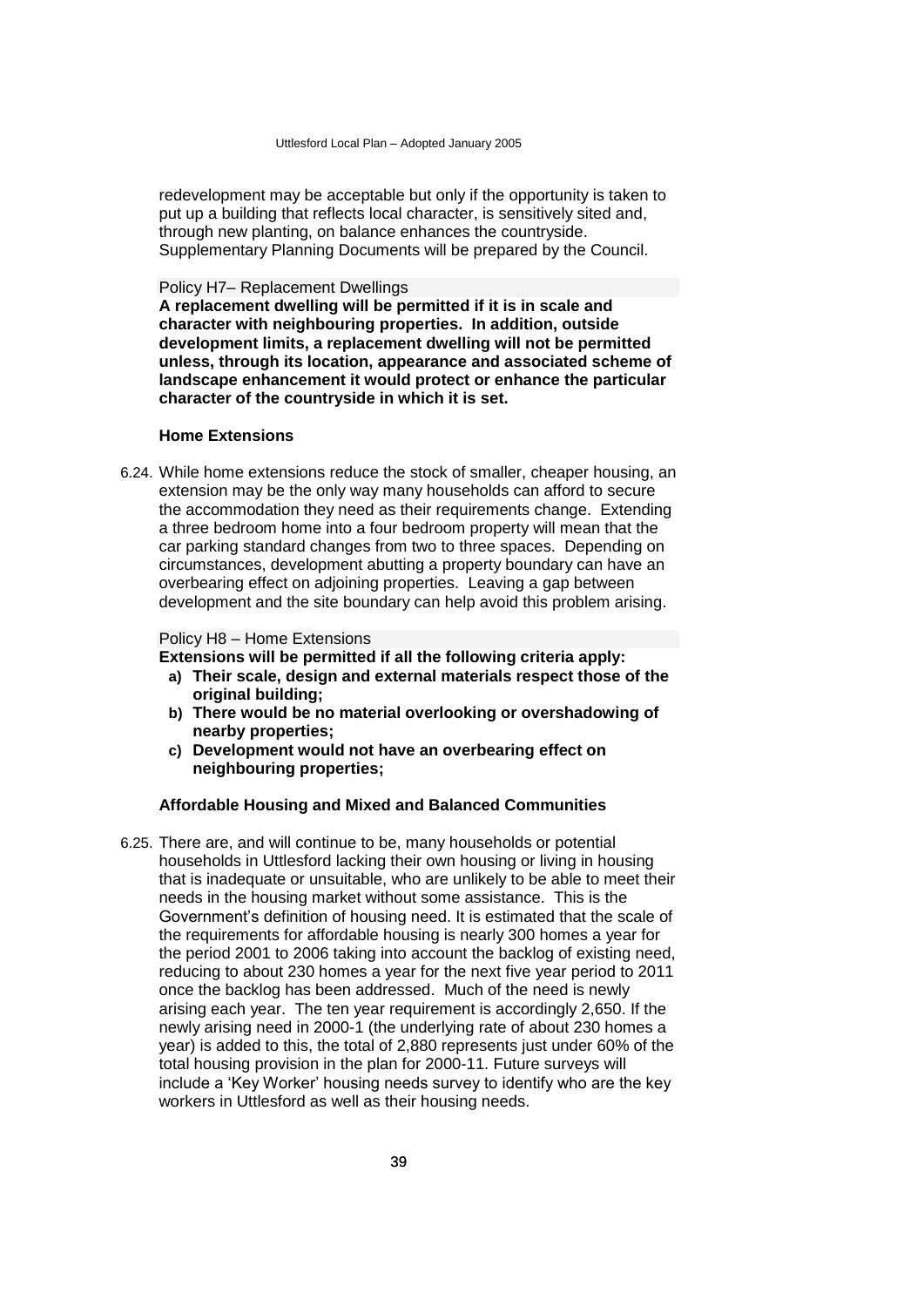- 6.26. Over 40% of the homes proposed in total already had planning permission in April 2000. The supply of housing from these sites that would address the situation of those who are unlikely to be able to meet their needs in the housing market without some assistance is already determined. It is about 200 homes (11%). This means that the balance of the total requirement, 2,680, has to be compared with the balance of the housing provision without planning permission of about 3190. In practice the ratio will be even more unfavourable, because of planning permissions granted between 2000 and the date when the policies in this Plan are capable of being accorded sufficient weight to be implemented. The situation justifies affordable housing being sought on as many sites as is practicable, subject to national planning policy.
- 6.27. In Government policy advice, the term affordable housing includes low cost market housing, discounted market housing, as well as housing for social rent or shared ownership from social landlords. However, new build low cost market housing is unlikely to address housing need in Uttlesford. This is because new build housing is significantly more expensive than second hand properties, and those households who are on the margins of being able to meet their needs in the housing market will be purchasing second hand towards the bottom end of the price band.
- 6.28. For affordable housing to be relevant to those in housing need in Uttlesford it must meet the following tests:
	- It results in weekly outgoings on housing costs that 20% of Uttlesford households in need can afford, excluding housing benefits.
	- Such housing should be available, both initially and for subsequent occupancy, only to those with a demonstrable housing need.
- 6.29. This Plan sets a target of 40% of dwellings to be affordable housing, meeting the weekly outgoings on housing costs and availability tests above. This represents a compromise between the proportion justified by the scale of need and what the housing industry can reasonably be expected to provide. The percentage and type of affordable housing on any given site will be subject to negotiation at the time of a planning application, to allow issues of site size, sustainability and economics of provision to be considered. Within Great Dunmow, Saffron Walden and Stansted Mountfitchet, on sites of 0.5 hectares or of 15 dwellings or more 40% affordable housing will be negotiated. Where appropriate consideration will also be given to the provision of housing to meet special needs. The level of housing provision sought on a site should have regard to the Council's target for housing provision yet should not make the development unviable. Elsewhere in the District 40% affordable housing will be similarly sought on sites of 0.5 hectares or of 15 dwellings or more. There may however be smaller sites within the rural areas which could provide a useful contribution to the Council's supply of affordable housing. Appropriate sites should still be large enough to ensure a viable scheme and not lead to the provision of only 1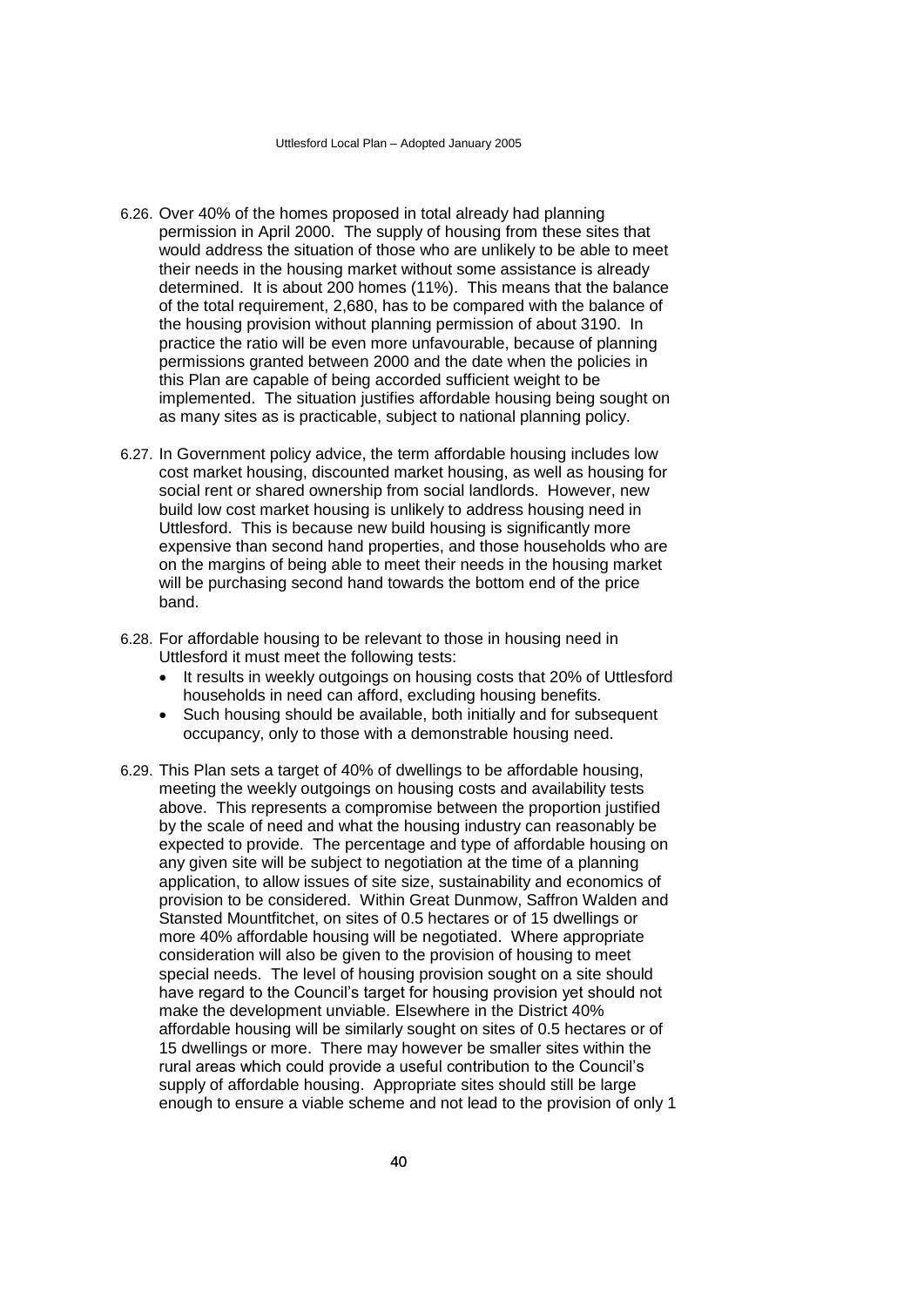or 2 affordable units on a site which would lead to a fragmented approach to affordable housing in the rural areas.

6.30. It will be important to achieve mixed and balanced communities in two respects: within a larger site, and the village as a whole in the case of smaller settlements. All developments on a site of 3 or more homes must include an element of small 2 and 3 bed homes, which must represent a significant proportion of the total, for those households who are able to meet their needs in the market and would like to live in a new home.

## Policy H9- Affordable Housing

**The Council will seek to negotiate on a site to site basis an element of affordable housing of 40% of the total provision of housing on appropriate allocated and windfall sites, having regard to the up to date Housing Needs Survey, market and site considerations**

#### Policy H10 – Housing Mix

**All developments on sites of 0.1 hectares and above or of 3 or more dwellings will be required to include a significant proportion of market housing comprising small properties.** 

## **Affordable Housing on "Exception Sites"**

- 6.31. As a consequence of the scale of affordable housing needs and the need to retain mixed and balanced communities, the Council will also exceptionally release suitable land in rural areas for local needs housing that would not otherwise normally receive planning permission. Any such provision will be additional to the housing provision in this Plan, although the number of units completed will be taken into account in future reviews of this Plan.
- 6.32. It is important to establish that a need exists and then to ensure that accommodation is made available for those people who have a genuine need for housing in the locality that they cannot meet in the market. Such persons may, for example, include existing residents who need separate accommodation locally, those who provide an important local service, or people who have longstanding links with the local community, such as people who used to live in a village but were forced to move away because of a lack of affordable housing, and elderly people who need to move back into a village to be near relatives. 'Local' in this context means 'within the parish', principally, although the needs of those who live or work in an adjoining parish may also be accepted. This would particularly apply where a scheme is proposed in a larger village that would meet the needs of adjoining smaller communities. It is essential that a registered social landlord is involved to achieve control over future occupancy of the homes provided on such sites.
- 6.33. Schemes are likely to be more appropriate in larger communities providing a basic range of services including a primary school, public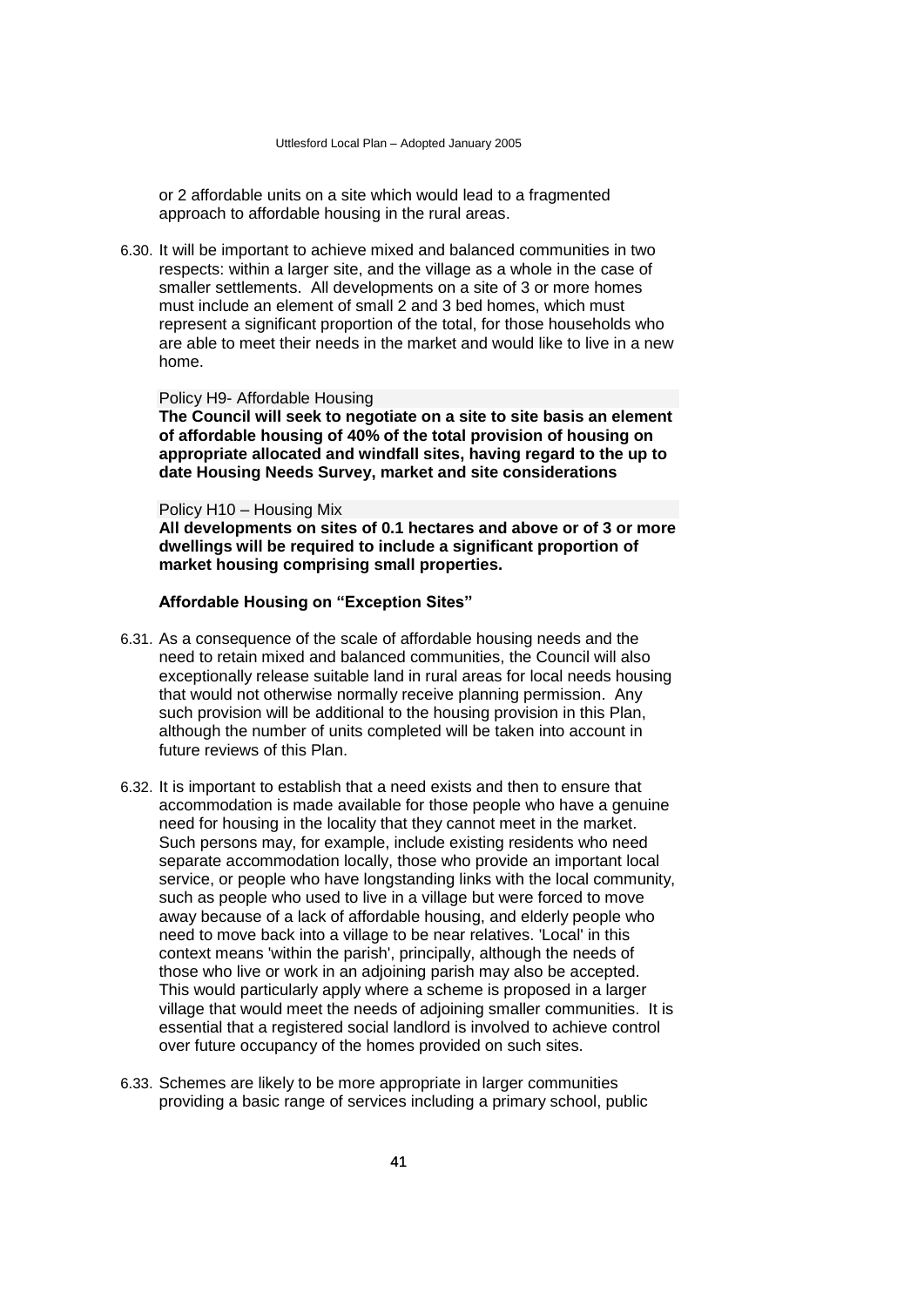transport and adequate infrastructure for sewage disposal. Sewage disposal should be considered at an early stage so that any implications for the viability of a scheme can be taken into account. Various schemes are currently being considered and it is expected that a number will be built during the Plan period. It is intended that in most villages such housing developments will be the only new development sites. In Green Belt villages the need will have to represent special circumstances to justify an exception to Policy S6.

Policy H11 – Affordable Housing on "Exception Sites" **Development of affordable housing will be permitted outside settlements on a site where housing would not normally be permitted, if it would meet all the following criteria:**

- **a) 100% of the dwellings are to be affordable and provided through a Registered Social Landlord;**
- **b) The development will meet a particular local need that cannot be met in any other way;**
- **c) The development is of a scale appropriate to the size, facilities and character of the settlement; and**
- **d) The site adjoins the settlement.**

#### **Agricultural Workers' Dwellings**

- 6.34. The erection of a new dwelling for someone engaged in agriculture who has to be available on the holding at all times is one instance where new buildings may exceptionally be permitted in the countryside.
- 6.35. Applications for planning permission in such circumstances will need to demonstrate that the intention to engage in agriculture is genuine and will be sustained for a reasonable period of time. It will also be necessary to establish that the enterprise needs one or more workers to be readily available at most times, for example to provide essential care to animals or processes at short notice and to deal quickly with emergencies that could cause serious loss of crops or produce.
- 6.36. Such dwellings may be exceptionally permitted in open countryside only because of the needs of the enterprise. In these cases dwellings will normally be modest in size, commensurate with the function of providing accommodation for an agricultural worker or a farm manager, as appropriate, and be related to the needs of the holding in terms of its scale. The test is a stringent one. The application must demonstrate that new residential accommodation is essential for the enterprise, and not just convenient.

Policy H12 - Agricultural Workers' Dwellings **New dwellings or the conversion of existing buildings for agricultural workers may be permitted if both the following criteria are met:**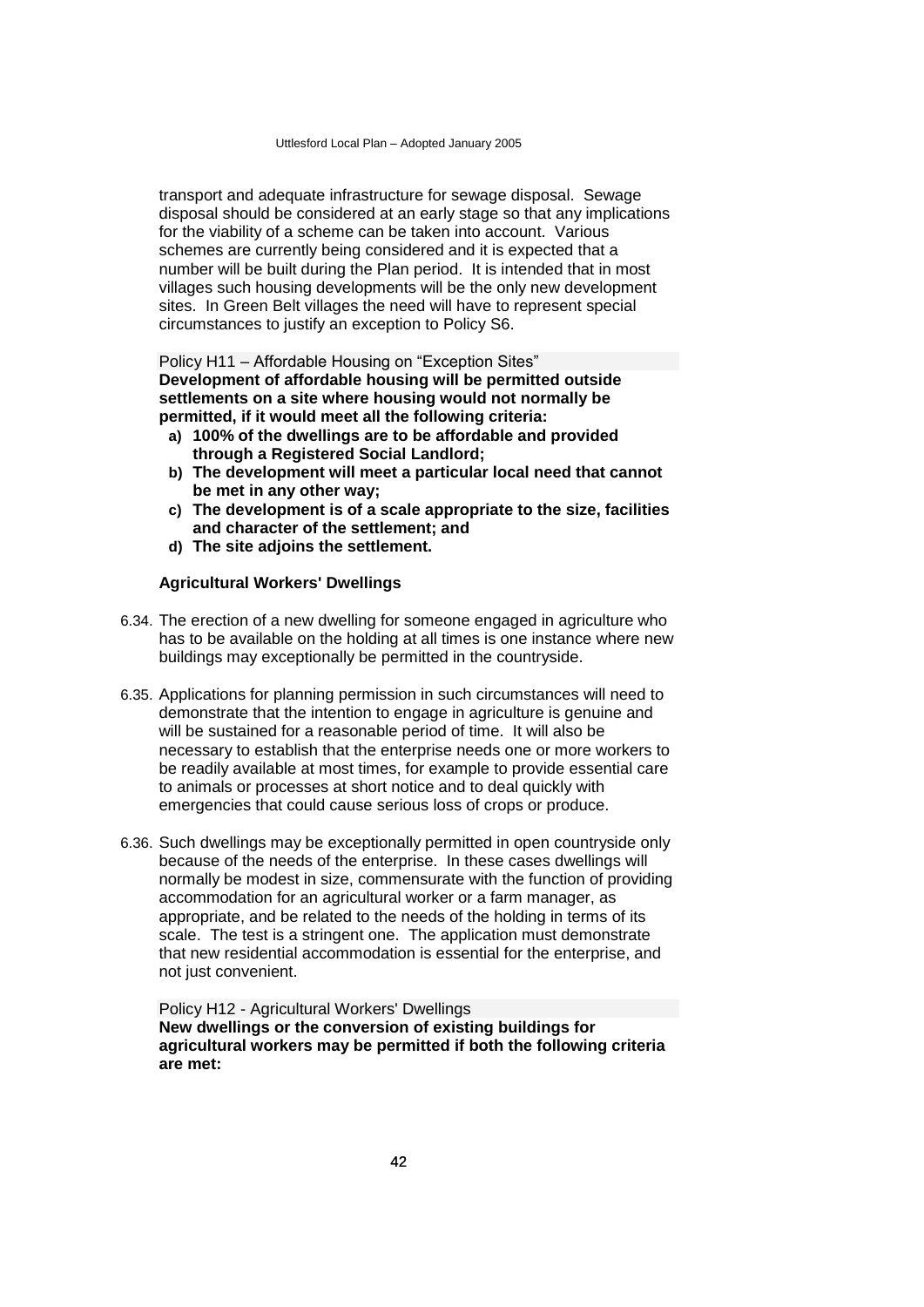- **a) It can be demonstrated that there is an essential need for someone to live permanently on site to provide essential care to animals or processes or property at short notice.**
- **b) The scale of the proposed dwelling(s) relates to the needs of the agricultural enterprise.**

**In these exceptional circumstances, residential occupancy conditions will be imposed.**

## **Removal of Agricultural Occupancy Conditions**

6.37. The need for agricultural dwellings may change from time to time with economic circumstances and some agricultural dwellings approved in the past have since become surplus to requirements. In order to maintain the credibility of Policy H13 it is important that such conditions, once imposed, should remain in force unless it can be proved beyond doubt that the essential need no longer exists, both on the particular holding and in the locality.

Policy H13 - Removal of Agricultural Occupancy Conditions **The removal of agricultural occupancy conditions will not be permitted unless both the following criteria are met:**

- **a) The dwelling is genuinely surplus to the current and foreseen future agricultural needs of the holding, neighbouring locality and local farmers.**
- **b) The dwelling has been widely advertised for at least six months on terms reflecting its occupancy condition.**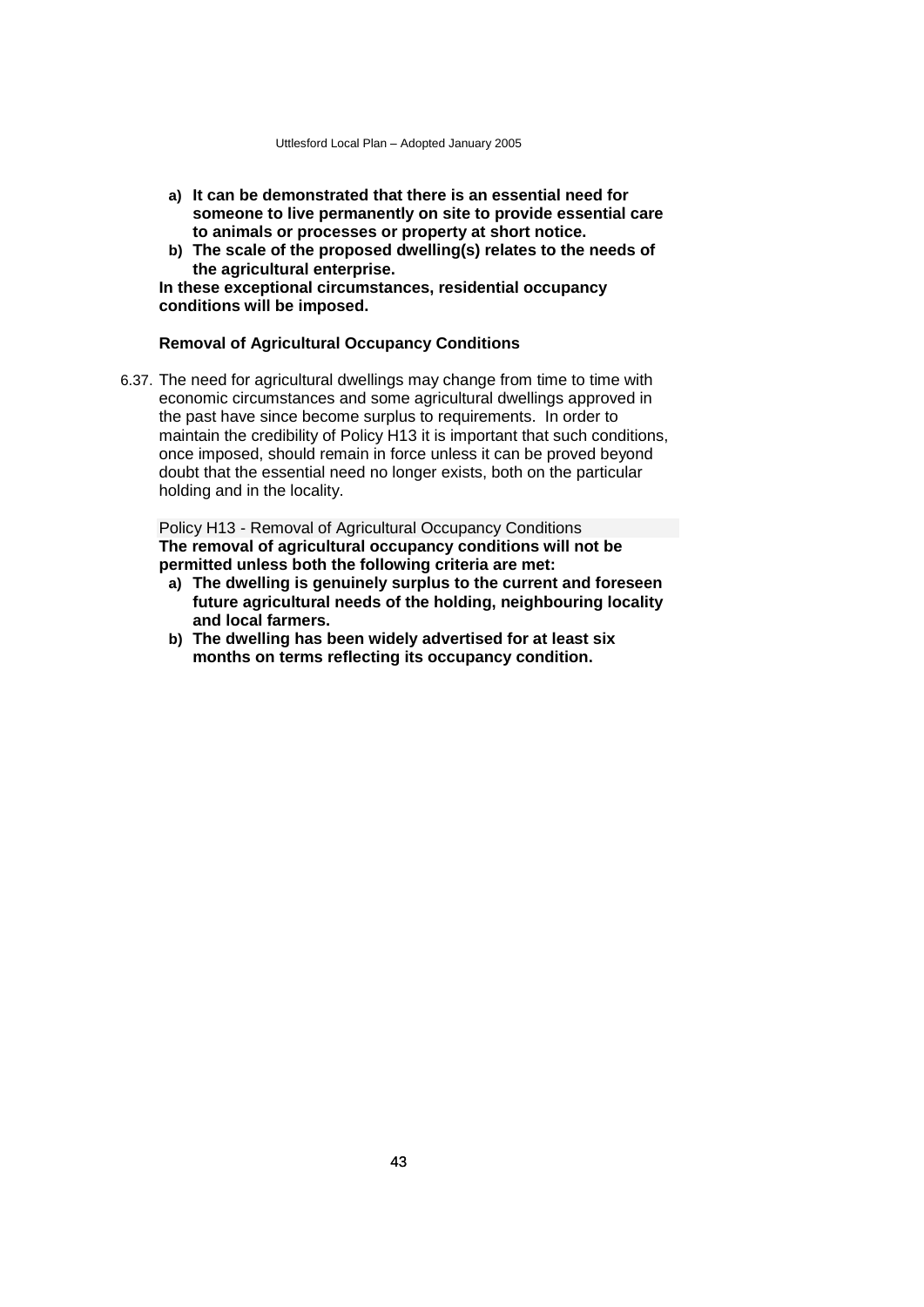# **7. Leisure and Cultural Provision**

- 7.1. The policies in this section have the following objectives:
	- To safeguard existing open space within towns and villages for either formal or informal recreation.
	- To enable the provision of community facilities in villages, which would accommodate activities central to village life, even where development would not normally be permitted.
	- To develop sport and leisure facilities at key sites and enable outdoor recreation in the countryside whilst protecting its character and amenities.
	- To ensure that play facilities are included in developments where appropriate.
	- To support tourism in Uttlesford within the capacity of its towns and countryside to accommodate visitors.
	- To improve access to leisure and cultural facilities and to ensure that all leisure and cultural provision is accessible for the benefit of the whole community to ensure social inclusion.

## **Sports Fields and Recreational Facilities**

7.2. As there is already a deficiency in the number of playing pitches, policy LC1 is concerned with total or partial loss of playing fields, open space and allotments. It applies whether the facilities are still in active use or whether through ownership, for example, this is now prevented. It also applies to development that would prejudice the use of land as playing fields, open space or allotments. It is not intended to prevent the provision of facilities such as changing rooms, pavilions and club houses. If replacement facilities are proposed these must be at least as good as those lost in terms of location, quantity, quality, and management arrangements. They must also be made available before development of the existing site begins. An assessment of current and future needs will need to submitted demonstrating that there is an excess of playing fields in a locality and the catchment of the facility, or that the site has no special significance to sport or recreation, if planning permission is to be granted for development under exception b).

Policy LC1 - Loss of Sports Fields and Recreational Facilities **Development will not be permitted if it would involve the loss of sports fields or other open space for recreation, including allotments. Exceptions may be permitted if either of the following applies:**

- **a) Replacement facilities will be provided that better meet local recreational needs;**
- **b) The need for the facility no longer exists.**
- 7.3. The Council intends to work with town and parish councils to provide and/ or improve facilities in the District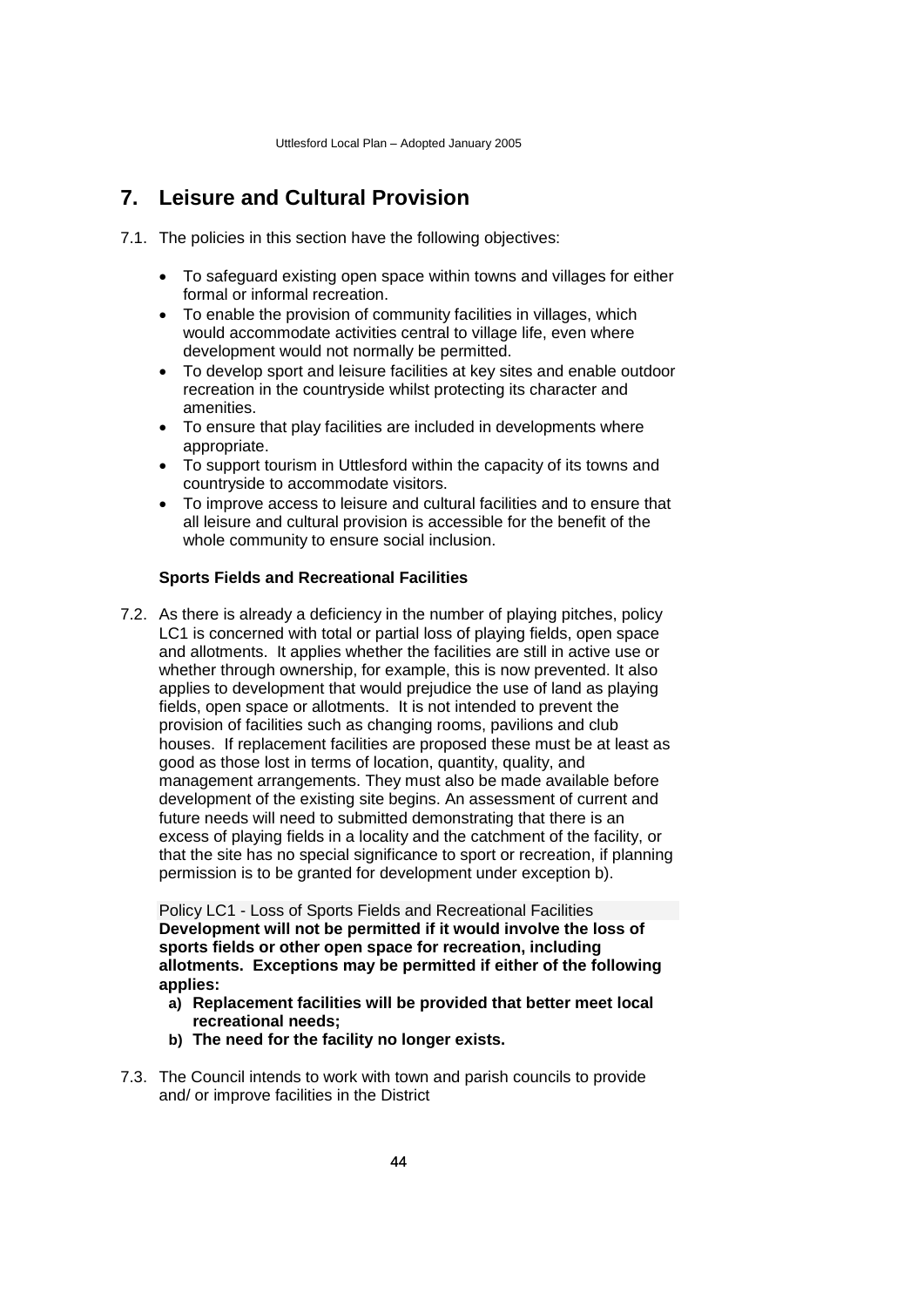7.4. Extensions or additional facilities at existing sports and leisure centres or school sites with potential for dual school and community use will be permitted outside as well as within settlements.

## **Access to Leisure and Cultural Facilities**

7.5. All development proposals for leisure and cultural purposes, whether new build, conversion or extension need to be accessible to all, to ensure social inclusion.

Policy LC2 - Access to Leisure and Cultural Facilities **Development proposals for sports facilities, arts and leisure buildings, hotel and tourist facilities, will be required to provide inclusive access to all sections of the community, regardless of disability, age or gender.** 

Policy LC3 - Community Facilities

**Community facilities will be permitted on a site outside settlements if all the following criteria are met:**

- **a) The need for the facility can be demonstrated;**
- **b) The need cannot be met on a site within the boundaries;**
- **c) The site is well related to a settlement.**

Policy LC4 - Provision of Outdoor Sport and Recreational Facilities Beyond Development limits

**The following developments will be permitted:**

- **a) Outdoor sports and recreational facilities, including associated buildings such as changing rooms and club-houses;**
- **b) Suitable recreational after use of mineral workings.**

## **Play Facilities**

7.6. The Council's Leisure and Cultural Strategy emphasises the importance of working with partners to ensure that opportunities exist for all young people to play and to have access to play facilities, acknowledging the National Playing Fields Association standards. Supplementary Planning Documents will be prepared setting out the requirements for play facilities associated with development.

### **Tourist Accommodation**

7.7. The development of tourism is supported to increase the economic benefits to the district provided this is done in a sustainable way. If the development involves the re-use of a rural building, Policy E5 will also apply.

Policy LC5– Hotels and Bed and Breakfast Accommodation **New building, change of use of an existing building or extension to existing accommodation will be permitted within development**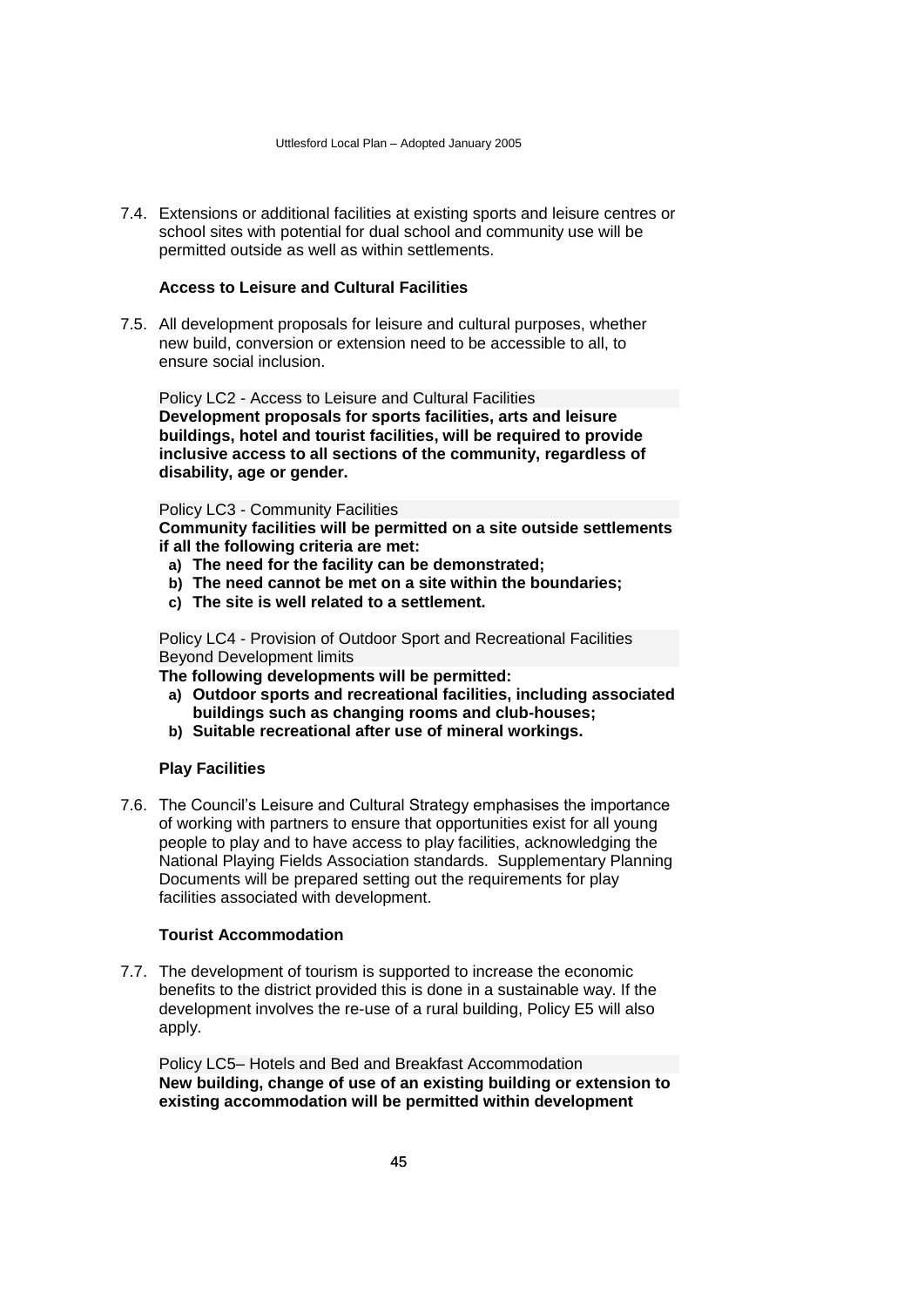**limits if the development would not harm the character or amenities of the surrounding area. Development outside development limits will only be permitted if either of the following apply:**

- **a) it involves the re-use of a rural building; or**
- **b) it is an extension or replacement of existing serviced accommodation.**

## **Land west of Little Walden Road Saffron Walden**

- 7.8. Saffron Walden is the focal point for the northern half of the district yet it is deficient in a number of leisure and cultural amenities. The town lacks a modern Arts and Community centre. The existing venue of the Town Hall which was built in 1879 and is a listed building which restricts alterations, provides a level of accommodation below modern expectations. Secondly Saffron Walden has a longstanding problem of inadequate provision of playing fields, and does not meet the National Playing Fields Association standards.
- 7.9. A site west of Little Walden Road, Saffron Walden, close to the Town Centre, has been identified to provide a mixed development consisting of a community centre, playing fields and associated car parking. A Master Plan will be prepared in consultation with the Town Council, residents, and local sports clubs to identify the juxtaposition of uses, and the type of playing fields needed.

Policy LC6 - Land West of Little Walden Road Saffron Walden **A site west of Little Walden Road, Saffron Walden has been identified to provide a community centre and playing fields as part of a mixed development scheme as proposed by Policy SW7.**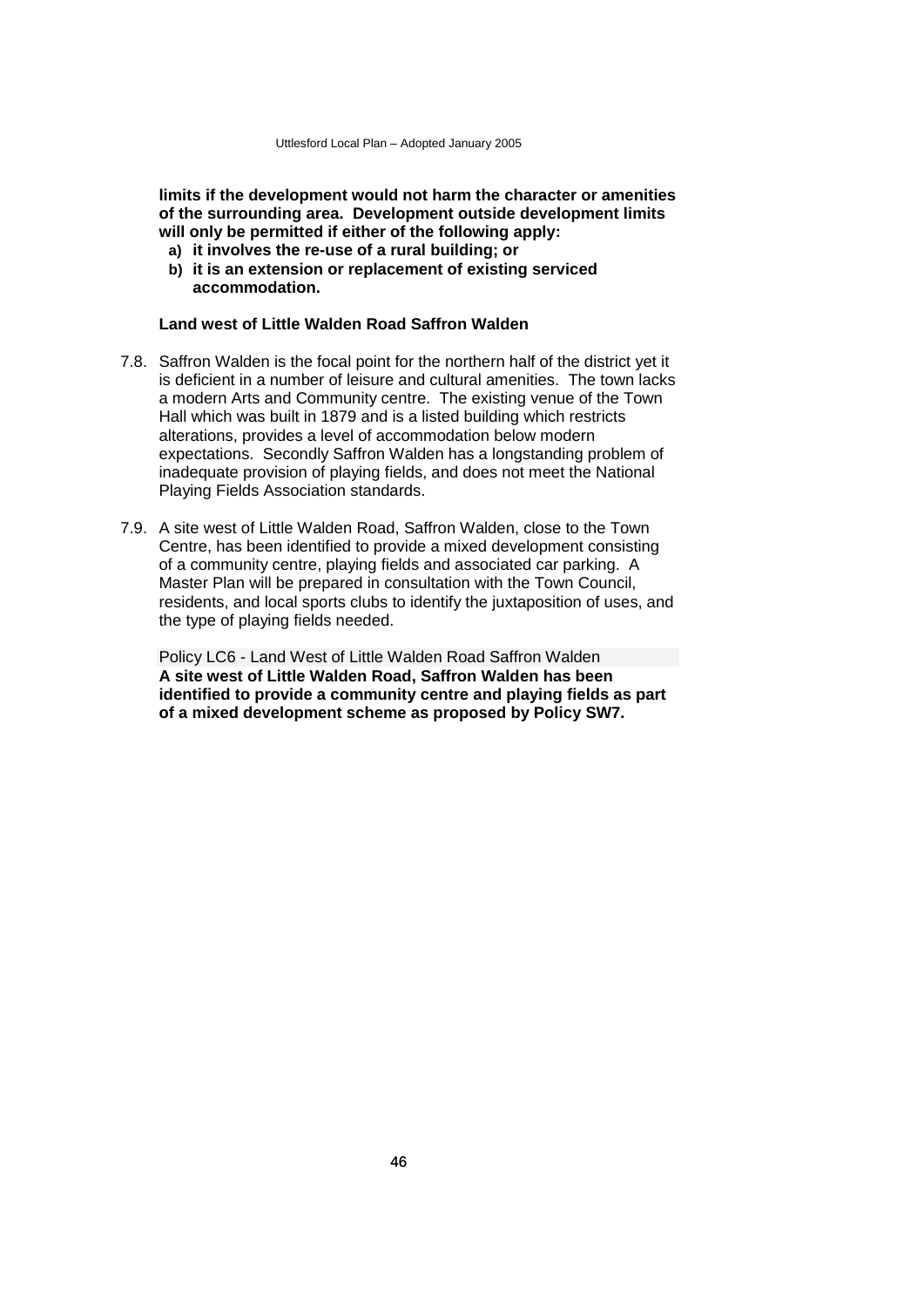# **8. Retailing and Services**

- 8.1. The policies in this section have the following objectives:
	- To sustain and enhance the vitality and viability of Saffron Walden as a principal shopping centre, of Great Dunmow as a smaller town centre, and of the local centres of Stansted Mountfitchet and Thaxted;
	- To promote mixed use commercial developments in these centres;
	- To focus retail and mixed use commercial developments in locations that maximise the opportunities to use means of transport other than the private car;
	- To prevent further loss of retail and other services in rural areas.

## **Town and Local Centres**

8.2. This policy is intended to enable development appropriate to the character of the four centres. Their health as retail centres was somewhat fragile in 2000 and vulnerable to loss of trade. This Plan allows for extensions to existing shops and for opportunities to develop small units, which could meet the need for additional retail floorspace as a consequence of available expenditure within the centre's catchments or improved shopping environments for consumers, albeit not in large stores because of an absence of suitable sites within centres or in edge of centre locations. Local centre partnerships will be encouraged to help promote the centres. Government and county structure plan policy is that retail and other town centre uses attracting large numbers of people should be located in town centres.

## **Access to Retailing and Services**

8.3. Development proposals such as shops and restaurants and other commercial buildings which the public may use will be required to provide safe, easy, and inclusive access to all regardless of disability, age or gender.

Policy RS1 - Access to Retailing and Services

**All retail and service development proposals where there is public access, whether new build, conversion or extension need to be accessible to all, to ensure social inclusion.** 

#### Policy RS2 – Town and Local Centres

**Retail, commercial and community uses or mixed-use development including a residential element will be permitted in the centres of Saffron Walden, Great Dunmow, Stansted Mountfitchet or Thaxted if it meets all the following criteria:**

- **a) It maintains or enhances their role as retail and service centres;**
- **b) It does not harm their historic and architectural character;**
- **c) It contributes to the diversity of retail and other commercial activity;**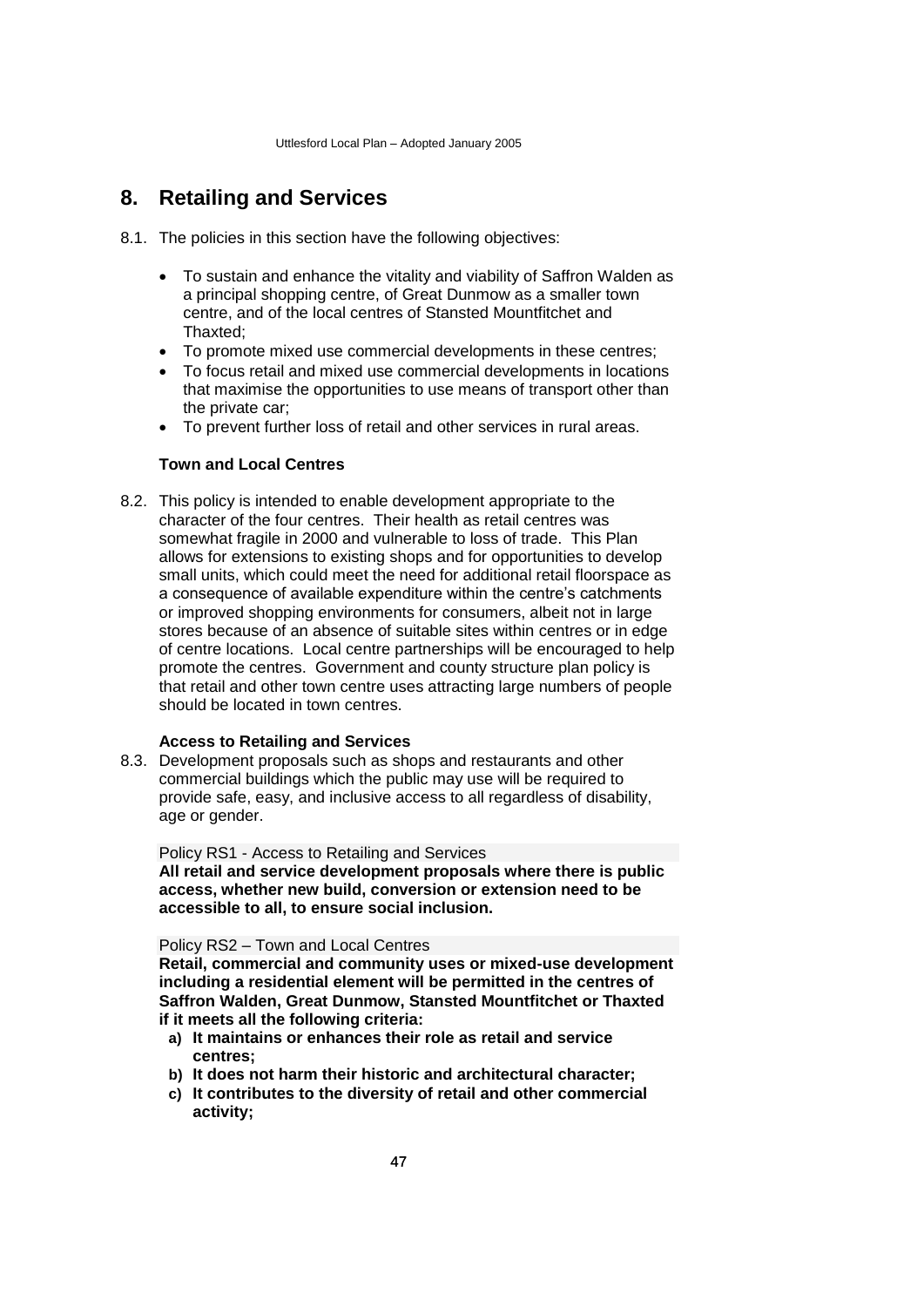- **d) It does not result in significant loss of houses or flats in the centres;**
- **e) It does not prejudice the effective use of upper floors as living or business accommodation.**

## **Retail and other Facilities in the Rural Areas**

- 8.4. Local facilities in the villages are vital to many residents and are an important feature of rural life and they also contribute to the tourism economy. The planning process cannot ensure that a business stays open but it can provide a framework for considering proposals to change the use of a shop or pub to a dwelling, for example. It is important that communities make good use of local facilities to make a sound case for refusing changes of use and the Council will encourage community run schemes.
- 8.5. The property is required to have been advertised for sale at a realistic price for a minimum of 12 months. A 'realistic price' is one at which the property might be expected to sell if it were to continue in its present use (and without the benefit or prospect of permission for a change of use to some other purpose, such as private dwelling).

Policy RS3 – Retention of Retail and other Services in Rural Areas **Change of use of community facilities such as shop, post office, public house, garage, doctors/dentist surgeries and village halls will only be permitted where it can be demonstrated that:**

- **a) The facility is no longer financially viable**
- **b) There is no significant demand for the facility within that locality or;**
- **c) Equivalent facilities in terms of their nature and accessibility are available or would be made available nearby**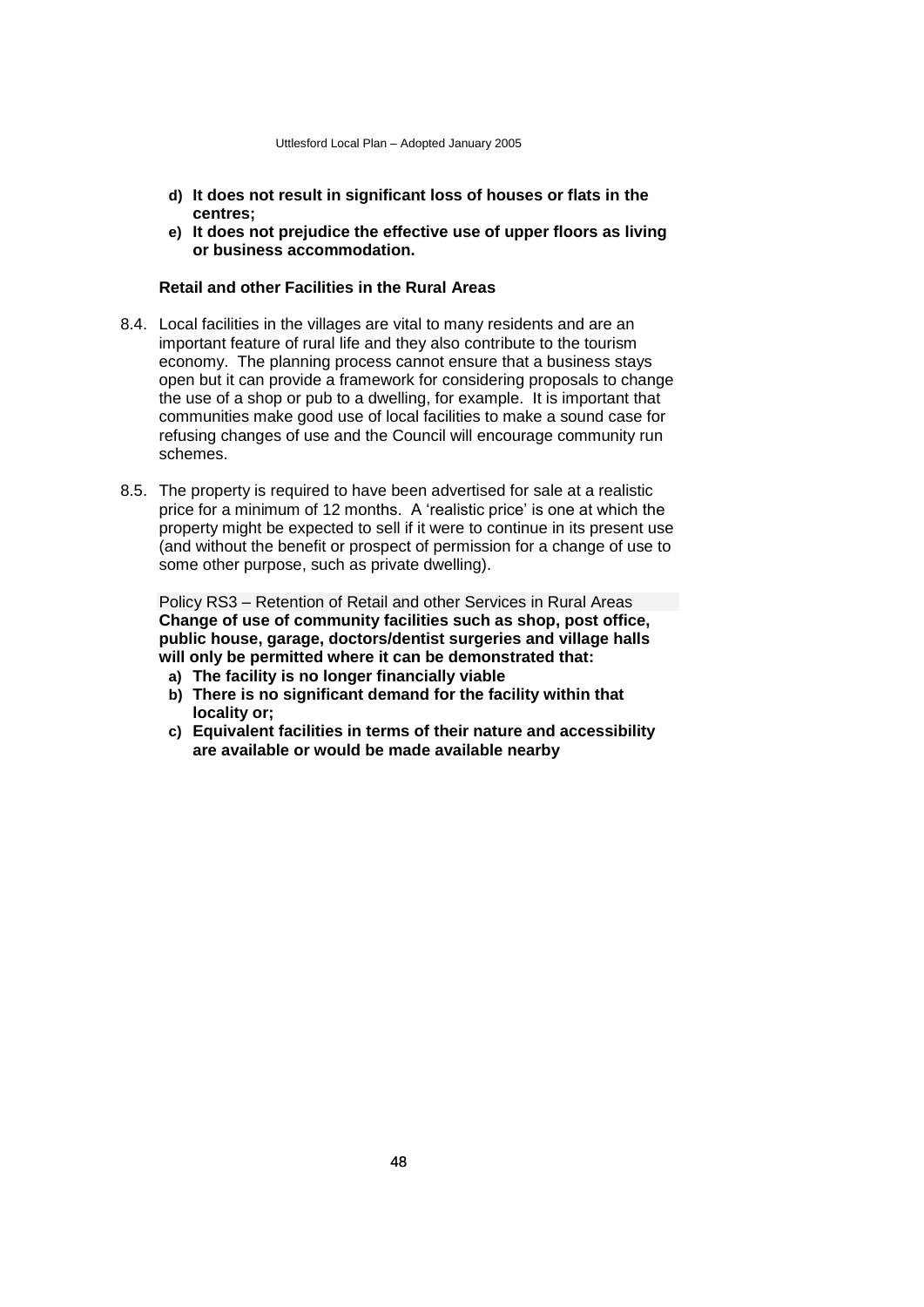# **9. Transport and Telecommunications**

- 9.1. The polices in this section have the following objectives:
	- To facilitate the improvement of the transport and telecommunications network.
	- To protect the character of the countryside from inappropriate transport and telecommunications development.

Other transport issues are dealt with by the General Planning Policies.

## **Transport Improvements**

9.2. There are three major schemes proposed during the plan period requiring land outside the existing highway. They will be supplemented by other proposals identified through the Essex Local Transport Plan and the Uttlesford Transport Strategy. These will include facilities for cyclists, pedestrians and users of public transport. The Essex Local Transport Plan is developed in partnership with the Borough and District Councils of Essex, major transport operators and infrastructure providers. Uttlesford Council is a member of the steering group which is assisting in the preparation of the new Essex Local Transport Plan 2006 to 2011.

Policy T1 – Transport Improvements

**The following transport schemes are proposed:**

- **The new A120 Stansted to Braintree**
- **M11 – Airport slips at Junction 8 Birchanger Roundabout**
- **Great Dunmow North West Perimeter Road**

**Land shown on the proposals map is safeguarded for the construction of these schemes.**

## **Uttlesford Transport Strategy**

- 9.3. The Council's Transport Strategy published in 2001 highlighted the following key issues:
	- Uttlesford has above average levels of car ownership compared to both Essex and Great Britain as a whole. These levels are likely to continue to increase. Promoting greater use, and better coordination of public transport is a real challenge in a rural area.
	- There are key areas that should be targeted for greater public transport use, in particular Stansted Airport.
	- Commuting to work beyond Uttlesford is significant because of London and other accessible large centres beyond its boundaries. Retention of local employment opportunities and support for home working are important.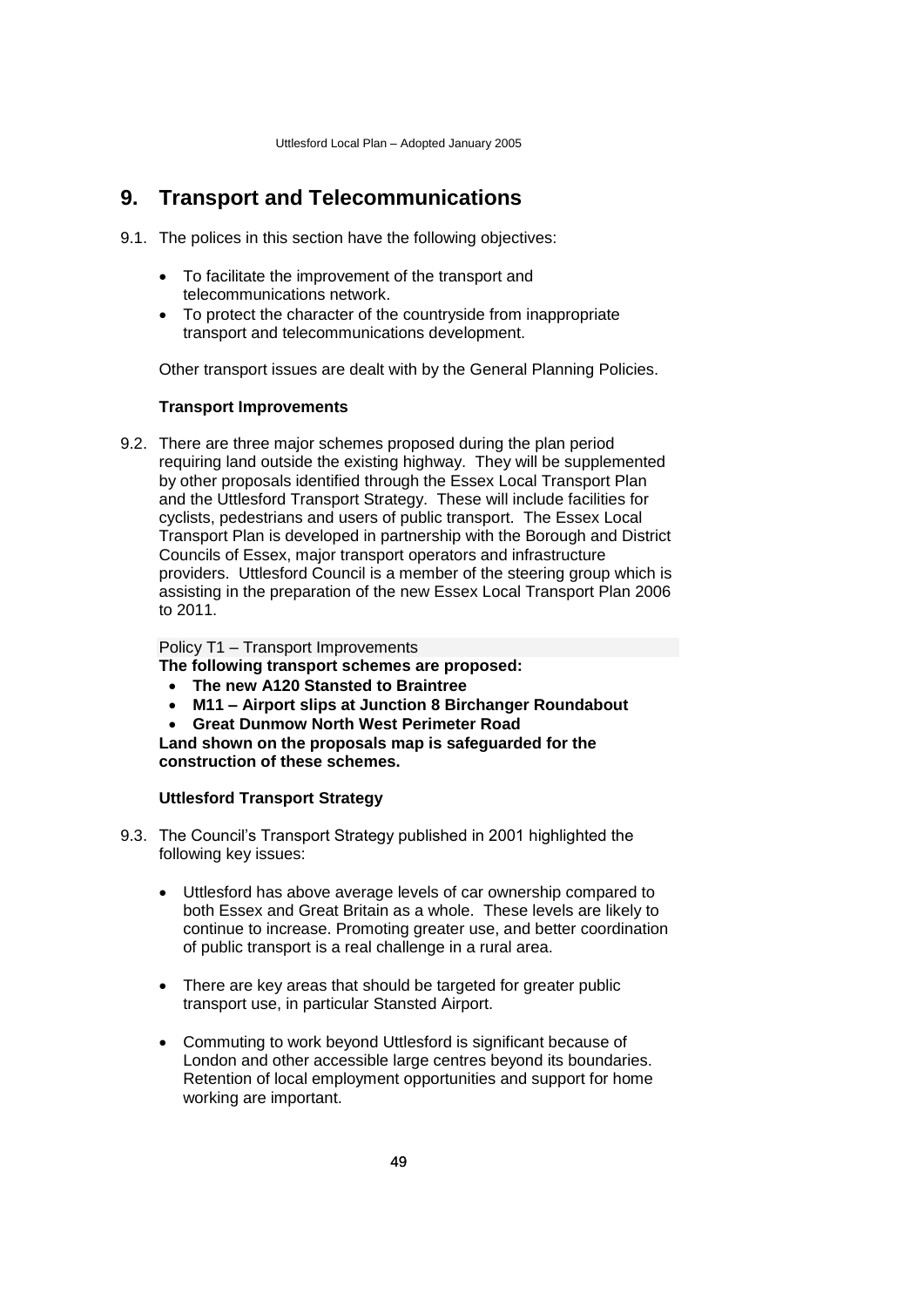- Congestion occurring on the existing A120 will cease when the new road is built and open to the public. At that time opportunities will exist to introduce traffic management in communities on the existing route and public transport express services between centres in and beyond Uttlesford.
- Lorry traffic on some country lanes and in some historic towns and villages is intrusive. Weak bridges in some strategic locations exacerbate this situation. These need to be strengthened as a priority
- Uttlesford has a higher than average accident rate for its population compared to other Essex districts. Reducing speed and introducing traffic management should be a priority.
- There are a variety of existing community travel initiatives in the District. These should be examined to establish if opportunities exist to coordinate them better and to connect them with other public transport services.
- There are opportunities to develop useful cycle routes in and around Saffron Walden and Great Dunmow. Essex County Council has produced an overall plan, the "Uttlesford Cycle Network Plan". This is being implemented during the plan period.
- There are opportunities to introduce School Travel Plans during the plan period, particularly in relation to the new schools to be built in association with new developments along the A120 axis.
- Road and air traffic will continue to grow in the next 5 years and it will be vital to monitor potential air and noise pollution.
- 9.4. In response to these issues the Local Plan's development strategy and policies aim to locate and design new sites for development that encourage modes of transport other than the car. Policy GEN1 specifically requires the needs of cyclists, pedestrians, public transport users, horse riders and people whose mobility is impaired to be taken into account in the design of development sites. Policy GEN 8 applies appropriate car parking standards which include minimum cycle spaces and maximum vehicle spaces.

## **Roadside Services and the New A120**

9.5. There are services at Birchanger Roundabout offering a wide range of facilities, at Braintree on the A120 east of the district and at the South Gate site which is part of the Stansted Airport development.

Policy T2 – Roadside Services and the new A120 **Roadside services on the new A120 alignment will not be permitted unless there is an over-riding need on the part of road users.**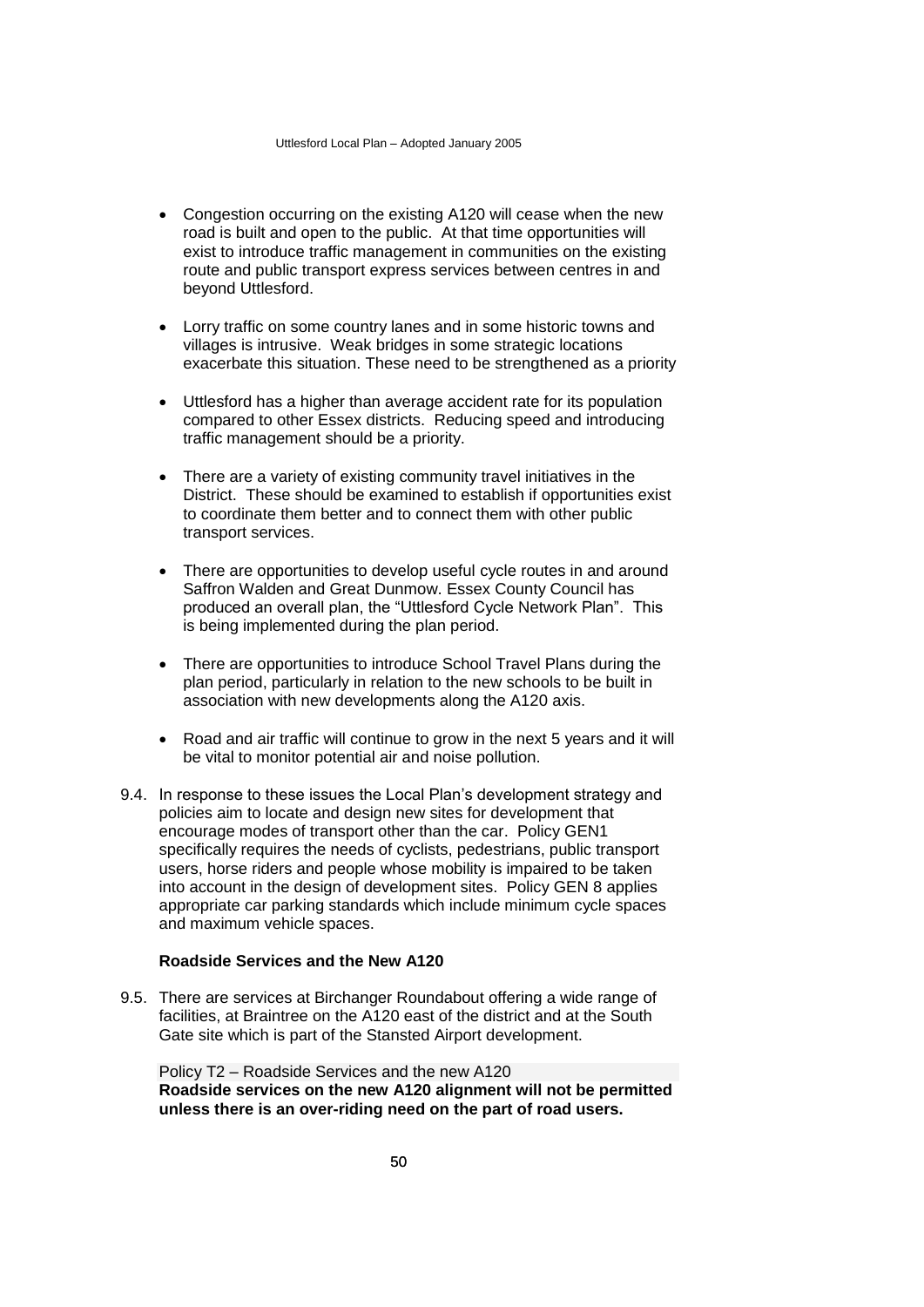## **Airport Parking**

9.6. Adequate space exists inside the boundary of Stansted Airport for air passengers to park their cars if they have driven to the airport. It is important that the character of the villages and countryside around Stansted and residential amenities are not damaged by car parking compounds. The scale and management of car parking needs to be carefully controlled in order to maximise the percentage of non transfer air passengers using public transport to get to or from the airport. This would not be practicable if the provision of car parking became fragmented and included off airport sites. It would undermine the airport surface access strategy agreed by the multi agency airport area transport forum. It will also be important to ensure that the scale of car parking associated with hotels, bed and breakfast accommodation and the like does not exceed vehicle parking standards for the same reason. There are market pressures to use spare capacity to accommodate air passengers' cars whilst they are not in residence at these establishments.

Policy T3 - Car Parking Associated with Development at Stansted Airport

**Proposals for car parking associated with any use at Stansted Airport will be refused beyond the Airport boundaries, as defined in the Stansted Airport Inset Map.**

## **Telecommunications**

9.7. The majority of proposals for telecommunications development do not require planning permission. Some do, however, and the following policy will apply.

### Policy T4 – Telecommunications Equipment **Telecommunications equipment will be permitted if the following criteria are all met:**

- **a) There are no practicable alternatives such as mast sharing;**
- **b) There is a technical requirement for the equipment that outweighs its visual impact;**
- **c) The equipment is designed and located so as to reduce its impact as far as possible; The proposal complies with the safety requirements of the International Commission on Non-ionising Radiation Protection (ICNIRP)**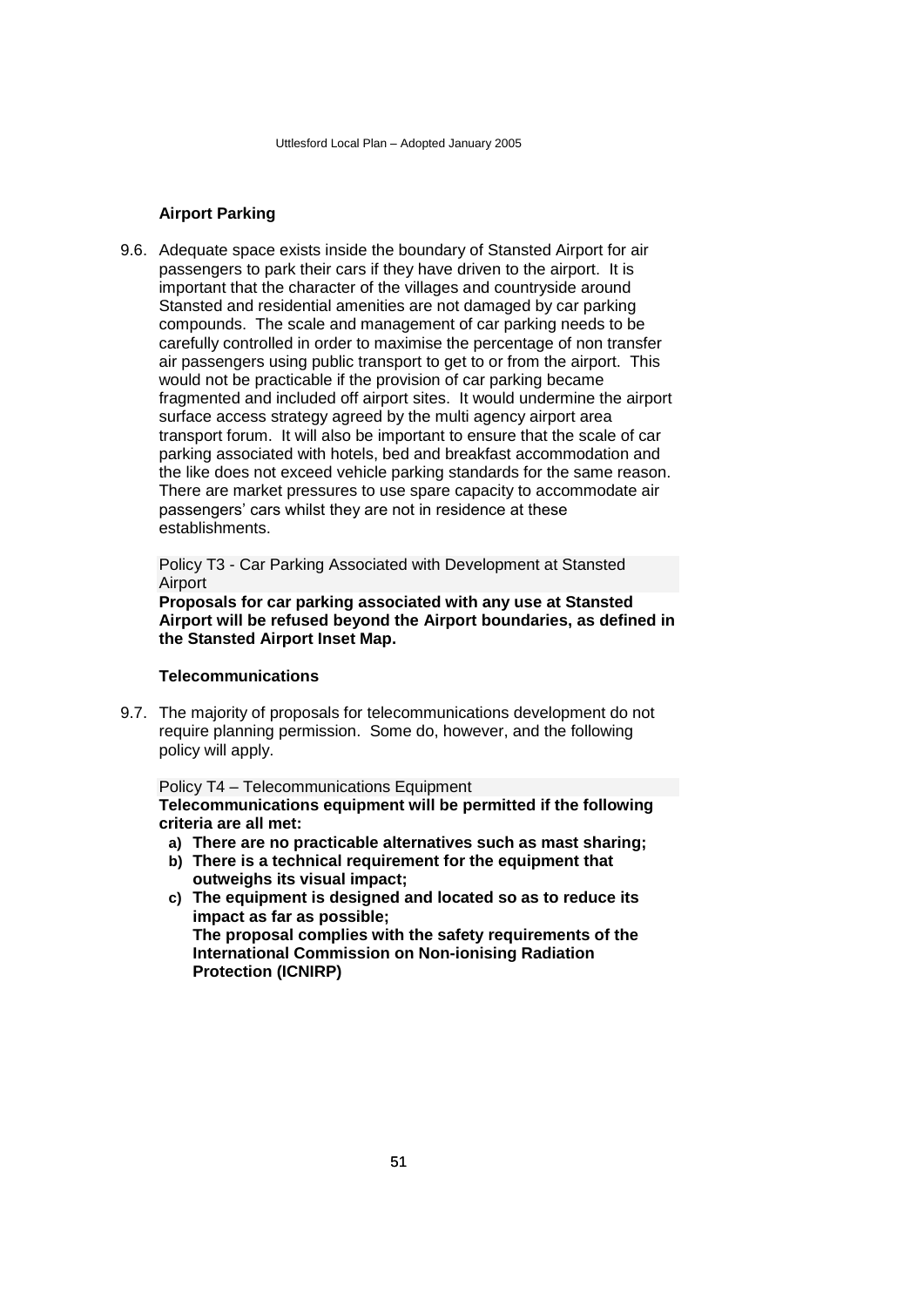## **Selected Areas**

This section brings together policies and proposals of the topic chapters as they affect selected areas:

- Chesterford Park
- Elsenham
- Great Chesterford
- Great Dunmow
- Oakwood Park, Little Dunmow
- Saffron Walden
- Stansted Airport
- Stansted Mountfitchet
- Start Hill
- Takeley Village and Priors Green (Takeley and Little Canfield)
- Thaxted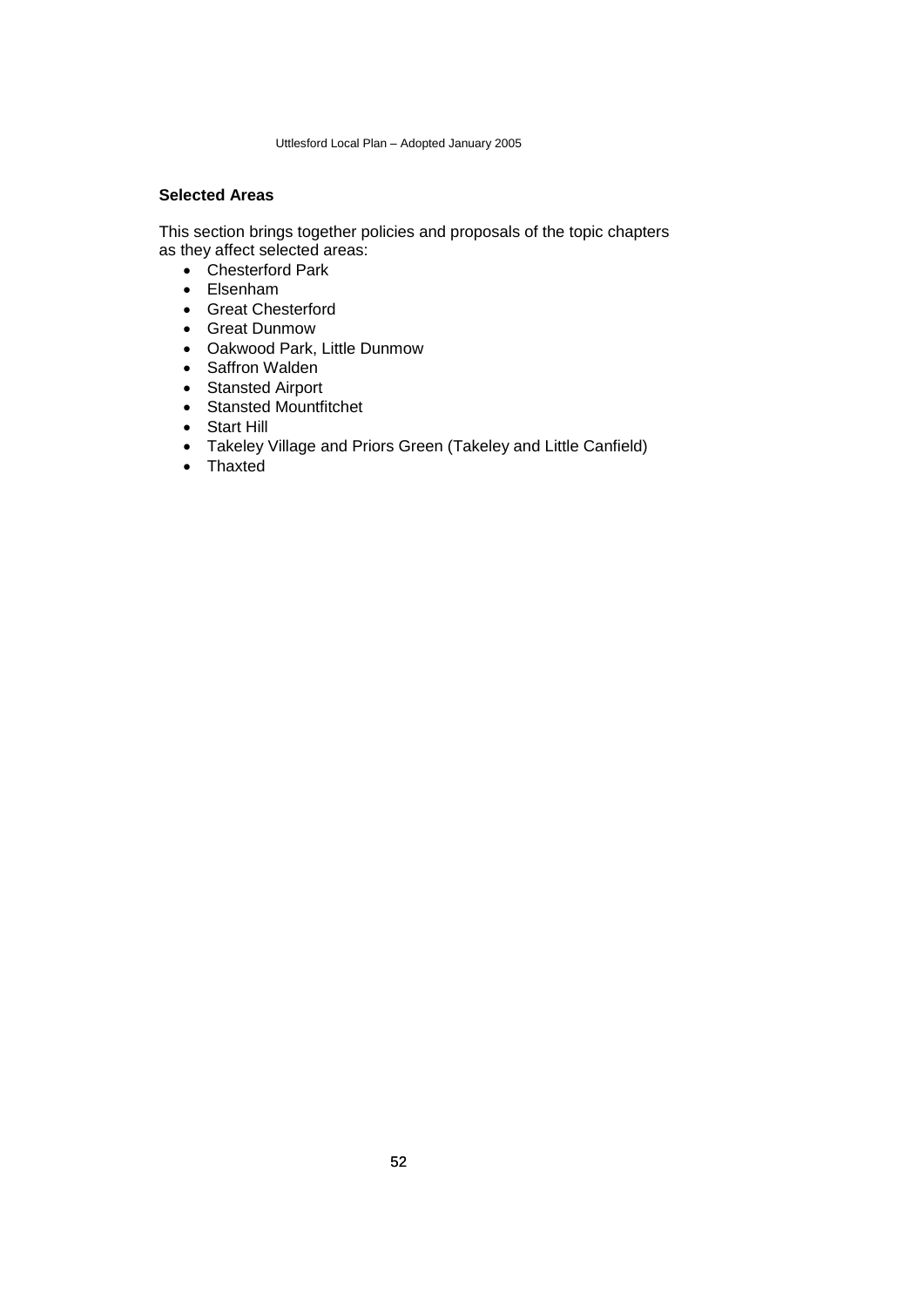# **10. CHESTERFORD PARK RESEARCH STATION**

- 10.1. Chesterford Park is a 100 hectare site 2.5 miles north of Saffron Walden occupied by buildings, car parking, and an enclosed area of parkland around the former mansion, which dates from around 1870. This site lies within an outer area of parkland comprising about 175 hectares of farmland and 12 hectares of woodland. It occupies a hill top location overlooking the Cam valley. It was formerly used as an agricultural research station and at its peak employed about 500 people. It ceased to be required for these purposes by its former occupier, however, and as an established site with good strategic accessibility it has redevelopment potential to accommodate research and development uses.
- 10.2. The policy is intended to facilitate the provision of space for sciencebased enterprises spinning off from research activities during a "growing on phase", as well as research and development accommodation, but the scale of such space will need to be limited. As well as the limits on the physical extent of buildings imposed by the development zone boundary, a key constraint will be the need to avoid significant flows of heavy commercial vehicles. Research involving manufacturing on a full industrial scale will not be suitable on this site.
- 10.3. Although relatively close to Saffron Walden on the route to Cambridge, employment uses on this site will inevitably tend to generate journey to work trips by private car. Measures such as car sharing schemes and company transport will be needed to address this.

#### Chesterford Park Local Policy 1

**A Development Zone of 15.59 hectares is identified on the inset map. Facilities for research and development will be permitted within the zone if all the following criteria apply:**

- **a) They are compatible with its rural parkland setting;**
- **b) The proposals include a comprehensive landscaping scheme to help assimilate development into the park setting;**
- **c) The Mansion, The Garden House and Emanuel Cottage and their settings are conserved;**
- **d) A comprehensive traffic impact assessment of the full development potential demonstrates that the movement likely to be generated can be properly accommodated on the surrounding transport network and that measures are proposed to ensure that as high a proportion of journeys as is reasonably feasible in the context of the site will be by modes other than the private car;**
- **e) The transport needs of the development can be accommodated whilst maintaining or improving road safety and the surrounding environmental conditions for the local community with a minimum of impact on the countryside.**

**Developers will be required to prepare a comprehensive master plan for the site to indicate how specific proposals, which may be**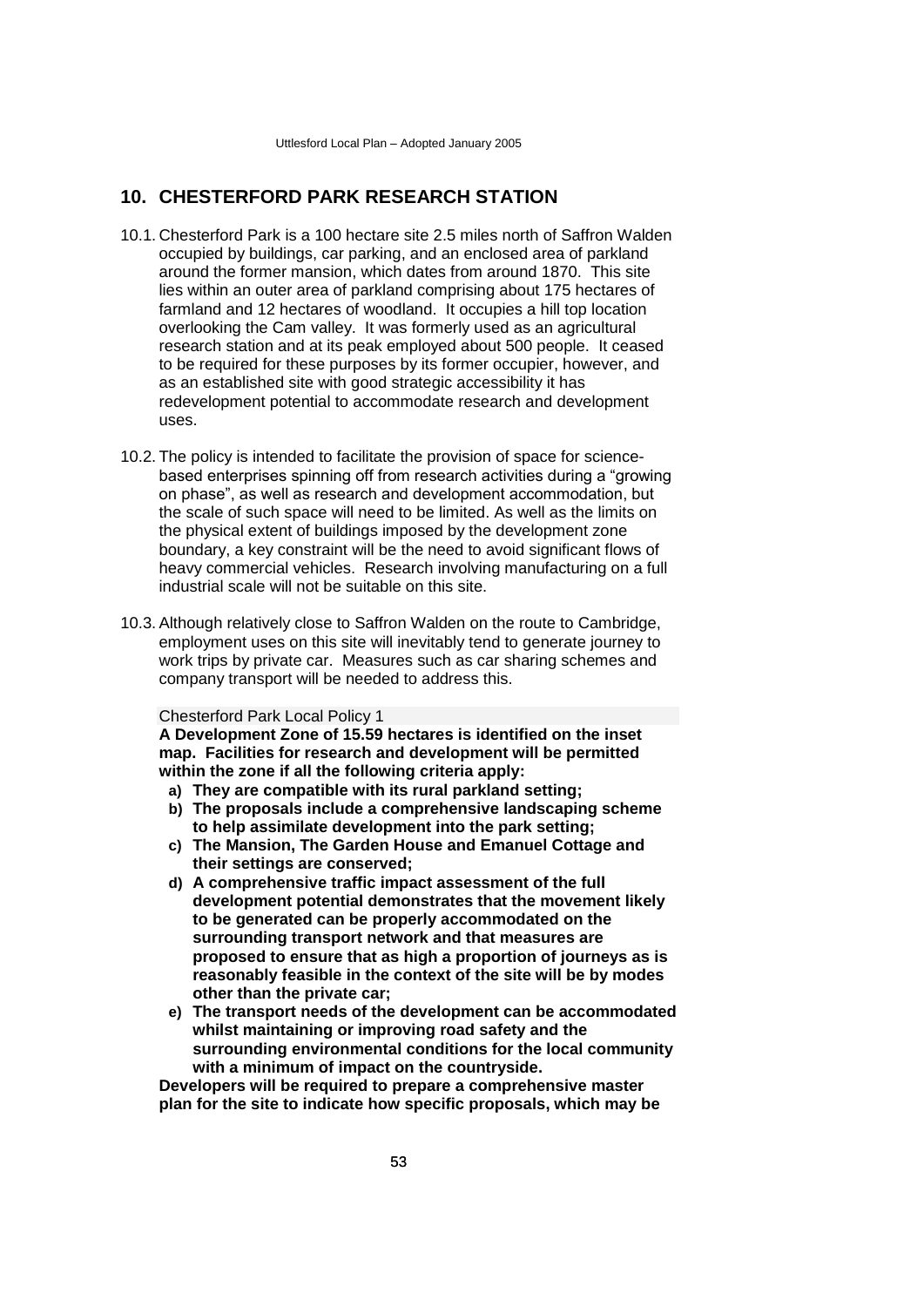**implemented on a phased basis, relate to an overall design concept for the site. It will also indicate the full development potential of the site as constrained by the development zone boundary. The master plan will be subject to public consultation. Development will need to be implemented in accordance with such a master plan approved by the Council.**

## **11. ELSENHAM VILLAGE INSET**

11.1. Elsenham is one of the District's larger villages and is identified as a key rural settlement. Consequently the existing employment areas at Gold Enterprise Zone and the nearby warehouse east of the railway, which total 2.2ha are identified as land that will be safeguarded from redevelopment or change of use to other uses. Policy E2 will apply.

Elsenham Local Policy 1 **Gold Enterprise Zone and Old Mead Road are sites identified on the Proposals Map Inset as key employment areas.**

# **12. GREAT CHESTERFORD VILLAGE INSET**

- 12.1. Great Chesterford is one of Uttlesford's larger villages and it has been identified as a key rural settlement. It possesses three distinct environmental areas: its historic core; an area of twentieth century development to the north east of the Conservation Area separated from the older part of the village by a buffer of open land; and an area south west of the river and its flood plain, alongside the B1383 and the railway line. This latter area has undergone the greatest degree of change in recent years. It has seen the development of light industrial and office units on the area of the former railway sidings, residential conversion of the Mill opposite and residential development on the southern edge of the built up area.
- 12.2. The offices, industrial and storage units and the research building in the vicinity of the station, an area 2.46 hectares in extent in total, is identified as land that will be safeguarded from redevelopment or change of use to other uses. Policy E2 applies to this area.
- 12.3. The nursery site to the south west of London Road is proposed as a site for further development to accommodate businesses falling into Class B1 light industrial, offices or research and development facilities.

Great Chesterford Local Policy 1 –Safeguarding Of Existing Employment Area

**An existing employment area in the vicinity of the station is identified on the proposals map as a key employment area.**

Great Chesterford Local Policy 2 – London Road Employment Site **A 0.89 hectare site identified on the proposals map inset is proposed as an employment site for uses falling within class B1.**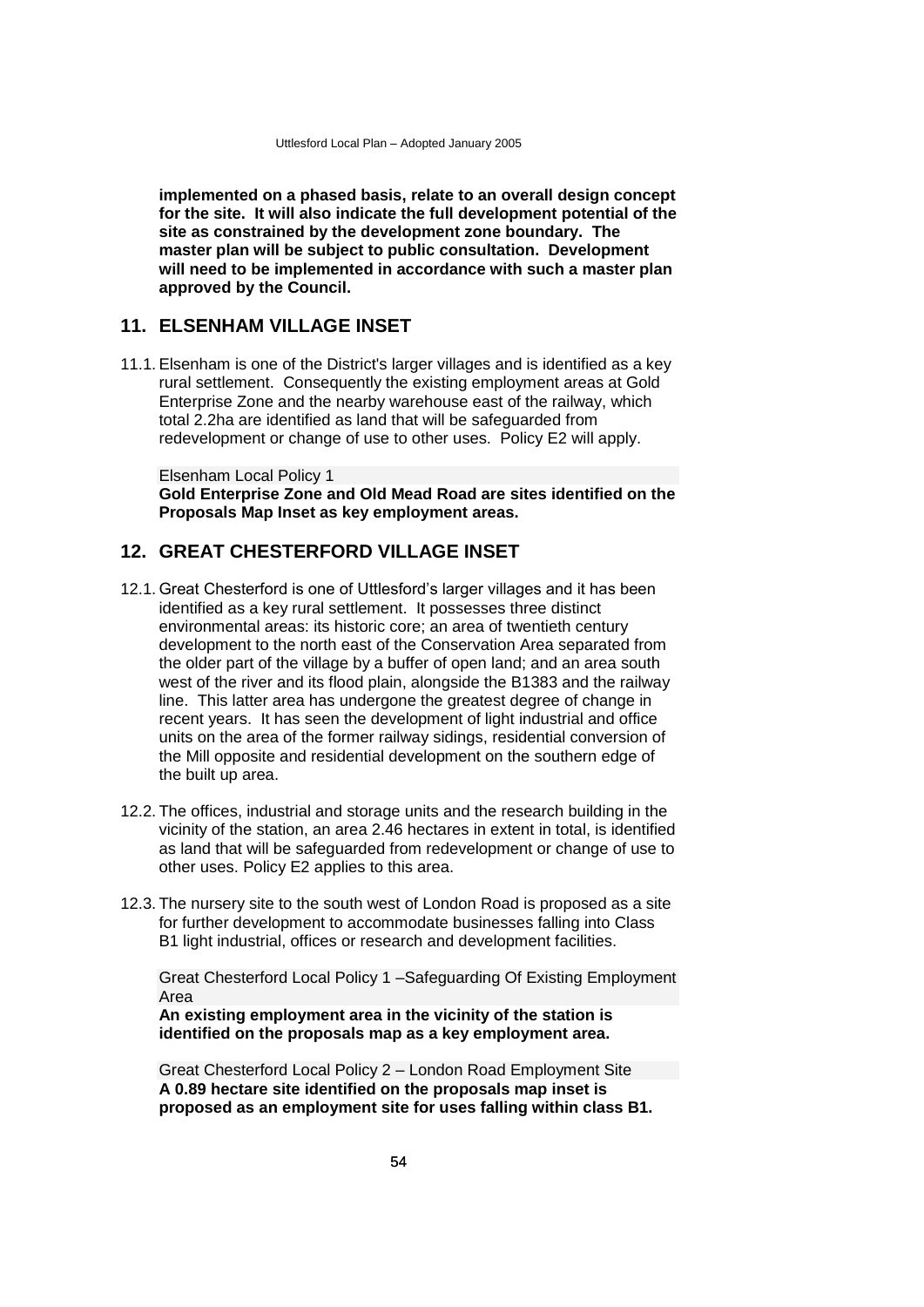**Development will be permitted if it is compatible with adjoining existing residential development.**

# **13. GREAT DUNMOW INSET**

13.1. Great Dunmow is the focal point of the south eastern part of the District and the second largest settlement in Uttlesford.

#### **Retailing and Commerce in the Town Centre**

13.2. Policy RS2 seeks to sustain the vitality and viability of Great Dunmow as a smaller town centre. Great Dunmow has a town centre food store, financial and professional service outlets like building societies, banks and insurance brokers, shops such as hairdressers and travel agencies and a limited number of durable goods shops including one or two of a specialist nature. There is an out-of-town centre food store. However, residents often look to sub-regional shopping centres further afield such as Chelmsford, Harlow and Colchester. In view of the fragility of the centre's retail health and the strength of the local housing market, a policy is needed to protect retail uses.

#### Policy GD1 –Town Centre

**The town centre is defined on the proposals map inset. Change of use of the ground floor of existing shops, restaurants, public houses and hot food take-aways to residential uses will not be permitted, unless both the following criteria are met:**

- **a) The existing use is surplus to current and foreseen future requirements; and**
- **b) The property has been widely advertised for at least six months on terms reflecting its use.**
- 13.3. Policy RS2 will apply to the town centre. A site has been identified on the proposals map inset at the southern end of the High Street on the east side where there is an area of mixed uses. This 0.89 hectare site has potential for a mixed-use scheme with new homes, community and commercial uses. Development should be of the highest quality design and will need to safeguard the setting of the listed buildings fronting the High Street, respect the grain of the historic plots and should be generally restricted to two storeys. An archaeological assessment may be required. Development should also provide for improved access to White Street and the town's main car park. This will enable the High Street/White Street junction to be closed to vehicular traffic adjacent to the Boars Head Public House. This could significantly assist the revitalization of Great Dunmow town centre.

Policy GD2 - Land to the Rear of 37 to 75 High Street **A 0.75 hectare site to the rear of 37 to 75 High Street is proposed for a mixed use development, including a minimum capacity of 50 residential units, subject to the development including improved access to White Street and the public car park.**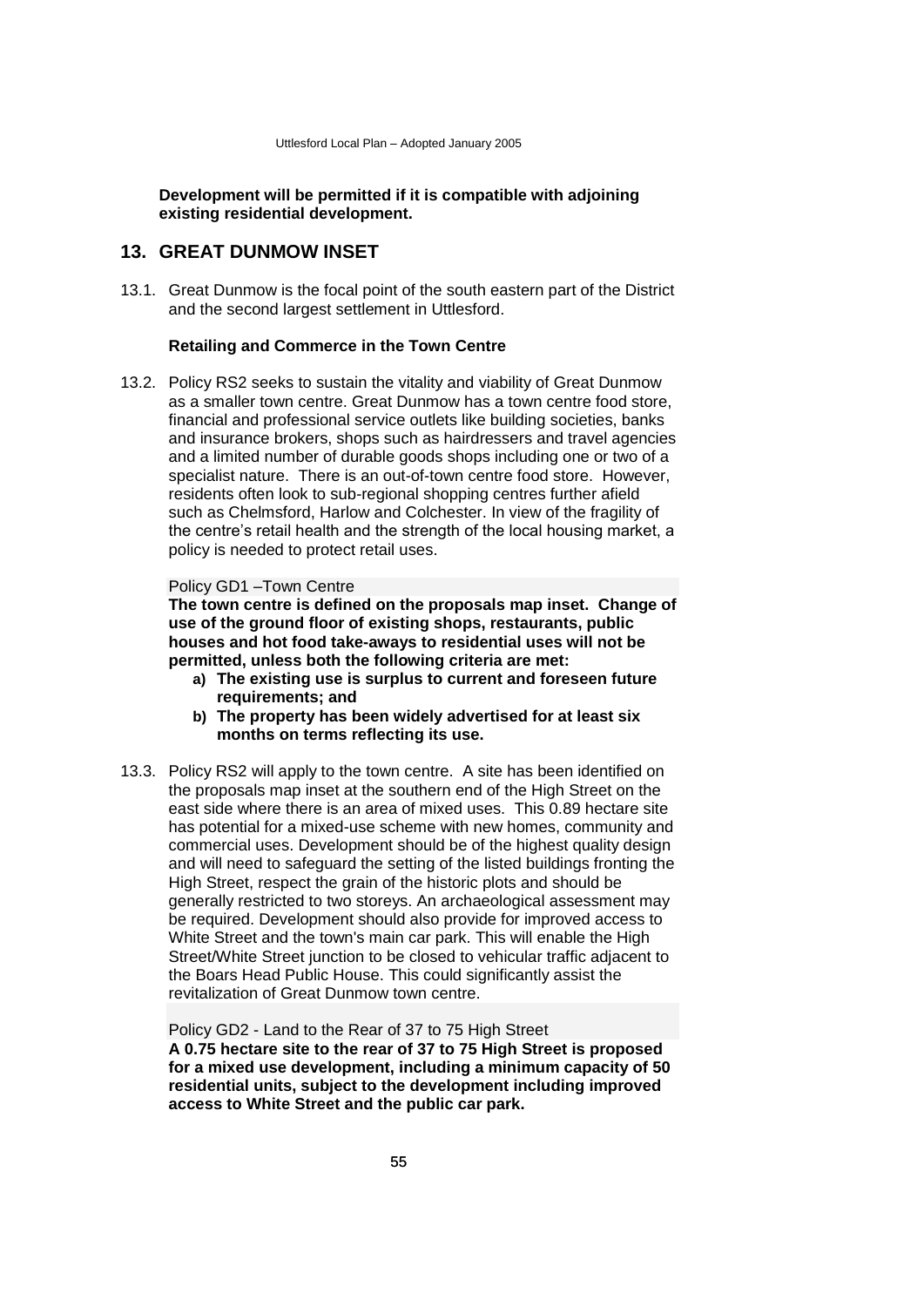13.4. The Council owns land adjacent to the White Street car park and the gas supply compound, which is intended for car parking.

Policy GD3 – White Street Car Park Extension **A 0.16 hectare site adjacent to the White Street Car Park is proposed for car parking.**

#### **Residential Development**

13.5. Five sites are identified on the proposals map inset.

#### *Off Godfrey Way*

13.6. This is the balance of a larger greenfield site. A net housing density of about 30 dwellings per hectare is proposed for the remaining land, which is enclosed on three sides by completed development. It was undeveloped in April 2000.

#### *Off Riverside*

- 13.7. This is a small greenfield site. Development had commenced at April 2000, although no houses had been completed. It has since been partly completed and these 13 homes are now known as Warder Close. The remainder of the site, which does not have planning permission, has capacity for 5 dwellings.
- 13.8. This development had commenced at April 2000 and has since been completed. In the table below the site area is for the whole site. The capacity stated is the balance of completions at the base date. The total number of dwellings is 50.

## *ECC depot Haslers Lane*

13.9. This 0.34 hectare area of previously developed land is proposed for a scheme of mixed flats and houses.

## *South of Springfields*

13.10. This 0.71 hectare site was the grounds of a house that has largely fallen down. The land is overgrown and is proposed for development at a net density of about 30 dwellings per hectare. The scope for providing road access through to Haslers Lane from Springfields should be explored as part of this proposed development. There are problems with the effectiveness of the private sewers serving this part of the town, and foul drainage arrangements from this site will need to take this into account.

Policy GD4 - Residential Development within Great Dunmow's Built Up Area

**The following sites, identified on the proposals map, are proposed for residential development.**

| <b>Site</b> | <b>Site</b> | Minimum  |
|-------------|-------------|----------|
|             | area        | capacity |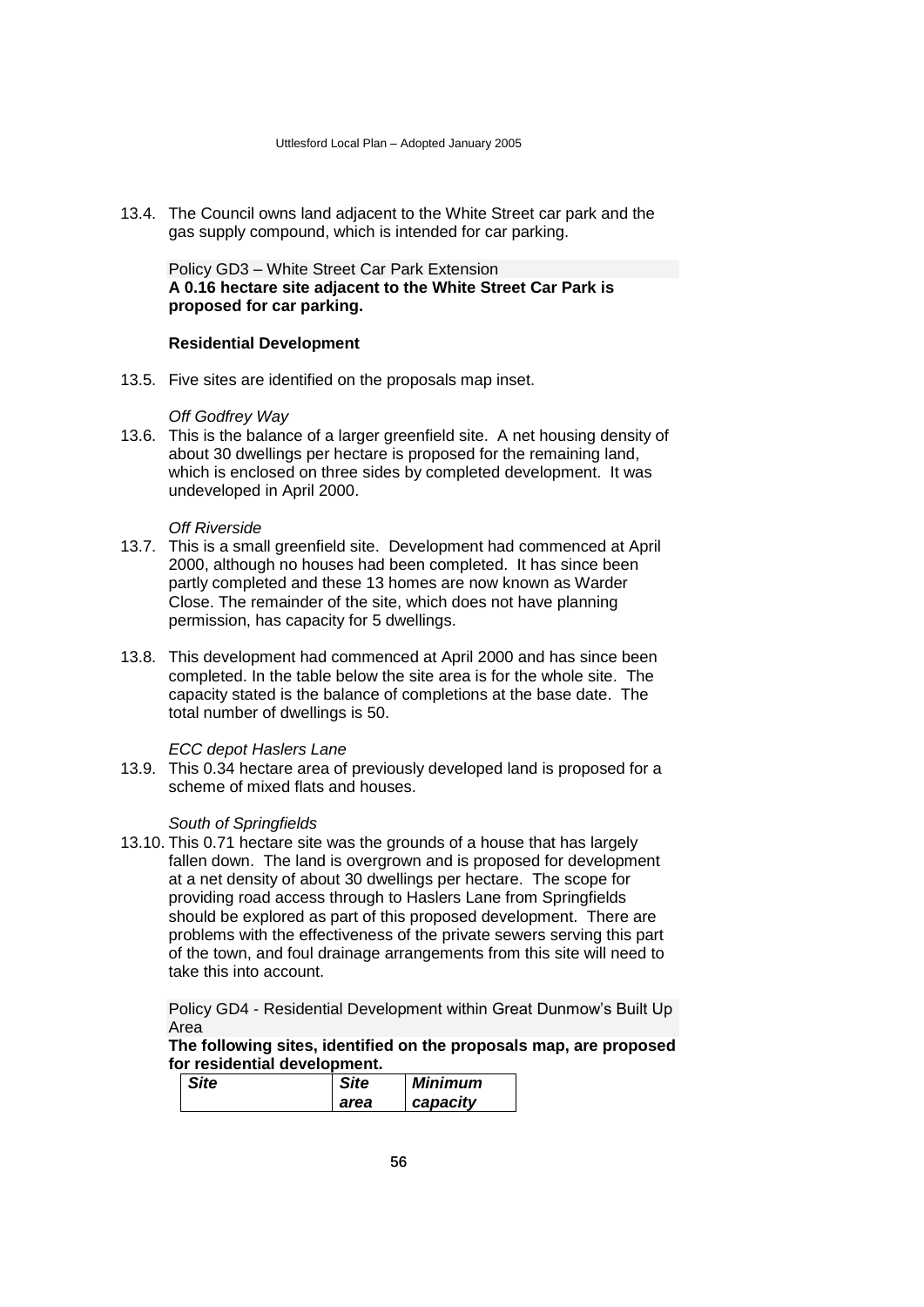|                        | (ha) |    |
|------------------------|------|----|
| <b>Off Godfrey Way</b> | 0.37 | 11 |
| <b>Off Riverside</b>   | 0.8  | 18 |
| <b>Flitch Lane</b>     | 0.99 | 44 |
| <b>ECC</b> depot       | 0.34 | 17 |
| <b>Haslers Lane</b>    |      |    |
| South of               | 0.71 | 23 |
| <b>Springfields</b>    |      |    |

**These will be supplemented by other sites, within the development limit, which will generally be small in scale and are not specifically identified on the proposals map inset.**

- 13.11. Planning permission existed in April 2000 for 671 dwellings to be built at Woodlands Park on the western edge of the town. The approved Master Plan shows additional residential development in that part of the site accessed off Emblems. This will provide about 105 dwellings. This is in addition to the 200 dwellings that have already been built.
- 13.12. This plan proposes the relocation of the primary school from within Woodlands Park to a larger site on the edge of the development. The relocation of the school releases the original site for residential development providing a net gain of 25 houses, and additional land for a further 35 dwellings.
- 13.13. This plan proposes the development of "Sector 3" for 417 homes. This site of 13.9 hectares of land excluding significant landscape buffers, is beyond the site with planning permission but within the area committed for development in the District Plan adopted in 1995. There are approved master plans for Sectors 1 2 and 3.
- 13.14. The first 700 metre length of the north west relief road from the Stortford Road was constructed in 1994. A legal agreement relating to the grant of planning permission for 777 dwellings within the site secures the completion of the road within two years of a specified stage in the development being reached.

#### Policy GD5 - Woodlands Park

**Land at Woodlands Park, as defined on the Inset Map, is proposed for comprehensive residential development for 1253 dwellings and associated facilities.**

**The following criteria must be met:**

- **a) It provides for a mixed and balanced community;**
- **b) It provides for a primary school, community facilities and open space;**
- **c) It provides specifically for the construction of a north-west relief road;**
- **d) It provides for substantial landscaping within the development boundaries to complement the layout and arrangement of buildings and may be required, by legal agreement, to provide off site landscaping.**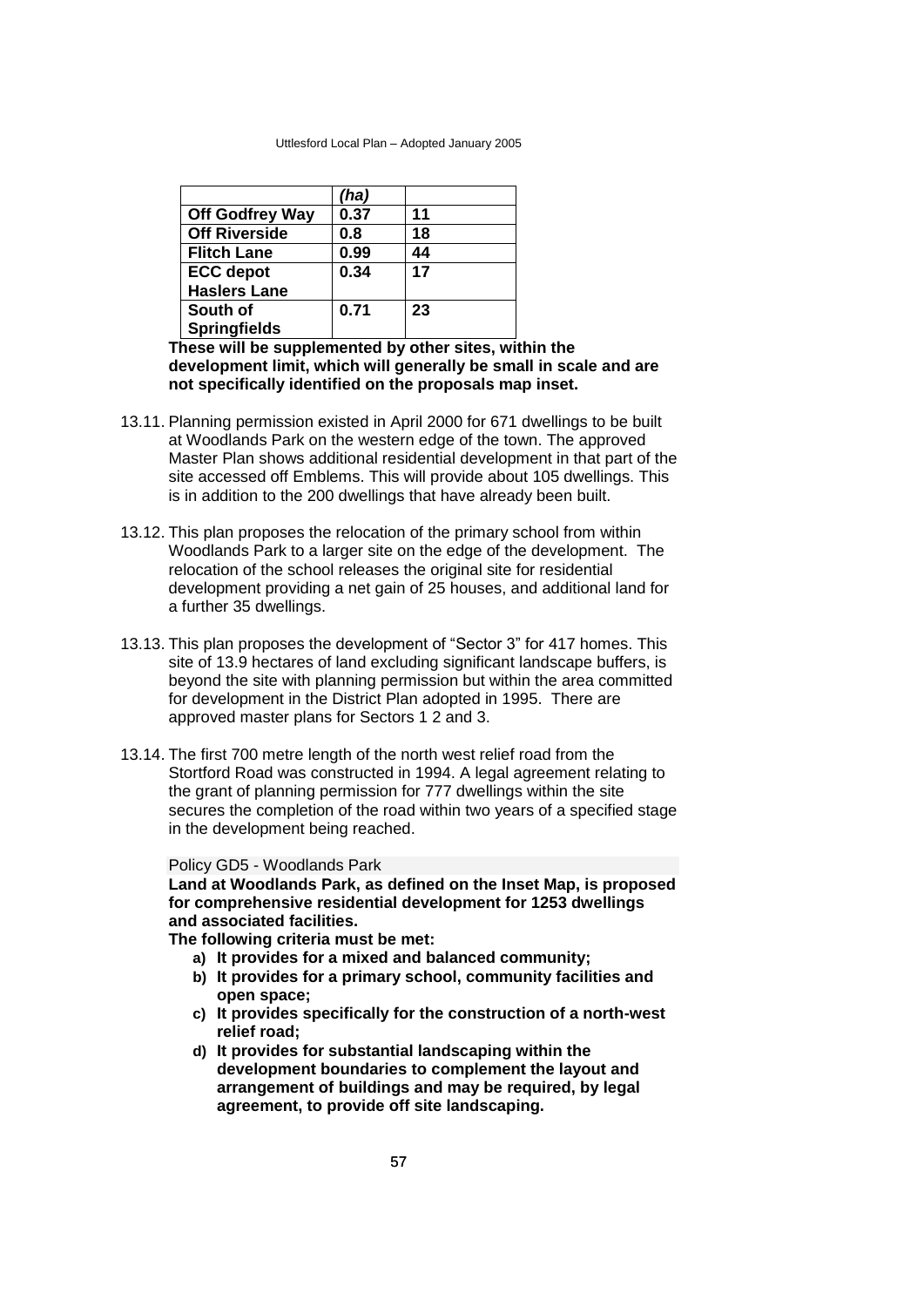**e) It is designed to mitigate adverse effects upon existing residential and community interests and may be required, by legal agreement, to provide or contribute towards wider and longer term planning benefits reasonably associated with the alleviation of any such impact.**

**The provision of these and other relevant planning benefits will be regulated by legal agreement on the grant of associated planning permissions***.* 

**Developers will be required to prepare a master plan to indicate how specific proposals, which may be implemented on a phased basis, relate to an overall design concept for the site. The master plan will be subject to public consultation. Development will need to be implemented in accordance with such a master plan approved by the Council.**

### **Employment**

- 13.15. Permission has been granted for a Business Park on the south-west side of Chelmsford Road. This will enable the expansion of existing firms and the introduction of new employment in a settlement that is experiencing significant population growth with new housing. In this location on rising ground and in proximity to existing residential properties, it is important that it is designed to high specifications and set in a spacious and properly landscaped environment. Development will need to be in accordance with a Master Plan.
- 13.16. The site was selected because it was well contained and well related to existing industry, the existing road network and the proposed A120 route. Policy GD6 is concerned with ensuring that development on the Business Park is appropriate. Some warehousing and general industrial uses could be located on the site. The site area represents the balance of the net site area, 0.39 hectares having been developed as an extension of the adjacent Hoblongs site.
- 13.17. Existing industrial estates are identified as sites that will be safeguarded from redevelopment or change of use to other land uses. Policy E2 applies to these areas.

Policy GD6 - Great Dunmow Business Park

**A 9.61 hectare site to west of Chelmsford Road is proposed for a business park of employment uses, which will be primarily within class B1.** 

**Development will provide specifically for substantial peripheral landscaping and open space adjoining housing on Ongar Road and Clapton Hall Lane. Developers will be required to prepare a master plan to indicate how specific proposals, which may be implemented on a phased basis, relate to an overall design concept for the site. The master plan will be subject to public consultation. Development will need to be implemented in accordance with such a master plan approved by the Council.**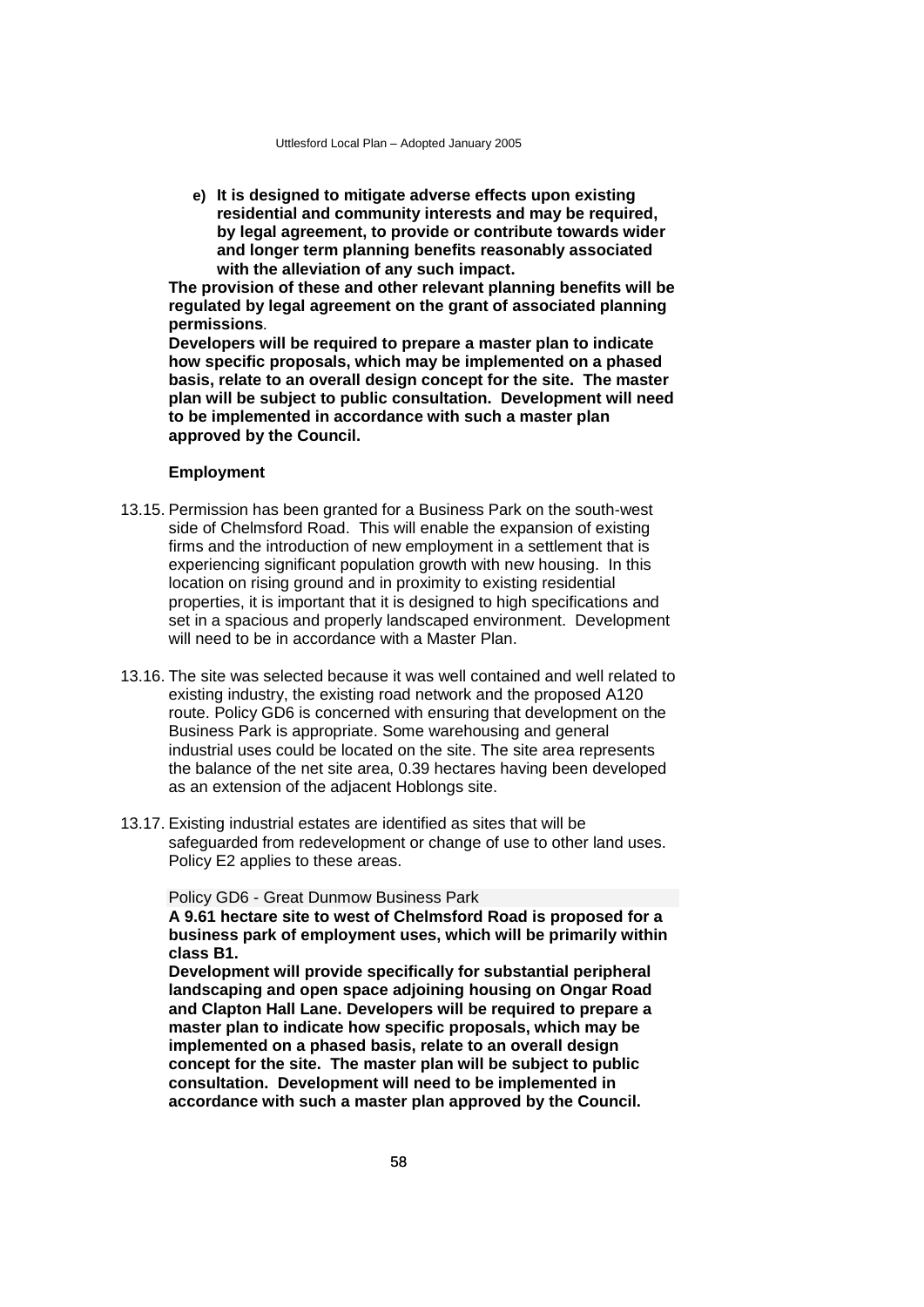## **Implementation of the Master Plan proposals will be regulated by legal agreement in association with the grant of planning permissions.**

Policy GD7 – Safeguarding of Existing Employment Areas **The following existing employment areas are identified on the proposals map as key employment sites:** 

| <b>Existing employment area</b>   | <b>Area</b><br>(ha) |
|-----------------------------------|---------------------|
| <b>Chelmsford Road</b>            | 4.23                |
| <b>Industrial Estate</b>          |                     |
| <b>Flitch Industrial Estate</b>   | 2.10                |
| <b>Hoblongs Industrial Estate</b> | 2.60                |
| <b>Oak Industrial Estate</b>      | 2.10                |
| <b>Ongar Road Industrial</b>      | 1.52                |
| <b>Estate</b>                     |                     |

## **Civic Amenity Site**

13.18. A need has been identified for a civic amenity site to serve the southern part of the district. The current Council depot site in New Street suffers from poor access as the vehicles have to use the narrow residential New Street. A site has been identified but development will not be permitted unless a Traffic Impact Assessment clearly demonstrates that the traffic effects are capable of being accommodated with satisfactory measures.

Policy GD8 – Civic Amenity Site and Depot

**A 1.83 hectare site to the south of the Hoblongs industrial estate is proposed for a civic amenity site and depot. Proposals should include landscaping adjacent to the neighbouring properties and the A120 bypass. Any proposal must be subject to a Traffic Impact Assessment.** 

## **14. OAKWOOD PARK (LITTLE DUNMOW) INSET**

14.1. The Oakwood Park site is located 3.5 miles to the south-east of Great Dunmow. Planning permission was granted in 1997 for the redevelopment of the sugar beet works that formerly stood on this site. The development principles of the site have been established in Master Plans, which have been approved following public consultation. The original Master Plan defined sites with a total net area of 20 hectares for 650 dwellings, taking into account the character of the site, its setting and the need for a 350m cordon sanitaire from the Felsted Sewage Treatment Works. A revised Master Plan was subsequently approved increasing the number of dwellings from 650 to 810 on the same site area.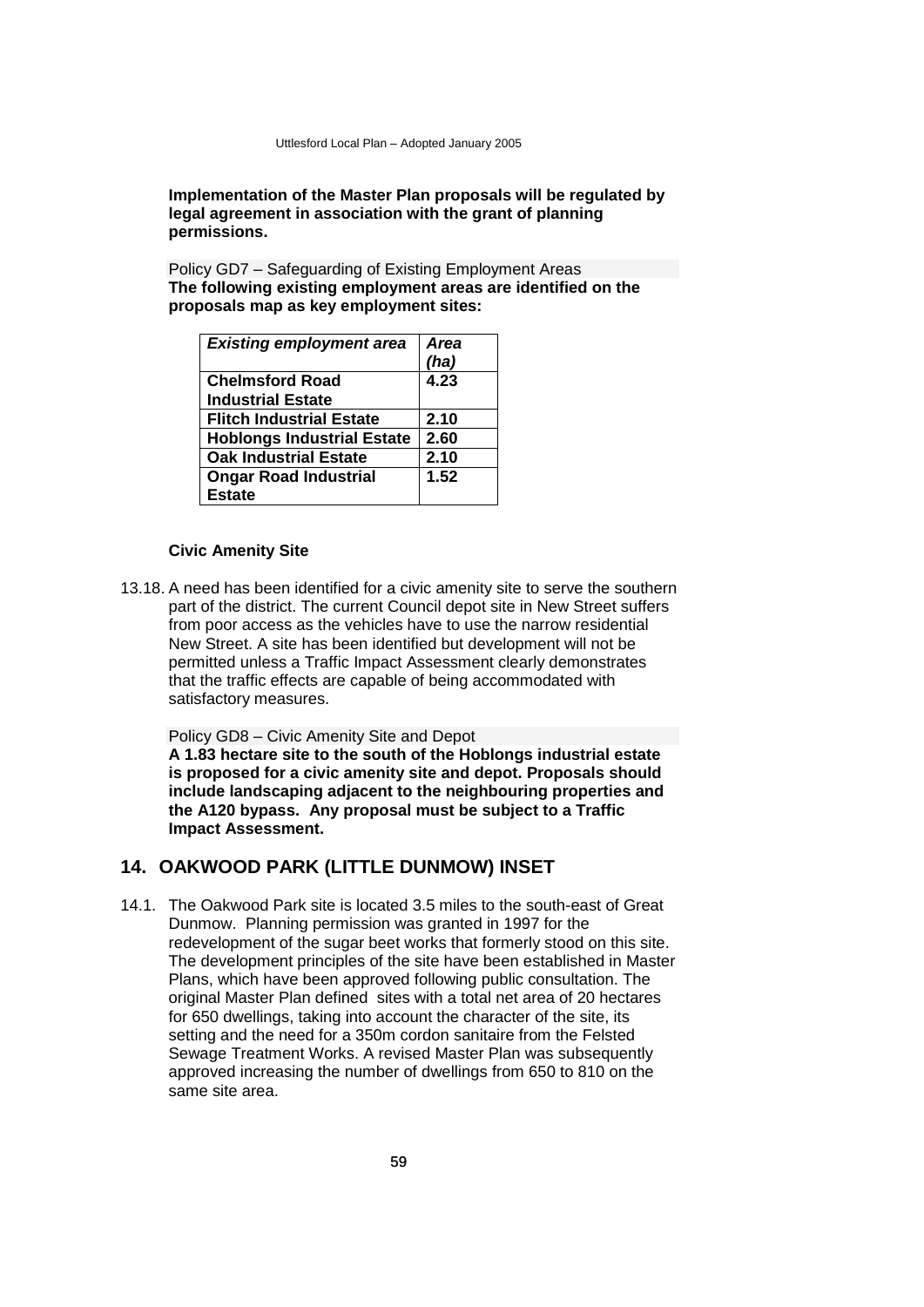- 14.2. Access arrangements and off site traffic management measures should seek to minimise vehicular movements to and from the development passing through Felsted Village
- 14.3. The site consists of naturally occurring sands and gravels overlying clays together with man made ground, which consists of general builders' rubble, soils from the settlement lagoons and lime from the processing of the beet. A programme that renders the land suitable for construction and destroys the conditions that can permit the generation of methane and carbon dioxide has been agreed and will need to be fully implemented.

#### Oakwood Park Local Policy 1

**The Oakwood Park site, formerly the Felsted Sugar Beet Works, defined on the Inset Map, is proposed for comprehensive residential and associated development of 810 dwellings.** 

**The following criteria must be met:**

- **a) The development provides for a mixed and balanced community;**
- **b) It provides for a local centre incorporating community facilities, suitable shopping, and a primary school, satisfactory open space and sport and recreation facilities.**
- **c) It provides for substantial landscaping both within and beyond the development boundaries to complement the layout and arrangement of buildings and to create a broad landscaped swathe beside the River Chelmer and Stebbing Brook.**
- **d) The development is designed to mitigate adverse effects upon existing residential and community interests and may be required, by legal agreement, to provide or contribute towards wider and longer term planning benefits reasonably associated with the alleviation of any such impact.**

**Development will need to be implemented in accordance with the Master Plans and design guidance approved by the Council. Implementation of the Master Plan proposals will be regulated by legal agreement in association with the grant of planning permissions.** 

# **15. SAFFRON WALDEN INSET**

15.1. Saffron Walden is one of the finest examples of a market town in the East of England. It is of the highest environmental quality with pleasant shopping streets, open spaces and numerous historic buildings, which attract many tourists.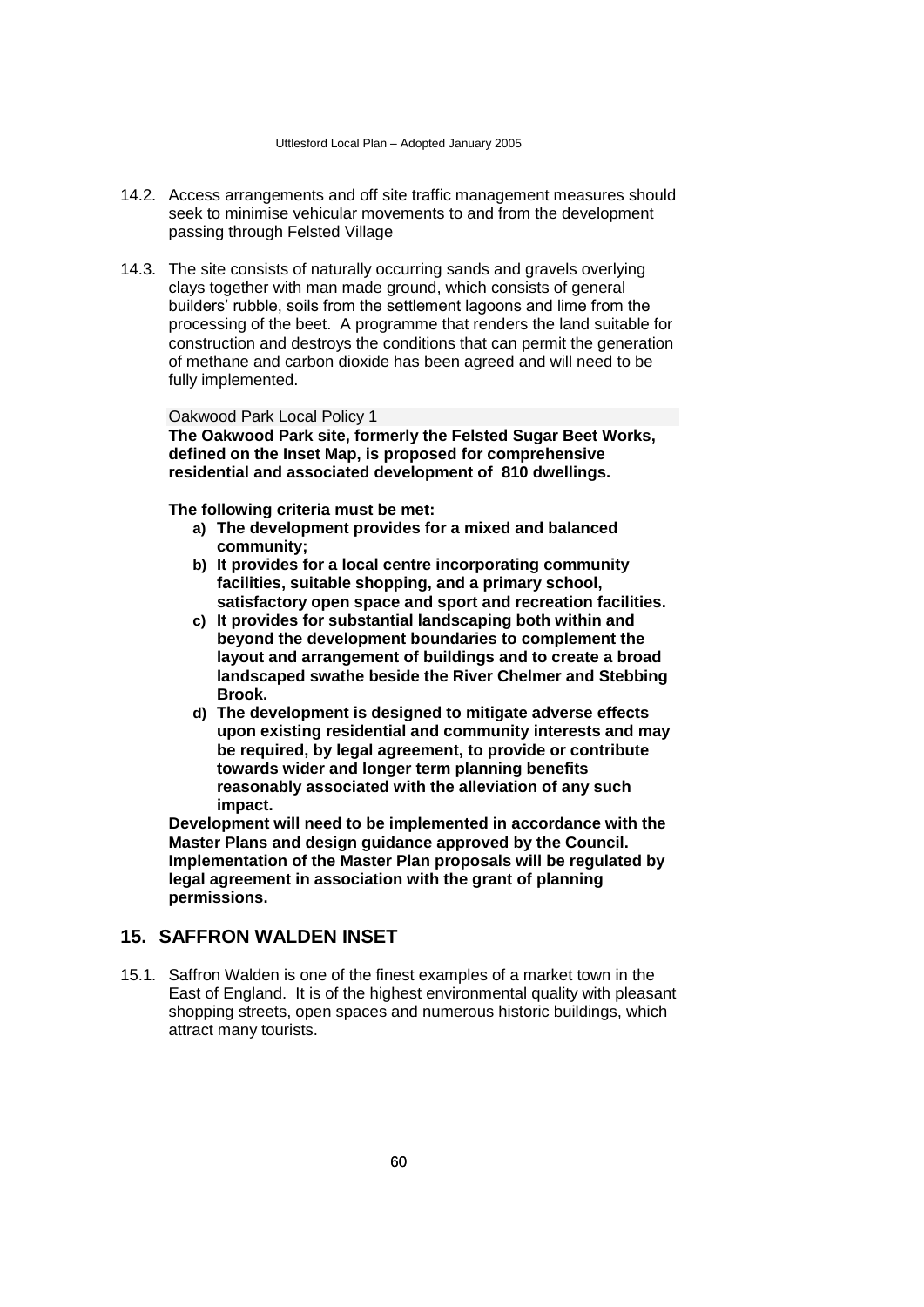## **Traffic**

15.2. Traffic in Saffron Walden is a significant problem with its historic street pattern, restricted carriageway widths and junction geometry posing particular problems for heavy goods vehicles. At various times during the day the existing road system is unable to cope with the number of trips being made. This can result in delays, disturbance to the occupants of buildings close to the affected roads and a reduction in the quality of the environment for pedestrians. Further traffic management measures are envisaged during the plan period, to be identified through the Essex Local Transport Plan and Uttlesford Transport Strategy. These will include facilities for pedestrians, cyclists and users of public transport.The Uttlesford cycle network plan contains a proposal for a cycle route between Audley End station and Saffron Walden. Detailed proposals are being formulated and it is likely that this will be implemented within the Plan period.

## **Retailing**

- 15.3. Saffron Walden is the most important shopping centre in the District. The range of shops and retail floorspace (1,890 square metres net convenience goods, 11,567 square metres net comparison goods) in 2001 means that the town caters for some durable goods requirements as well as weekly food shopping. There is a food store at the edge of the town. People look to sub-regional centres like Cambridge for other durable goods needs. Saffron Walden has evolved recently as a centre for speciality outlets.
- 15.4. Shops are concentrated in parts of the historic core, particularly King Street, the northern and western sides of Market Place and the central sections of High Street, George Street and Hill Street. Retail uses are generally accommodated in nineteenth and twentieth century buildings and older Listed Buildings. In view of the fragility of the centre's retail health and the strength of the local housing market, a policy is needed to protect retail uses. In order to maintain the vitality of the centre, conversion of upper floors to residential use will be supported.

#### Policy SW1 - Town Centre

**The town centre is defined on the proposals map inset. Change of use of the ground floor of existing shops, restaurants, public houses and hot food take-aways to residential uses will not be permitted, unless both the following criteria are met:**

- **a) The existing use is surplus to current and foreseen future requirements; and**
- **b) The property has been widely advertised for at least six months on terms reflecting its use.**
- 15.5. Policy RS2 will apply to the town centre. The Council will work in partnership with others to explore ways of bringing forward sites with potential for retail development such as the sites occupied currently by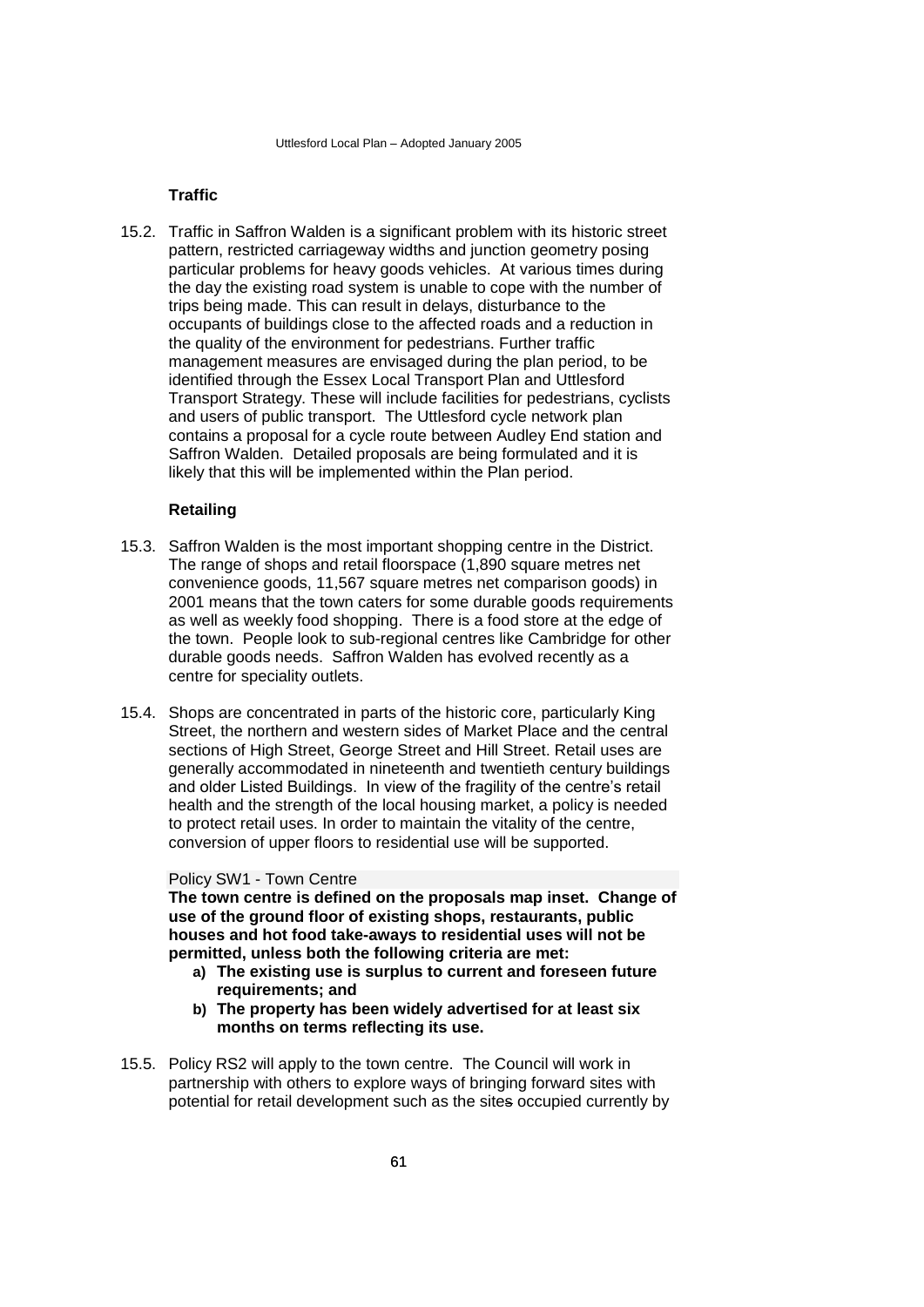the fire station in Hill Street which is close to the town centre food store and the Fairycroft Road car park.

## **Residential Development**

15.6. There are a number of sites within the built up area of the town that have potential for redevelopment as housing.

#### *Raynhams, and Braybrooke Gardens/ Jordan Close*

15.6.1. These sites had not been completed at April 2000. The latter site was partly complete. The 34 homes in the policy below were the balance to be completed. The site area includes the completed dwellings.

### *Land East of Thaxted Road*

- 15.6.2. This 2.11 hectare site includes haulage contractor's depots, workshops and scrap metal merchants. These uses are interspersed with existing housing along the Thaxted Road frontage. They are not good neighbours. Their removal and residential development in this area would represent a planning gain. The total capacity of the site is 110 dwellings. The site falls within a number of different ownerships but the Council's aim is to secure a comprehensive development over the whole site. Access and traffic generation are important considerations and the number of dwellings, which can be accommodated on the areas without planning permission, will be towards the lower end of the Government's recommended density range.
	- *Harris' Yard and the Allotment Site* These two sites total 1.05 hectares and permission has been granted for 72 units in total. The approved scheme provides for access to the Jossaume Depot site to the north.
	- *Jossaume Depot* This 0.7 hectare site has a capacity of 25 dwellings
	- *Paxton Depot* This 0.36 hectare site has a capacity of 13 dwellings.

## *Land at West Road*

15.6.3. This commercial site generates traffic in a part of the town where tight junction geometry poses problems for heavy goods vehicles. The commercial use is an inappropriate neighbour to adjoining houses and residential development and relocation would represent a planning gain. It is proposed that the net housing density should be at least 30 dwellings per hectare.

## *Printpack site, Radwinter Road*

15.6.4. This site is an unused triangle of land to the east of the adjoining factory. Planning permission has been granted for 80 homes on this site.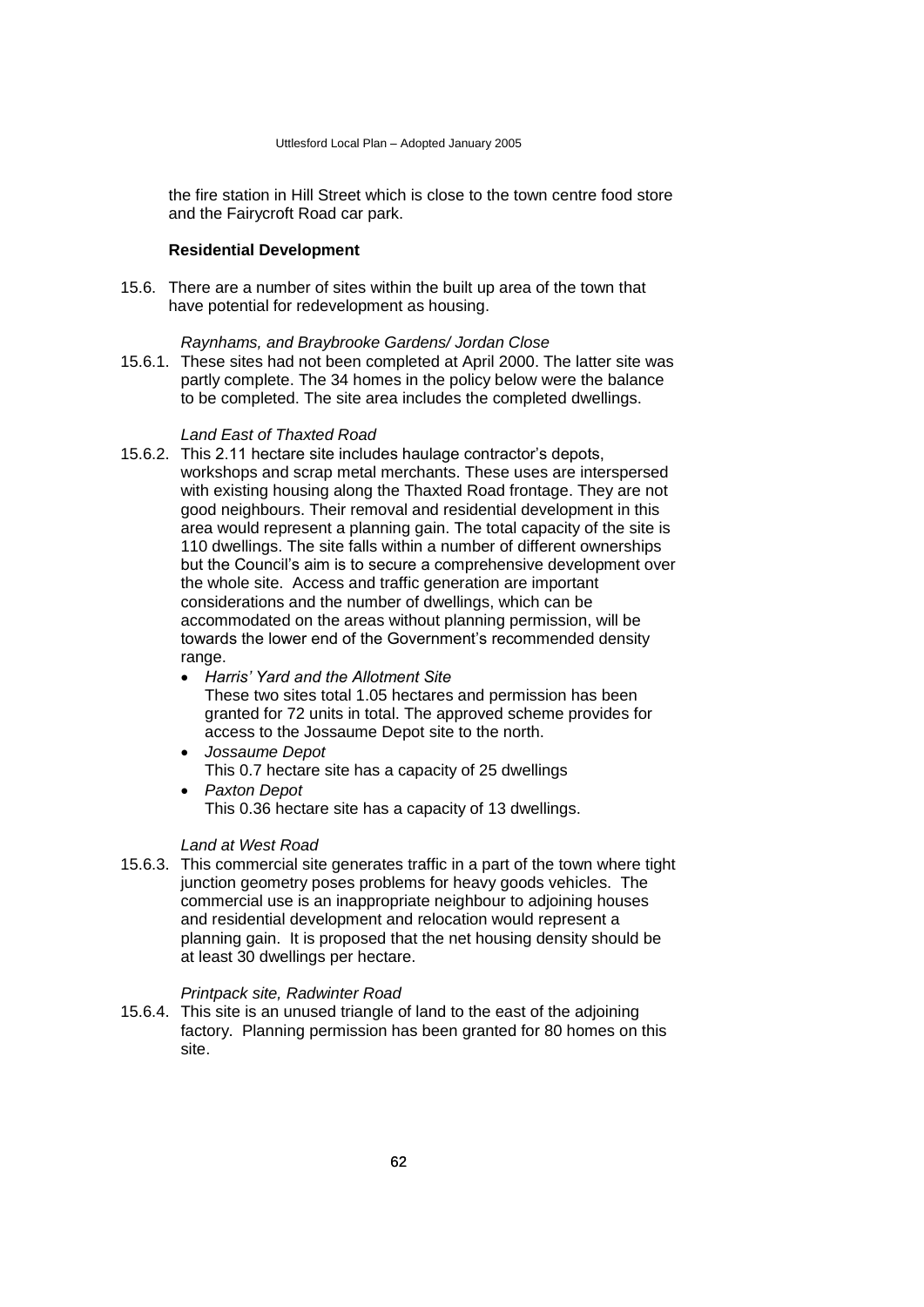*Land at Bell College*

15.6.5. This site, which is within the grounds of the college currently used as a language school, has planning permission for a scheme that includes informal open space, a sports pitch, an all weather multi purpose games area and changing facilities. These facilities are intended to compensate for the loss of the playing fields involved in the development. The number of dwellings proposed reflects the planning permission. The site area only includes the housing and the informal open space

Policy SW2 - Residential Development within Saffron Walden's Built Up Area

| <b>Site</b>                   | Site area          | <b>Minimum</b><br>capacity |
|-------------------------------|--------------------|----------------------------|
| Raynham's, High Street        | 0.26               | 12                         |
| <b>Braybrooke Gardens and</b> | 1.07               | 34                         |
| <b>Jordan Close, Station</b>  |                    |                            |
| <b>Street</b>                 |                    |                            |
| <b>Land east of Thaxted</b>   | 2.12 ha            | 110                        |
| Road                          |                    |                            |
| <b>West Road</b>              | 0.48 <sub>ha</sub> | 17                         |
| Land at Printpack site,       | $1.25$ ha          | 80                         |
| <b>Radwinter Road</b>         |                    |                            |
| <b>Land at Bell College</b>   | 1.4 ha             | 23                         |

**The following sites, identified on the proposals map, are proposed for residential development.**

## **These will be supplemented by other sites, within the development limit, which will be generally small in scale and are not specifically identified on the Proposals Map.**

15.7. Land to the south of Ashdon Road with a total area of 4.4 hectares is identified for housing. Development of 75 dwellings will be permitted within the plan period. Development of the remainder of the site to provide a further 75 dwellings will only be permitted if monitoring of the residential land supply identifies a shortfall of housing land to meet the requirements set out in Policy H1. The layout of dwellings on the site will be determined by the requirement to maintain a buffer zone between the housing and the Ashdon Road Fuel Storage site in consultation with the Health and Safety Executive. Supplementary Planning Guidance will be prepared in respect of the phasing and development of the site.

Policy SW3 - Land South of Ashdon Road **A site of 4.4 hectares to the south of Ashdon Road, identified on the proposals map is allocated for residential development of up to 150 units. The reserve housing element of up to 75 units will only be permitted in accordance with Policy H2.**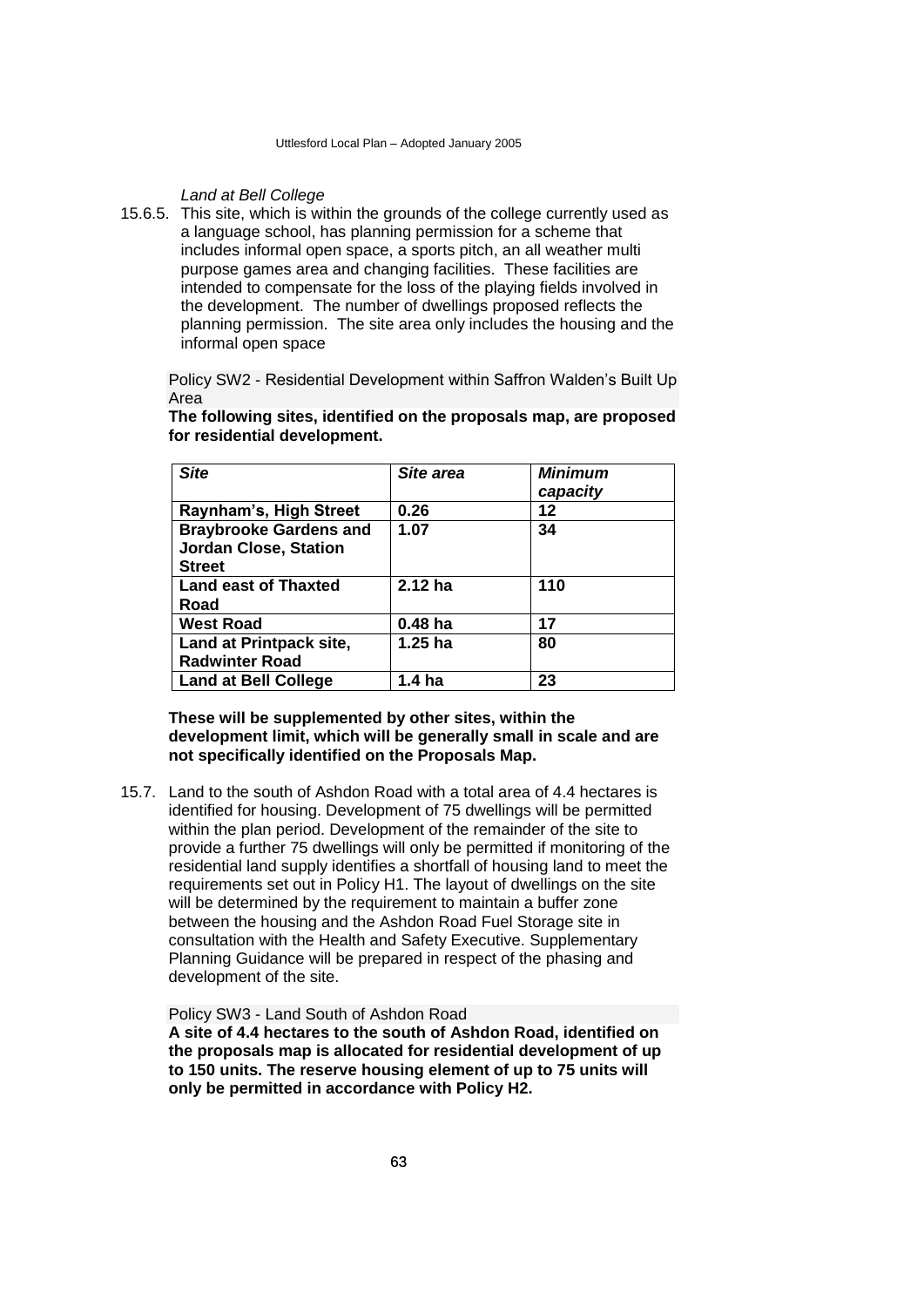## **Industry, Commerce and Employment**

15.8. Retailing, professional and financial services, education and administration are significant employers in the town but a wide range of other industrial and commercial activities are represented. These uses are located in a zone running from Thaxted Road and Shire Hill through to Ashdon Road to the east of the town. There is also a number of freestanding factories, workshops and yards scattered throughout the older residential areas of the town.

#### **Proposed Development for Employment Uses**

15.9. This Plan identifies 1.0 hectares of employment land adjoining Saffron Business Park, Elizabeth Close. It is proposed as a site for further development to accommodate businesses falling in Class B1, light industrial, offices or research and development facilities.

Policy SW4 Land adjoining the Saffron Business Centre **A 1.0 hectare site identified on the proposals map inset is proposed as an employment site for uses falling within Class B1. Development will be permitted if it includes appropriate measures for landscaping and amenity protection.**

15.10. The redevelopment of a number of small employment sites for housing is proposed in this Plan. Partly to compensate for the loss of these sites, 3.76 hectares of land at Thaxted Road is proposed for employment uses. The prominent sloping field adjacent to the site is retained as an open buffer between housing in Eastby Close and Rylstone Way and the proposed development. Substantial planting would need to be provided by the developer around this site. The site area excludes some existing employment uses.

Policy SW5 – Thaxted Road Employment Site **A 3.76 hectare site at Thaxted Road is proposed for employment uses. Development will be permitted if it includes appropriate measures for landscape and amenity protection including existing public rights of way.**

15.11. The larger existing employment areas in the town will be safeguarded from redevelopment or change of use to other land uses. Policy E2 will apply.

Policy SW6 – Safeguarding of Existing Employment Areas **The following existing employment areas are identified on the proposals map as key employment areas.**

| <b>Existing employment area   Area</b> |       |
|----------------------------------------|-------|
|                                        | (ha)  |
| <b>Ashdon Road</b>                     | 12.83 |
| <b>Commercial Centre</b>               |       |
| <b>Printpack factory</b>               | 2.00  |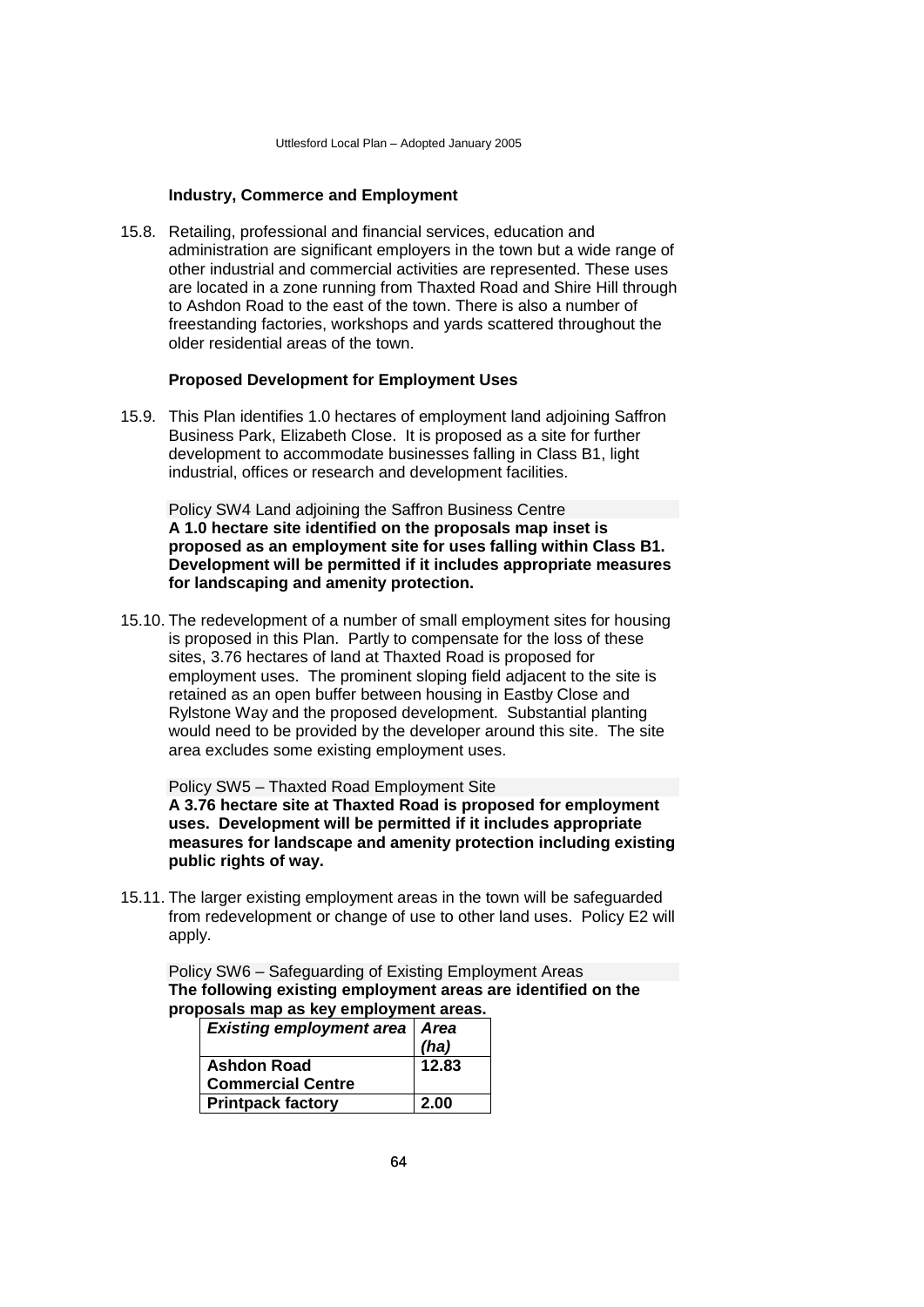| <b>Radwinter Road</b>               |       |
|-------------------------------------|-------|
| <b>Shire Hill Industrial Estate</b> | 11.25 |
| <b>SIA factory Radwinter</b>        | 3.00  |
| Road                                |       |
| <b>Thaxted Road</b>                 | 2.10  |

#### **Community facilities**

15.12. A shortfall of playing fields has been identified in the town. There is also a need for a community/arts centre. A site has been identified at Little Walden Road to provide a mixed development consisting of a community centre, playing fields and associated car parking. The site will also accommodate an element of affordable housing associated with the development of the Ashdon Road housing site. There is an area of high flood risk associated with the Slade watercourse on the western boundary of the site. No built development should be located within the flood risk area and development must be in accordance with advice in PPG25 and discussion with the Environment Agency.

Policy SW7 - Land West of Little Walden Road **Land at Little Walden Road identified on the proposals map (5.2ha) is allocated for a community centre, playing fields and up to 15 units of affordable housing. Development of the site will be subject to the approval of a Master Plan setting out location of the various uses and Flood Risk and Traffic Impact Assessments.** 

## **16. STANSTED AIRPORT INSET**

- 16.1. Planning permission for the expansion of Stansted Airport was granted in 1985. The first phase of this development was completed in 1991 when the new terminal building opened. Construction of the second phase commenced in 2000. In May 2003 planning permission was granted for the further expansion of the airport to handle up to 25 million passengers per annum. This included an extension to the terminal and other associated developments.
- 16.2. The Airport occupies a relatively elevated site on a ridge between the valleys of the Stansted Brook and River Roding. The land within the Airport boundaries as defined on the Inset Map is owned by BAA plc and is approximately 950 hectares in extent. There are six separate development zones accommodating various land uses identified below. The uses identified in policies AIR1 to AIR5 are not intended to be definitive or exclusive.
- 16.3. The zones ensure that all airport direct and associated uses can be accommodated within the airport boundary.
- 16.4. Within all of the development zones, individual buildings should be of high quality design, whilst at the same time reflecting their employment function. The large variety of uses within the southern ancillary area,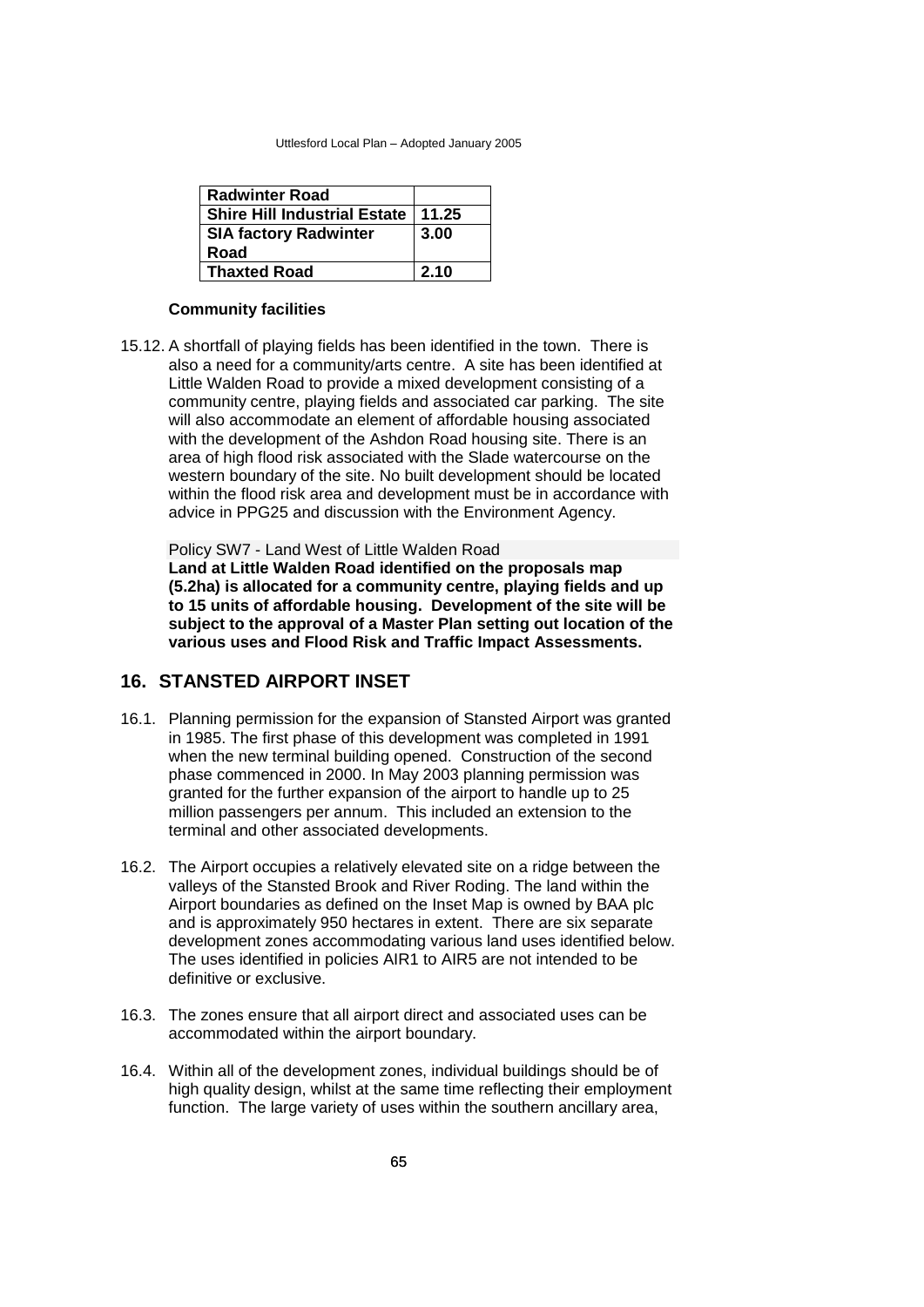particularly, means that a comprehensive approach to design, layout and landscaping will be necessary to avoid piece-meal development. Throughout the Airport, permanent outdoor storage, including container areas, should be confined to specific sites and provided with suitable screening. Landscape planting will be an essential element of development to provide a context to new buildings, roads and planting areas.

## **Terminal Support Area**

16.5. Any development in the terminal support area must respect the integrity of the design of the terminal building.

Policy AIR1 - Development in the Terminal Support Area **Land adjoining the terminal, as shown on the Inset Map, is principally reserved for landside road and rail infrastructure and a telecommunications building, airside roads, the apron, passenger vehicle station rapid transport system and other airside operational uses; terminal support offices; an hotel and associated parking; a bus and coach station and short term and staff car parks.** 

## **Cargo Handling and Maintenance Area**

16.6. There is scope for some flexibility as to the uses within the zone identified for a cargo handling and aircraft maintenance area, which adjoins the terminal and its support area.

Policy AIR2 - Cargo Handling/Aircraft Maintenance Area **The area shown on the Inset Map as the cargo handling/aircraft maintenance area is principally reserved for the repair, overhaul, maintenance and refurbishment of aircraft, and facilities associated with the transfer of freight between road vehicles and aircraft or between aircraft.**

## **Ancillary Areas**

16.7. A site of approximately 70 hectares is identified as an ancillary facilities zone in the southern part of the Airport for mid term car parking, employment associated with the Airport, such as offices for various support functions and freight forwarders, flight catering and car hire activities. It is important that each phase of development takes place in accordance with a comprehensive scheme and that the entire development is cohesive in its architectural and overall landscape treatment.

Policy AIR3 - Development in the Southern Ancillary Area **The area of land identified on the Inset Map as the southern ancillary area will be principally reserved for activities directly related to, or associated with the Airport, such as car hire,**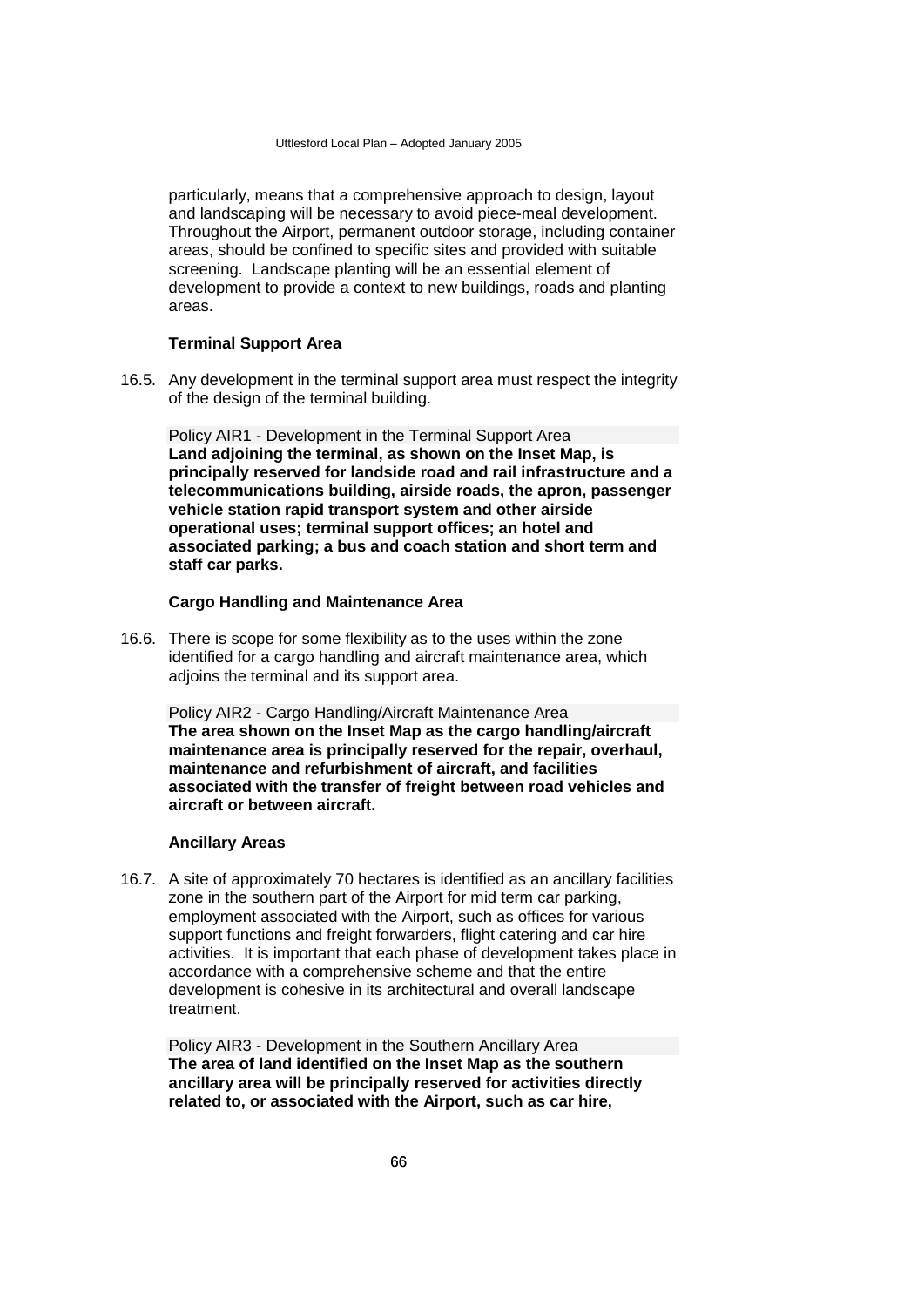**parking, maintenance and valeting operations; flight catering units; offices for various support functions, freight forwarders and agents; support functions for aircraft maintenance which can be carried out remote from an aircraft being serviced; airline training centres; airline computer centres and equipment storage facilities for airlines. Development will take place in phases based on a broad design brief agreed with the Council** 

16.8. The former terminal area north of the runway consists of a number of buildings, some of which are of a temporary nature and poorly constructed. The area is approximately 50 hectares in extent, currently providing space for business aviation, hangarage, ancillary employment and fuel storage. Within this zone there are areas of open land which could be used for extra car parking should the need rise.

Policy AIR4 - Development in the Northern Ancillary Area **The area of land identified on the Inset Map as the northern ancillary area will be principally reserved for activities directly related to, or associated with, the Airport, such as business aviation facilities, hangarage, aviation fuel storage depots and all those activities listed in Policy AIR3.** 

## **Long Term Car Park**

16.9. The long term car park zone has a total capacity of approximately 22,000 vehicles which Stansted Airport Limited consider will satisfy the needs of a 15 mppa Airport. As stated above, additional car parking could be provided in the former terminal area, if the need arose.

Policy AIR5 - The Long Term Car Park **The area shown on the Inset Map for long-term parking is reserved for the parking of aircraft passengers' cars.**

#### **Landscaped Areas**

16.10. A strategic landscape planting framework contains the Airport. Development should not occur in these areas shown for planting on the Proposals Map Inset. Many other landscaped areas have been planted or are proposed within development zones. They also fulfil a very important function and are part of the landscape master plan already approved by the Council. Within the long-term car park, for example, such planting shields parked cars when viewed from locations west of the Airport.

Policy AIR6 - Strategic Landscape Areas **Development will not be permitted within those areas identified as strategic landscape areas on the Inset Map.**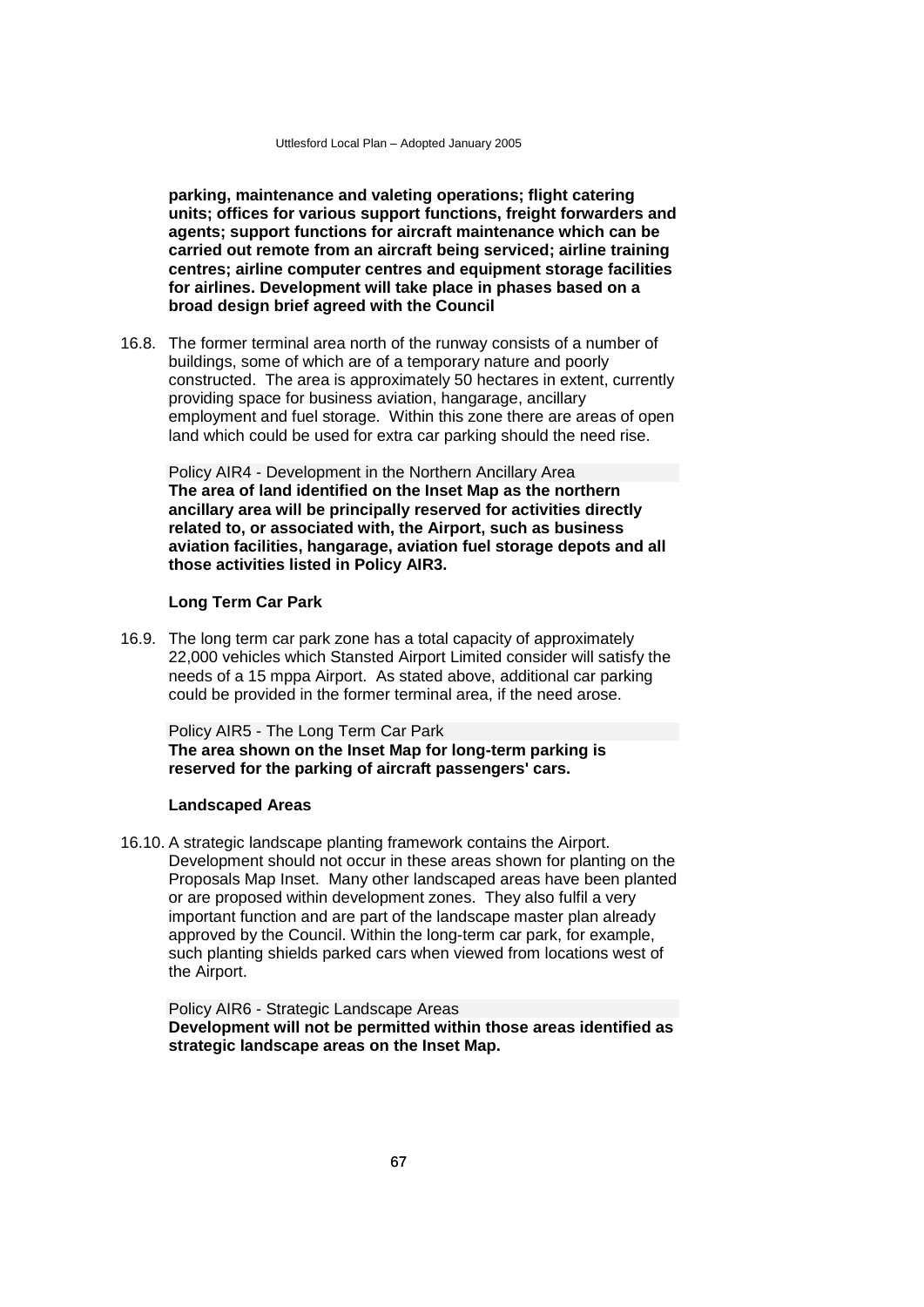## **Hotel**

16.11. A hotel providing 249 bedrooms is located adjacent to the long-term car park. Two further hotels are currently under construction. A hotel providing a further 500 bedrooms to the north east of the terminal is due to open in August 2004 and a budget hotel containing 255 bedrooms is due to open early in 2005

### **Public Safety Zone**

- 16.12. Aircraft can take off from and land on Stansted's single runway in either direction. At each runway threshold the Department of the Environment, Transport and the Regions maintains a Public Safety Zone. The policy in relation to the Zones is set out in the Department for Transport Circular 1/2002. Two risk contours are shown on the proposals maps based on forecasts about the numbers and types of aircraft movements in 2015. The 1:100,000 contour reflects the zone where the theoretical risk of an individual residing permanently being killed by an aircraft is greater than 1:100,000. Within the 1:10,000 contour this theoretical risk is increased and very few uses involving a very low density of people coming and going within it will be accepted.
- 16.13. Parts of the Stansted Distribution Centre at Start Hill lie within the Public Safety Zone to the south-west of the runway.

Policy AIR7 - Public Safety Zones **Within the 1:10,000 risk contour no residential or employment uses will be permitted. Within the 1:100,000 risk contour permission will only be granted for extensions or changes of use or low density development.**

## **17. STANSTED MOUNTFITCHET VILLAGE INSET**

17.1. Stansted Mountfitchet is a local service centre and the third largest settlement in the district.

## **Retailing**

17.2. The range of shopping facilities in Stansted Mountfitchet is less than might be expected for a settlement of its size. Most daily shopping needs are met by a number of convenience goods outlets and there are some durable goods shops and financial and professional services. However, the overall retail function is weak because of the proximity of Bishop's Stortford. Retail uses are also split between locations – Cambridge Road and Lower Street. Policy RS2 will apply within Stansted's twin centres. It enables development that would support Stansted's role as a local centre. The following local policy will also seek to resist further reduction in its shops and services.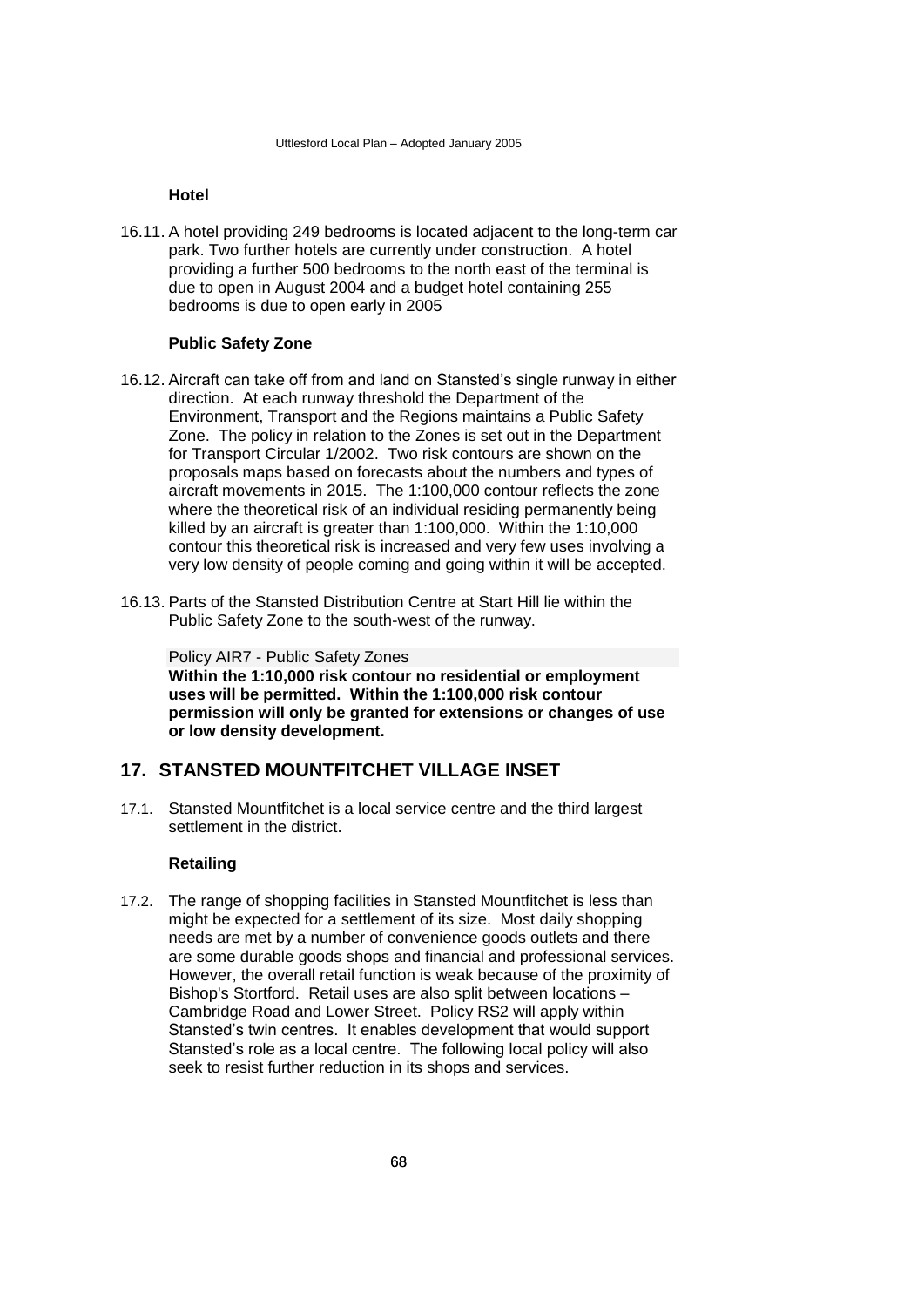### Policy SM1 - Local Centres

**The Cambridge Road and Lower Street areas are identified as local centres on the proposals map inset. Change of use of the ground floor of existing shops, restaurants, public houses and hot food take-aways to residential uses will not be permitted, unless both the following criteria are met:**

- **a) The existing use is surplus to current and foreseen future requirements; and**
- **b) The property has been widely advertised for at least six months on terms reflecting its use.**

## **Housing**

17.3. There were three large sites within the built up area with planning permission in 2001. Land south of Old Bell Close and the site of former St Teresa's Church have since been completed.

Policy SM2 - Residential Development within Stansted Mountfitchet's Built Up Area

**The following sites, identified on the proposals map, are proposed for residential development.**

| <b>Site</b>              | Site area | <b>Minimum</b> |
|--------------------------|-----------|----------------|
|                          | (ha)      | capacity       |
| Land south of            | 0.6       | 15             |
| <b>Old Bell Close</b>    |           |                |
| $10 - 20$ Silver         | 0.22      | 13             |
| <b>Street and land</b>   |           |                |
| to the rear              |           |                |
| <b>Site of Former St</b> | 0.45      | 17             |
| <b>Teresa's Church</b>   |           |                |

**These will be supplemented by other sites, within the development limit, which will be generally small in scale and are not specifically identified on the Proposals Map.**

Policy SM3 - Site on corner of Lower Street and Church Road **This 0.2 hectare site identified on the Proposals Map is proposed for a mixed use development with a small residential element.**

- 17.4. Rochford Nurseries lies on a plateau to the south of Stansted Mountfitchet. It has been underused for many years. This area is proposed for a development of 720 dwellings, primary school, health centre and open space.
- 17.5. There is an approved master plan setting out the development principles taking into account the character of the site and its setting. The disposition and extent of open spaces, structural landscaping and the location of other facilities are resolved in it. Good cycle/footpath links between the development and Lower Street with its facilities will be provided.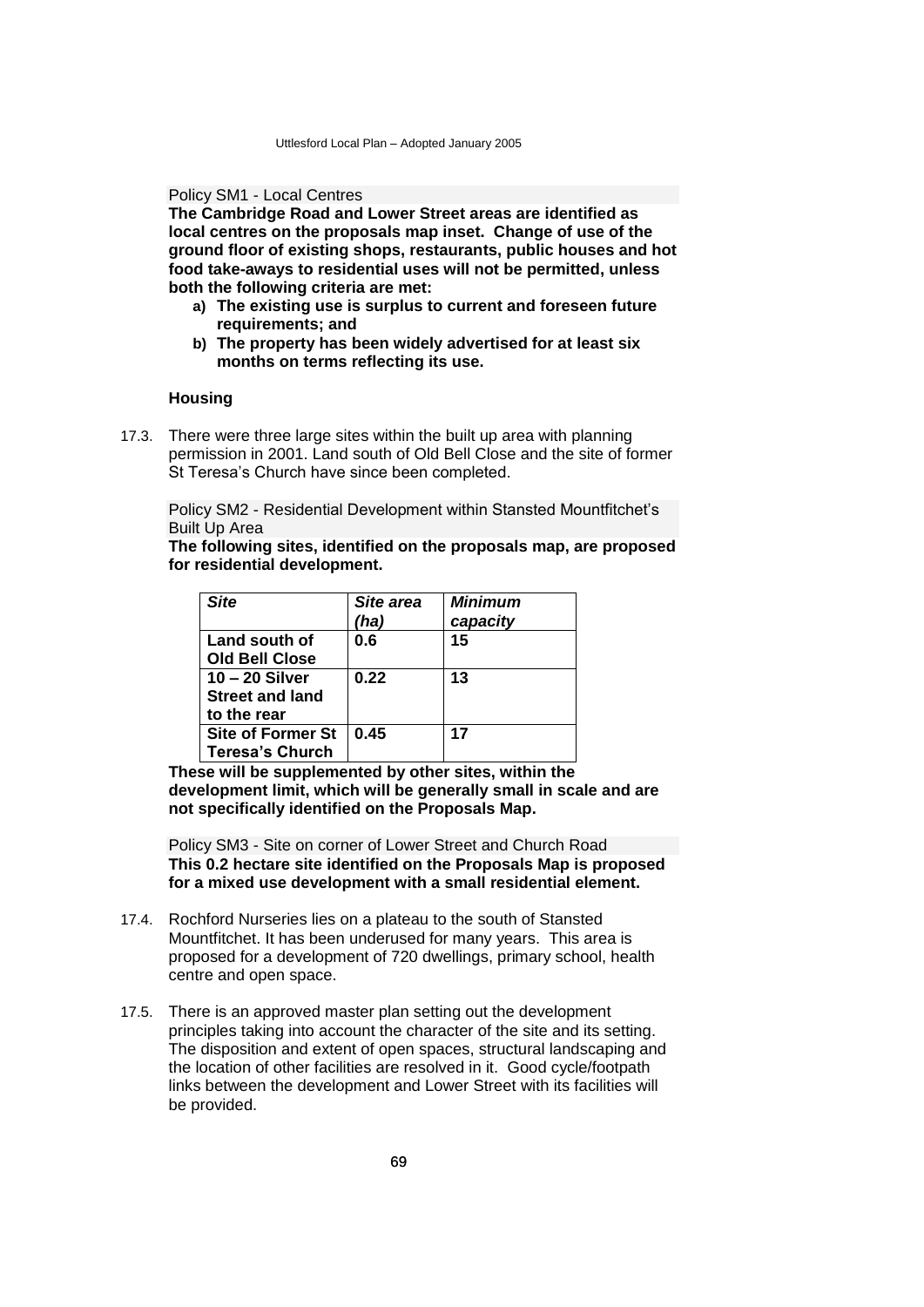17.6. Stansted Mountfitchet is an area where there is a shortfall in sports facilities. There are no realistic opportunities for extending provision within the existing built up area and a new leisure centre is proposed at the Mountfitchet School site, close to the Rochford Nurseries site. The developers of the Rochford Nursery site may make a financial contribution towards the provision of leisure, recreation or community facilities under a Section 106 agreement, as an alternative to providing community facilities on site.

### Policy SM4/BIR1 - Rochford Nurseries

**Land at Rochford Nurseries defined on the Inset Map, is proposed for comprehensive residential and associated development for 720 dwellings.** 

**The following criteria must be met:**

- **a) It provides for a mixed and balanced community;**
- **b) It provides on or off site for a primary school, a primary health care centre, community facilities, suitable shopping and satisfactory open space and arrangements for sport and recreation;**
- **c) It provides for substantial landscaping within the development boundaries to complement the layout and arrangement of buildings and may be required, by legal agreement, to provide off site landscaping.**
- **d) It is designed to mitigate adverse effects upon existing residential and community interests and may be required, by legal agreement, to provide or contribute towards wider and longer term planning benefits reasonably associated with the alleviation of any such impact.**

**The provision of these and other relevant planning benefits will be regulated by legal agreement on the grant of associated planning permissions.**

**Development will need to be implemented in accordance with a master plan approved by the Council. This indicates how specific proposals, which may be implemented on a phased basis, will relate to an overall design concept for the site.** 

### **Industry, Commerce and Employment**

17.7. The proximity of Stansted Mountfitchet to job opportunities at Bishop's Stortford, Stansted Airport, the M11 and the electrified railway line to London means that most people in Stansted Mountfitchet will continue to travel to external centres for job opportunities.

### **Parsonage Farm**

17.8. Parsonage Farm is a complex of agricultural buildings adjacent to the M11 motorway, which for many years have been occupied as workshops and storage by about 60 small firms.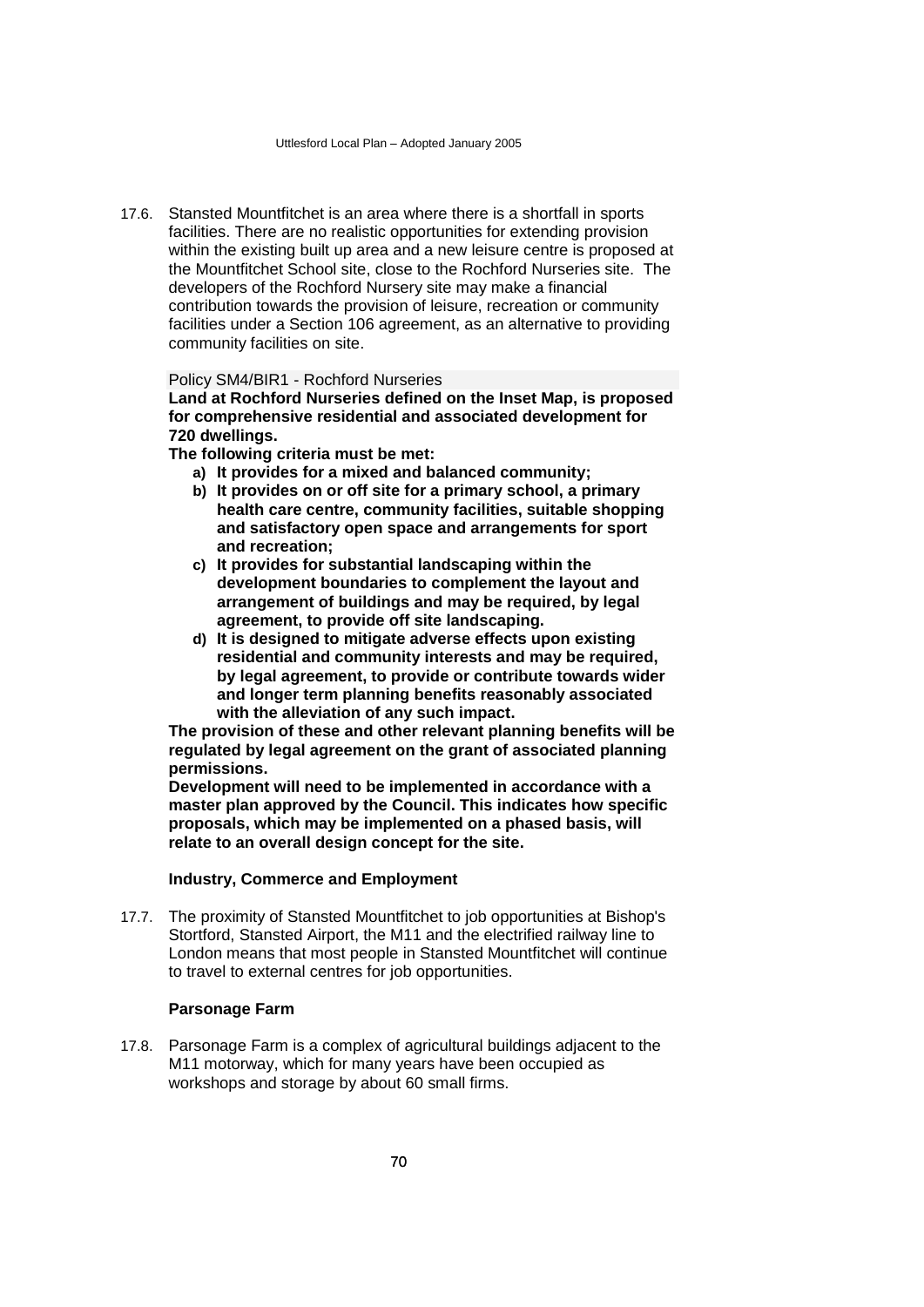17.9. Outline planning permission has been granted for a redevelopment scheme. The existing scatter of poor quality buildings needs to be replaced by a more cohesive grouping of structures, shielding outdoor activity from external view. New structures should be of traditional form and appear in the landscape as farm buildings, and be variable in height with steeply pitched roofs. This type of sensitive redevelopment would represent a practical and acceptable solution to resolve a difficult problem. The fact that the site is identified as an area in which redevelopment for business uses may be permitted is not intended to imply that other development would be permitted. Only development complying with policy SM5 will be permitted.

### Policy SM5 - Parsonage Farm

**Within the Policy Area redevelopment of existing buildings for Class B1 purposes, primarily in small individual units, will be permitted, if all the following criteria are met.** 

- **a) Schemes for replacement buildings form part of an agreed overall plan for the phased improvement of the whole site, which may include arrangements for the regulation of existing haulage and car breaking uses.**
- **b) The design of new buildings suits the rural character and appearance of the locality, and associated activities and car parking are concealed from principal public viewpoints.**

**Permission may also be granted for a lesser proportion of Class B2 uses. No increased floorspace will be permitted in any phase until all existing buildings in that phase have been replaced. Permission will not be granted for new haulage or car breaking uses.**

# **18. START HILL INSET**

18.1. This plan identifies 2.1 hectares of employment land as an extension to the existing Stansted Distribution Centre. This land is allocated in order to provide scope for employment uses falling mainly within Class B1 light industrial, offices or research and development facilities and Class B8, warehousing. Landscaping will be required to protect the amenity of the neighbouring residential properties. Access to the site should be gained through the existing estate. In accordance with Highway Agency requirements access to the site will be subject to a Transport Assessment.

### START HILL LOCAL POLICY 1

**A 2.1 hectare site identified on the proposals map inset is proposed as an employment site for uses falling within classes B1 and B8. Access to the development should be through the existing distribution centre. A Transport Assessment will be required. There should be a landscaped buffer zone between the new development and the rear gardens of adjoining residential properties.**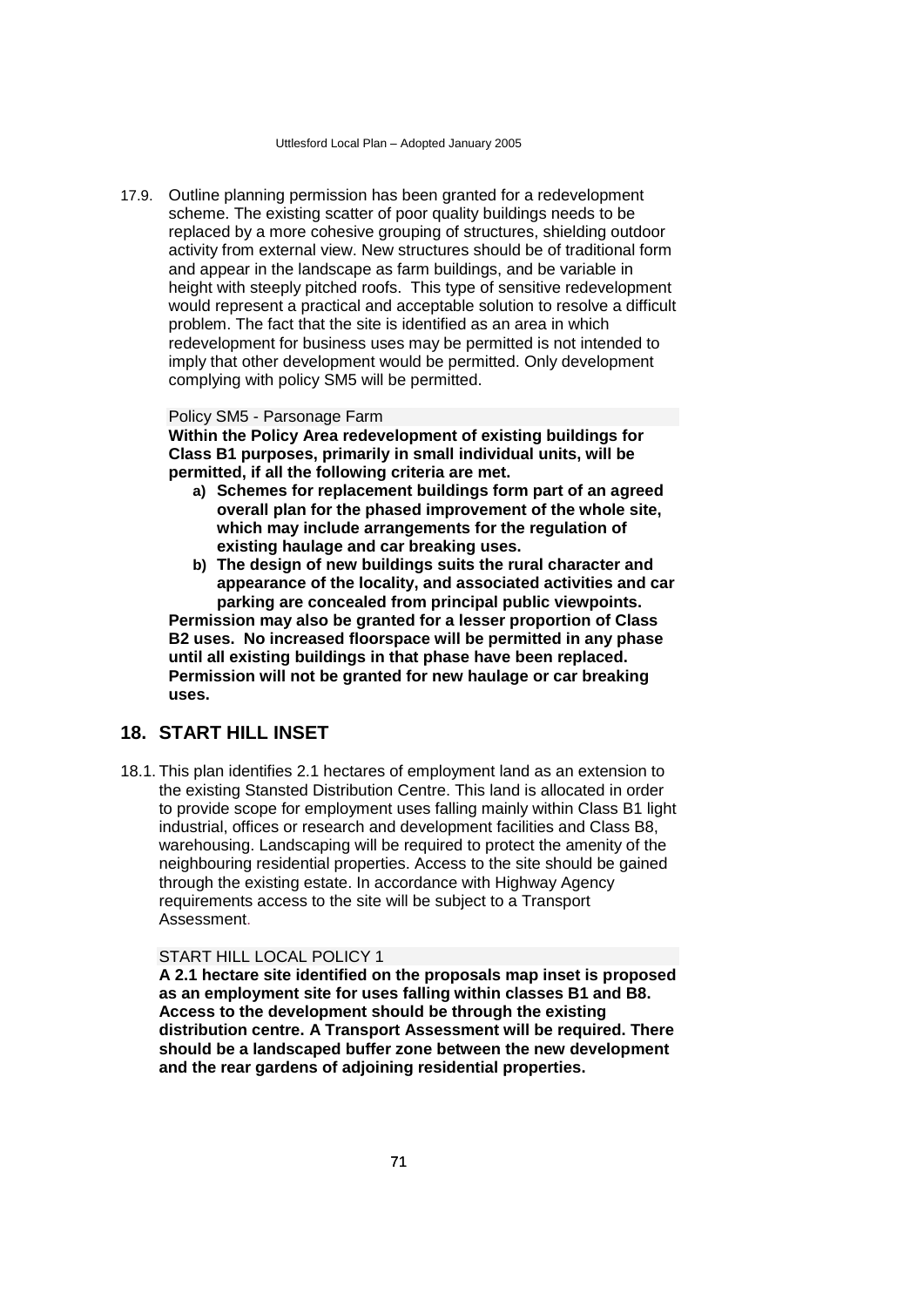# **19. TAKELEY VILLAGE & PRIORS GREEN (TAKELEY & LITTLE CANFIELD) INSET**

19.1. Takeley has a reasonable range of services and is identified in this Plan as a key rural settlement.

### **Housing**

19.2. Two village extensions are proposed at Takeley - land for 100 homes to the west of Hawthorn Close accessed off Brewers End, for which a Master Plan has been approved and land for 24 homes to the south of St Valery. Neither had planning permission in April 2000 but the development to the south of St Valery has been completed and land west of Hawthorn Close was under construction as at April 2004.

Takeley Local Policy 1 - Land West Of Hawthorn Close **Land west of Hawthorn Close defined on the Proposals Map Inset is proposed for a residential development of 100 dwellings. Development will follow principles set out in a Master Plan agreed with the Council.**

Takeley Local Policy 2 - Land Off St Valery **A 0.83 hectare site to the south of St Valery is defined on the Inset Map is proposed for 24 dwellings.**

### **Priors Green**

- 19.3. The Priors Green site to the east of Takeley, partly in Little Canfield parish, is proposed for comprehensive residential development of 815 homes and associated facilities. The Priors Green site comprises Takeley Nurseries, land in need of environmental improvement, including an established scrap recycling business, under utilised land where existing development has no coherent form and some adjoining farmland north of Dunmow Road.
- 19.4. A Master Plan has been approved for part of this site, taking into account the character of the sites and its setting. The remaining area includes pockets of existing housing. There may be potential for some infill development in these locations, which would make a contribution to the total number of dwellings. Development of these locations will need to respect the provision of the approved Master Plan and Supplementary Planning Guidance. Appropriate facilities and services to serve the developments need to be provided in the right place at the right time. The development should utilise existing access ways and those in the approved master plan. Jacks Lane will need to be protected by its retention within a linear open space. The woodland in Broadfield Road will need to be retained for its nature conservation interest. Structural landscaping will be required to provide a framework for development. The disposition and extent of open spaces, structural landscaping and the location of other facilities has been resolved in the master plan.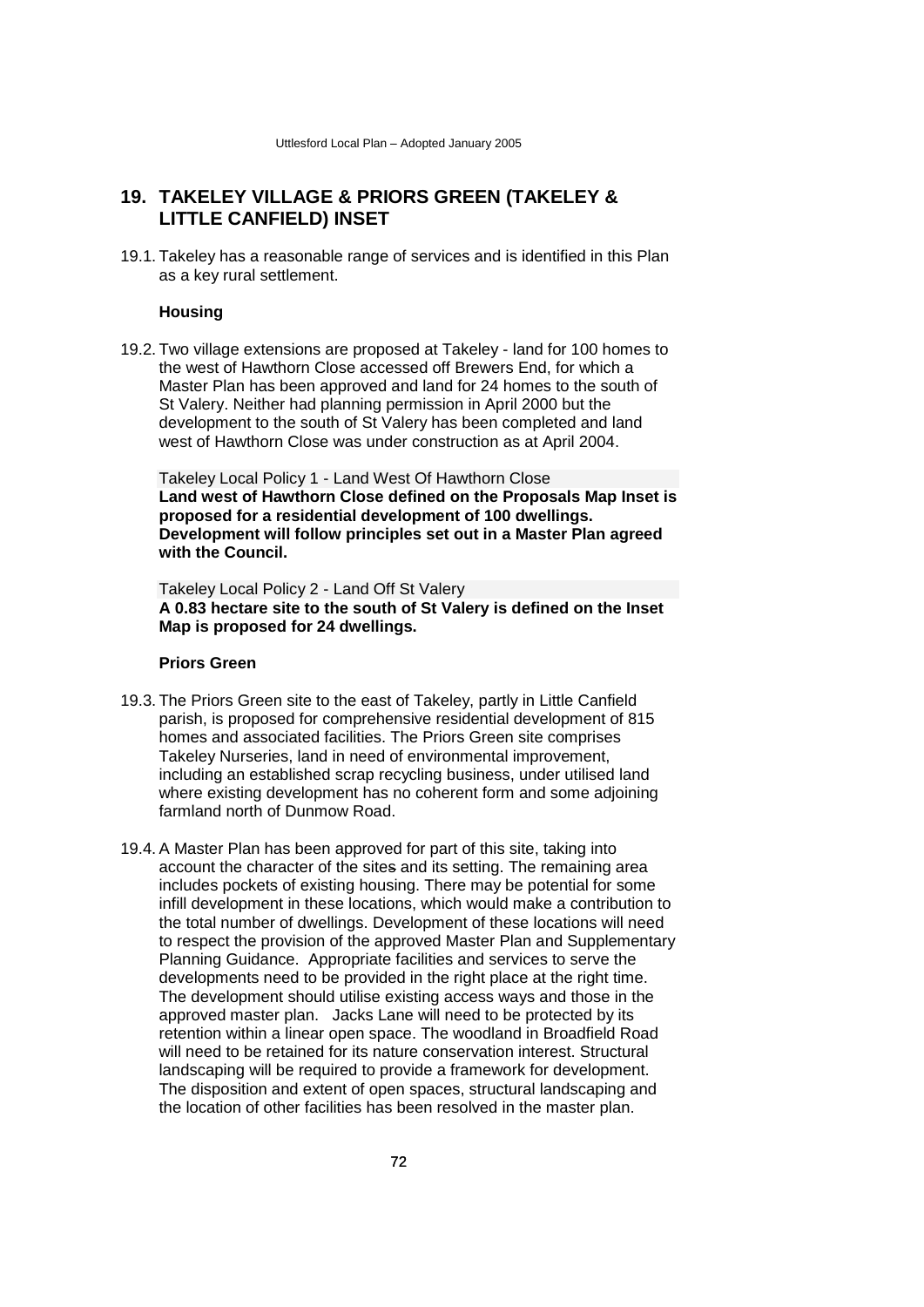19.5. Access to the Priors Green site will be from Dunmow Road. There will be no vehicular access to the development from Smiths Green. Traffic calming measures will be sought along Dunmow Road in order to discourage traffic from the development passing through Takeley once the new A120 is open. These, and other appropriate measures, will take account of the desirability of promoting public transport, cycling and walking as alternatives to the private car. Links for pedestrians and cyclists will need to be considered between the development site and the existing village.

Takeley/ Little Canfield Local Policy 3 – Priors Green **The Priors Green site to the east of Takeley defined on the Inset Map is proposed for comprehensive residential and associated development of 815 dwellings.** 

**The following criteria must be met:**

- **a) It provides for a mixed and balanced community;**
- **b) It provides for a local centre incorporating community facilities and suitable shopping, a primary school, a health facility, satisfactory open space and arrangements for sport and recreation.**
- **c) It provides for substantial landscaping within the development boundaries to complement the layout and arrangement of buildings and may be required, by legal agreement, to provide off site landscaping.**
- **d) It is designed to mitigate adverse effects upon existing residential and community interests and may be required, by legal agreement, to provide or contribute towards wider and longer term planning benefits reasonably associated with the alleviation of any such impact. Development will need to provide for appropriate sport and recreation facilities, and long-term traffic calming measures for Dunmow Road.**
- **e) It provides for the management of the nature conservation interests of woodland in Broadfield Road;**
- **f) The provision of these and other relevant planning benefits are coordinated with the development of the site to the west of Hawthorn Close**.

**Development will need to be implemented in accordance with a master plan approved by the Council. This will indicate how specific proposals, which may be implemented on a phased basis, will relate to an overall design concept for the site**.

### **The Mobile Home Park**

19.6. Planning permission for the mobile home park site was granted in association with the approval of the development at Stansted Airport, so as to facilitate the relocation of a number of mobile homes that existed on the Airport site at that time. In granting planning permission, the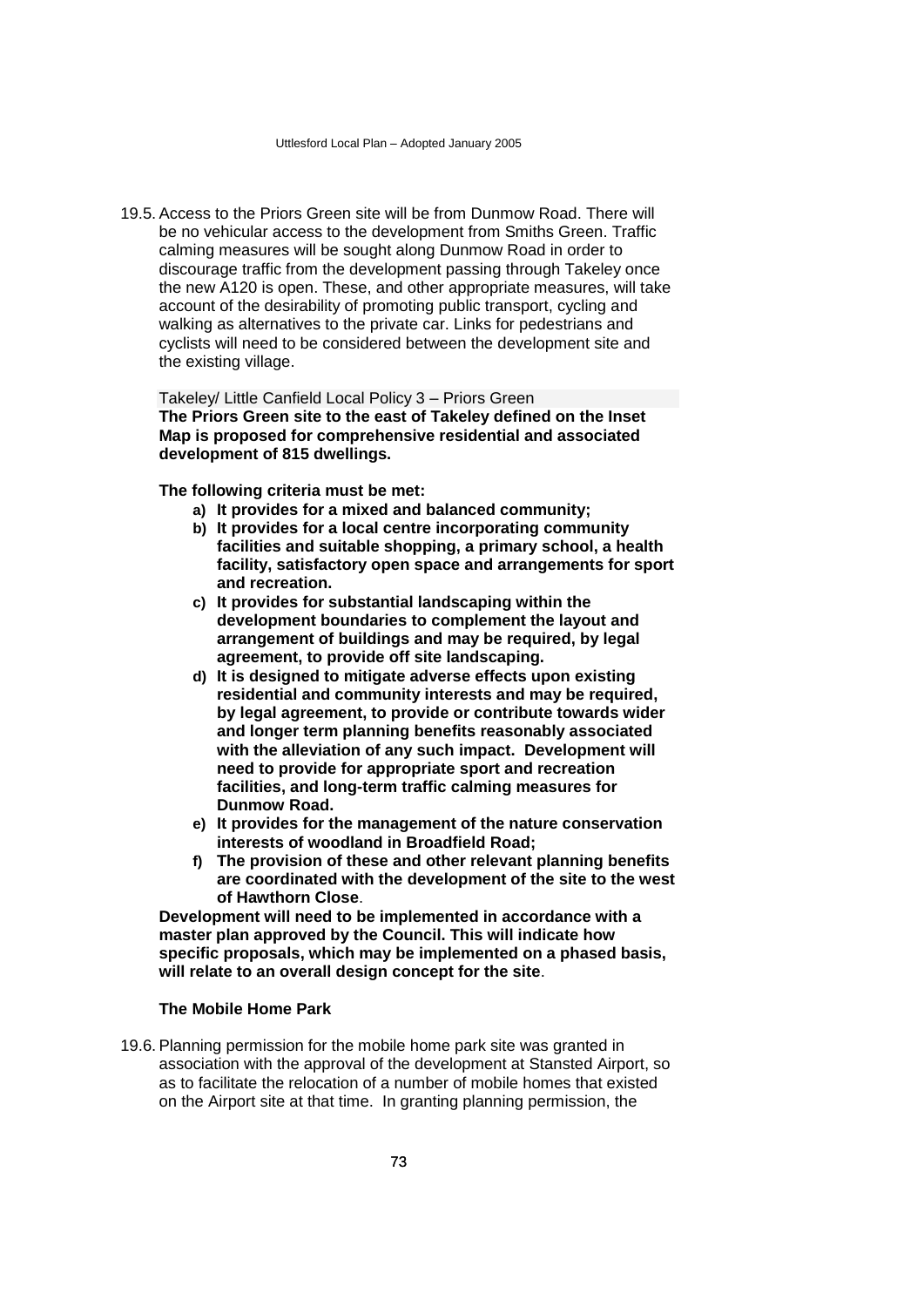Secretary of State considered that the site was outside the clear and well-defined limits of the built-up part of the village and that 'the granting of planning permission indicates no general weakening of support for established policies for the control of development in this part of Essex'. The site has not been included in the development limit for these reasons. The site makes a contribution to the supply of affordable housing within the District and its redevelopment for more conventional forms of housing will not be permitted. Any additional mobile homes must respect the existing layout, open space provision and quality of landscaping. Areas of open space to be protected are identified on the inset map.

Takeley Local Policy 4 - The Mobile Home Park

**Redevelopment of the Takeley Mobile Home Park as defined on the Inset Map for conventional residential or other development proposals will not be permitted. Any additional mobile homes must respect the existing layout, open space provision and quality of landscaping.** 

### **Employment in the Village**

19.7. The larger existing employment area in the village will be safeguarded from redevelopment or change of use to other land uses. Policy E2 will apply.

Takeley Local Policy 5 – Safeguarding of Existing Employment Area in Parsonage Road

**The 1.0 hectare existing employment area in Parsonage Road is identified on the proposals map as a key employment area.**

## **20. THAXTED INSET**

20.1. Thaxted is an important local centre in the centre of the District and it is identified as a key rural settlement. Its historic attractions have meant that there are a number of craft and antique shops, cafes and restaurants. Tourism is an important economic activity in Thaxted and development that would contribute to its promotion will be permitted if it preserves or enhances the character of the townscape

Thaxted Local Policy 1 – Local Centre

**Change of use of existing shops, restaurants, public houses and hot food take-aways to residential uses will not be permitted, unless both the following criteria are met:**

- **a) The existing use is surplus to current and foreseen future requirements; and**
- **b) The property has been widely advertised for at least six months on terms reflecting its use.**
- 20.2. A 1.42 hectare site adjoining Sampford Road is identified for the development of homeworking units. Thaxted is a key rural settlement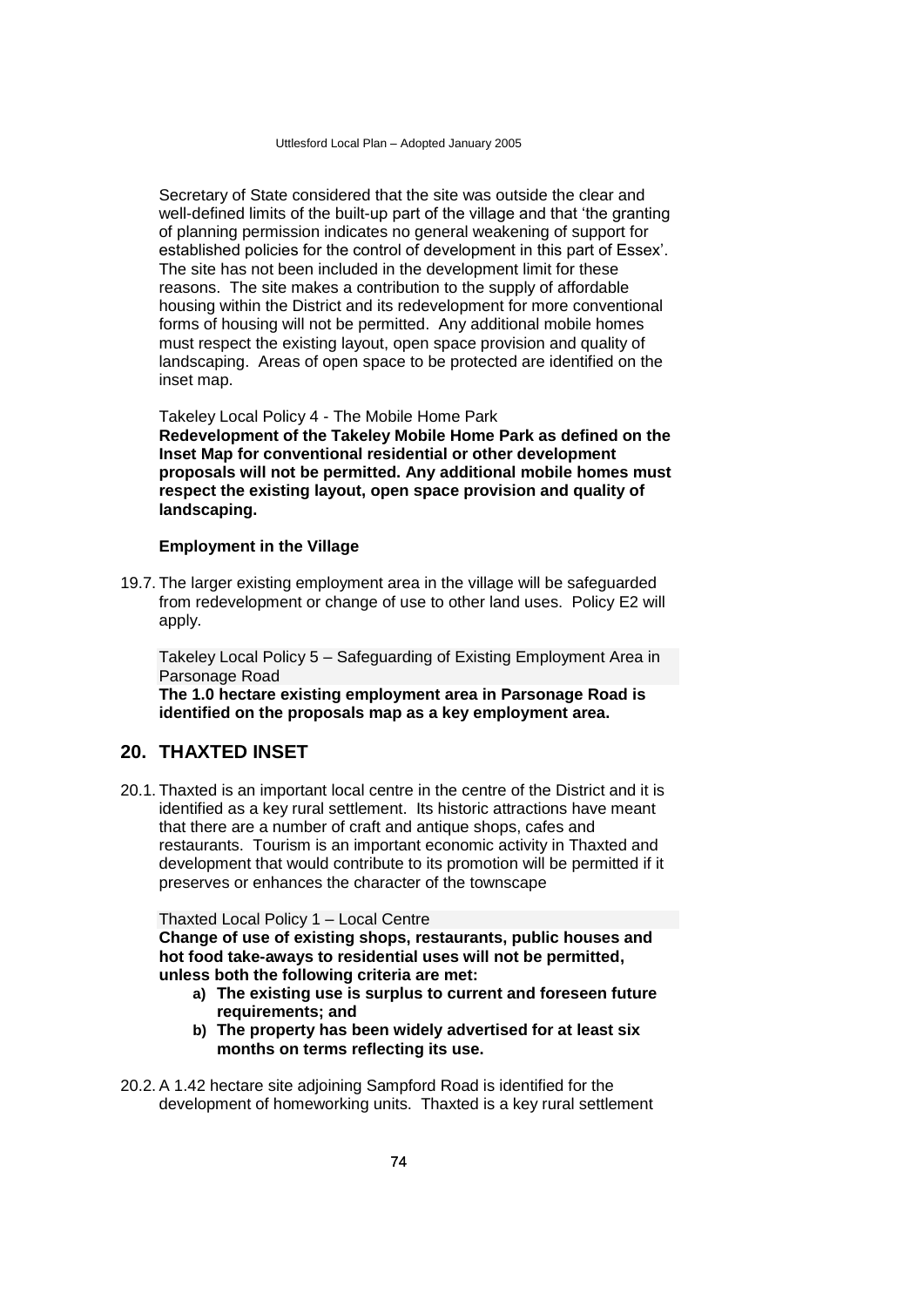where one of the priorities is to provide employment. It is important that development of this site does provide employment opportunities locally and not ordinary houses where occupiers would inevitably travel out of the settlement to work. Employment uses on the site should be restricted to Class B1 and the built form and landscaping must be executed to a high standard.

### Thaxted Local Policy 2 - Land Adjacent to Sampford Road **A 1.42 hectare site adjoining Sampford Road is proposed for homeworking units**

20.3. Besides tourism, manufacturing is an important economic activity in the village. The existing chemical works site will be safeguarded from redevelopment or change of use to other land uses. The Sampford Road proposals site will be safeguarded for live/work units or employment use. Policy E2 will apply.

Thaxted Local Policy 3 – Safeguarding of Employment Areas **The following employment areas are identified on the proposals map as key employment areas.**

| <b>Employment area</b>           | <b>Area</b> |
|----------------------------------|-------------|
|                                  | (ha)        |
| <b>Chemical works (existing)</b> | 0.85        |
| <b>Sampford Road</b>             | 1.42        |
| proposals site                   |             |

# **21. Indicators, Targets and Monitoring**

21.1. Performance indicators and targets have been identified to monitor how well the policies and proposals in this Plan are achieving its objectives. These are set out in Appendix 2.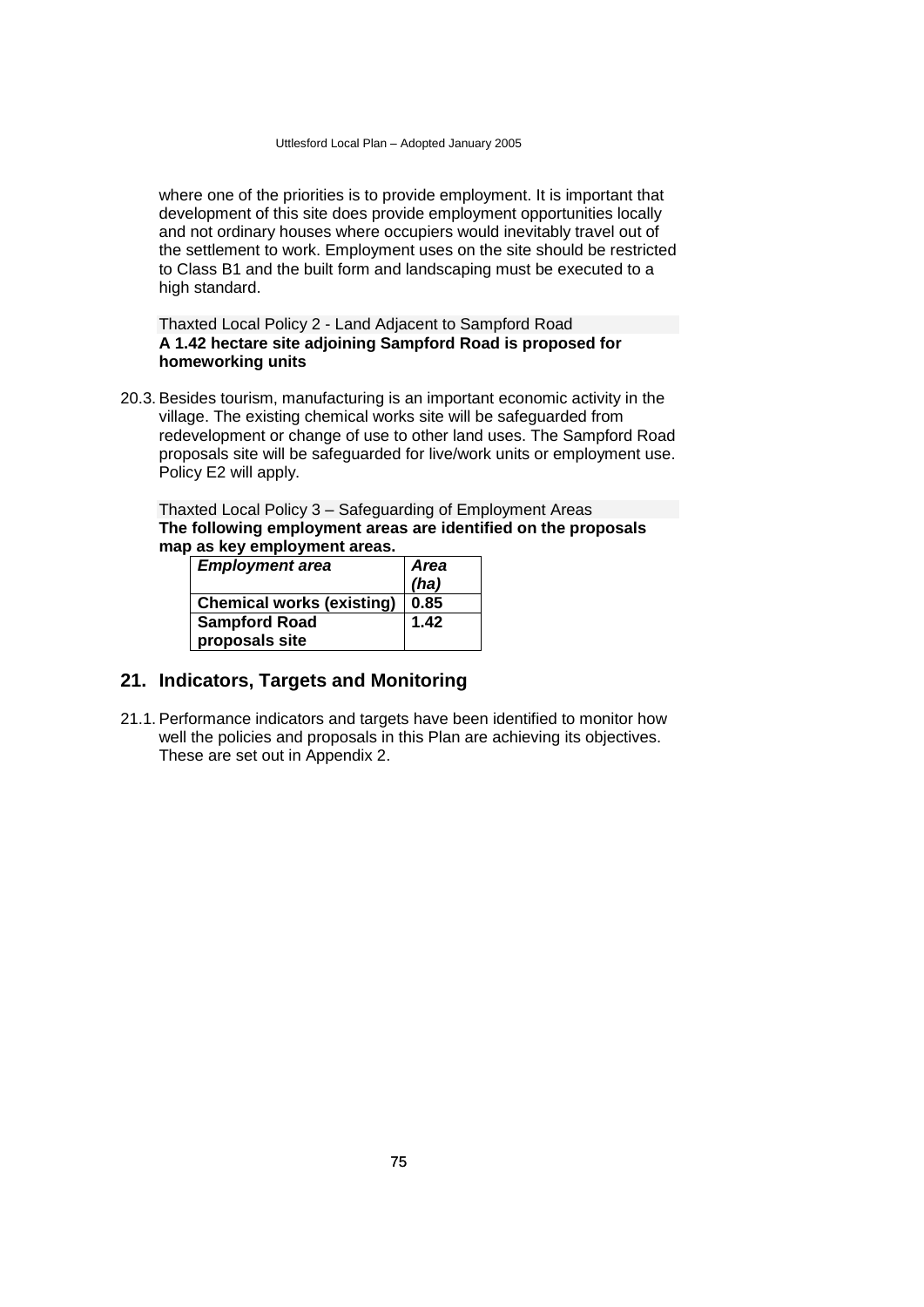# **APPENDIX 1 - Parking Standards**

| <b>Parking Standard for Disabled Car Parking</b>      |                                                                                                                         |                                     |  |  |
|-------------------------------------------------------|-------------------------------------------------------------------------------------------------------------------------|-------------------------------------|--|--|
| <b>Use of Car Park</b>                                | <b>Car Park Size</b>                                                                                                    |                                     |  |  |
|                                                       | Up To 200 Bays                                                                                                          | Over 200 Bays                       |  |  |
| <b>Employees and Visitors to Business</b><br>Premises | Individual bays for<br>each disabled<br>employee plus 2<br>bays or 5% of total<br>capacity, whichever<br>is the greater | 6 bays plus 2% of<br>total capacity |  |  |
| Shopping Recreation and Leisure                       | 3 bays or 6% of<br>total capacity,<br>whichever is the<br>greater                                                       | 4 bays plus 4% of<br>total capacity |  |  |

| <b>Use Class</b>                                       | <b>Maximum Vehicle spaces</b> |                                 | <b>Minimum Cycle</b><br>spaces                                                                         | <b>Minimum</b><br><b>Powered</b><br>two wheeler<br>spaces                       |
|--------------------------------------------------------|-------------------------------|---------------------------------|--------------------------------------------------------------------------------------------------------|---------------------------------------------------------------------------------|
| A1 Shops                                               | 1 space per $20m^2$           |                                 | 1 per 4 staff and<br>1 per 25 $m^2$ for<br>customers (food<br>shops) or 1 per<br>$200m2$ (non<br>food) | One space<br>and an<br>additional<br>space for<br>every 10<br>vehicle<br>spaces |
| A2 Financial<br>and<br>Professional<br><b>Services</b> | 1 space per $20m^2$           |                                 | 1 per $100m^2$ for<br>staff and 1 per<br>$200m2$ for<br>customers                                      | One space<br>and an<br>additional<br>space for<br>every 10<br>vehicle<br>spaces |
| A3 Food and<br>drink                                   | Take away<br>outlets          | 1 space per<br>20m <sup>2</sup> | 1 per 4 staff and<br>1 per $25m^2$ for<br>customers                                                    | One space<br>and an<br>additional<br>space for<br>every 10<br>vehicle<br>spaces |
|                                                        | Pubs and<br>clubs             | 1 space per<br>5m <sup>2</sup>  | 1 per 4 staff and<br>1 per $25m^2$ for<br>customers                                                    | One space<br>and an<br>additional<br>space for<br>every 10<br>vehicle<br>spaces |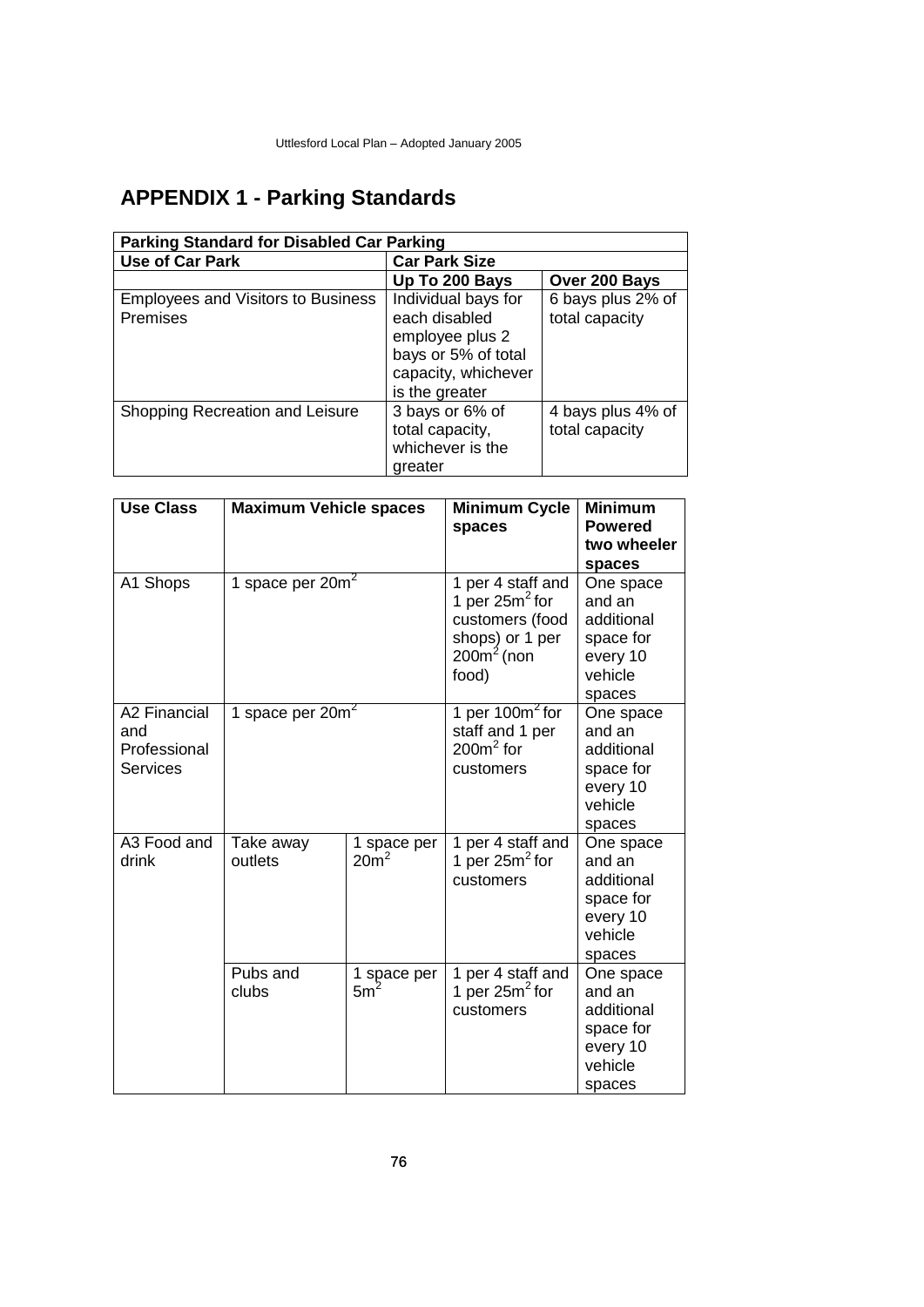| <b>Use Class</b>                               | <b>Maximum Vehicle spaces</b> |                                         | <b>Minimum Cycle</b><br>spaces                                   | <b>Minimum</b><br><b>Powered</b><br>two wheeler                                 |
|------------------------------------------------|-------------------------------|-----------------------------------------|------------------------------------------------------------------|---------------------------------------------------------------------------------|
|                                                |                               |                                         |                                                                  | spaces                                                                          |
|                                                | <b>Restaurants</b>            | 1 space per<br>5m <sup>2</sup>          | 1 per 4 staff and<br>1 per $25m^2$ for<br>customers              | One space<br>and an<br>additional<br>space for<br>every 10<br>vehicle<br>spaces |
|                                                | Roadside<br>restaurants       | 1 space per<br>5m <sup>2</sup>          | 1 per 4 staff and<br>1 per $25m^2$ for<br>customers              | One space<br>and an<br>additional<br>space for<br>every 10<br>vehicle<br>spaces |
|                                                | Transport<br>cafes            | 1 lorry<br>space per<br>2m <sup>2</sup> | 1 per 4 staff and<br>1 per $25m^2$ for<br>customers              | One space<br>and an<br>additional<br>space for<br>every 10<br>vehicle<br>spaces |
| <b>B1 Business</b>                             | 1 space per $35m2$            |                                         | 1 per 50 $m2$ for<br>staff and 1 per<br>100 $m2$ for<br>visitors | One space<br>and an<br>additional<br>space for<br>every 10<br>vehicle<br>spaces |
| <b>B2 General</b><br>Industrial                | 1 space per $50m²$            |                                         | 1 per 50 $m2$ for<br>staff and 1 per<br>$200m2$ for<br>visitors  | One space<br>and an<br>additional<br>space for<br>every 10<br>vehicle<br>spaces |
| <b>B8 Storage</b><br>or<br><b>Distribution</b> | 1 space per 150m <sup>2</sup> |                                         | 1 per $100m^2$ for<br>staff and 1 per<br>$400m2$ for<br>visitors | One space<br>and an<br>additional<br>space for<br>every 10<br>vehicle<br>spaces |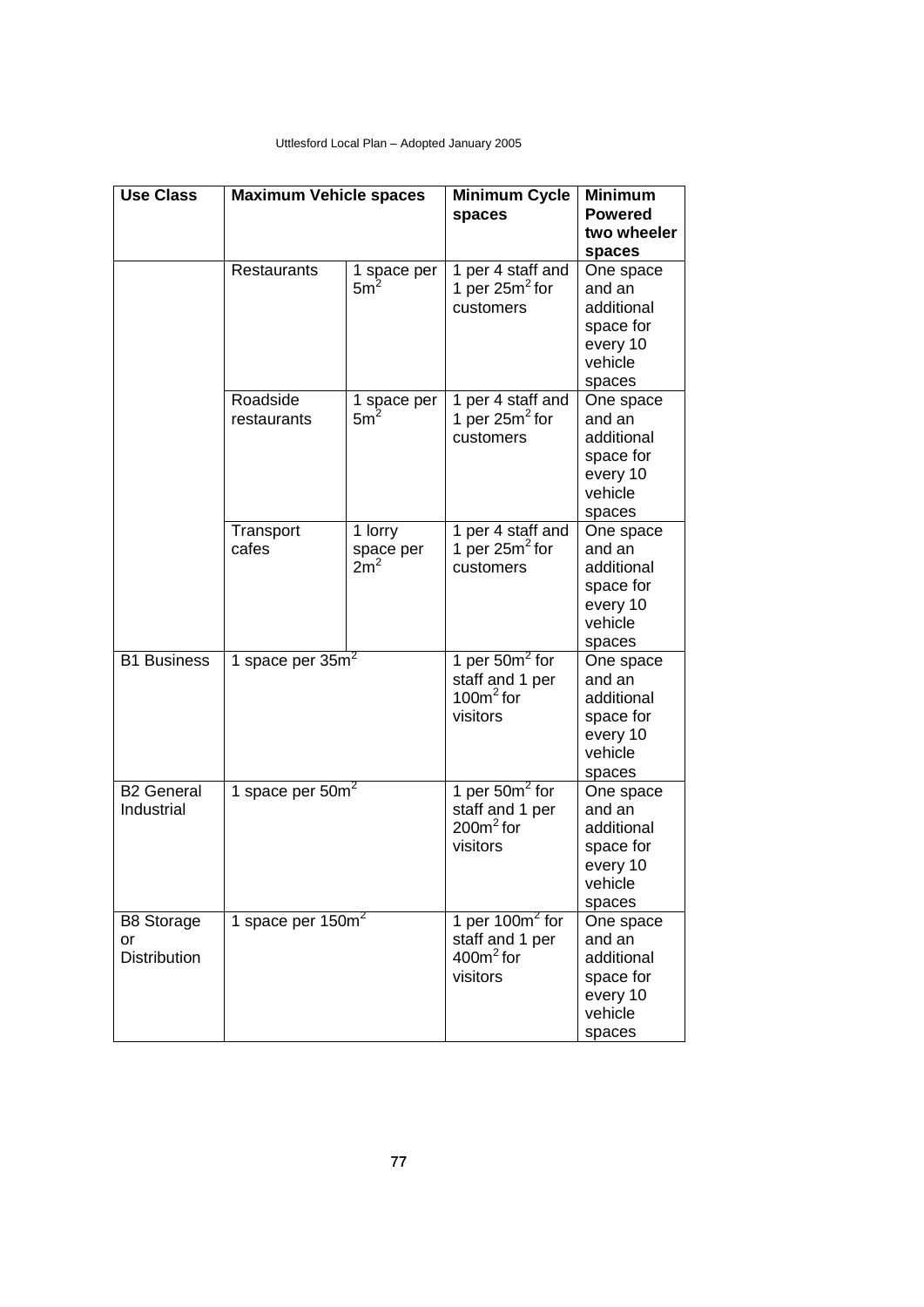| <b>Use Class</b>                              | <b>Maximum Vehicle spaces</b>                |                                                                                                  | <b>Minimum Cycle</b><br>spaces                                                                                                                           | <b>Minimum</b><br><b>Powered</b><br>two wheeler<br>spaces                       |
|-----------------------------------------------|----------------------------------------------|--------------------------------------------------------------------------------------------------|----------------------------------------------------------------------------------------------------------------------------------------------------------|---------------------------------------------------------------------------------|
| C1 Hotels                                     | 1 space per bedroom (guest<br>or staff)      |                                                                                                  | 1 per 4 staff,<br>and 1 per 10<br>beds, and 1 per<br>25m <sup>2</sup> per<br>restaurant/<br>entertainment<br>area                                        | One space<br>and an<br>additional<br>space for<br>every 10<br>vehicle<br>spaces |
| C <sub>2</sub><br>Residential<br>institutions | Residential<br>care homes                    | 1 space per<br>resident<br>staff and 1<br>space per<br>three bed<br>spaces/<br>dwelling<br>units | 1 per 4 staff and<br>1 per 20 beds                                                                                                                       | One space<br>and an<br>additional<br>space for<br>every 10<br>vehicle<br>spaces |
|                                               | Hospitals                                    | 1 space per<br>4 staff and<br>1 space per<br>3 daily<br>visitors                                 | 1 per 4 staff and<br>1 per 20 beds                                                                                                                       | One space<br>and an<br>additional<br>space for<br>every 10<br>vehicle<br>spaces |
|                                               | Residential<br>educational<br>establishments | 1 space per<br>resident<br>staff and 1<br>space per 2<br>other staff                             | 1 per 4 staff                                                                                                                                            | One space<br>and an<br>additional<br>space for<br>every 10<br>vehicle<br>spaces |
| Class <sub>C3</sub><br>Residential            | Up to 3 bed<br>properties                    | 2 spaces                                                                                         | None if garages<br>provided.<br>Otherwise 2 per<br>dwelling (2 beds<br>or more), 1 per<br>dwelling (one<br>bed) and 1 per<br>8 dwellings for<br>visitors | One space<br>and an<br>additional<br>space for<br>every 10<br>vehicle<br>spaces |
|                                               | 4 or more<br>bedrooms                        | 3 spaces                                                                                         |                                                                                                                                                          | One space<br>and an<br>additional<br>space for<br>every 10<br>vehicle<br>spaces |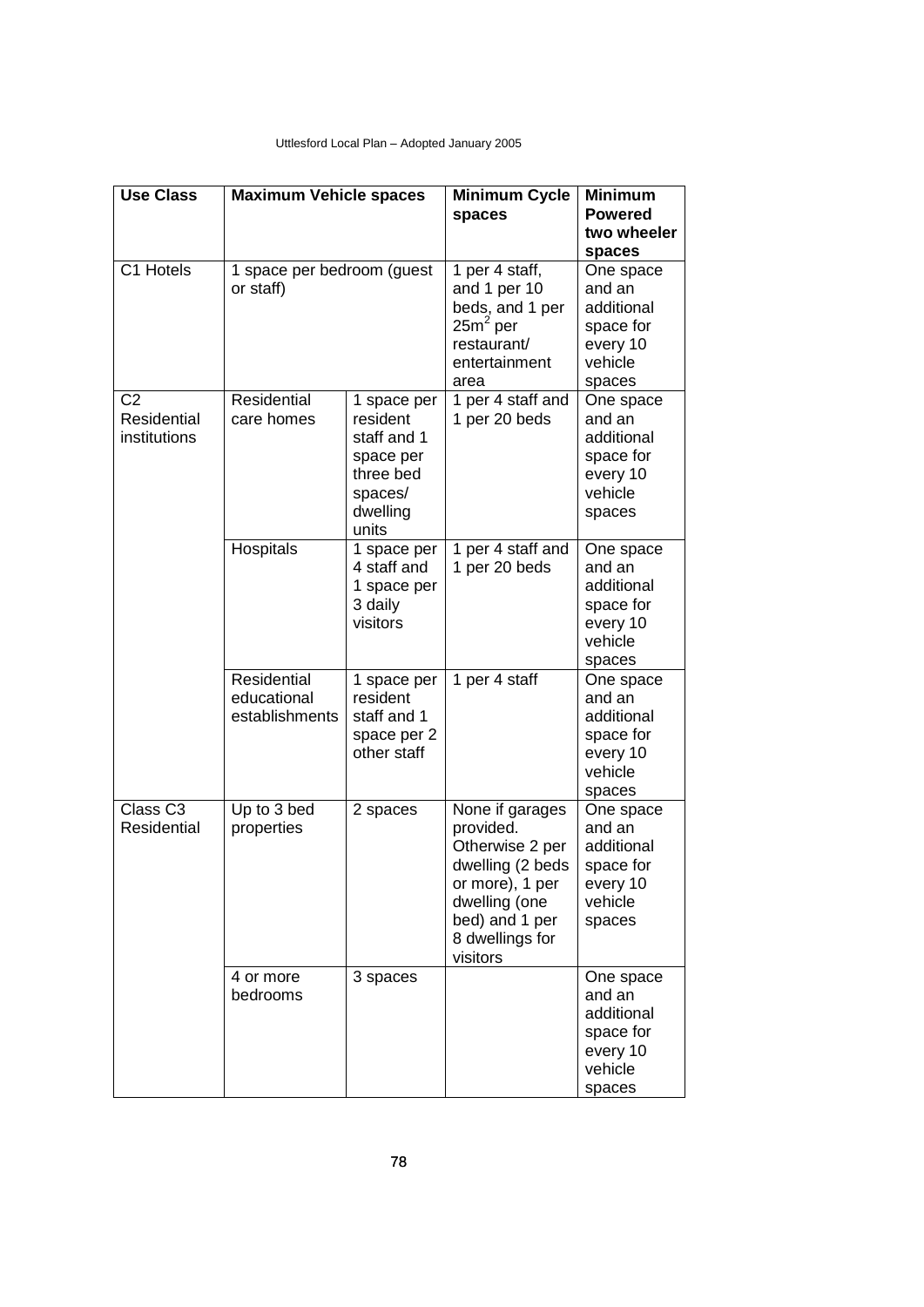| <b>Use Class</b>                                      | <b>Maximum Vehicle spaces</b>         |                                                                                                                                                                    | <b>Minimum Cycle</b><br>spaces                      | Minimum<br><b>Powered</b><br>two wheeler<br>spaces                              |
|-------------------------------------------------------|---------------------------------------|--------------------------------------------------------------------------------------------------------------------------------------------------------------------|-----------------------------------------------------|---------------------------------------------------------------------------------|
| Class D1<br><b>Non</b><br>Residential<br>Institutions | Medical<br>centres                    | 1 space per<br>full time<br>staff and 2<br>spaces per<br>consulting<br>room                                                                                        | 1 per 4 staff and<br>1 per consulting<br>room       | One space<br>and an<br>additional<br>space for<br>every 10<br>vehicle<br>spaces |
|                                                       | Day care<br>centres                   | 1 space per<br>full time<br>staff and 1<br>space per 4<br>persons<br>attending<br>and an<br>area<br>reserved<br>for<br>collection<br>and<br>delivery of<br>clients | 1 per 4 staff and<br>1 per 200 $m2$ for<br>visitors | One space<br>and an<br>additional<br>space for<br>every 10<br>vehicle<br>spaces |
|                                                       | Crèches/<br>nurseries                 | 1 space per<br>full time<br>member of<br>staff and<br>waiting<br>facilities<br>where<br>appropriate                                                                | 1 per 5 staff and<br>1 per 30<br>children           | One space<br>and an<br>additional<br>space for<br>every 10<br>vehicle<br>spaces |
|                                                       | Schools<br>(primary and<br>secondary) | 1 space per<br>2 daytime<br>teaching<br>staff,<br>waiting<br>facilities<br>and school<br>transport<br>spaces                                                       | 1 per 5 staff and<br>1 per 3 students               | One space<br>and an<br>additional<br>space for<br>every 10<br>vehicle<br>spaces |
|                                                       | Places of<br>worship                  | 1 space per<br>10 <sup>m²</sup>                                                                                                                                    | 1 per 5 seats                                       | One space<br>and an<br>additional<br>space for<br>every 10<br>vehicle<br>spaces |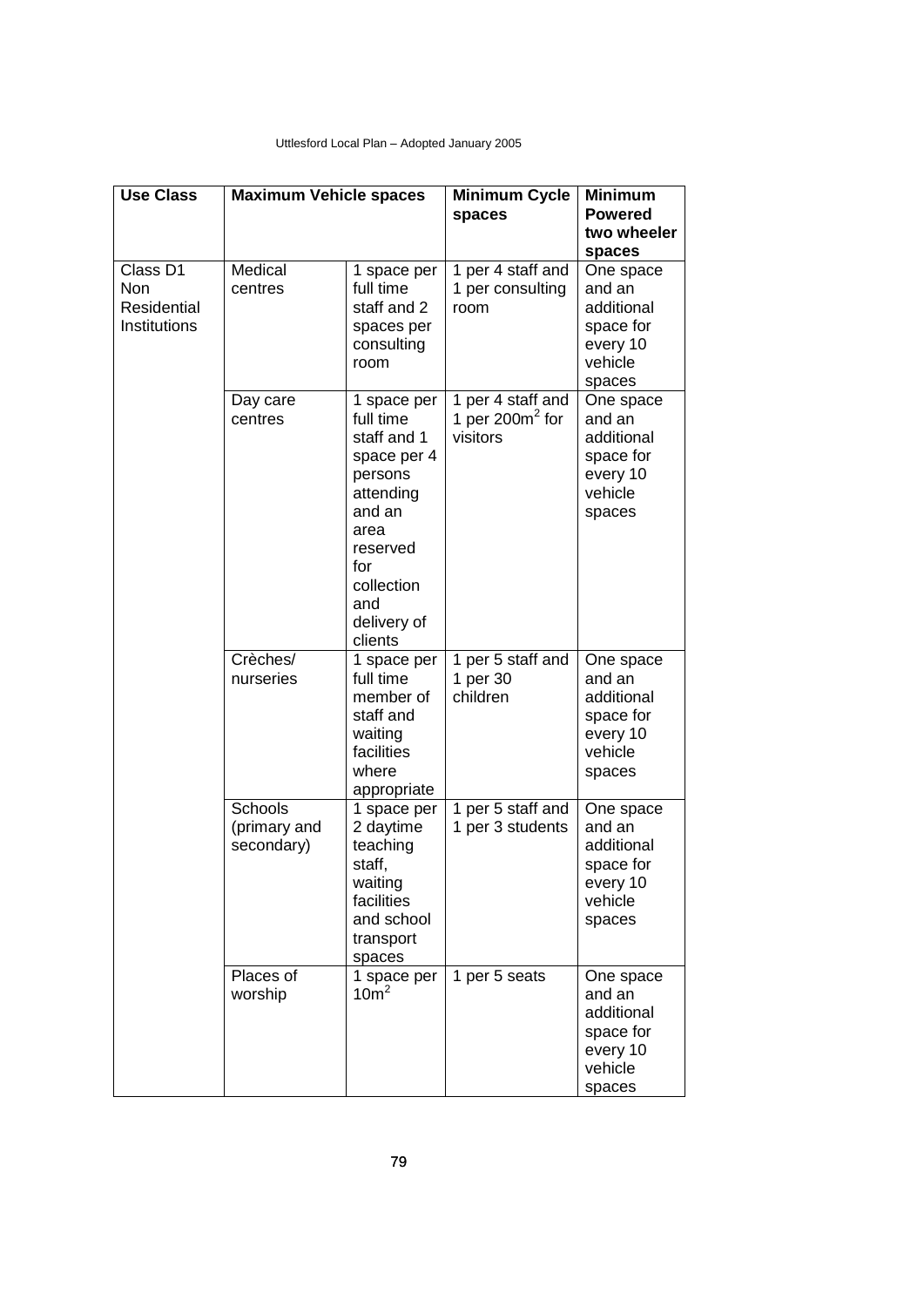| <b>Use Class</b>                                                             | <b>Maximum Vehicle spaces</b>             |                                 | Minimum Cycle<br>spaces                                                  | <b>Minimum</b><br><b>Powered</b><br>two wheeler                                           |
|------------------------------------------------------------------------------|-------------------------------------------|---------------------------------|--------------------------------------------------------------------------|-------------------------------------------------------------------------------------------|
| Class D <sub>2</sub><br>Assembly<br>and Leisure                              | Cinemas                                   | 1space per<br>5 seats           | 1 per 4 staff and<br>1 per 20 seats                                      | spaces<br>One space<br>and an<br>additional<br>space for<br>every 10<br>vehicle<br>spaces |
|                                                                              | Other uses                                | 1 space per<br>15m <sup>2</sup> | 1 per 10 $m2$                                                            | One space<br>and an<br>additional<br>space for<br>every 10<br>vehicle<br>spaces           |
| Cash and<br>carry and<br>other retail<br>warehouses<br>and garden<br>centres | 1 space per 20m <sup>2</sup>              |                                 | 1 per 100 $m2$ for<br>staff and 1 per<br>$200m2$ for<br>customers        | One space<br>and an<br>additional<br>space for<br>every 10<br>vehicle<br>spaces           |
| Petrol filling<br>stations                                                   | 1 space per 20m2 retail<br>space          |                                 | 1 per 5 staff and<br>1 per 100 $m2$<br>shop floor<br>where<br>applicable | One space<br>and an<br>additional<br>space for<br>every 10<br>vehicle<br>spaces           |
| Motor<br>service<br>centres                                                  | 1 space per staff and 1<br>space per 35m2 |                                 | 1 per 5 staff                                                            | One space<br>and an<br>additional<br>space for<br>every 10<br>vehicle<br>spaces           |
| Motor vehicle<br>showrooms                                                   | 1 space per 45m2 display<br>area          |                                 | 1 per $100m^2$ for<br>staff and 1 per<br>$200m2$ for<br>customers        | One space<br>and an<br>additional<br>space for<br>every 10<br>vehicle<br>spaces           |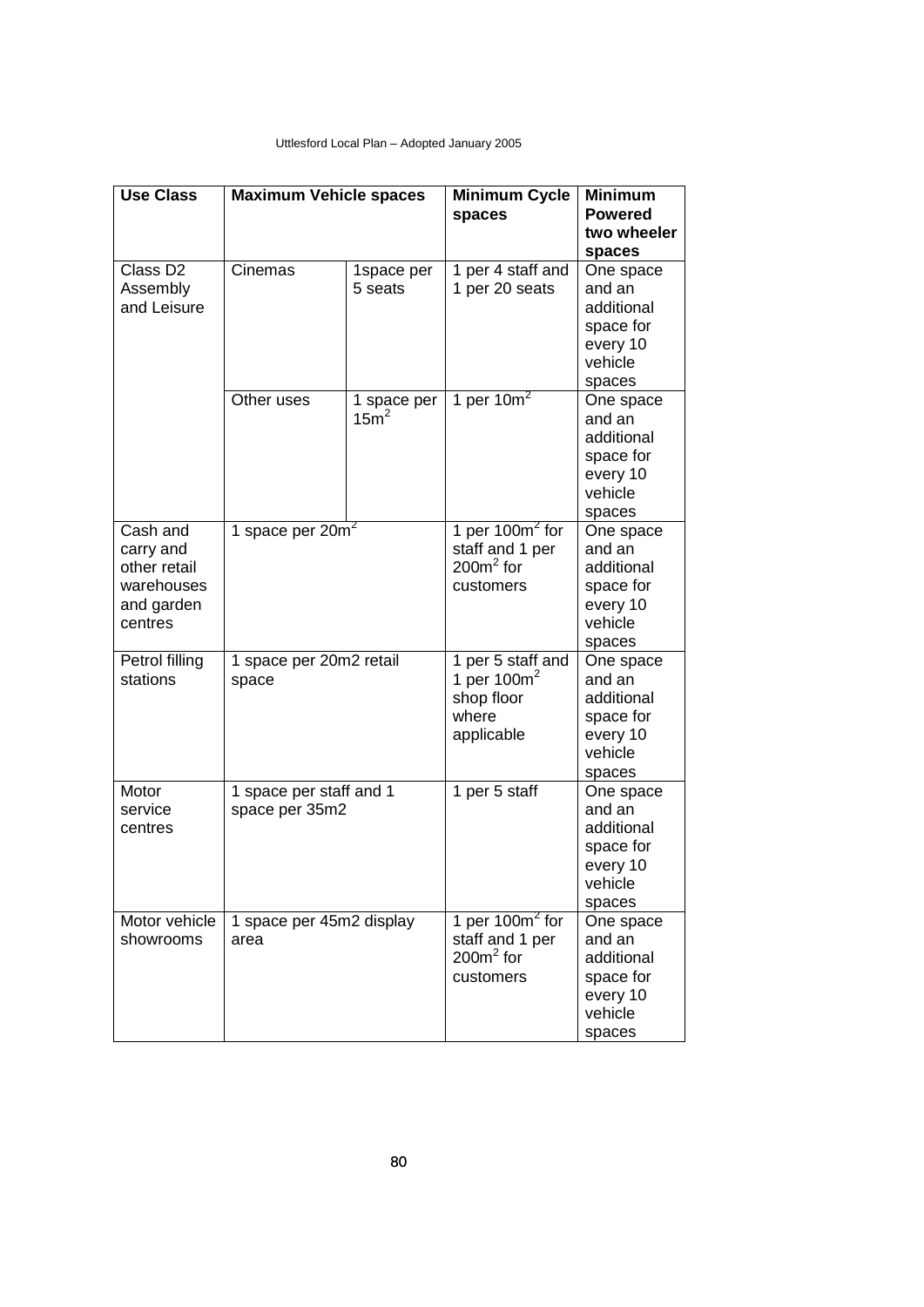| <b>Use Class</b>         | <b>Maximum Vehicle spaces</b>                                                                                             | <b>Minimum Cycle</b><br>spaces | <b>Minimum</b><br><b>Powered</b><br>two wheeler<br>spaces                                 |
|--------------------------|---------------------------------------------------------------------------------------------------------------------------|--------------------------------|-------------------------------------------------------------------------------------------|
| Taxi or<br>vehicle hire  | 1 space per staff member<br>permanently deployed at<br>registered base site and one<br>space per 5 registered<br>vehicles |                                | One space<br>and an<br>additional<br>space for<br>every 10<br>vehicle                     |
| Recycling<br>centre      | 1 space per staff and waiting<br>facilities for users of site                                                             |                                | spaces<br>One space<br>and an<br>additional<br>space for<br>every 10<br>vehicle<br>spaces |
| Hostel                   | 1 space per residential staff<br>and 1 space per 2 other staff                                                            |                                | One space<br>and an<br>additional<br>space for<br>every 10<br>vehicle<br>spaces           |
| Caravan<br>parks         | 1 space per pitch and 1<br>space per residential staff<br>and 1 space per 2 other staff                                   |                                | One space<br>and an<br>additional<br>space for<br>every 10<br>vehicle<br>spaces           |
| Conference<br>facilities | 1 space per 5 seats                                                                                                       |                                | One space<br>and an<br>additional<br>space for<br>every 10<br>vehicle<br>spaces           |

Note: Vehicle bay size for cars is 5.5m by 2.4m, or 6.0m by 2.4m where bays are end to end, and 16.0m by 3.5m for articulated lorries.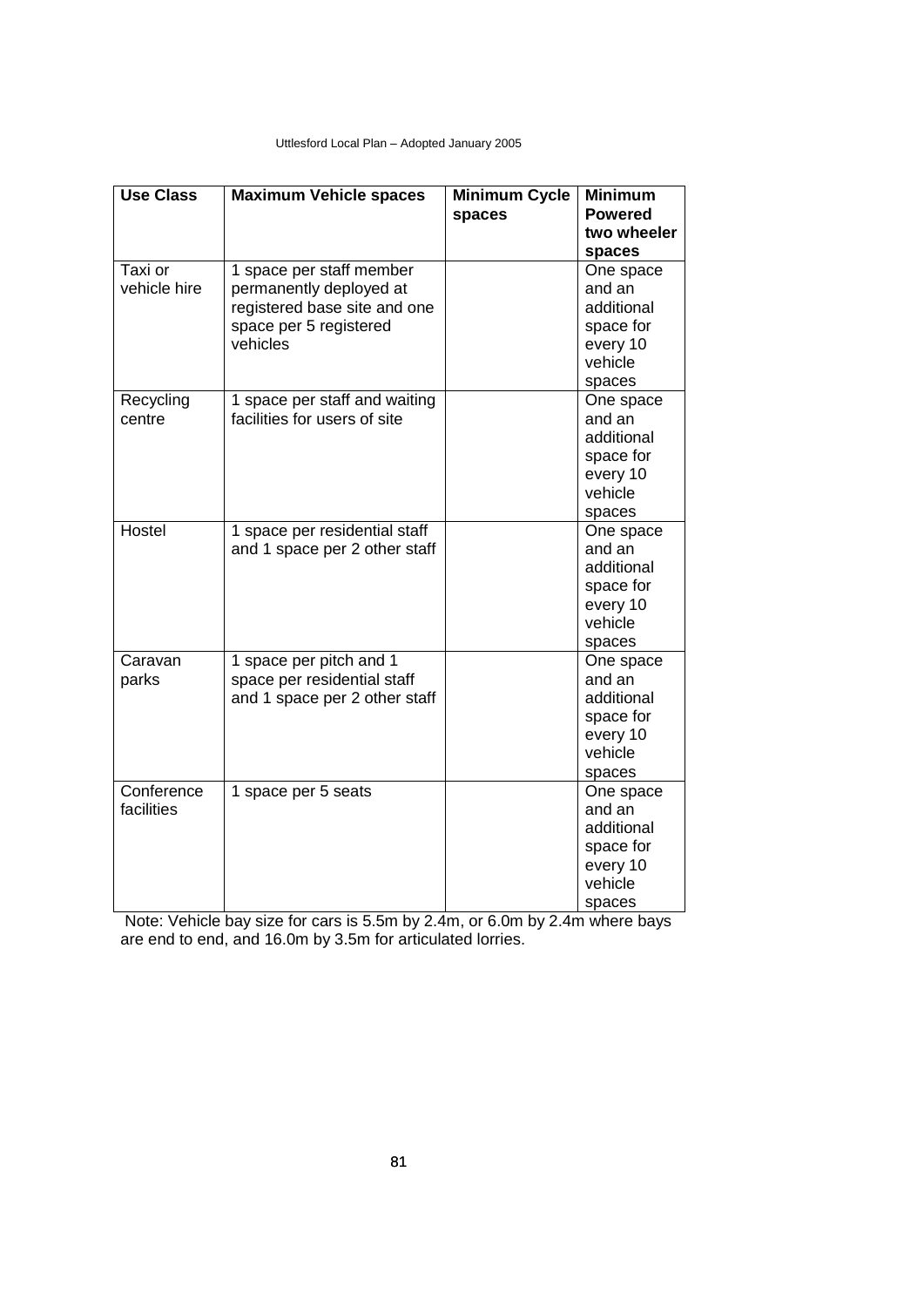# **APPENDIX 2 - Performance indicators and targets**

| <b>Planning Objective</b>                                                                                                                                                                                               | <b>Relevant Policy</b>                                                                                                                                     | <b>Indicator of</b><br><b>Policy</b><br>Performance                                                                                                                      | <b>Relevant</b><br><b>Target</b>                                                    |
|-------------------------------------------------------------------------------------------------------------------------------------------------------------------------------------------------------------------------|------------------------------------------------------------------------------------------------------------------------------------------------------------|--------------------------------------------------------------------------------------------------------------------------------------------------------------------------|-------------------------------------------------------------------------------------|
| <b>ECONOMY</b>                                                                                                                                                                                                          |                                                                                                                                                            |                                                                                                                                                                          |                                                                                     |
| To ensure provision is made<br>for enough land to meet<br>Structure Plan requirements<br>and to enable the expansion<br>of existing firms and the<br>introduction of new<br>employment                                  | E1 Distribution of<br><b>Employment Land</b>                                                                                                               | Amount,<br>location and<br>rate of<br>employment<br>land provision<br>in Great<br>Dunmow and<br>Saffron<br>Walden<br>between 2000<br>and 2011,<br>monitored<br>annually. | <b>Net</b><br>employment<br>land increase<br>of 16 hectares<br>by 2011.             |
| To ensure that a range of<br>employment opportunities<br>is available at key<br>locations across the<br>district and that alternative<br>employment exists other<br>than in the concentration<br>on airport at Stansted | E2 Safeguarding<br><b>Employment Land</b>                                                                                                                  | Area of<br>identified<br>safeguarded<br>employment<br>land between<br>2000 and<br>2011.                                                                                  | No net<br>decrease in<br>89.70<br>hectares of<br>identified<br>safeguarded<br>land. |
| To ensure development<br>for employment purposes<br>is accessible to all.                                                                                                                                               | E3 Access to<br>workplaces                                                                                                                                 | Number of<br>relevant<br>permissions<br>meeting<br>advisory<br>standards of<br>Supplementary<br>Planning<br>Document<br>(SPD)                                            | All relevant<br>applications to<br>comply with<br><b>SPD</b>                        |
| To help diversify the<br>economy in the rural area<br>and provide alternative<br>income for farm based<br>businesses                                                                                                    | E4 Farm<br>Diversification<br>F5 Re-use of rural<br>buildings                                                                                              | Number of<br>permissions<br>for<br>employment<br>uses in rural<br>areas                                                                                                  | No<br>appropriate<br>development<br>refused.                                        |
| To enable opportunities<br>for local employment<br>close to where people live,<br>which may potentially<br>reduce travel to work;                                                                                       | E1 Distribution of<br><b>Employment Land</b><br>E2 Safeguarding<br><b>Employment Land</b><br>E4 Farm<br>Diversification<br>E5 Re-use of rural<br>buildings | As above                                                                                                                                                                 | As above                                                                            |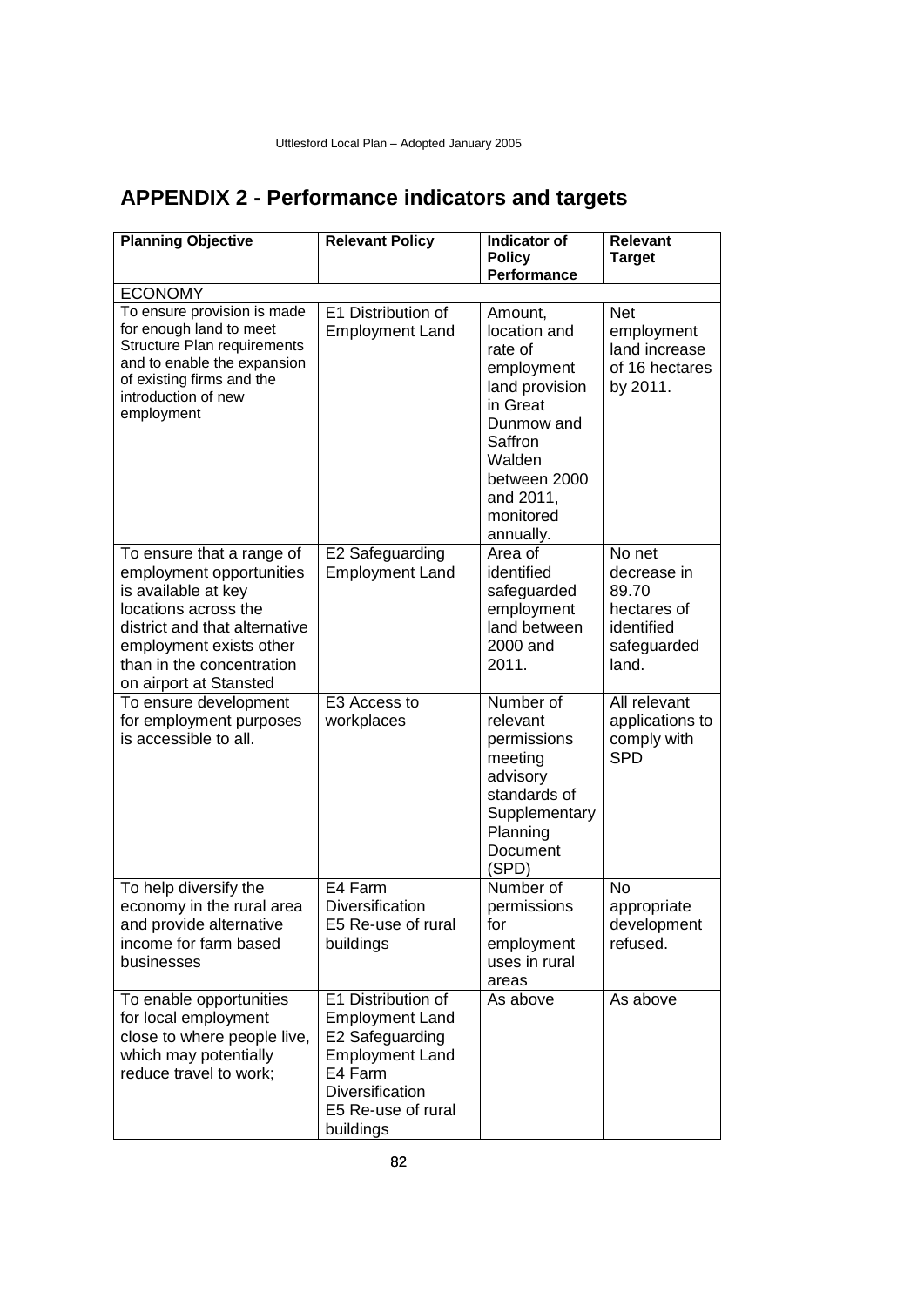| <b>Planning Objective</b>                                                                                          | <b>Relevant Policy</b>                                                                                         | Indicator of<br><b>Policy</b><br>Performance                                                           | <b>Relevant</b><br><b>Target</b>                                                 |
|--------------------------------------------------------------------------------------------------------------------|----------------------------------------------------------------------------------------------------------------|--------------------------------------------------------------------------------------------------------|----------------------------------------------------------------------------------|
| <b>ENVIRONMENT</b>                                                                                                 |                                                                                                                |                                                                                                        |                                                                                  |
| To conserve and enhance<br>the historic buildings &<br>their setting                                               | ENV1 Design of<br>Development within<br><b>Conservation Areas</b>                                              | Number and<br>type of<br>developments<br>permitted in<br>Conservation<br>Areas                         | No departures<br>from the Plan                                                   |
|                                                                                                                    | <b>ENV2 Development</b><br>affecting Listed<br><b>Buildings</b>                                                | Number and<br>type of listed<br>building<br>consents<br>permitted                                      | No departures<br>from the Plan                                                   |
|                                                                                                                    | ENV3 Open Spaces<br>& Trees                                                                                    | Number of<br>developments<br>resulting loss<br>of open<br>spaces and<br>trees                          | No loss of<br>open spaces<br>or trees<br>through<br>inappropriate<br>development |
| To protect Ancient<br>Monuments and<br>archaeological sites                                                        | <b>ENV4 Ancient</b><br>Monuments and<br>Sites of<br>Archaeological<br>Importance                               | Number and<br>type of<br>developments<br>permitted each<br>year on<br>archaeological<br>sites          | No loss of<br>nationally or<br>locally<br>important<br>archaeological<br>sites;  |
| To protect the natural<br>environment for its<br>biodiversity and<br>agriculture, cultural and<br>visual qualities | ENV5 Protection of<br>agricultural land<br>ENV6 change of<br>use of agricultural<br>land to domestic<br>garden | Number and<br>types of<br>development<br>permitted on<br>agricultural<br>land.                         | No departures<br>from the Plan                                                   |
|                                                                                                                    | ENV7 The<br>protection of the<br>natural environment<br>- designated sites                                     | De-designation<br>or damage to<br><b>SSSIs, NNRs</b><br>or other<br>nationally<br>designated<br>sites. | No departures<br>from the Plan                                                   |
|                                                                                                                    | <b>ENV8 Other</b><br>landscape elements<br>of importance for<br>nature conservation                            | Number of<br>developments<br>on other sites<br>of importance<br>for nature<br>conservation             | No departures<br>from the Plan                                                   |
|                                                                                                                    |                                                                                                                | Area of<br>Ancient<br>Woodland                                                                         | No reduction<br>area                                                             |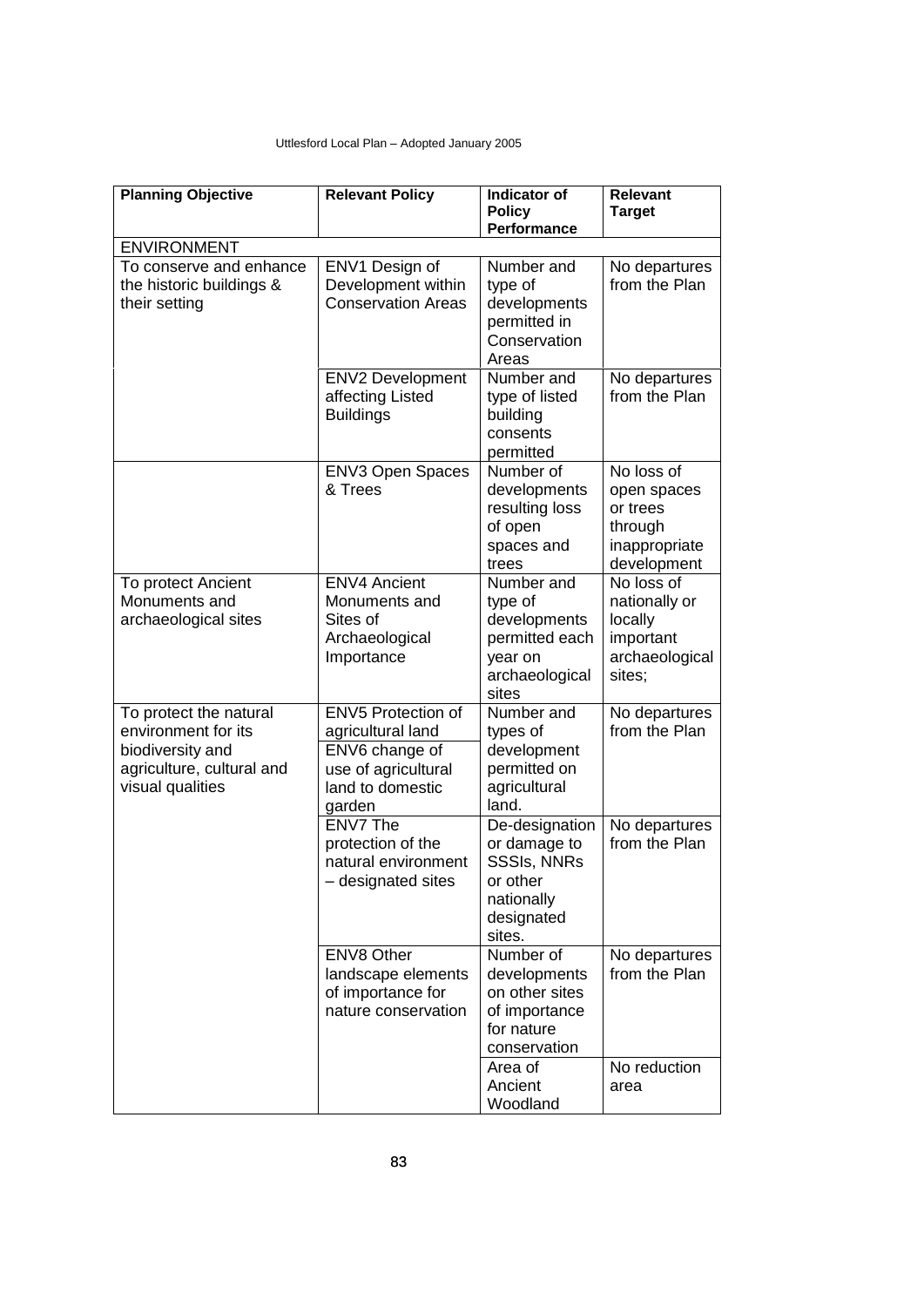| <b>Planning Objective</b>                                                                                                                                                                                                                                                | <b>Relevant Policy</b>                                                                                           | Indicator of<br><b>Policy</b>                                                                                                                                                       | <b>Relevant</b><br><b>Target</b>                                                                                                                 |
|--------------------------------------------------------------------------------------------------------------------------------------------------------------------------------------------------------------------------------------------------------------------------|------------------------------------------------------------------------------------------------------------------|-------------------------------------------------------------------------------------------------------------------------------------------------------------------------------------|--------------------------------------------------------------------------------------------------------------------------------------------------|
|                                                                                                                                                                                                                                                                          |                                                                                                                  | Performance                                                                                                                                                                         |                                                                                                                                                  |
| To limit sensitive<br>development in areas<br>subject to high levels of<br>noise from aircraft or other<br>sources and avoid                                                                                                                                             | <b>ENV9 Historic</b><br>landscape<br>ENV10 Noise<br>sensitive<br>development and<br>disturbance from<br>aircraft | Number and<br>type of<br>developments<br>permitted each<br>year within<br>identified<br>historic<br>landscapes<br>Number and<br>type of<br>development<br>permitted in<br>specified | No departures<br>from the Plan.<br>No departures<br>from the Plan                                                                                |
| deterioration in the noise<br>environment                                                                                                                                                                                                                                | <b>ENV11 Noise</b><br>generators and<br>exposure to noise                                                        | zones                                                                                                                                                                               |                                                                                                                                                  |
| To protect ground water<br>resources from<br>contamination                                                                                                                                                                                                               | <b>ENV12</b><br>Groundwater<br>protection                                                                        | Number and<br>type of<br>development<br>permitted<br>within<br>groundwater<br>protection<br>zones                                                                                   | No departures<br>from the Plan                                                                                                                   |
| To protect users of<br>residential properties in<br>particular from long term<br>exposure to poor ground<br>level air quality                                                                                                                                            | ENV13 Exposure to<br>poor air quality                                                                            | Number and<br>type of<br>development<br>permitted                                                                                                                                   | No departures<br>from the Plan                                                                                                                   |
| To improve the health of<br>the community                                                                                                                                                                                                                                | Policies ENV10 to<br><b>ENV13</b>                                                                                | As for above<br>policies                                                                                                                                                            | As for above<br>policies                                                                                                                         |
| <b>HOUSING</b>                                                                                                                                                                                                                                                           |                                                                                                                  |                                                                                                                                                                                     |                                                                                                                                                  |
| To meet the Structure<br>Plan housing requirement<br>and provide sufficient<br>housing to meet locally<br>generated requirements<br>To concentrate housing<br>development in the main<br>urban areas and other<br>locations well related to<br>employment and facilities | H1 Housing<br>development                                                                                        | Amount,<br>location and<br>rate of housing<br>provision<br>monitored<br>annually.<br>Location will<br>include use of<br>previously<br>developed<br>sites.                           | Net dwelling<br>stock increase<br>of 4,620<br>between 2000<br>and 2011.<br>40% of dev on<br>previously<br>developed<br>land over plan<br>period. |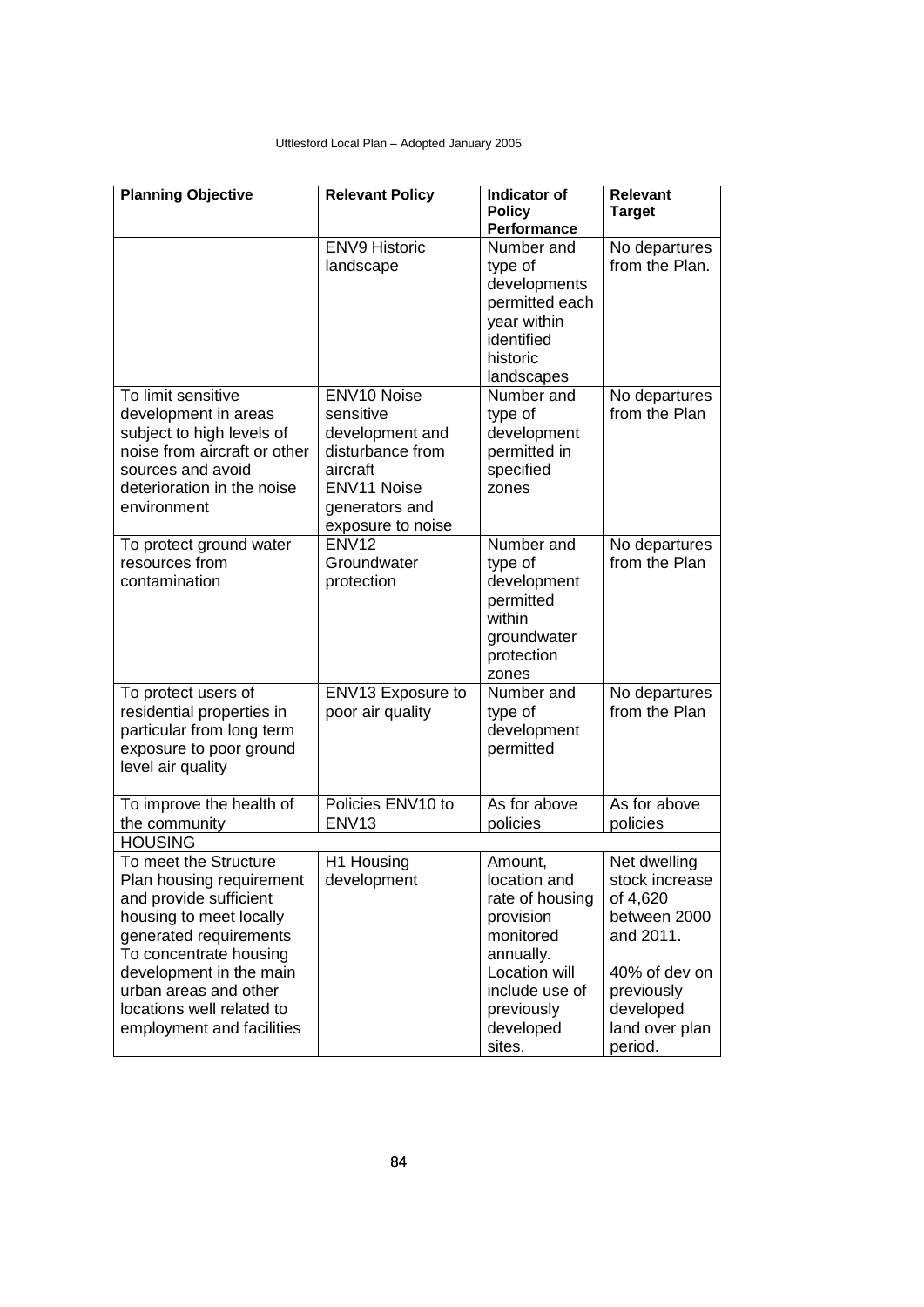| <b>Planning Objective</b>                                                                                       | <b>Relevant Policy</b>                                      | Indicator of<br><b>Policy</b><br>Performance                                                                                                        | <b>Relevant</b><br><b>Target</b>                                                                                                                                                              |
|-----------------------------------------------------------------------------------------------------------------|-------------------------------------------------------------|-----------------------------------------------------------------------------------------------------------------------------------------------------|-----------------------------------------------------------------------------------------------------------------------------------------------------------------------------------------------|
| To meet the need for<br>affordable housing and<br>retain mixed and balanced<br>communities                      | H9 Affordable<br>Housing                                    | Amount of<br>affordable new<br>homes<br>provided, and<br>proportion of<br>the total<br>dwelling<br>completions<br>each year that<br>are affordable. | 980 homes<br>between 2000<br>and 2011.<br>(This is based<br>on the<br>assumption<br>that relevant<br>sites are<br>granted<br>planning<br>permission<br>after the Plan<br>has been<br>adopted) |
|                                                                                                                 | H10 Housing Mix                                             | Number and<br>proportion of<br>new homes<br>built with no<br>more than<br>three<br>bedrooms.                                                        | 1000 homes<br>between 2000<br>and 2011<br>(This is based<br>on the<br>assumption<br>that relevant<br>sites are<br>granted<br>planning<br>permission<br>after the Plan<br>has been<br>adopted) |
| LEISURE & CULTURAL PROVISION                                                                                    |                                                             |                                                                                                                                                     |                                                                                                                                                                                               |
| To safeguard existing<br>open space within towns<br>and villages for either<br>formal or informal<br>recreation | LC1 Loss of Sports<br>Fields and<br>recreational facilities | Number and<br>type of<br>developments<br>permitted on<br>sports fields<br>and recreation<br>facilities.                                             | No departures<br>from the Plan                                                                                                                                                                |
| To ensure development<br>for leisure and cultural<br>purposes is accessible to<br>all.                          | LC2 Access to<br>Leisure and Cultural<br><b>Facilities</b>  | Number of<br>relevant<br>permissions<br>meeting<br>advisory<br>standards of<br>Supplementary<br>Planning<br>Document<br>(SPD)                       | All relevant<br>applications to<br>comply with<br><b>SPD</b>                                                                                                                                  |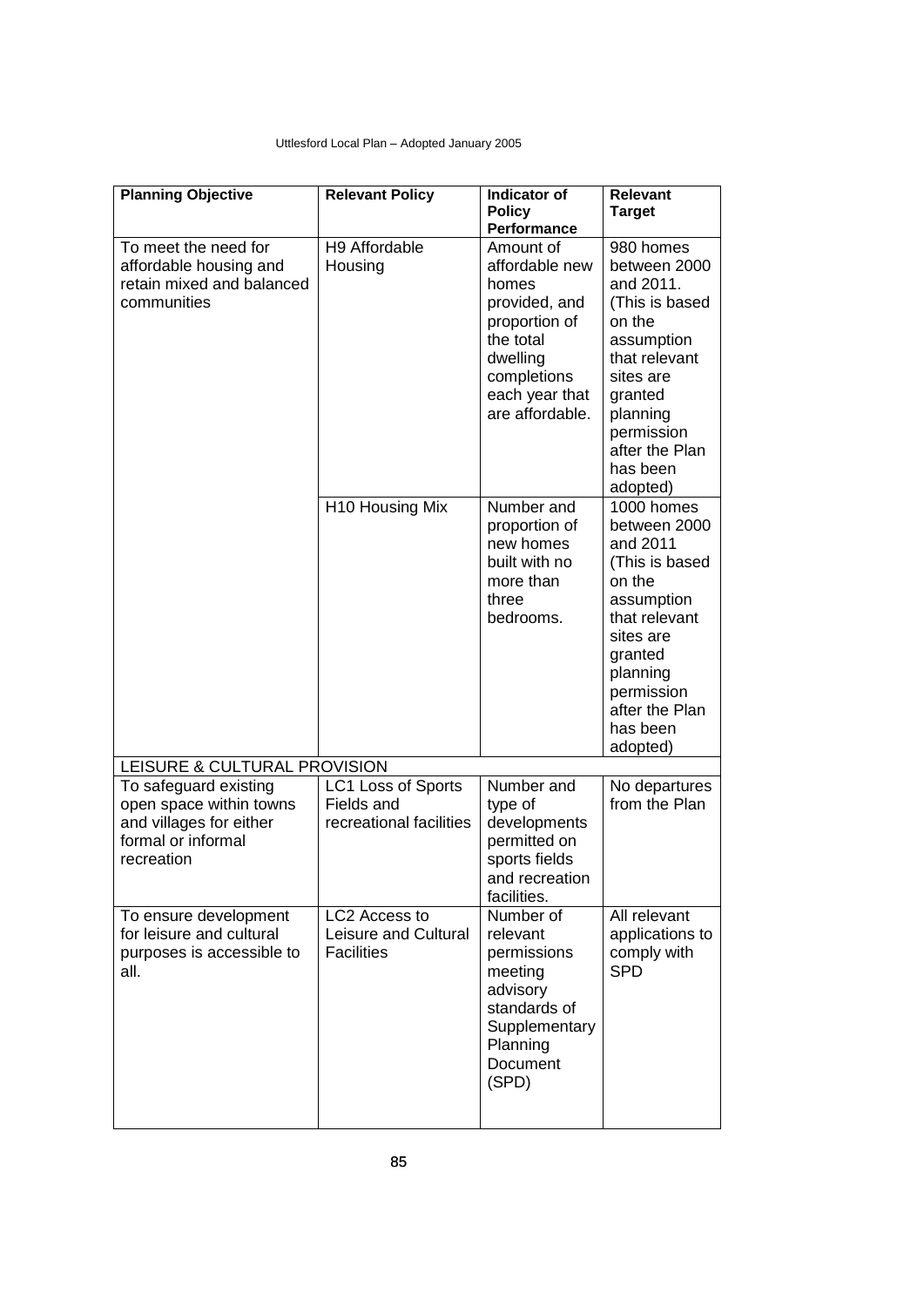| <b>Planning Objective</b>                                                                                                                                                                                                                                                                                          | <b>Relevant Policy</b>                                                                            | <b>Indicator of</b><br><b>Policy</b><br>Performance                                                              | <b>Relevant</b><br><b>Target</b>                                            |
|--------------------------------------------------------------------------------------------------------------------------------------------------------------------------------------------------------------------------------------------------------------------------------------------------------------------|---------------------------------------------------------------------------------------------------|------------------------------------------------------------------------------------------------------------------|-----------------------------------------------------------------------------|
| To enable the provision of<br>community facilities in<br>villages, which would<br>accommodate activities<br>central to village life, even<br>where development would<br>not normally be permitted                                                                                                                  | LC3 Community<br><b>Facilities</b>                                                                | Number and<br>type of<br>facilities<br>permitted each<br>year                                                    | <b>No</b><br>appropriate<br>development<br>refused.                         |
| To develop sport and<br>leisure facilities at key<br>sites and enable outdoor<br>recreation in the<br>countryside whilst<br>protecting its character<br>and amenities                                                                                                                                              | LC4 Provision of<br>outdoor sport &<br>recreational facilities<br>beyond settlement<br>boundaries | Number, type<br>and location of<br>new facilities.                                                               | <b>No</b><br>appropriate<br>development<br>refused.                         |
| To support tourism in<br>Uttlesford within the<br>capacity of its towns and<br>villages to accommodate<br>visitors                                                                                                                                                                                                 | LC5 Hotels and Bed<br>& Breakfast<br>accommodation                                                | Number, type<br>and location of<br>new facilities<br>permitted.                                                  | <b>No</b><br>appropriate<br>development<br>refused                          |
| <b>RETAILING &amp; SERVICES</b><br>To ensure retail and                                                                                                                                                                                                                                                            | RS1 Access to                                                                                     | Number of                                                                                                        | All relevant                                                                |
| service development is<br>accessible to all.                                                                                                                                                                                                                                                                       | Retailing and<br><b>Services</b>                                                                  | relevant<br>permissions<br>meeting<br>advisory<br>standards of<br>Supplementary<br>Planning<br>Document<br>(SPD) | applications to<br>comply with<br><b>SPD</b>                                |
| To sustain and enhance<br>the vitality and viability of<br>Saffron Walden as a<br>principal shopping centre,<br>of Great Dunmow as a<br>smaller town centre, and<br>of the local centres of<br><b>Stansted Mountfitchet and</b><br>Thaxted;<br>To promote mixed use<br>commercial developments<br>in these centres | RS2 Town and<br><b>Local Centres</b>                                                              | Amount and<br>location of<br>retailing and<br>services<br>monitored<br>annually                                  | No net loss of<br>retailing and<br>services in<br>identified<br>settlements |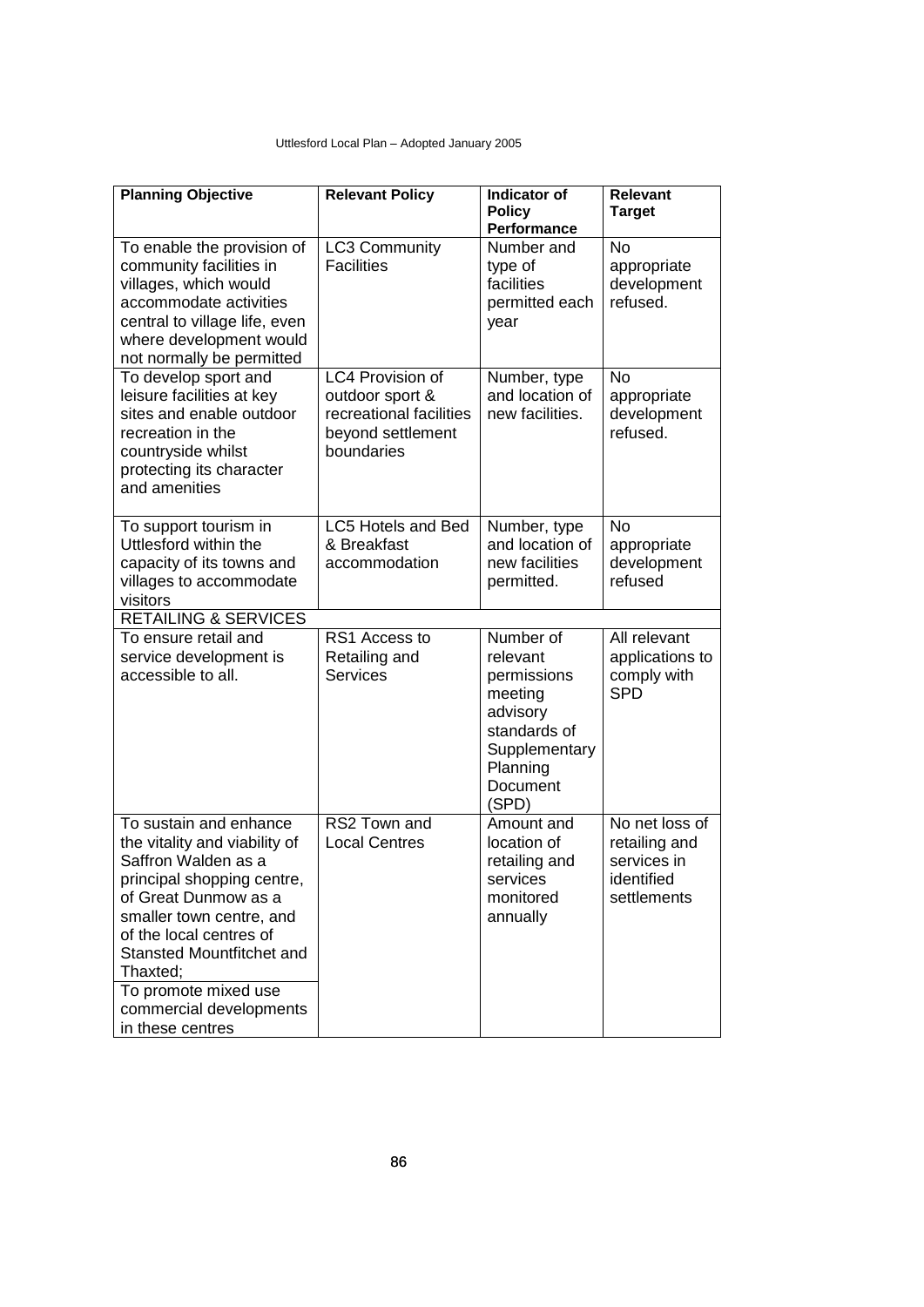| <b>Planning Objective</b>                                                                                                                                                 | <b>Relevant Policy</b>                                                         | <b>Indicator of</b><br><b>Policy</b><br>Performance                                           | <b>Relevant</b><br><b>Target</b>                                                                   |
|---------------------------------------------------------------------------------------------------------------------------------------------------------------------------|--------------------------------------------------------------------------------|-----------------------------------------------------------------------------------------------|----------------------------------------------------------------------------------------------------|
| To focus retail and mixed<br>use commercial<br>developments in locations<br>that maximise the<br>opportunities to use<br>means of transport other<br>than the private car |                                                                                |                                                                                               |                                                                                                    |
| To prevent further loss of<br>retail and other services in<br>rural areas                                                                                                 | RS3 Retention of<br>retail and other<br>services in rural<br>areas             | Number of<br>retail and other<br>services in<br>rural<br>settlements<br>monitored<br>annually | No net loss in<br>retail and<br>other services<br>in rural areas.                                  |
| <b>TRANSPORT &amp; TELECOMMUNICATIONS</b>                                                                                                                                 |                                                                                |                                                                                               |                                                                                                    |
| To facilitate the<br>improvement of the<br>transport and<br>telecommunications<br>network                                                                                 | T1 Transport<br>improvements                                                   | Number and<br>type of<br>development<br>permitted in<br>safeguarded<br>areas                  | No departures<br>from the Plan                                                                     |
| To protect the character of<br>the countryside from<br>inappropriate transport<br>and telecommunications<br>development.                                                  | <b>T2 Roadside</b><br>services and the<br>new A120                             | Number, type<br>and location of<br>roadside<br>services<br>permitted each<br>year.            | No departures<br>from the Plan                                                                     |
|                                                                                                                                                                           | T3 Car Parking<br>associated with<br>development at<br><b>Stansted Airport</b> | Number of off<br>airport car<br>parking spaces                                                | No airport<br>associated car<br>parking to be<br>permitted<br>beyond the<br>airport<br>boundaries. |
|                                                                                                                                                                           | T <sub>4</sub><br>Telecommunications<br>equipment                              | Number, type,<br>location of<br>equipment<br>permitted each<br>year                           | No departures<br>from the Plan                                                                     |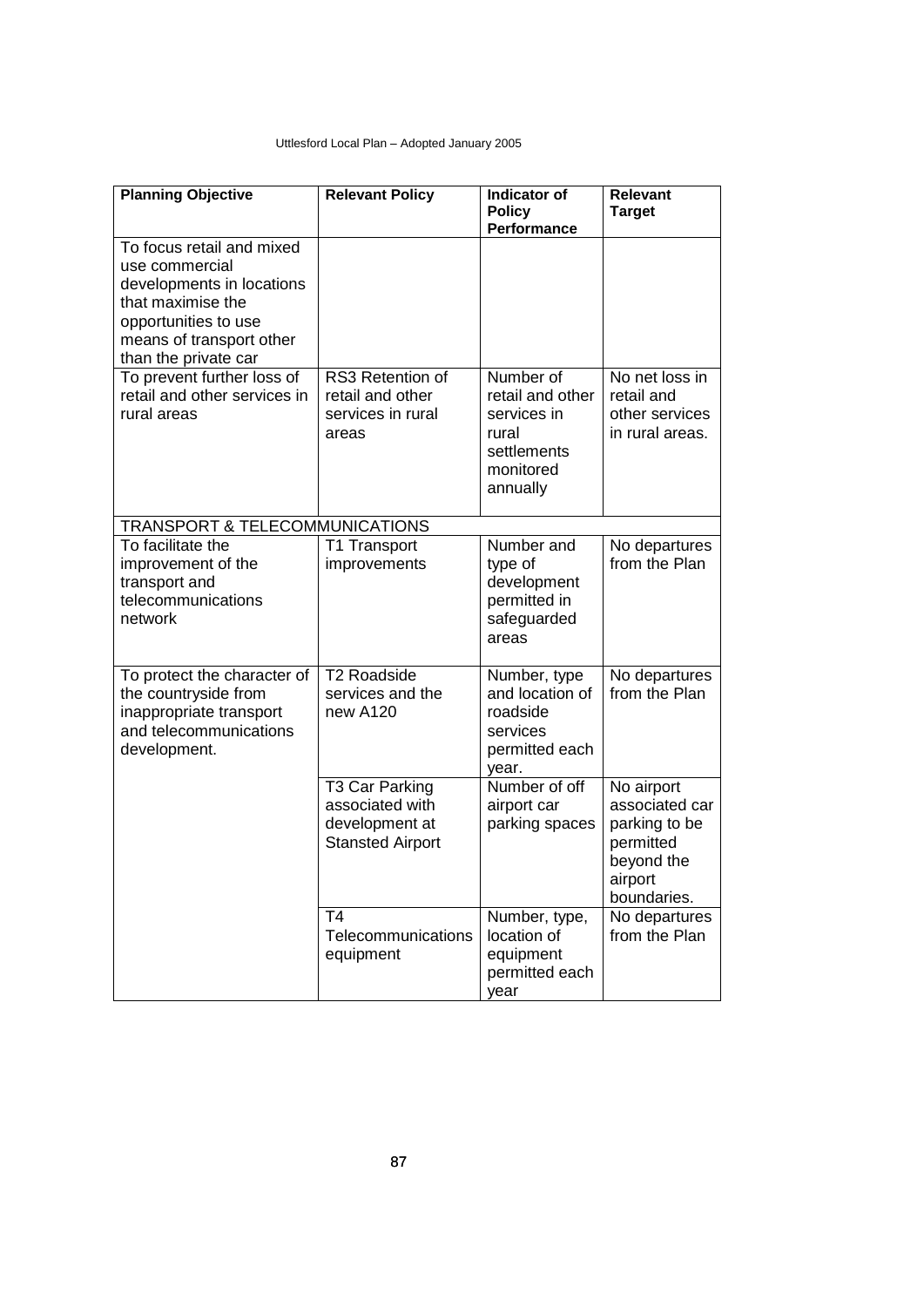# **APPENDIX 3- Index of Policies**

| <b>POLICY NUMBER</b> | <b>POLICY TITLE</b>                      | <b>PAGE</b>     |
|----------------------|------------------------------------------|-----------------|
| Policy S1            | Settlement Boundaries for the Main       | 8               |
|                      | <b>Urban Areas</b>                       |                 |
| Policy S2            | Settlement Boundaries for Oakwood        | 8               |
|                      | Park, Little Dunmow and Priors Green,    |                 |
|                      | Takeley                                  |                 |
| Policy S3            | <b>Other Settlement Boundaries</b>       | 8               |
| Policy S4            | <b>Stansted Airport Boundary</b>         | 8               |
| Policy S5            | <b>Chesterford Park Boundary</b>         | $\overline{8}$  |
| Policy S6            | Metropolitan Green Belt                  | $\overline{9}$  |
| Policy S7            | The Countryside                          | 9               |
| Policy S8            | The Countryside Protection Zone          | $\overline{9}$  |
| Policy GEN1          | Access                                   | 12              |
| Policy GEN2          | Design                                   | 13              |
| Policy GEN3          | <b>Flood Protection</b>                  | 14              |
| Policy GEN4          | Good neighbourliness                     | 14              |
| Policy GEN5          | Light pollution                          | 15              |
| Policy GEN6          | Infrastructure Provision to Support      | 15              |
|                      | Development                              |                 |
| Policy GEN7          | <b>Nature Conservation</b>               | 16              |
| Policy GEN8          | Vehicle Parking Standards                | 16              |
| Policy E1            | Distribution of Employment Land          | 19              |
| Policy E2            | Safeguarding Employment Land             | 20              |
| Policy E3            | Access to Workplaces                     | 20              |
| Policy E4            | Farm diversification: alternative use of | 21              |
|                      | farmland                                 |                 |
| Policy E5            | Re-Use of Rural Buildings                | 21              |
| Policy ENV1          | Design of development within             | 23              |
|                      | <b>Conservation Areas</b>                |                 |
| Policy ENV2          | Development affecting Listed Buildings   | 24              |
| Policy ENV3          | Open spaces and trees                    | 24              |
| Policy ENV4          | Ancient Monuments and Sites of           | $\overline{25}$ |
|                      | Archaeological Importance                |                 |
| Policy ENV5          | Protection of agricultural land          | 28              |
| Policy ENV6          | Change of use of agricultural land to    | 28              |
|                      | domestic garden                          |                 |
| Policy ENV7          | The protection of the natural            | $\overline{28}$ |
|                      | environment designated sites             |                 |
| Policy ENV8          | Other landscape elements of              | 28              |
|                      | importance for nature conservation       |                 |
| Policy ENV9          | Historic landscape                       | 29              |
| Policy ENV10         | Noise sensitive development and          | 29              |
|                      | disturbance from aircraft                |                 |
| Policy ENV11         | Noise generators                         | 30              |
| Policy ENV12         | Groundwater protection                   | 30              |
| Policy ENV13         | Exposure to poor air quality             | 31              |
| Policy ENV 14        | Contaminated land                        | 31              |
| Policy ENV 15        | Renewable Energy                         | 31              |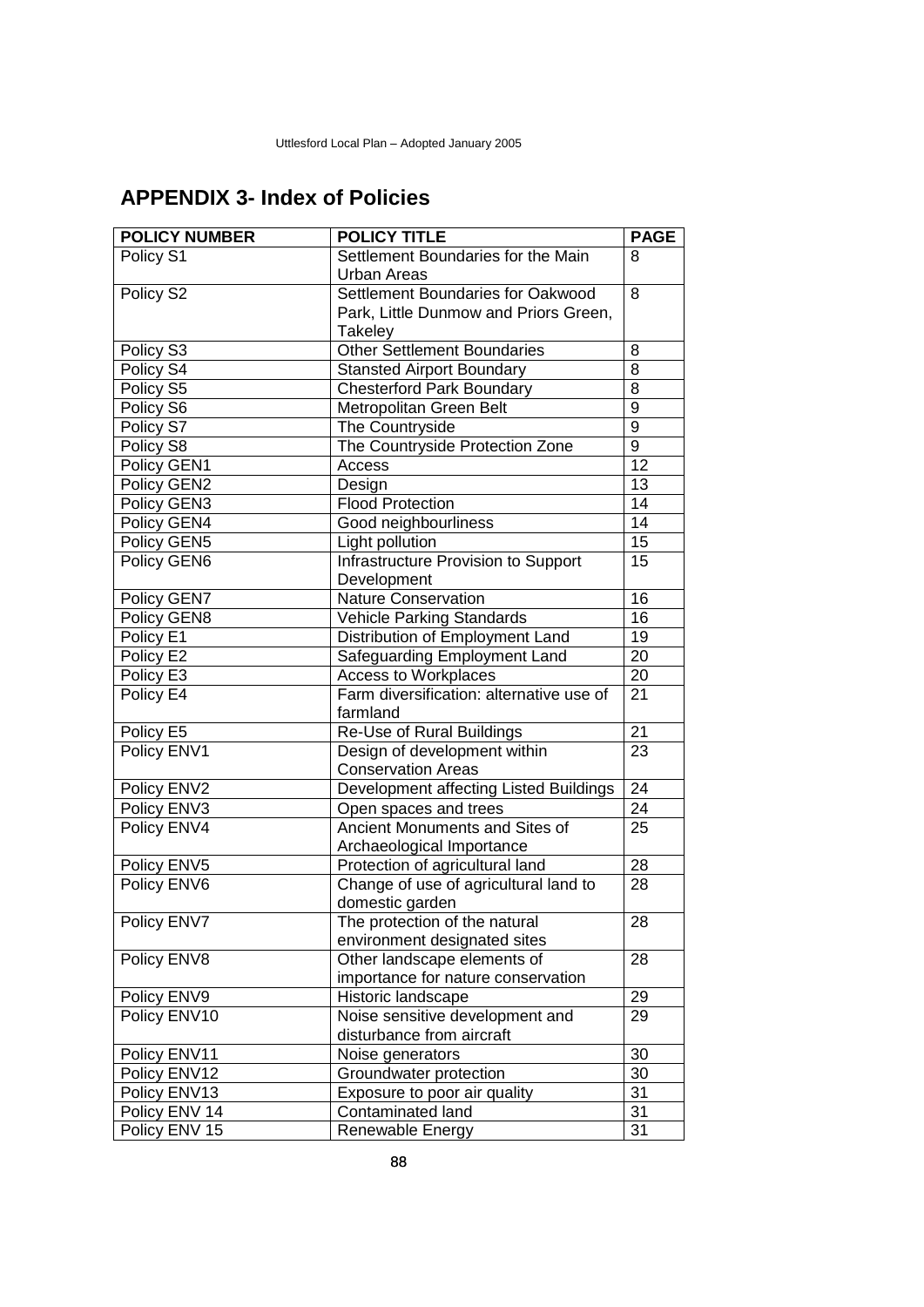| <b>POLICY NUMBER</b>           | <b>POLICY TITLE</b>                         | <b>PAGE</b>     |
|--------------------------------|---------------------------------------------|-----------------|
| Policy H1                      | Housing development                         | 33              |
| Policy H <sub>2</sub>          | <b>Reserve Housing Provision</b>            | 34              |
| Policy H <sub>3</sub>          | Infilling with new houses                   | 35              |
| Policy H4                      | <b>Backland development</b>                 | $\overline{37}$ |
| Policy H <sub>5</sub>          | Subdivision of dwellings                    | 37              |
| Policy H6                      | Conversion of rural buildings to            | 38              |
|                                | residential use                             |                 |
| Policy H7                      | Replacement dwellings                       | $\overline{39}$ |
| Policy H8                      | Home extensions                             | 39              |
| Policy H9                      | Affordable housing                          | 41              |
| Policy H10                     | <b>Housing Mix</b>                          | 41              |
| Policy H11                     | Affordable housing on "exception sites"     | $\overline{42}$ |
| Policy H12                     | Agricultural workers' dwellings             | 42              |
| Policy H13                     | Removal of agricultural occupancy           | 43              |
|                                | conditions                                  |                 |
| Policy LC1                     | Loss of sports fields and recreational      | 44              |
|                                | facilities                                  |                 |
| Policy LC2                     | Access to Leisure and Cultural              | 45              |
|                                | <b>Facilities</b>                           |                 |
| Policy LC3                     | <b>Community facilities</b>                 | 45              |
| Policy LC4                     | Provision of outdoor sport and              | 45              |
|                                | recreational facilities beyond              |                 |
|                                | settlement boundaries                       |                 |
| Policy LC5                     | Hotels and Bed and Breakfast                | 45              |
|                                | accommodation                               |                 |
| Policy LC6                     | Land West of Little Walden Road             | 46              |
|                                | Saffron Walden                              |                 |
| Policy RS1                     | Access to Retailing and Services            | 47              |
| Policy RS2                     | Town and local centres                      | 47              |
| Policy RS3                     | Retention of retail and other services      | 48              |
|                                | in rural areas                              |                 |
| Policy T1                      | <b>Transport Improvements</b>               | 49              |
| Policy T2                      | Roadside services and the new A120          | 50              |
| Policy T <sub>3</sub>          | Car parking associated with                 | 51              |
|                                | development at Stansted Airport             |                 |
| Policy T4                      | Telecommunications equipment                | $\overline{51}$ |
| <b>Chesterford Park Local</b>  |                                             | 53              |
| Policy 1                       |                                             |                 |
| Elsenham Local Policy 1        |                                             | 54              |
| <b>Great Chesterford Local</b> | Safeguarding Of Existing Employment         | 54              |
| Policy 1                       | Area                                        |                 |
| <b>Great Chesterford Local</b> | London Road Employment Site                 | 54              |
| Policy 2                       |                                             |                 |
| Policy GD1                     | <b>Town Centre</b>                          | 55              |
| Policy GD2                     | Land To The Rear Of 37 To 75 High           | 55              |
|                                | <b>Street</b>                               |                 |
| Policy GD3                     | White Street Car Park Extension             | 56              |
| Policy GD4                     | <b>Residential Development Within Great</b> | 56              |
|                                | Dunmow's Built Up Area                      |                 |